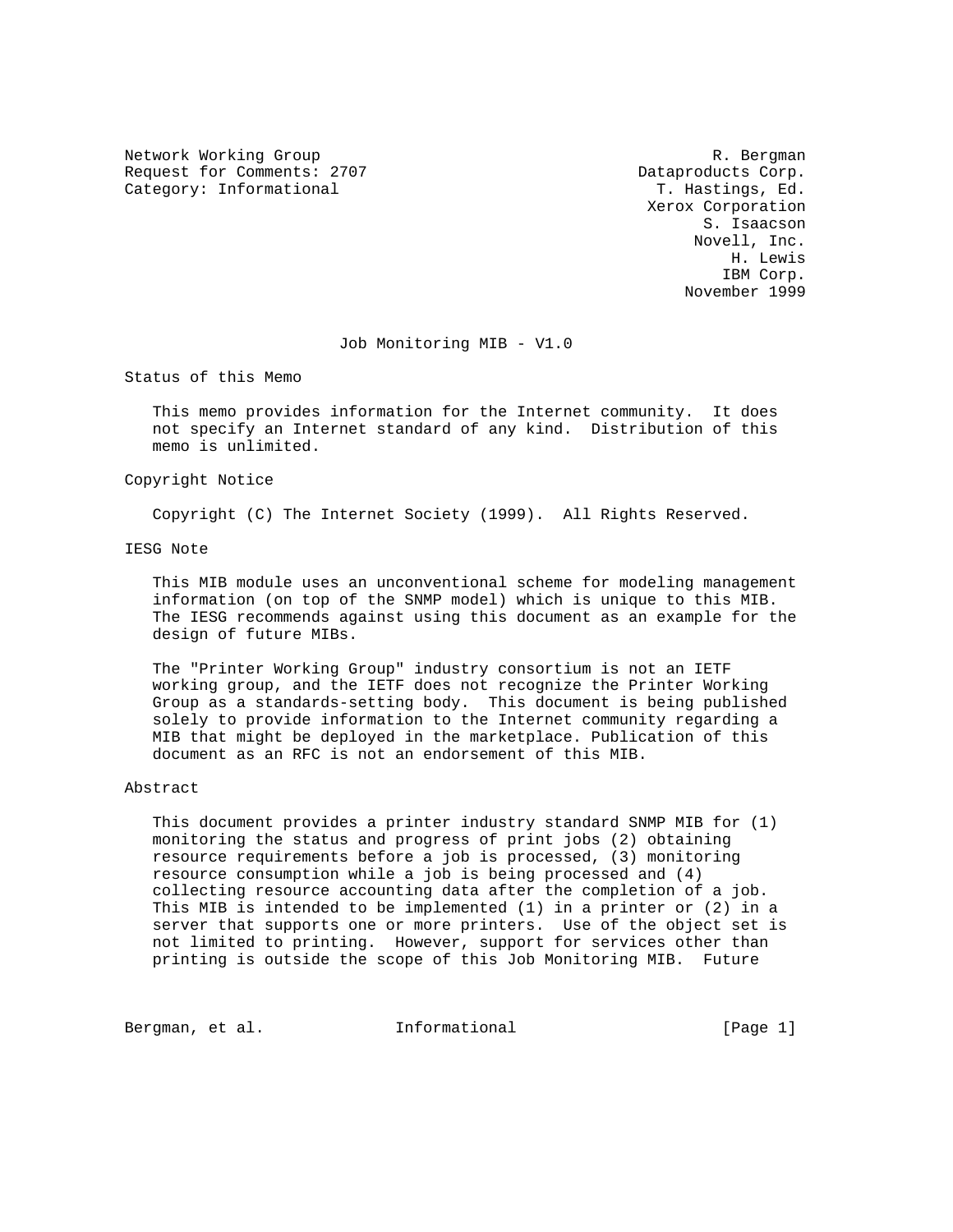extensions to this MIB may include, but are not limited to, fax machines and scanners.

# Table of Contents

| 1              | INTRODUCTION |                                                                                       | $\overline{4}$ |
|----------------|--------------|---------------------------------------------------------------------------------------|----------------|
|                |              | 1.1 Types of Information in the MIB                                                   | 5              |
|                |              | 1.2 Types of Job Monitoring Applications                                              | $\epsilon$     |
| $\overline{2}$ |              | TERMINOLOGY AND JOB MODEL                                                             | $\overline{7}$ |
|                |              | 2.1 System Configurations for the Job Monitoring MIB                                  | 11             |
|                | 2.1.1        | Configuration 1 - client-printer                                                      | 11             |
|                |              | 2.1.2 Configuration 2 - client-server-printer - agent in the                          |                |
|                |              | server                                                                                | $12 \,$        |
|                | 2.1.3        | Configuration 3 - client-server-printer - client                                      |                |
|                |              | monitors printer agent and server                                                     | 14             |
| 3              |              | MANAGED OBJECT USAGE                                                                  | 15             |
|                |              | 3.1 Conformance Considerations                                                        | 15             |
|                |              | 3.1.1 Conformance Terminology                                                         | 16             |
|                |              | 3.1.2 Agent Conformance Requirements                                                  | 16             |
|                |              | 3.1.2.1 MIB II System Group objects                                                   | 17             |
|                |              | 3.1.2.2 MIB II Interface Group objects                                                | 17             |
|                |              | 3.1.2.3 Printer MIB objects                                                           | 17             |
|                |              | 3.1.3 Job Monitoring Application Conformance Requirements                             | 17             |
|                |              | 3.2 The Job Tables and the Oldest Active and Newest Active                            |                |
|                | Indexes      |                                                                                       | 18             |
|                |              | 3.3 The Attribute Mechanism and the Attribute Table(s)                                | 20             |
|                |              | 3.3.1 Conformance of Attribute Implementation                                         | 21             |
|                |              | 3.3.2 Useful, 'Unknown', and 'Other' Values for Objects and<br>Attributes             | 21             |
|                |              |                                                                                       | 22             |
|                |              | 3.3.3 Index Value Attributes<br>3.3.4 Data Sub-types and Attribute Naming Conventions | 22             |
|                |              | 3.3.5 Single-Value (Row) Versus Multi-Value (MULTI-ROW)                               |                |
|                |              | Attributes                                                                            | 23             |
|                |              |                                                                                       | 23             |
|                |              | 3.3.6 Requested Objects and Attributes<br>3.3.7 Consumption Attributes                | 24             |
|                |              | 3.3.8 Attribute Specifications                                                        | 24             |
|                |              | 3.3.9 Job State Reason bit definitions                                                | 43             |
|                | 3.3.9.1      | JmJobStateReasons1TC specification                                                    | 44             |
|                | 3.3.9.2      | JmJobStateReasons2TC specification                                                    | 47             |
|                | 3.3.9.3      | JmJobStateReasons3TC specification                                                    | 51             |
|                | 3.3.9.4      | JmJobStateReasons4TC specification                                                    | 51             |
|                |              | 3.4 Monitoring Job Progress                                                           | 51             |
|                |              | 3.5 Job Identification                                                                | 55             |
|                | 3.5.1        | The Job Submission ID specifications                                                  | 56             |
|                |              | 3.6 Internationalization Considerations                                               | 60             |
|                | 3.6.1        | Text generated by the server or device                                                | 61             |
|                |              | 3.6.2 Text supplied by the job submitter                                              | 61             |
|                |              | 3.6.3 'DateAndTime' for representing the date and time                                | 63             |
|                |              |                                                                                       |                |

Bergman, et al. 1nformational [Page 2]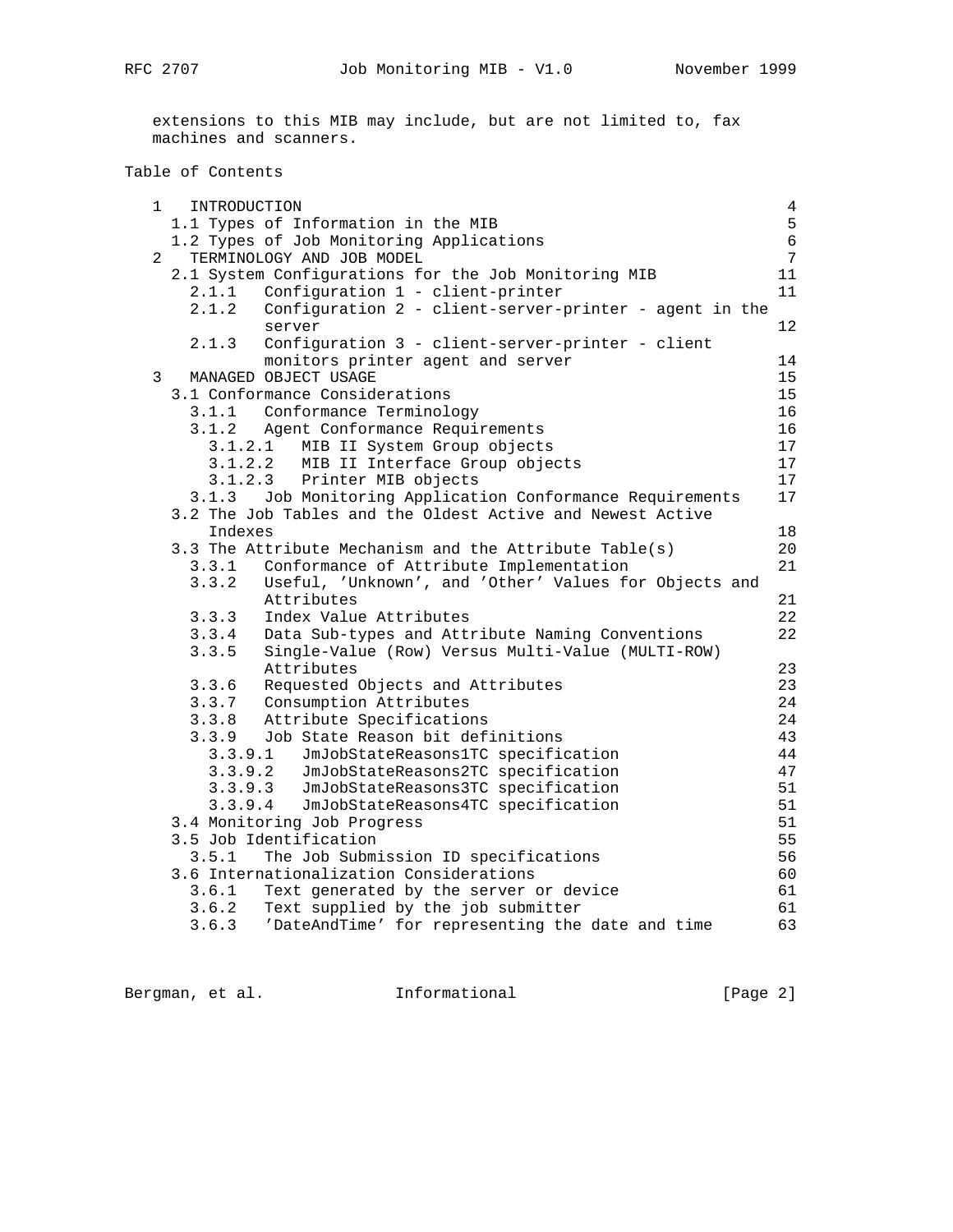3.7 IANA and PWG Registration Considerations 63 3.7.1 PWG Registration of enums 63 3.7.1.1 Type 1 enumerations 64 3.7.1.2 Type 2 enumerations 64 3.7.1.3 Type 3 enumeration 64 3.7.2 PWG Registration of type 2 bit values 65 3.7.3 PWG Registration of Job Submission Id Formats 65 3.7.4 PWG Registration of MIME types/sub-types for document formats 65 3.8 Security Considerations 65 3.8.1 Read-Write objects 65 3.8.2 Read-Only Objects In Other User's Jobs 66 3.9 Notifications 66 4 MIB SPECIFICATION 67 Textual conventions for this MIB module 68 JmUTF8StringTC 68 JmJobStringTC 68 JmNaturalLanguageTagTC 68 JmTimeStampTC 69 JmJobSourcePlatformTypeTC 69 JmFinishingTC 70 JmPrintQualityTC 71 JmPrinterResolutionTC 71 JmTonerEconomyTC 72<br>JmBooleanTC 72 JmBooleanTC 72<br>JmMediumTypeTC 72 JmMediumTypeTC 72<br>JmJobCollationTypeTC 74 JmJobCollationTypeTC 74 JmJobSubmissionIDTypeTC 74 JmJobStateTC 75 JmAttributeTypeTC 78 JmJobServiceTypesTC 81 JmJobStateReasons1TC 83 JmJobStateReasons2TC 83 JmJobStateReasons3TC 83 JmJobStateReasons4TC 84 The General Group (MANDATORY) 34<br>
imGeneralJobSetIndex (Int32(1..32767)) 35 jmGeneralJobSetIndex (Int32(1..32767)) jmGeneralNumberOfActiveJobs (Int32(0..)) 86 jmGeneralOldestActiveJobIndex (Int32(0..)) 86 jmGeneralNewestActiveJobIndex (Int32(0..)) 86 jmGeneralJobPersistence (Int32(15..)) 87 jmGeneralAttributePersistence (Int32(15..)) 87 jmGeneralJobSetName (UTF8String63) 88 The Job ID Group (MANDATORY) 88 jmJobSubmissionID (OCTET STRING(SIZE(48))) 89 jmJobIDJobSetIndex (Int32(0..32767)) 90 jmJobIDJobIndex (Int32(0..)) 91 The Job Group (MANDATORY) 91

Bergman, et al. 1nformational 1999 [Page 3]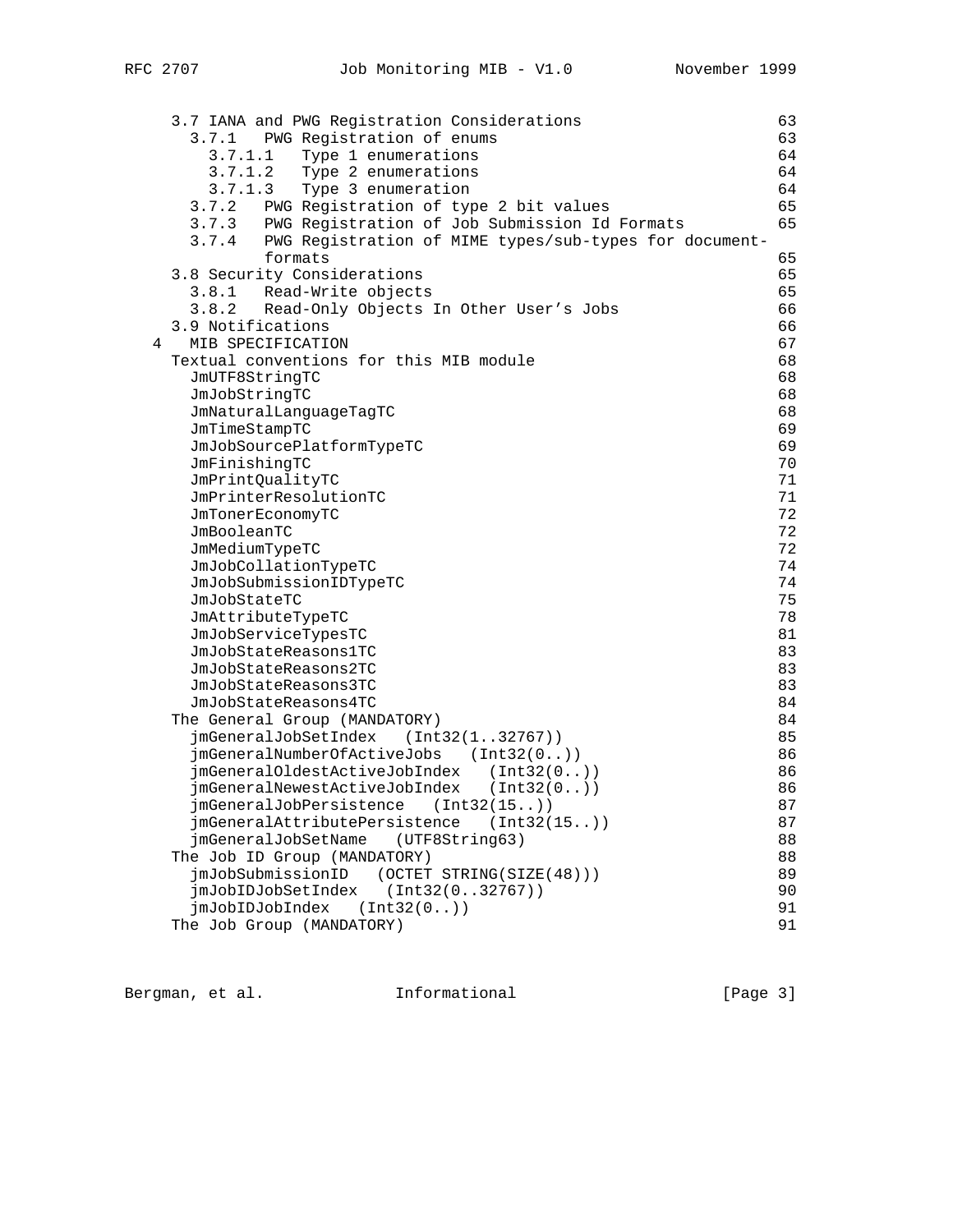|    | $\text{imJobIndex}$ $(\text{Int32}(1, .))$        | 92  |
|----|---------------------------------------------------|-----|
|    |                                                   | 92  |
|    | imJobState (JmJobStateTC)                         |     |
|    | imJobStateReasons1 (JmJobStateReasons1TC)         | 93  |
|    | $\text{imNumberOfInterveningJobs}$ (Int32(-2))    | 93  |
|    | $\text{imJobKOctetsPerCopyRequired}$ (Int32(-2))  | 94  |
|    | $\text{imJobKOctet}s\text{Processed}$ (Int32(-2)) | 94  |
|    | $jmJobImpressionsPerCopyRequested$ (Int32(-2))    | 95  |
|    | $\text{imJobImpressionsComplete}$ (Int32(-2))     | 96  |
|    | imJobOwner (JobString63)                          | 96  |
|    | The Attribute Group (MANDATORY)                   | 97  |
|    | imAttributeTypeIndex (JmAttributeTypeTC)          | 98  |
|    | $j$ mAttributeInstanceIndex (Int32(132767))       | 99  |
|    | $j$ mAttributeValueAsInteger (Int32(-2))          | 99  |
|    | jmAttributeValueAsOctets (Octets63)               | 100 |
| 5  | APPENDIX A - IMPLEMENTING THE JOB LIFE CYCLE      | 104 |
| 6  | APPENDIX B - SUPPORT OF JOB SUBMISSION PROTOCOLS  | 105 |
| 7  | <b>REFERENCES</b>                                 | 105 |
| 8  | NOTICES                                           | 108 |
| 9  | AUTHORS' ADDRESSES                                | 109 |
| 10 | INDEX                                             | 111 |
| 11 | Full Copyright Statement                          | 114 |

1 Introduction

 This specification defines an official Printer Working Group (PWG) [PWG] standard SNMP MIB for the monitoring of jobs on network printers. This specification is being published as an IETF Information Document for the convenience of the Internet community. In consultation with the IETF Application Area Directors, it was concluded that this MIB specification properly belongs as an Information document, because this MIB monitors a service node on the network, rather than a network node proper.

 The Job Monitoring MIB is intended to be implemented by an agent within a printer or the first server closest to the printer, where the printer is either directly connected to the server only or the printer does not contain the job monitoring MIB agent. It is recommended that implementations place the SNMP agent as close as possible to the processing of the print job. This MIB applies to printers with and without spooling capabilities. This MIB is designed to be compatible with most current commonly-used job submission protocols. In most environments that support high function job submission/job control protocols, like ISO DPA [iso dpa], those protocols would be used to monitor and manage print jobs rather than using the Job Monitoring MIB.

Bergman, et al. **Informational** [Page 4]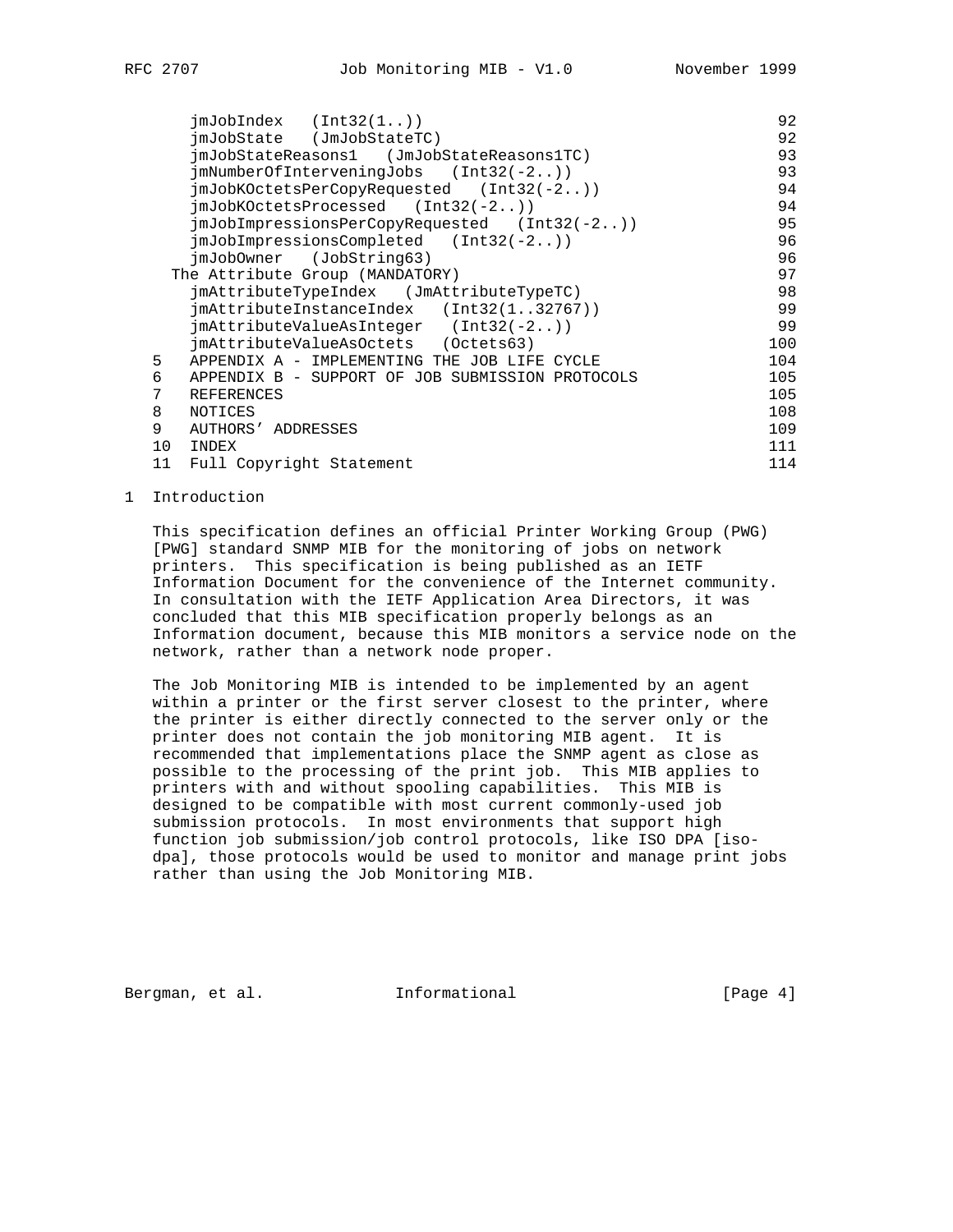The Job Monitoring MIB consists of a General Group, a Job Submission ID Group, a Job Group, and an Attribute Group. Each group is a table. All accessible objects are read-only. The General Group contains general information that applies to all jobs in a job set. The Job Submission ID table maps the job submission ID that the client uses to identify a job to the jmJobIndex that the Job Monitoring Agent uses to identify jobs in the Job and Attribute tables. The Job table contains the MANDATORY integer job state and status objects. The Attribute table consists of multiple entries per job that specify (1) job and document identification and parameters, (2) requested resources, and (3) consumed resources during and after job processing/printing. A larger number of job attributes are defined as textual conventions that an agent SHALL return if the server or device implements the functionality so represented and the agent has access to the information.

1.1 Types of Information in the MIB

 The job MIB is intended to provide the following information for the indicated Role Models in the Printer MIB [print-mib] (Appendix D - Roles of Users).

User:

 Provide the ability to identify the least busy printer. The user will be able to determine the number and size of jobs waiting for each printer. No attempt is made to actually predict the length of time that jobs will take.

 Provide the ability to identify the current status of the user's job (user queries).

 Provide a timely indication that the job has completed and where it can be found.

 Provide error and diagnostic information for jobs that did not successfully complete.

Operator:

 Provide a presentation of the state of all the jobs in the print system.

 Provide the ability to identify the user that submitted the print job.

 Provide the ability to identify the resources required by each job.

Bergman, et al. **Informational** [Page 5]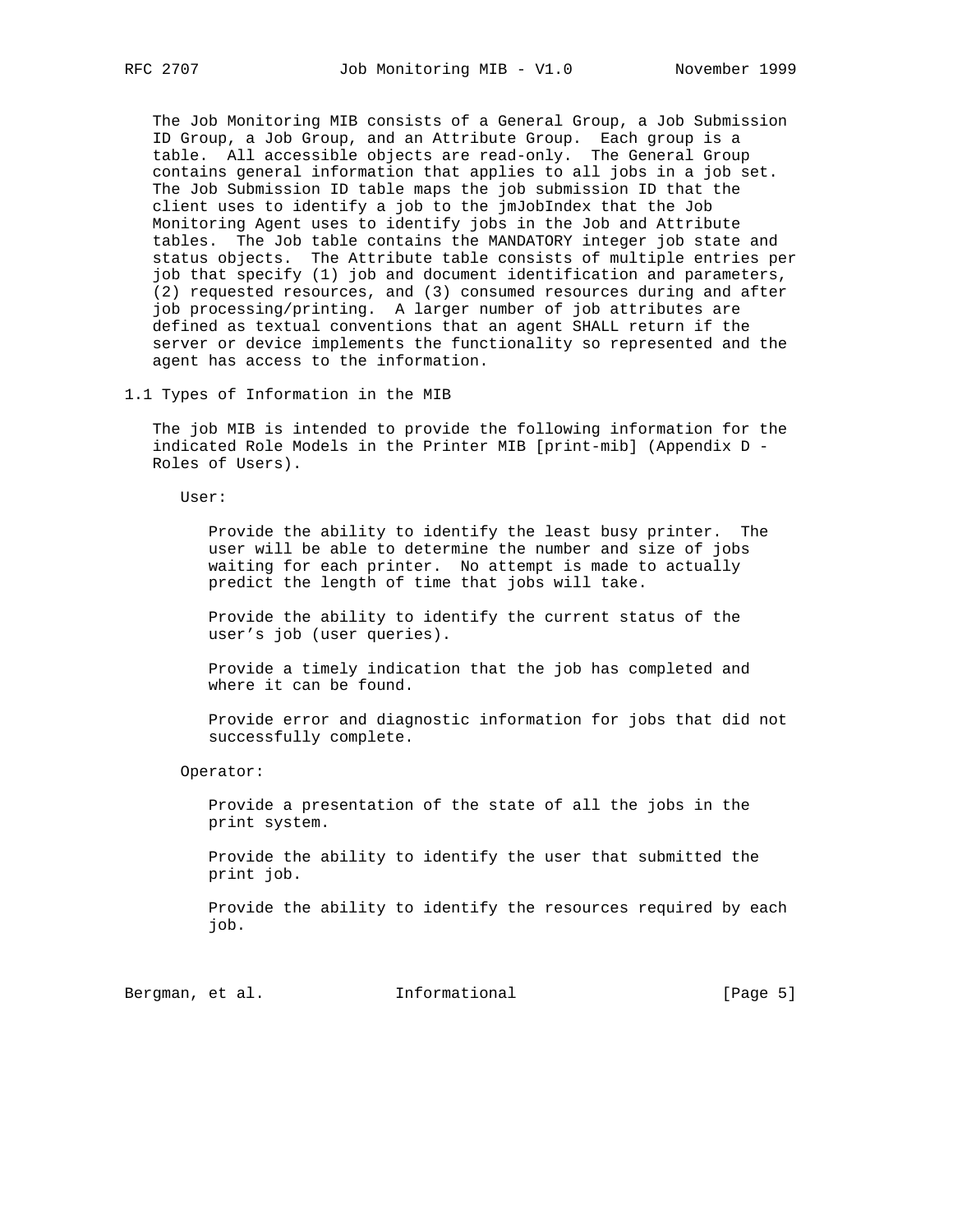Provide the ability to define which physical printers are candidates for the print job.

 Provide some idea of how long each job will take. However, exact estimates of time to process a job is not being attempted. Instead, objects are included that allow the operator to be able to make gross estimates.

Capacity Planner:

 Provide the ability to determine printer utilization as a function of time.

 Provide the ability to determine how long jobs wait before starting to print.

Accountant:

 Provide information to allow the creation of a record of resources consumed and printer usage data for charging users or groups for resources consumed.

 Provide information to allow the prediction of consumable usage and resource need.

 The MIB supports printers that can contain more than one job at a time, but still be usable for low end printers that only contain a single job at a time. In particular, the MIB supports the needs of Windows and other PC environments for managing low-end direct-connect (serial or parallel) and networked devices without unnecessary overhead or complexity, while also providing for higher end systems and devices.

1.2 Types of Job Monitoring Applications

 The Job Monitoring MIB is designed for the following types of monitoring applications:

- 1. Monitor a single job starting when the job is submitted and ending a defined period after the job completes. The Job Submission ID table provides the map to find the specific job to be monitored.
- 2. Monitor all 'active' jobs in a queue, which this specification generalizes to a "job set". End users may use such a program when selecting a least busy printer, so the MIB is designed for such a program to start up quickly and find the information needed quickly without having to read

Bergman, et al. 1nformational 1999 [Page 6]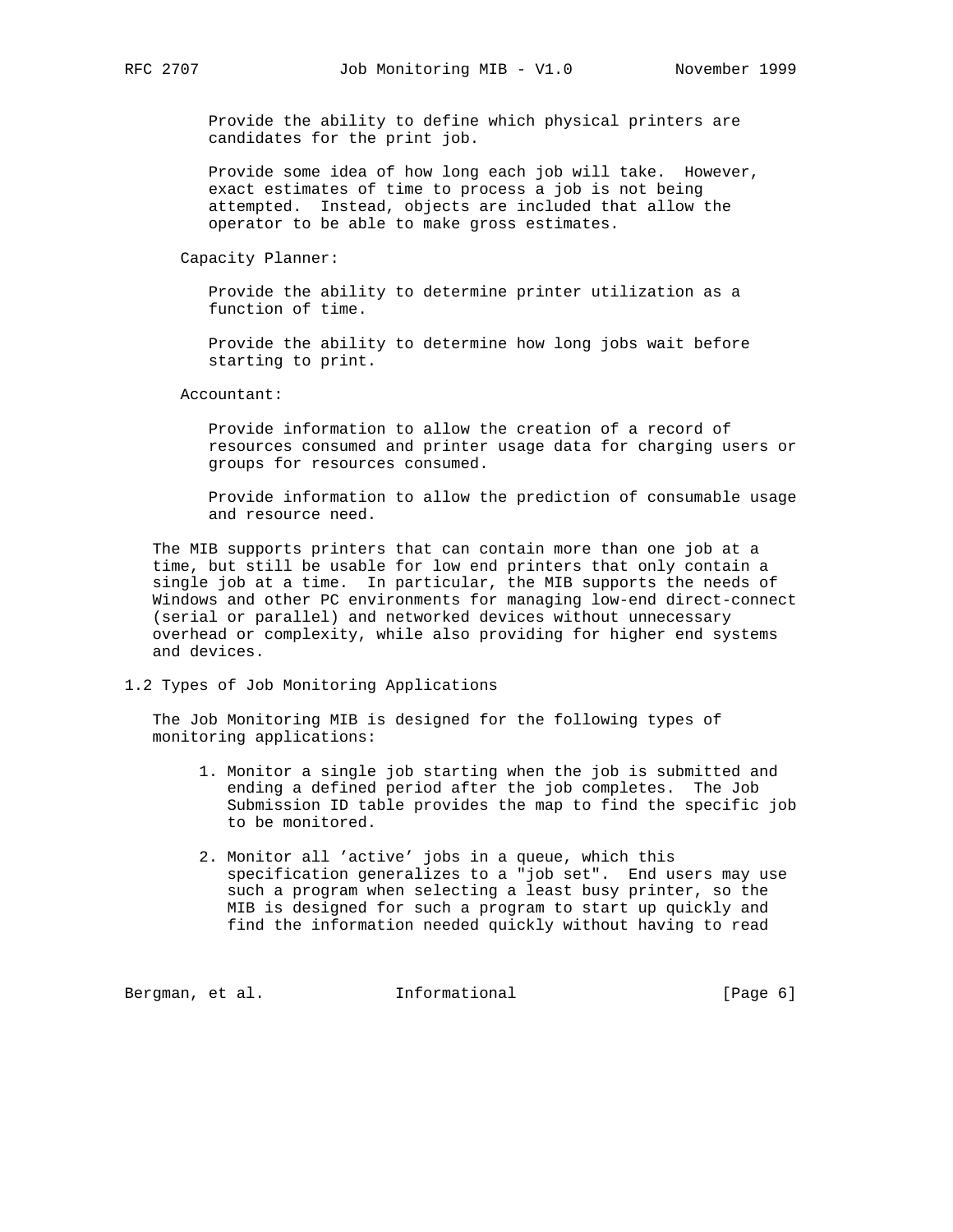all (completed) jobs in order to find the active jobs. System operators may also use such a program, in which case it would be running for a long period of time and may also be interested in the jobs that have completed. Finally such a program may be used to provide an enhanced console and logging capability.

 3. Collect resource usage for accounting or system utilization purposes that copy the completed job statistics to an accounting system. It is recognized that depending on accounting programs to copy MIB data during the job-retention period is somewhat unreliable, since the accounting program may not be running (or may have crashed). Such a program is also expected to keep a shadow copy of the entire Job Attribute table including completed, canceled, and aborted jobs which the program updates on each polling cycle. Such a program polls at the rate of the persistence of the Attribute table. The design is not optimized to help such an application determine which jobs are completed, canceled, or aborted. Instead, the application SHOULD query each job that the application's shadow copy shows was not complete, canceled, or aborted at the previous poll cycle to see if it is now complete or canceled, plus any new jobs that have been submitted.

 The MIB provides a set of objects that represent a compatible subset of job and document attributes of the ISO DPA standard [iso-dpa] and the Internet Printing Protocol (IPP) [ipp-model], so that coherence is maintained between these two protocols and the information presented to end users and system operators by monitoring applications. However, the job monitoring MIB is intended to be used with printers that implement other job submitting and management protocols, such as IEEE 1284.1 (TIPSI) [tipsi], as well as with ones that do implement ISO DPA. Thus the job monitoring MIB does not require implementation of either the ISO DPA or IPP protocols.

 The MIB is designed so that an additional MIB(s) can be specified in the future for monitoring multi-function (scan, FAX, copy) jobs as an augmentation to this MIB.

2 Terminology and Job Model

 This section defines the terms that are used in this specification and the general model for jobs in alphabetical order.

Bergman, et al. **Informational** [Page 7]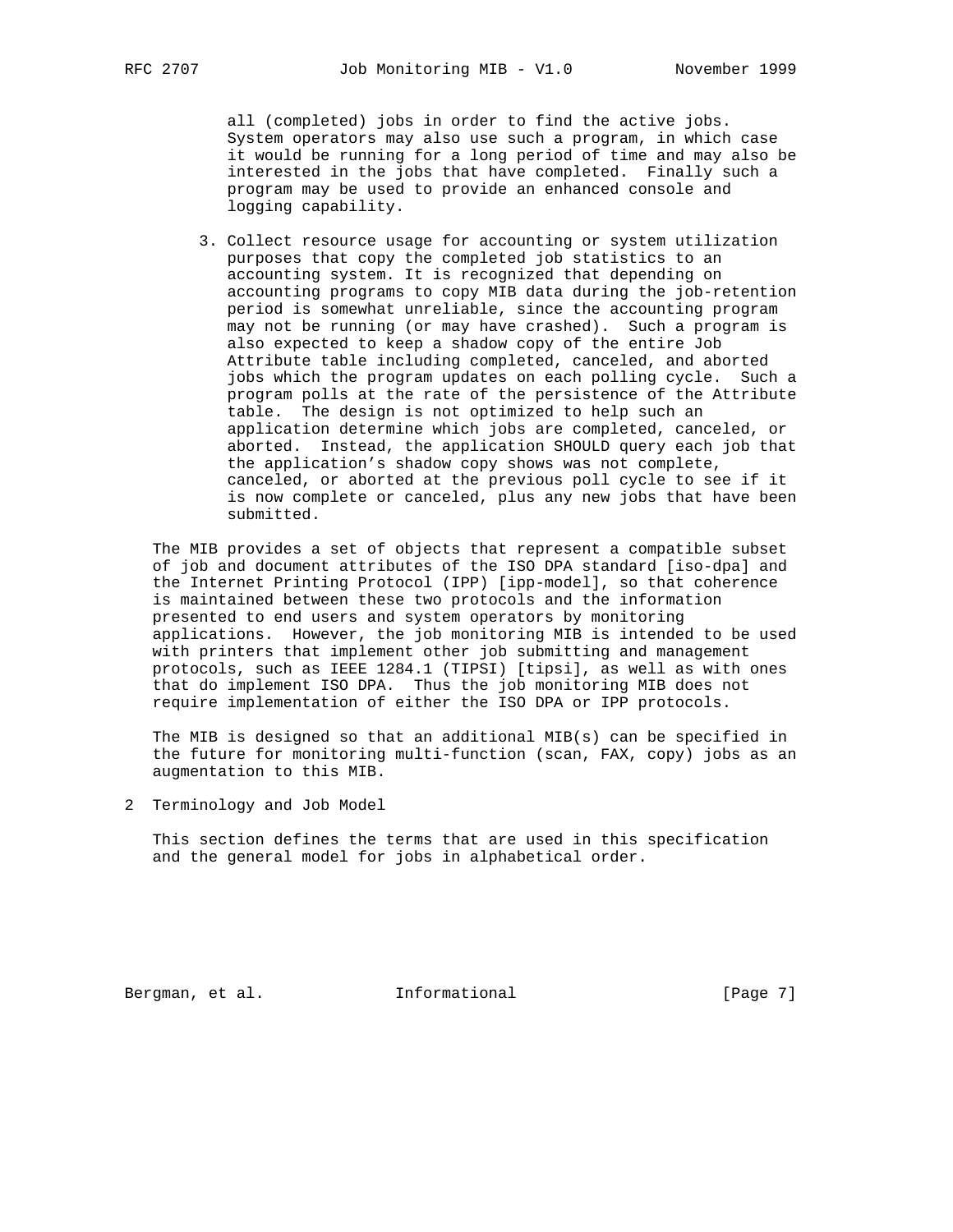NOTE - Existing systems use conflicting terms, so these terms are drawn from the ISO 10175 Document Printing Application (DPA) standard [iso-dpa]. For example, PostScript systems use the term session for what is called a job in this specification and the term job to mean what is called a document in this specification.

 Accounting Application: The SNMP management application that copies job information to some more permanent medium so that another application can perform accounting on the data for Accountants, Asset Managers, and Capacity Planners use.

 Agent: The network entity that accepts SNMP requests from a monitor or accounting application and provides access to the instrumentation for managing jobs modeled by the management objects defined in the Job Monitoring MIB module for a server or a device.

 Attribute: A name, value-pair that specifies a job or document instruction, a status, or a condition of a job or a document that has been submitted to a server or device. A particular attribute NEED NOT be present in each job instance. In other words, attributes are present in a job instance only when there is a need to express the value, either because (1) the client supplied a value in the job submission protocol, (2) the document data contained an embedded attribute, or (3) the server or device supplied a default value. An agent MAY represent an attribute as an entry (row) in the Attribute table in this MIB in which entries are present only when necessary. Attributes are identified in this MIB by an enum.

 Client: The network entity that end users use to submit jobs to spoolers, servers, or printers and other devices, depending on the configuration, using any job submission protocol over a serial or parallel port to a directly-connected device or over the network to a networked-connected device.

 Device: A hardware entity that (1) interfaces to humans, such as a device that produces marks on paper or scans marks on paper to produce an electronic representation, (2) accesses digital media, such as CD-ROMs, or (3) interfaces electronically to another device, such as sends FAX data to another FAX device.

 Document: A sub-section within a job that contains print data and document instructions that apply to just the document.

 Document Instruction: An instruction specifying how to process the document. Document instructions MAY be passed in the job submission protocol separate from the actual document data, or MAY be embedded in the document data or a combination, depending on the job submission protocol and implementation.

Bergman, et al. 1nformational 1999 [Page 8]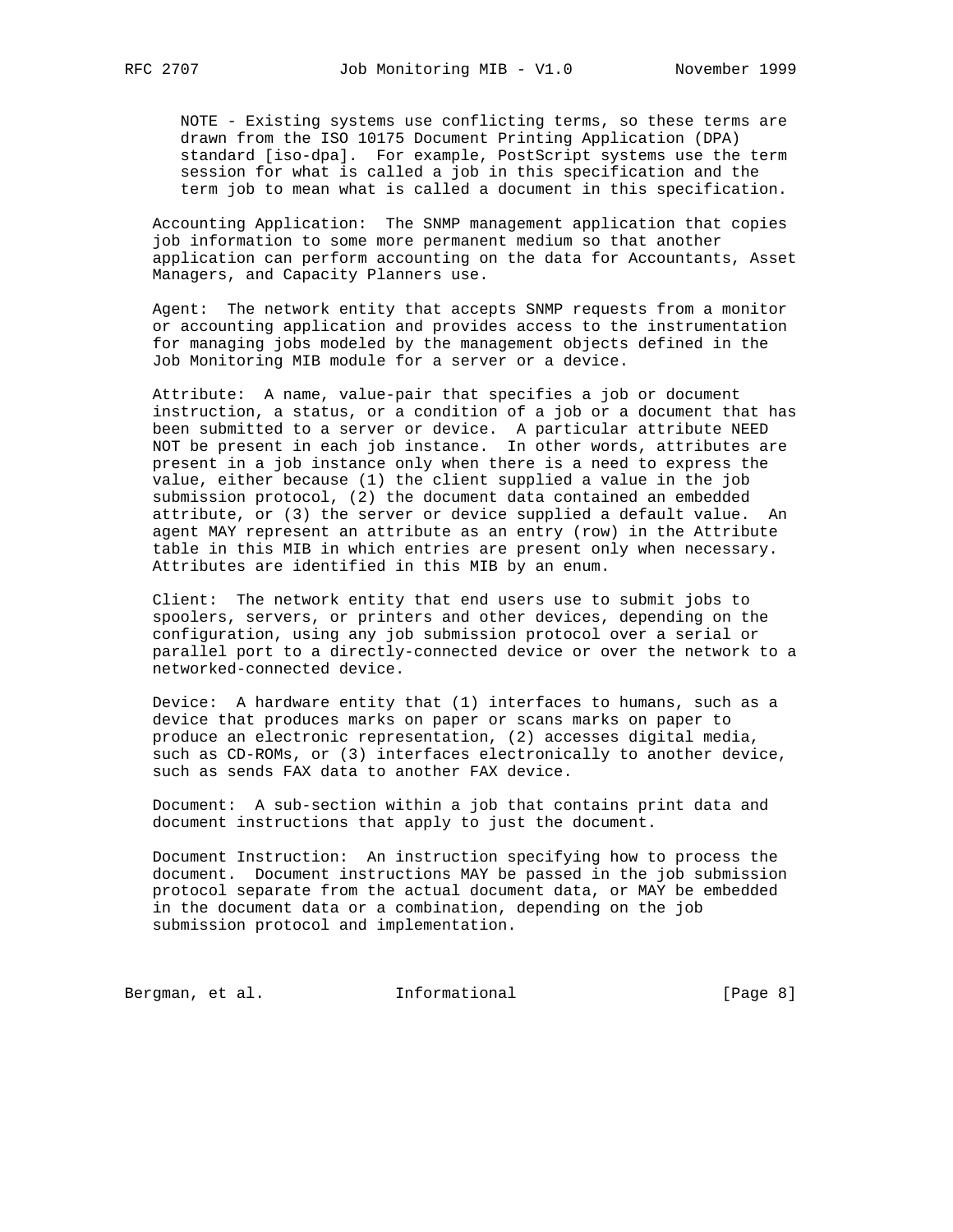End User: A user that uses a client to submit a print job. See "user".

 Impression: For a print job, an impression is the passage of the entire side of a sheet by the marker, whether or not any marks are made and independent of the number of passes that the side makes past the marker. Thus a four pass color process counts as a single impression, as does highlight color. Impression counters count all kinds: monochrome, highlight color, and full process color, while full color counters only count full color impressions, and high light color counters only count high light color impressions.

 One-sided processing involves one impression per sheet. Two-sided processing involves two impressions per sheet. If a two-sided document has an odd number of pages, the last sheet still counts as two impressions, if that sheet makes two passes through the marker or the marker marks on both sides of a sheet in a single pass. Two-up printing is the placement of two logical pages on one side of a sheet and so is still a single impression. See "page" and "sheet".

 NOTE - Since impressions include blank sides, it is suggested that accounting application implementers consider charging for sheets, rather than impressions, possibly using the value of the sides attribute to select different charges for one-sided versus two-sided printing, since some users may think that impressions don't include blank sides.

 Internal Collation: The production of the sheets for each document copy performed within the printing device by making multiple passes over either the source or an intermediate representation of the document.

 Job: A unit of work whose results are expected together without interjection of unrelated results. A job contains one or more documents.

 Job Accounting: The activity of a management application of accessing the MIB and recording what happens to the job during and after the processing of the job.

 Job Instruction: An instruction specifying how, when, or where the job is to be processed. Job instructions MAY be passed in the job submission protocol or MAY be embedded in the document data or a combination depending on the job submission protocol and implementation.

Bergman, et al. **Informational** [Page 9]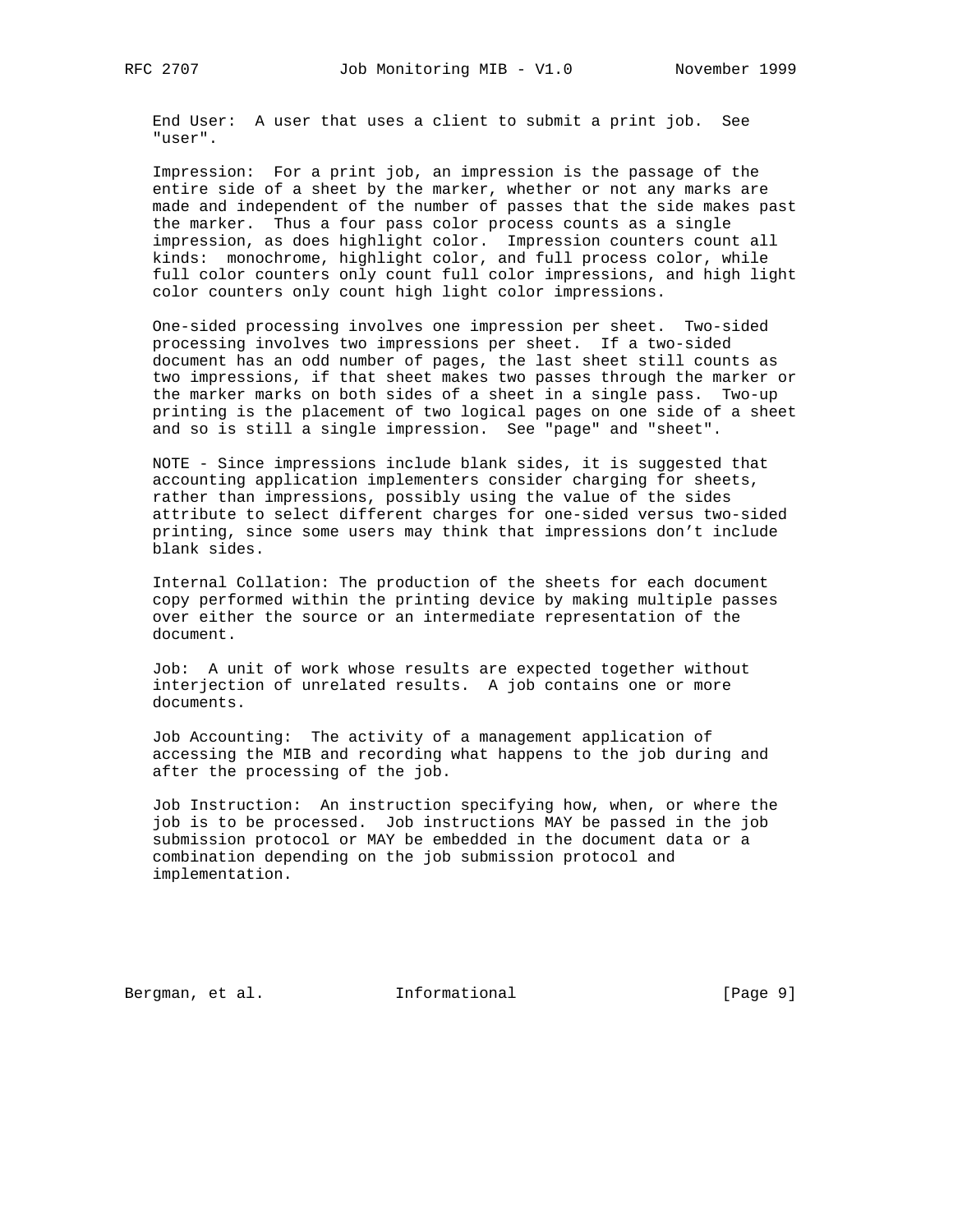Job Monitoring (using SNMP): The activity of a management application of accessing the MIB and (1) identifying jobs in the job tables being processed by the server, printer or other devices, and (2) displaying information to the user about the processing of the job.

 Job Monitoring Application: The SNMP management application that End Users, and System Operators use to monitor jobs using SNMP. A monitor MAY be either a separate application or MAY be part of the client that also submits jobs. See "monitor".

 Job Set: A group of jobs that are queued and scheduled together according to a specified scheduling algorithm for a specified device or set of devices. For implementations that embed the SNMP agent in the device, the MIB job set normally represents all the jobs known to the device, so that the implementation only implements a single job set. If the SNMP agent is implemented in a server that controls one or more devices, each MIB job set represents a job queue for (1) a specific device or (2) set of devices, if the server uses a single queue to load balance between several devices. Each job set is disjoint; no job SHALL be represented in more than one MIB job set.

Monitor: Short for Job Monitoring Application.

 Page: A page is a logical division of the original source document. Number up is the imposition of more than one page on a single side of a sheet. See "impression" and "sheet" and "two-up".

 Proxy: An agent that acts as a concentrator for one or more other agents by accepting SNMP operations on the behalf of one or more other agents, forwarding them on to those other agents, gathering responses from those other agents and returning them to the original requesting monitor.

 Queuing: The act of a device or server of ordering (queuing) the jobs for the purposes of scheduling the jobs to be processed.

Printer: A device that puts marks on media.

 Server: A network entity that accepts jobs from clients and in turn submits the jobs to printers and other devices that may be directly connected to the server via a serial or parallel port or may be on the network. A server MAY be a printer supervisor control program, or a print spooler.

 Sheet: A sheet is a single instance of a medium, whether printing on one or both sides of the medium. See "impression" and "page".

Bergman, et al. 1nformational [Page 10]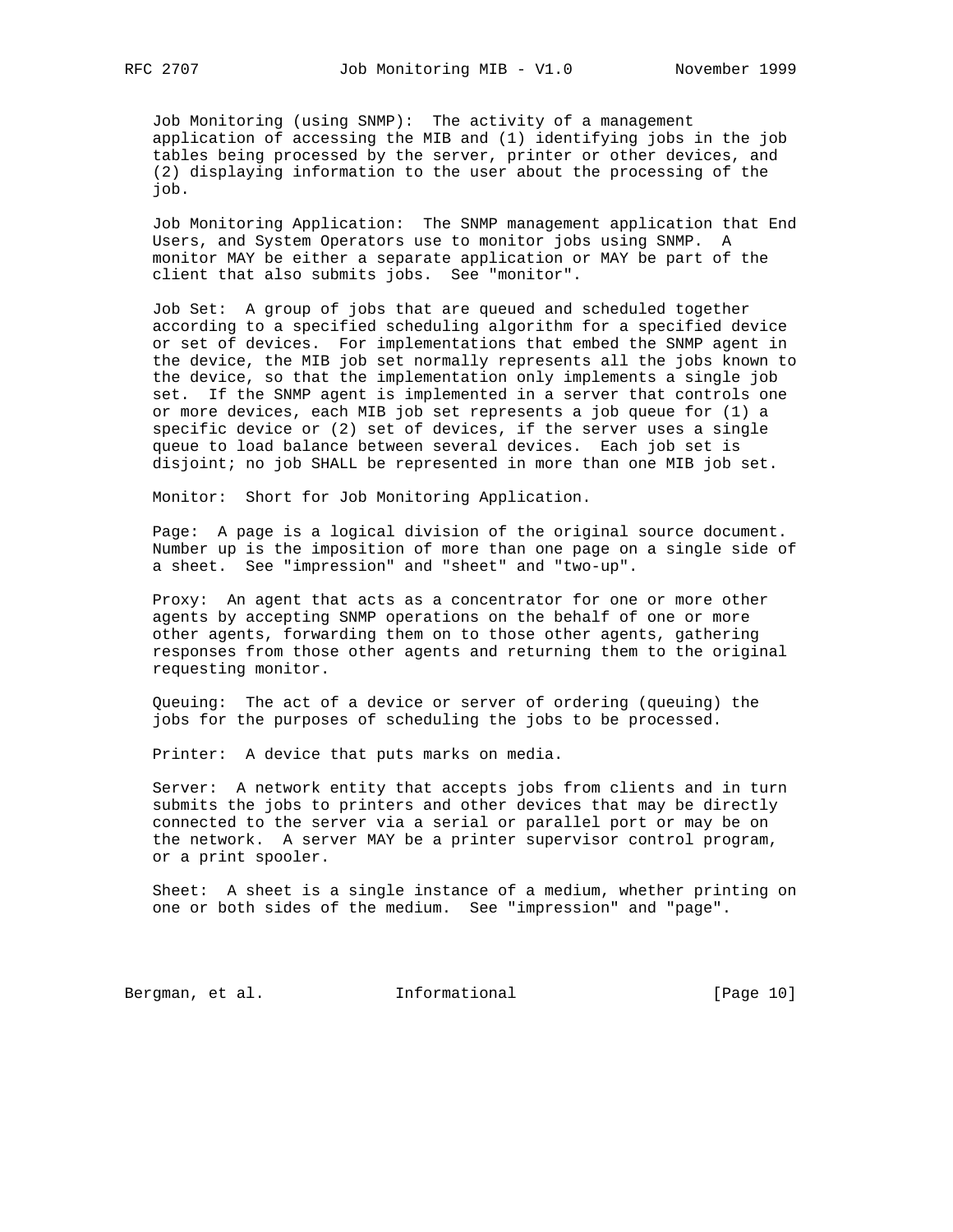SNMP Information Object: A name, value-pair that specifies an action, a status, or a condition in an SNMP MIB. Objects are identified in SNMP by an OBJECT IDENTIFIER.

 Spooler: A server that accepts jobs, spools the data, and decides when and on which printer to print the job. A spooler is a client to a printer or a printer supervisor, depending on implementation.

 Spooling: The act of a device or server of (1) accepting jobs and (2) writing the job's attributes and document data on to secondary storage.

Stacked: When a media sheet is placed in an output bin of a device.

 Supervisor: A server that contains a control program that controls a printer or other device. A supervisor is a client to the printer or other device.

 System Operator: A user that uses a monitor to monitor the system and carries out tasks to keep the system running.

System Administrator: A user that specifies policy for the system.

 Two-up: The placement of two pages on one side of a sheet so that each side or impressions counts as two pages. See "page" and "sheet".

User: A person that uses a client or a monitor. See "end user".

2.1 System Configurations for the Job Monitoring MIB

 This section enumerates the three configurations in which the Job Monitoring MIB is intended to be used. To simplify the pictures, the devices are shown as printers. See section 1.1 entitled "Types of Information in the MIB".

 The diagram in the Printer MIB [print-mib] entitled: "One Printer's View of the Network" is assumed for this MIB as well. Please refer to that diagram to aid in understanding the following system configurations.

2.1.1 Configuration 1 - client-printer

 In the client-printer configuration 1, the client(s) submit jobs directly to the printer, either by some direct connect, or by network connection.

Bergman, et al. **Informational** [Page 11]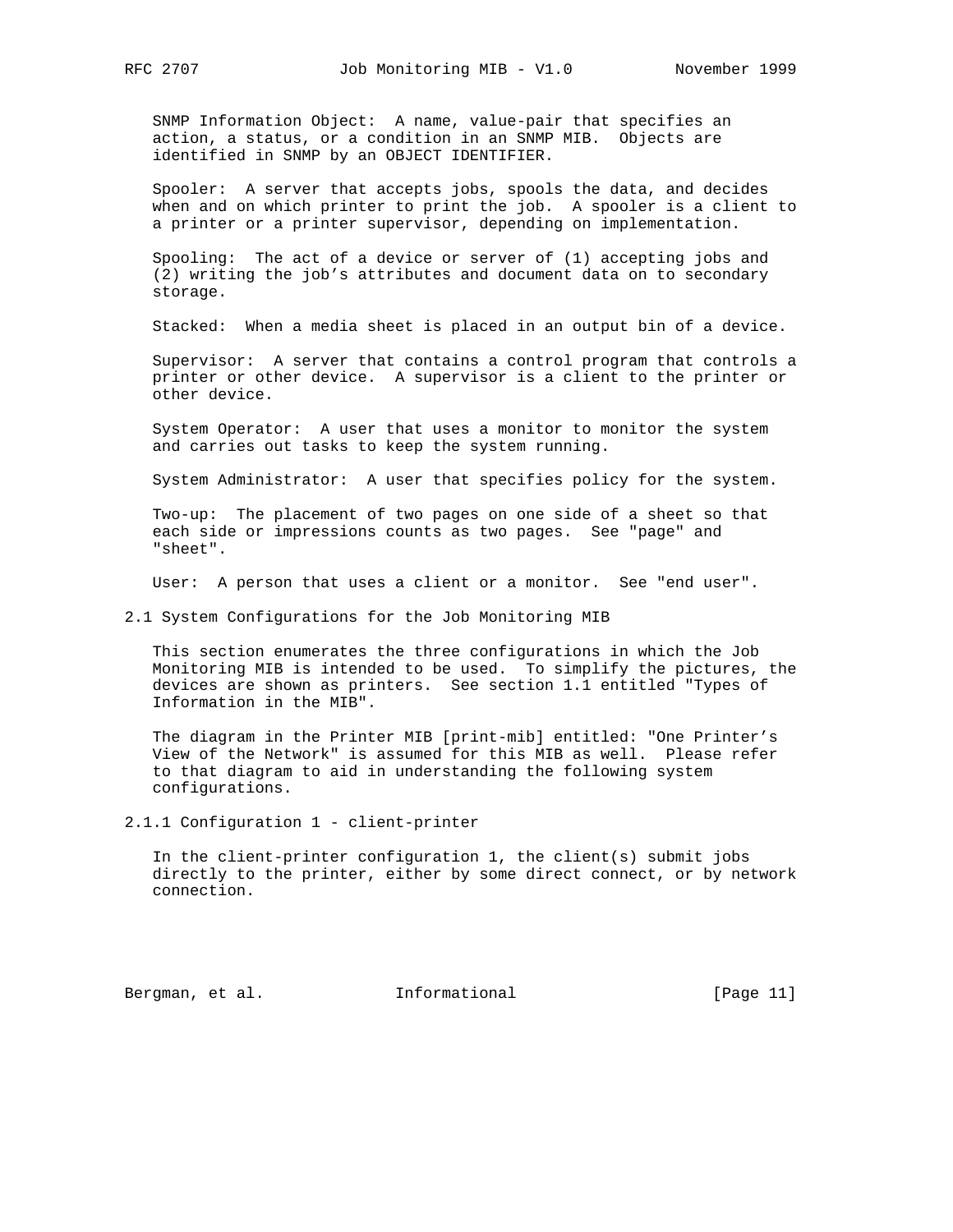The job submitting client and/or monitoring application monitor jobs by communicating directly with an agent that is part of the printer. The agent in the printer SHALL keep the job in the Job Monitoring MIB as long as the job is in the printer, plus a defined time period after the job enters the completed state in which accounting programs can copy out the accounting data from the Job Monitoring MIB.

 all end-user ######## SNMP query +-------+ +--------+ ---- job submission |monitor| | client | +---#---+ +--#--+--+ # # | # ############ | # # | +==+===#=#=+==+ | | | agent | | | | +-------+ | | | PRINTER <--------+ | Print Job Delivery Channel | | +=============+

Figure 2-1 - Configuration 1 - client-printer - agent in the printer

 The Job Monitoring MIB is designed to support the following relationships (not shown in Figure 2-1):

- 1. Multiple clients MAY submit jobs to a printer.
- 2. Multiple clients MAY monitor a printer.
- 3. Multiple monitors MAY monitor a printer.
- 4. A client MAY submit jobs to multiple printers.
- 5. A monitor MAY monitor multiple printers.

2.1.2 Configuration 2 - client-server-printer - agent in the server

 In the client-server-printer configuration 2, the client(s) submit jobs to an intermediate server by some network connection, not directly to the printer. While configuration 2 is included, the design center for this MIB is configurations 1 and 3.

 The job submitting client and/or monitoring application monitor jobs by communicating directly with:

 A Job Monitoring MIB agent that is part of the server (or a front for the server)

Bergman, et al. **Informational** [Page 12]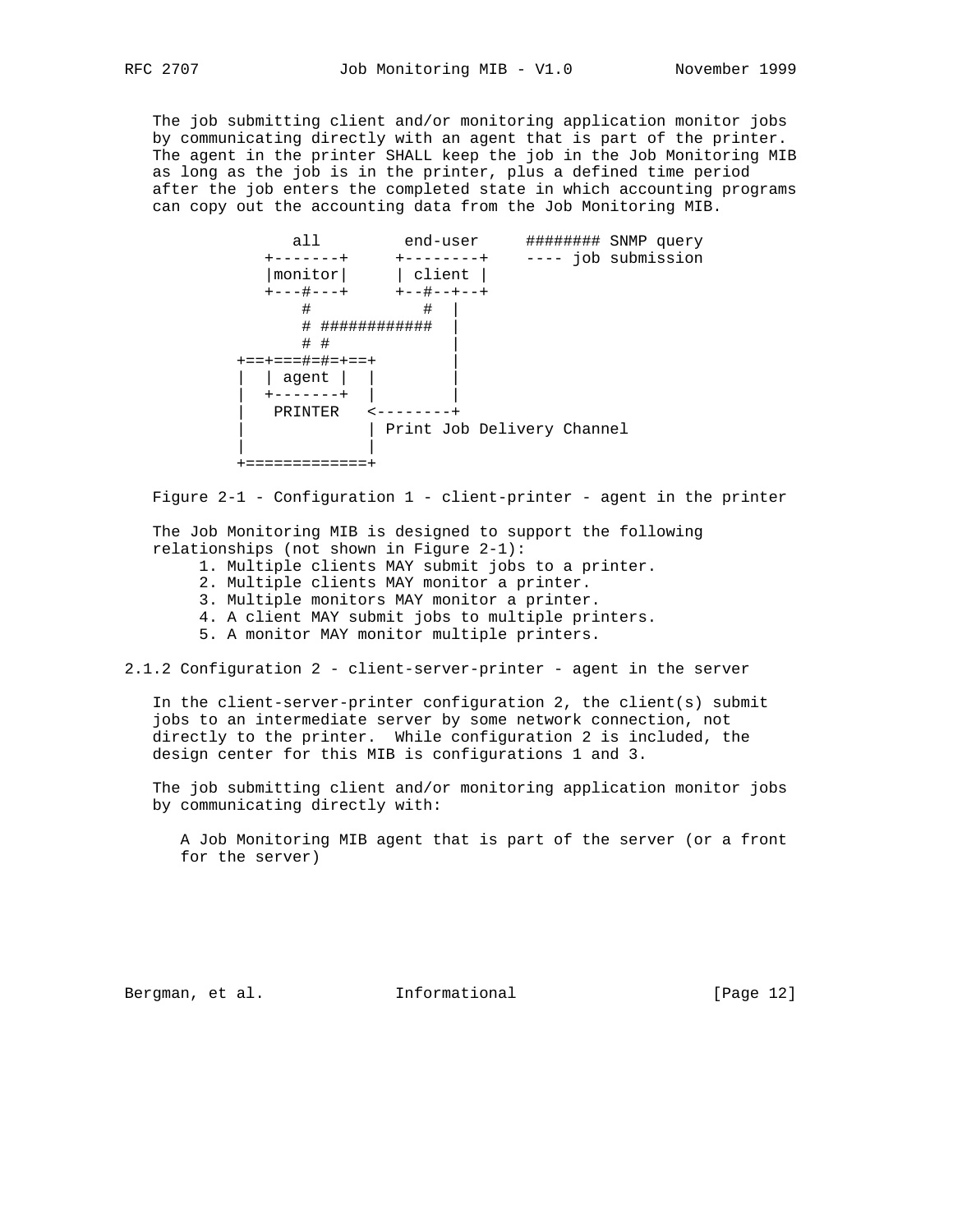There is no SNMP Job Monitoring MIB agent in the printer in configuration 2, at least that the client or monitor are aware. In this configuration, the agent SHALL return the current values of the objects in the Job Monitoring MIB both for jobs the server keeps and jobs that the server has submitted to the printer. The Job Monitoring MIB agent obtains the required information from the printer by a method that is beyond the scope of this document. The agent in the server SHALL keep the job in the Job Monitoring MIB in the server as long as the job is in the printer, plus a defined time period after the job enters the completed state in which accounting programs can copy out the accounting data from the Job Monitoring MIB.



 Figure 2-2 - Configuration 2 - client-server-printer - agent in the server

 The Job Monitoring MIB is designed to support the following relationships (not shown in Figure 2-2):

- 1. Multiple clients MAY submit jobs to a server.
- 2. Multiple clients MAY monitor a server.
- 3. Multiple monitors MAY monitor a server.
- 4. A client MAY submit jobs to multiple servers.
- 5. A monitor MAY monitor multiple servers.
- 6. Multiple servers MAY submit jobs to a printer.
- 7. Multiple servers MAY control a printer.

Bergman, et al. **Informational** [Page 13]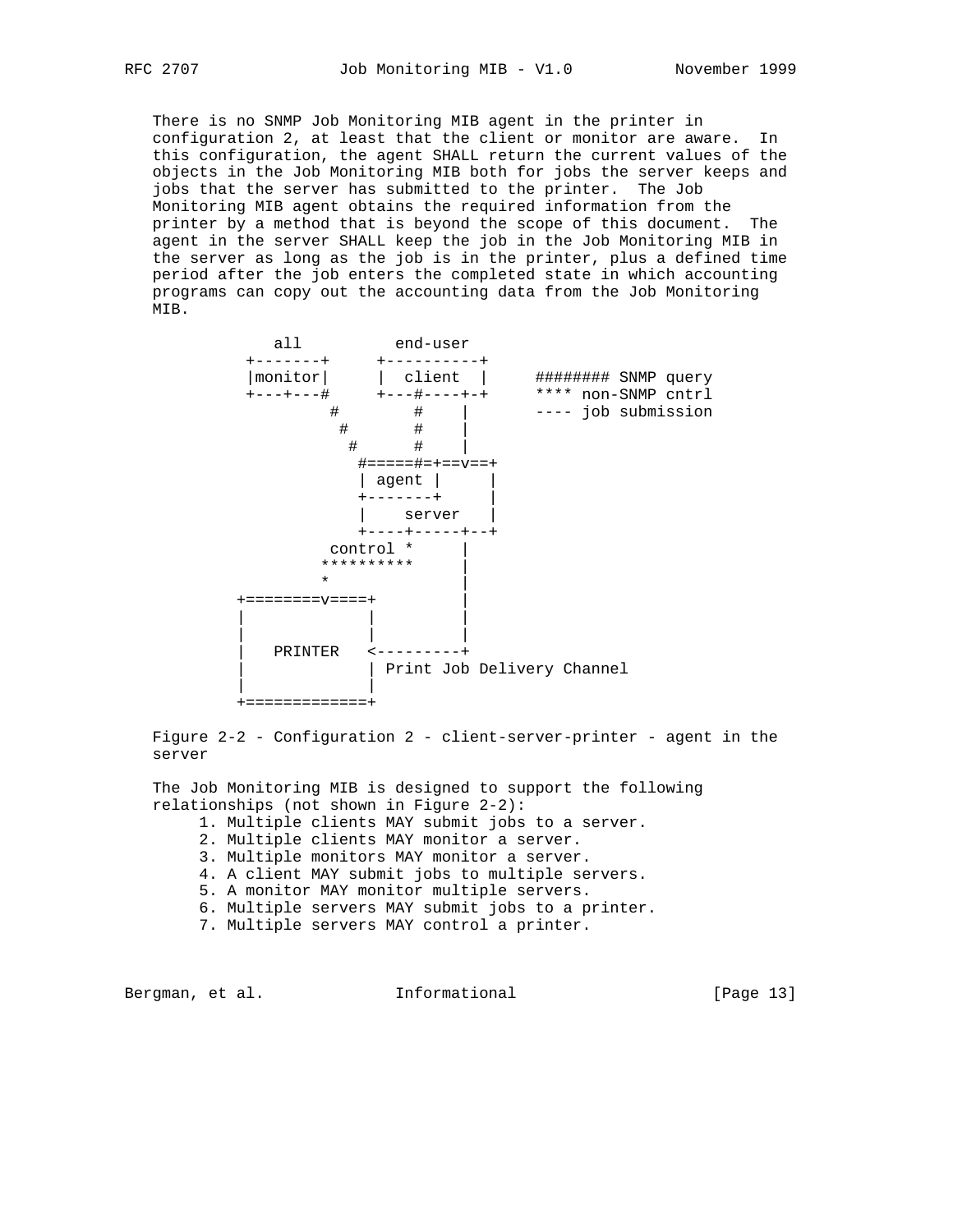2.1.3 Configuration 3 - client-server-printer - client monitors printer agent and server

 In the client-server-printer configuration 3, the client(s) submit jobs to an intermediate server by some network connection, not directly to the printer. That server does not contain a Job Monitoring MIB agent.

 The job submitting client and/or monitoring application monitor jobs by communicating directly with:

- 1. The server using some undefined protocol to monitor jobs in the server (that does not contain the Job Monitoring MIB) AND
- 2. A Job Monitoring MIB agent that is part of the printer to monitor jobs after the server passes the jobs to the printer.

 In such configurations, the server deletes its copy of the job from the server after submitting the job to the printer usually almost immediately (before the job does much processing, if any).

 In configuration 3, the agent (in the printer) SHALL keep the values of the objects in the Job Monitoring MIB that the agent implements updated for a job that the server has submitted to the printer. The agent SHALL obtain information about the jobs submitted to the printer from the server (either in the job submission protocol, in the document data, or by direct query of the server), in order to populate some of the objects the Job Monitoring MIB in the printer. The agent in the printer SHALL keep the job in the Job Monitoring MIB as long as the job is in the Printer, and longer in order to implement the completed state in which monitoring programs can copy out the accounting data from the Job Monitoring MIB.

Bergman, et al. **Informational** [Page 14]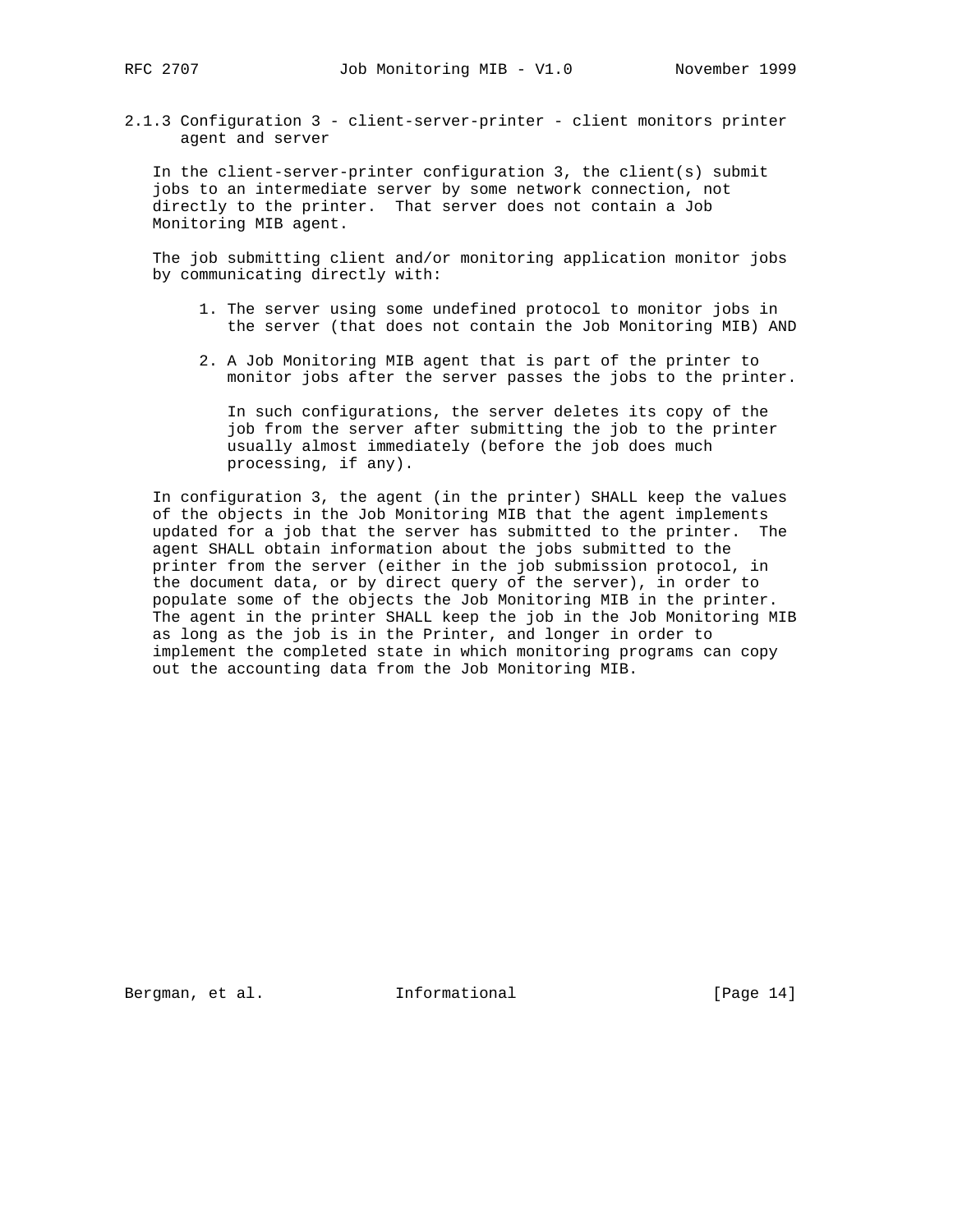

 Figure 2-3 - Configuration 3 - client-server-printer - client monitors printer agent and server

 The Job Monitoring MIB is designed to support the following relationships (not shown in Figure 2-3):

- 1. Multiple clients MAY submit jobs to a server.
- 2. Multiple clients MAY monitor a server.
- 3. Multiple monitors MAY monitor a server.
- 4. A client MAY submit jobs to multiple servers.
- 5. A monitor MAY monitor multiple servers.
- 6. Multiple servers MAY submit jobs to a printer.
- 7. Multiple servers MAY control a printer.
- 3 Managed Object Usage

This section describes the usage of the objects in the MIB.

3.1 Conformance Considerations

 In order to achieve interoperability between job monitoring applications and job monitoring agents, this specification includes the conformance requirements for both monitoring applications and agents.

Bergman, et al. 1nformational 1999 [Page 15]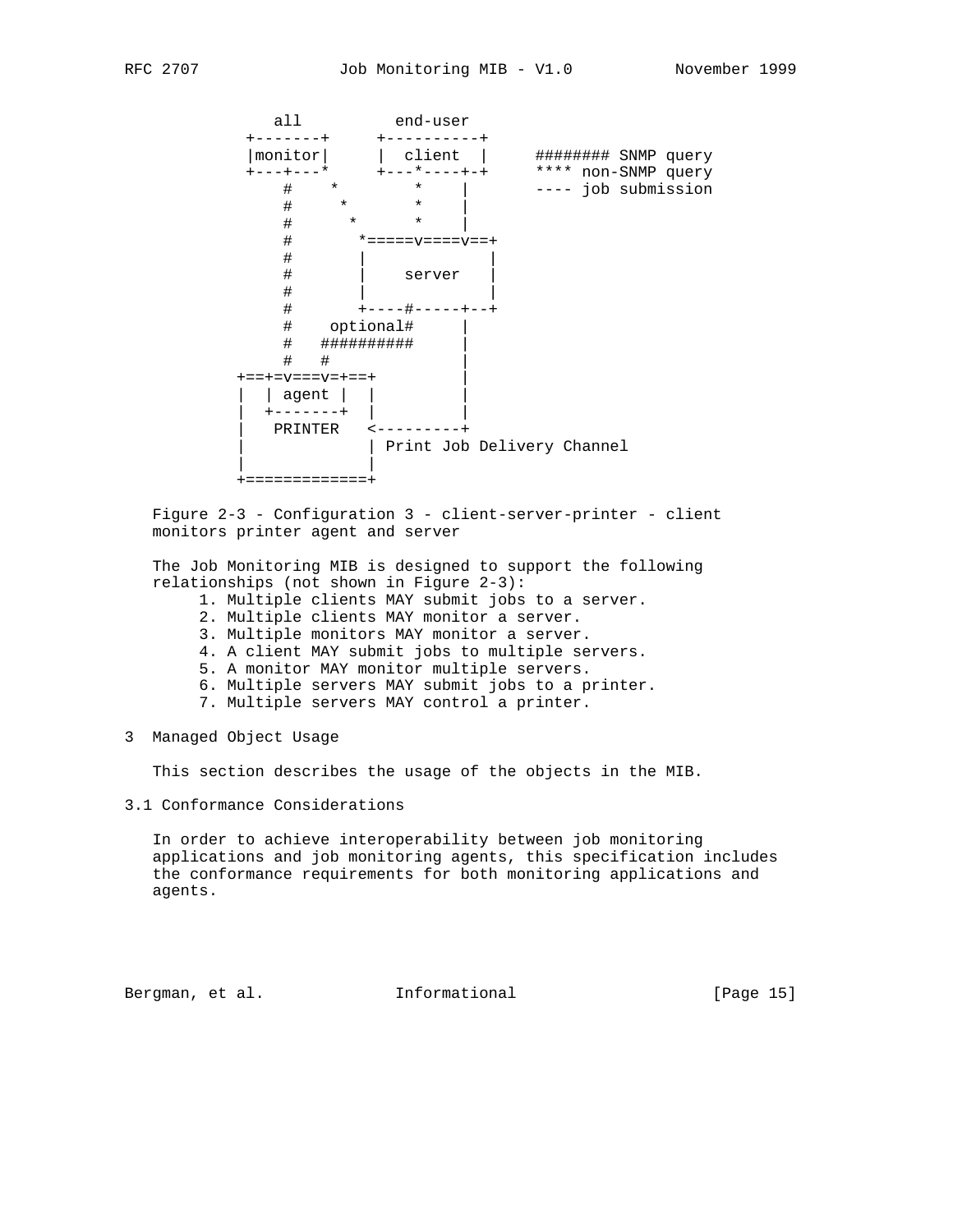### 3.1.1 Conformance Terminology

 This specification uses the verbs: "SHALL", "SHOULD", "MAY", and "NEED NOT" to specify conformance requirements according to RFC 2119 [RFC2119] as follows:

 "SHALL": indicates an action that the subject of the sentence must implement in order to claim conformance to this specification

 "MAY": indicates an action that the subject of the sentence does not have to implement in order to claim conformance to this specification, in other words that action is an implementation option

 "NEED NOT": indicates an action that the subject of the sentence does not have to implement in order to claim conformance to this specification. The verb "NEED NOT" is used instead of "may not", since "may not" sounds like a prohibition.

 "SHOULD": indicates an action that is recommended for the subject of the sentence to implement, but is not required, in order to claim conformance to this specification.

3.1.2 Agent Conformance Requirements

A conforming agent:

- 1. SHALL implement all MANDATORY groups in this specification.
- 2. SHALL implement any attributes if (1) the server or device supports the functionality represented by the attribute and (2) the information is available to the agent.
- 3. SHOULD implement both forms of an attribute if it implements an attribute that permits a choice of INTEGER and OCTET STRING forms, since implementing both forms may help management applications by giving them a choice of representations, since the representation are equivalent. See the JmAttributeTypeTC textual-convention.

 NOTE - This MIB, like the Printer MIB, is written following the subset of SMIv2 that can be supported by SMIv1 and SNMPv1 implementations.

Bergman, et al. **Informational** [Page 16]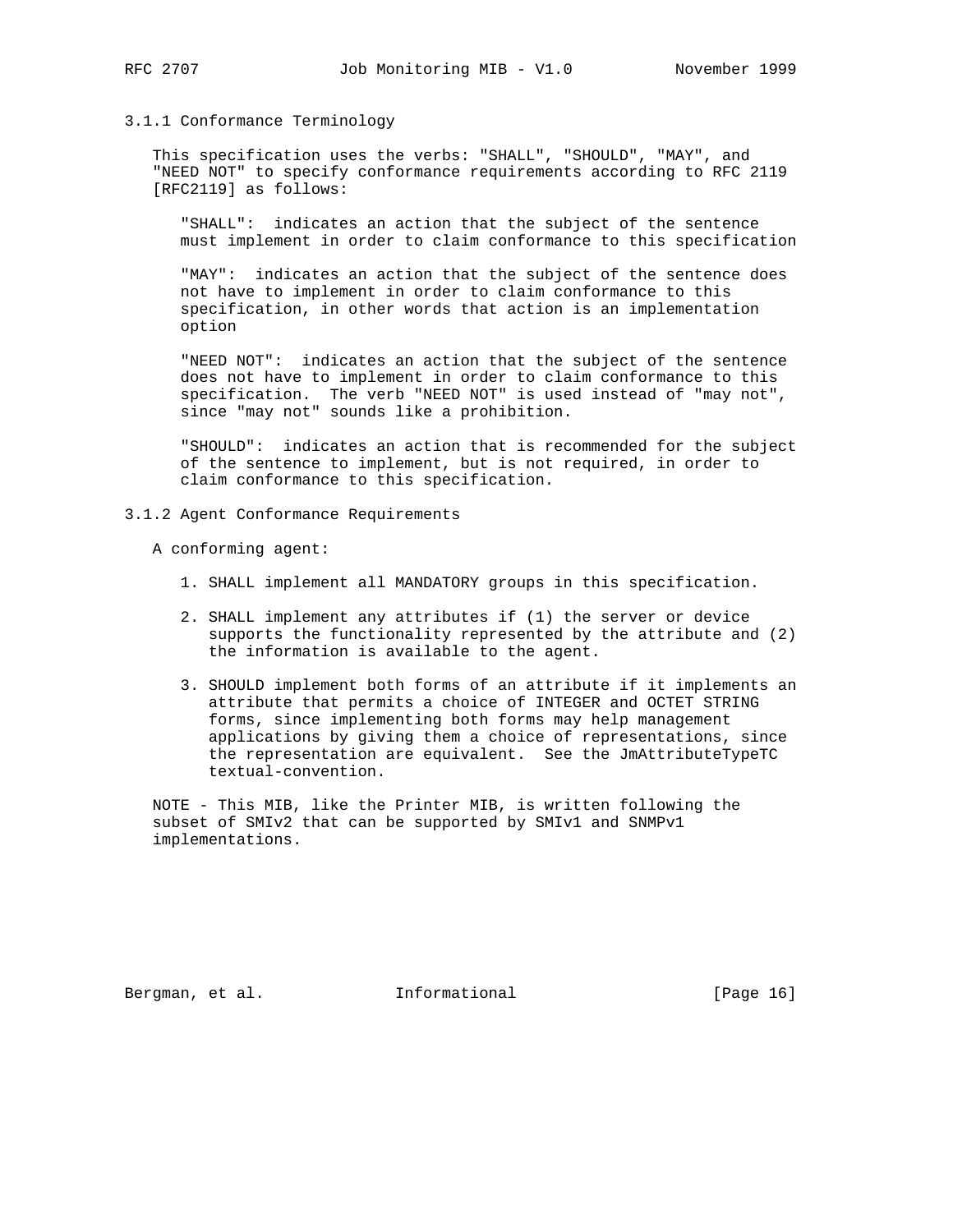3.1.2.1 MIB II System Group objects

 The Job Monitoring MIB agent SHALL implement all objects in the System Group of MIB-II [mib-II], whether the Printer MIB [print-mib] is implemented or not.

3.1.2.2 MIB II Interface Group objects

 The Job Monitoring MIB agent SHALL implement all objects in the Interfaces Group of MIB-II [mib-II], whether the Printer MIB [print mib] is implemented or not.

3.1.2.3 Printer MIB objects

 If the agent is providing access to a device that is a printer, the agent SHALL implement all of the MANDATORY objects in the Printer MIB [print-mib] and all the objects in other MIBs that conformance to the Printer MIB requires, such as the Host Resources MIB [hr-mib]. If the agent is providing access to a server that controls one or more direct-connect or networked printers, the agent NEED NOT implement the Printer MIB and NEED NOT implement the Host Resources MIB.

- 3.1.3 Job Monitoring Application Conformance Requirements
	- A conforming job monitoring application:
		- 1. SHALL accept the full syntactic range for all objects in all MANDATORY groups and all MANDATORY attributes that are required to be implemented by an agent according to Section 3.1.2 and SHALL either present them to the user or ignore them.
		- 2. SHALL accept the full syntactic range for all attributes, including enum and bit values specified in this specification and additional ones that may be registered with the PWG and SHALL either present them to the user or ignore them. In particular, a conforming job monitoring application SHALL not malfunction when receiving any standard or registered enum or bit values. See Section 3.7 entitled "IANA and PWG Registration Considerations".
		- 3. SHALL NOT fail when operating with agents that materialize attributes after the job has been submitted, as opposed to when the job is submitted.
		- 4. SHALL, if it supports a time attribute, accept either form of the time attribute, since agents are free to implement either time form.

Bergman, et al. 1nformational [Page 17]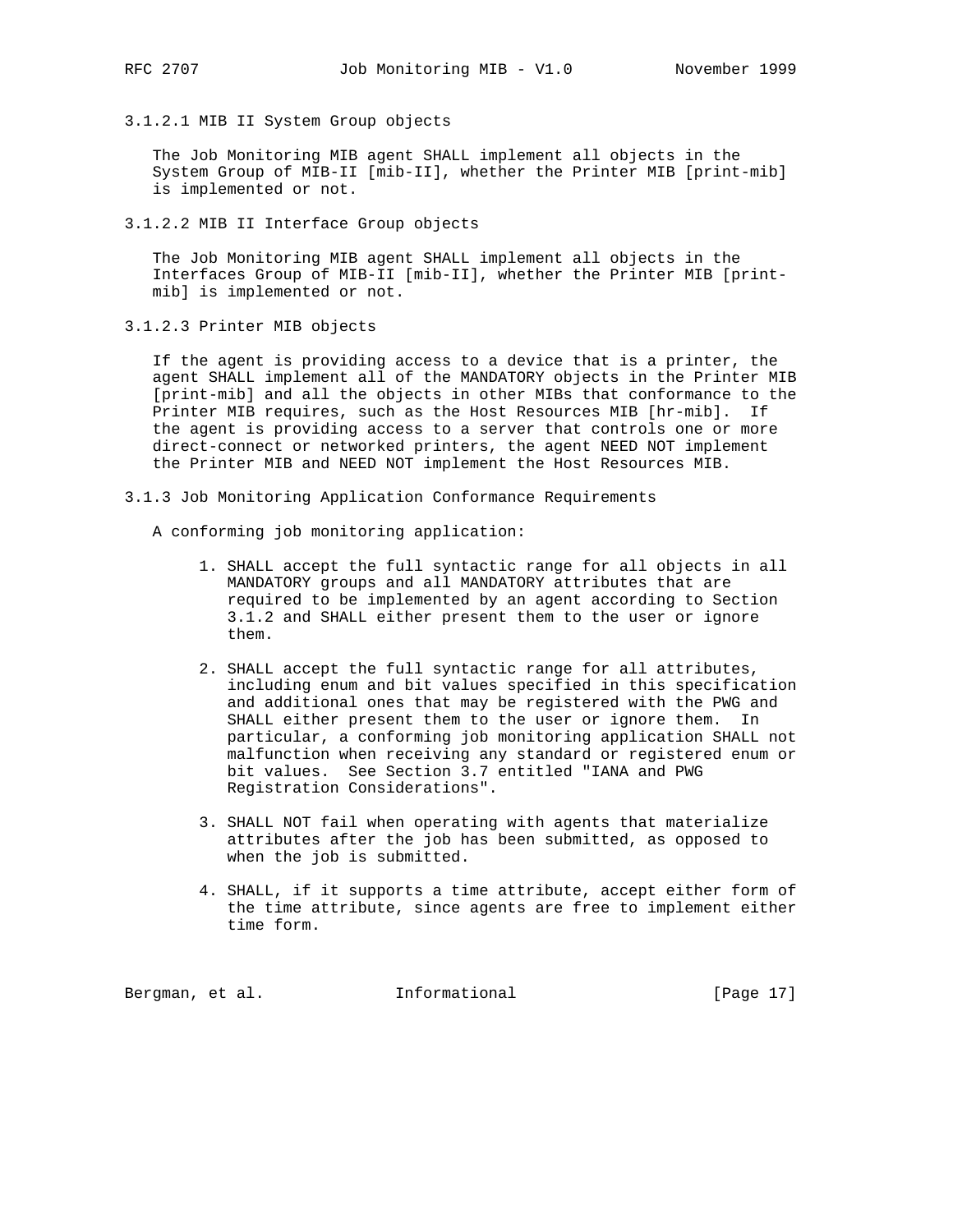- 
- 3.2 The Job Tables and the Oldest Active and Newest Active Indexes

 The jmJobTable and jmAttributeTable contain objects and attributes, respectively, for each job in a job set. These first two indexes are:

- 1. jmGeneralJobSetIndex which job set
- 2. jmJobIndex which job in the job set

 In order for a monitoring application to quickly find that active jobs (jobs in the pending, processing, or processingStopped states), the MIB contains two indexes:

- 1. jmGeneralOldestActiveJobIndex the index of the active job that has been in the tables the longest.
- 2. jmGeneralNewestActiveJobIndex the index of the active job that has been most recently added to the tables.

 The agent SHALL assign the next incremental value of jmJobIndex to the job, when a new job is accepted by the server or device to which the agent is providing access. If the incremented value of jmJobIndex would exceed the implementation-defined maximum value for jmJobIndex, the agent SHALL 'wrap' back to 1. An agent uses the resulting value of jmJobIndex for storing information in the jmJobTable and the jmAttributeTable about the job.

 It is recommended that the largest value for jmJobIndex be much larger than the maximum number of jobs that the implementation can contain at a single time, so as to minimize the premature re-use of a jmJobIndex value for a newer job while clients retain the same ' stale' value for an older job.

 It is recommended that agents that are providing access to servers/devices that already allocate job-identifiers for jobs as integers use the same integer value for the jmJobIndex. Then management applications using this MIB and applications using other protocols will see the same job identifiers for the same jobs. Agents providing access to systems that contain jobs with a job identifier of 0 SHALL map the job identifier value 0 to a jmJobIndex value that is one higher than the highest job identifier value that any job can have on that system. Then only job 0 will have a different job-identifier value than the job's jmJobIndex value.

 NOTE - If a server or device accepts jobs using multiple job submission protocols, it may be difficult for the agent to meet the recommendation to use the job-identifier values that the server or

Bergman, et al. **Informational** [Page 18]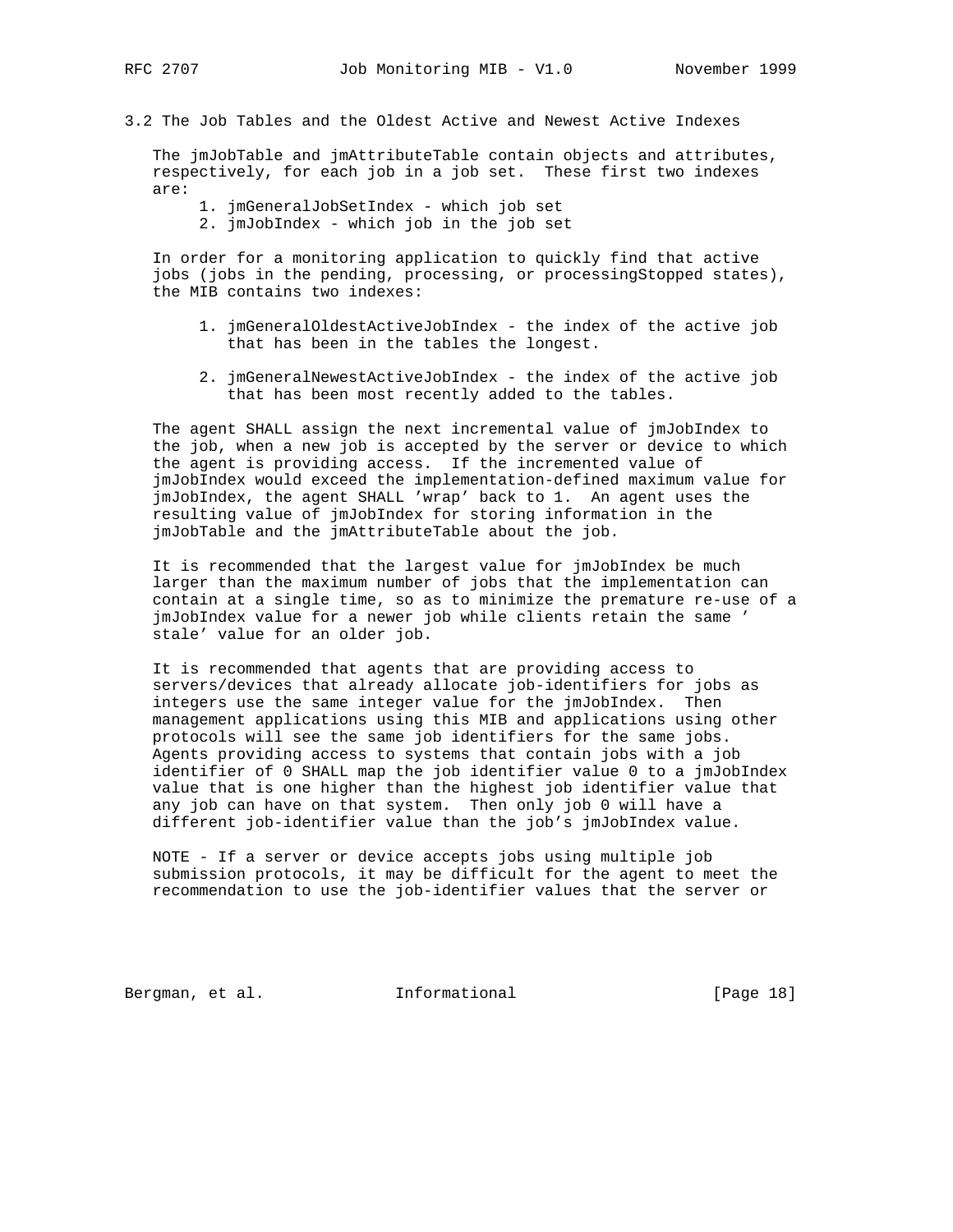device assigns as the jmJobIndex value, unless the server/device assigns job-identifiers for each of its job submission protocols from the same job-identifier number space.

 Each time a new job is accepted by the server or device that the agent is providing access to AND that job is to be 'active' (pending, processing, or processingStopped, but not pendingHeld), the agent SHALL copy the value of the job's jmJobIndex to the jmGeneralNewestActiveJobIndex object. If the new job is to be ' inactive' (pendingHeld state), the agent SHALL not change the value of jmGeneralNewestActiveJobIndex object (though the agent SHALL assign the next incremental jmJobIndex value to the job).

 When a job transitions from one of the 'active' job states (pending, processing, processingStopped) to one of the 'inactive' job states (pendingHeld, completed, canceled, or aborted), with a jmJobIndex value that matches the jmGeneralOldestActiveJobIndex object, the agent SHALL advance (or wrap) the value to the next oldest 'active' job, if any. See the JmJobStateTC textual-convention for a definition of the job states.

 Whenever a job transitions from one of the 'inactive' job states to one of the 'active' job states (from pendingHeld to pending or processing), the agent SHALL update the value of either the jmGeneralOldestActiveJobIndex or the jmGeneralNewestActiveJobIndex objects, or both, if the job's jmJobIndex value is outside the range between jmGeneralOldestActiveJobIndex and jmGeneralNewestActiveJobIndex.

When all jobs become 'inactive', i.e., enter the pendingHeld, completed, canceled, or aborted states, the agent SHALL set the value of both the jmGeneralOldestActiveJobIndex and jmGeneralNewestActiveJobIndex objects to 0.

 NOTE - Applications that wish to efficiently access all of the active jobs MAY use jmGeneralOldestActiveJobIndex value to start with the oldest active job and continue until they reach the index value equal to jmGeneralNewestActiveJobIndex, skipping over any pendingHeld, completed, canceled, or aborted jobs that might intervene.

 If an application detects that the jmGeneralNewestActiveJobIndex is smaller than jmGeneralOldestActiveJobIndex, the job index has wrapped. In this case, the application SHALL reset the index to 1 when the end of the table is reached and continue the GetNext operations to find the rest of the active jobs.

Bergman, et al. 1nformational [Page 19]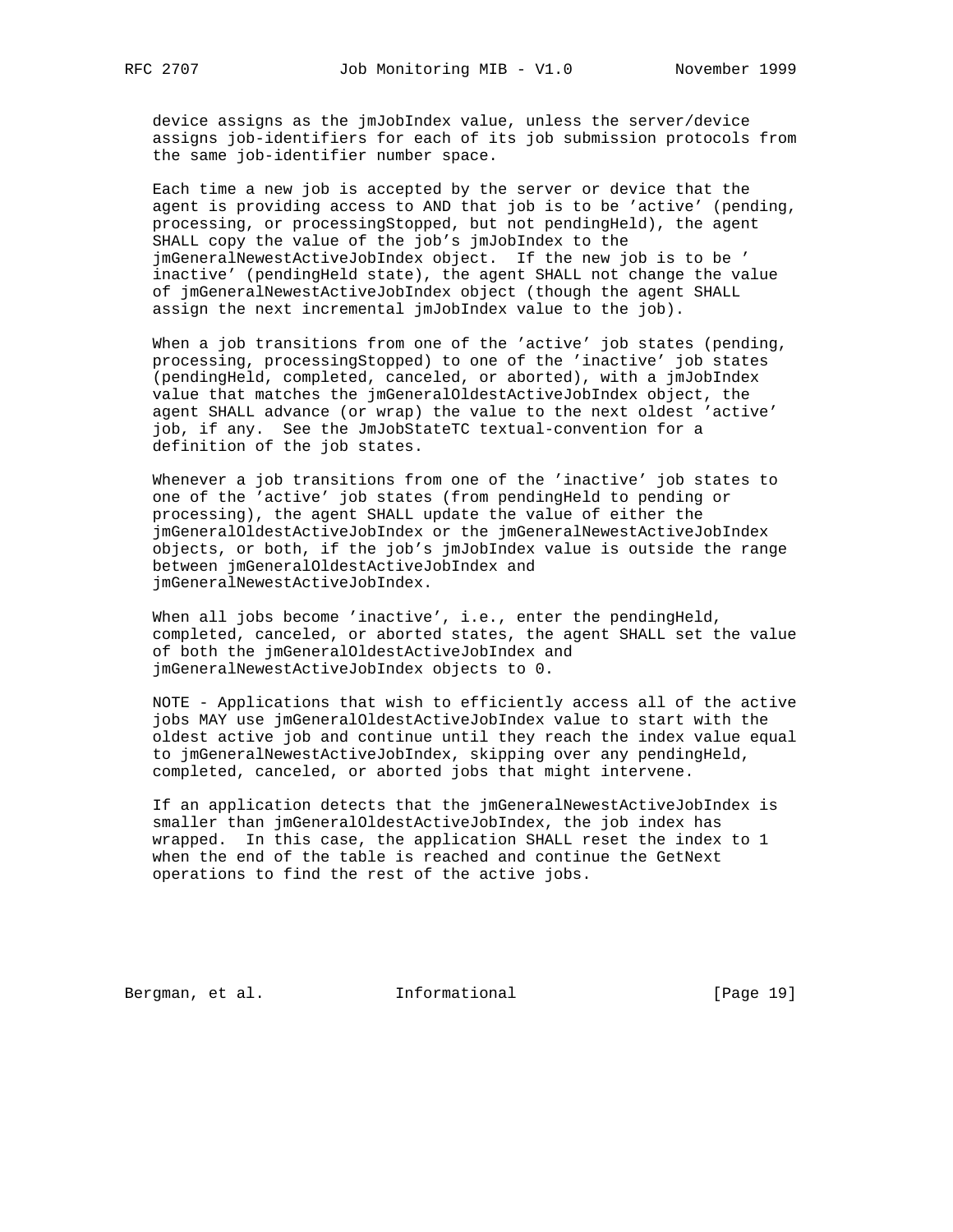NOTE - Applications detect the end of the jmAttributeTable table when the OID returned by the GetNext operation is an OID in a different MIB. There is no object in this MIB that specifies the maximum value for the jmJobIndex supported by the implementation.

 When the server or device is power-cycled, the agent SHALL remember the next jmJobIndex value to be assigned, so that new jobs are not assigned the same jmJobIndex as recent jobs before the power cycle.

# 3.3 The Attribute Mechanism and the Attribute Table(s)

 Attributes are similar to information objects, except that attributes are identified by an enum, instead of an OID, so that attributes may be registered without requiring a new MIB. Also an implementation that does not have the functionality represented by the attribute can omit the attribute entirely, rather than having to return a distinguished value. The agent is free to materialize an attribute in the jmAttributeTable as soon as the agent is aware of the value of the attribute.

 The agent materializes job attributes in a four-indexed jmAttributeTable:

- 1. jmGeneralJobSetIndex which job set
- 2. jmJobIndex which job in the job set
- 3. jmAttributeTypeIndex which attribute
- 4. jmAttributeInstanceIndex which attribute instance for those attributes that can have multiple values per job.

 Some attributes represent information about a job, such as a file name, a document-name, a submission-time or a completion time. Other attributes represent resources required, e.g., a medium or a colorant, etc. to process the job before the job starts processing OR to indicate the amount of the resource consumed during and after processing, e.g., pages completed or impressions completed. If both a required and a consumed value of a resource is needed, this specification assigns two separate attribute enums in the textual convention.

 NOTE - The table of contents lists all the attributes in order. This order is the order of enum assignments which is the order that the SNMP GetNext operation returns attributes. Most attributes apply to all three configurations covered by this MIB specification (see

Bergman, et al. **Informational** [Page 20]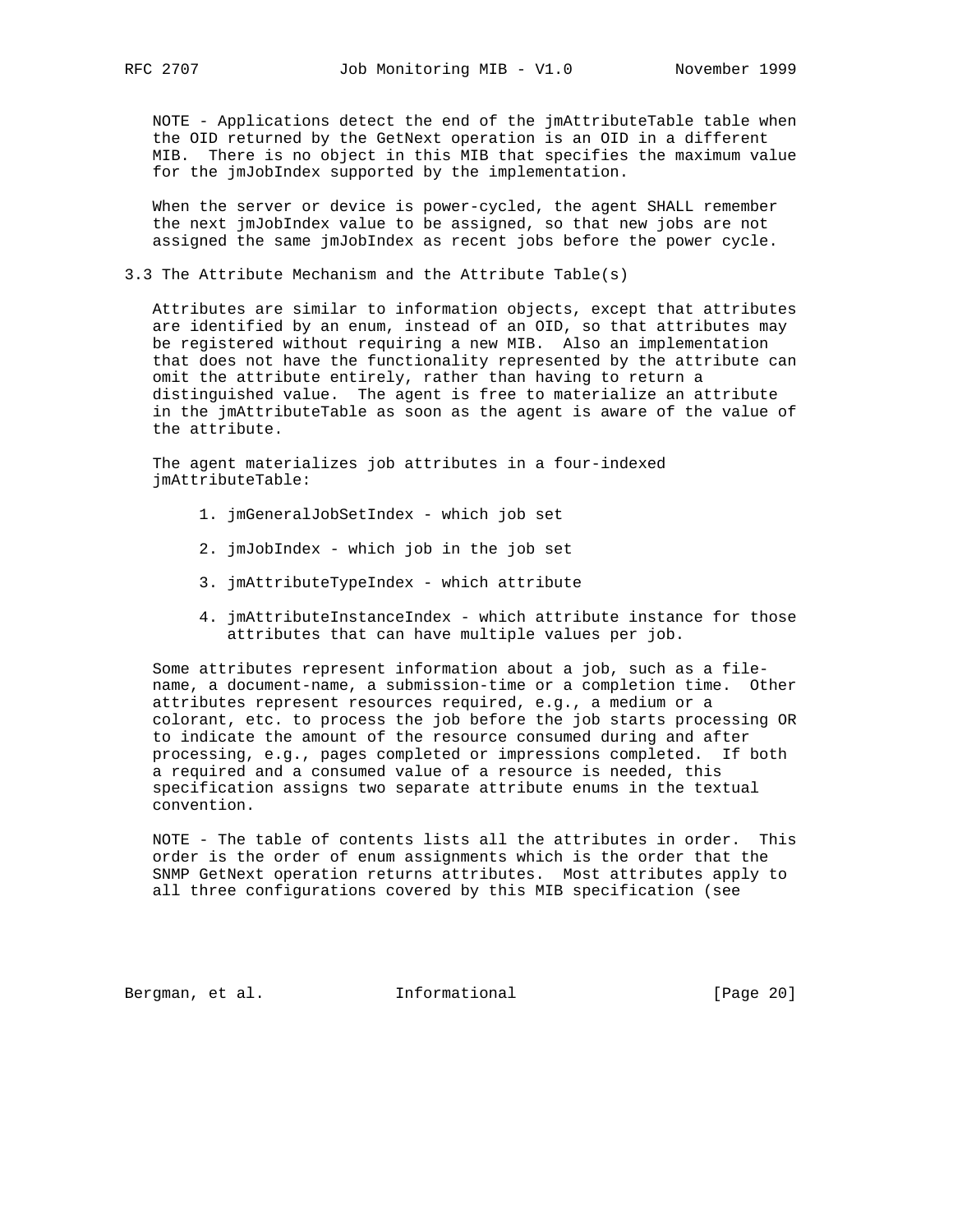section 2.1 entitled "System Configurations for the Job Monitoring MIB"). Those attributes that apply to a particular configuration are indicated as 'Configuration n:' and SHALL NOT be used with other configurations.

3.3.1 Conformance of Attribute Implementation

 An agent SHALL implement any attribute if (1) the server or device supports the functionality represented by the attribute and (2) the information is available to the agent. The agent MAY create the attribute row in the jmAttributeTable when the information is available or MAY create the row earlier with the designated 'unknown' value appropriate for that attribute. See next section.

 If the server or device does not implement or does not provide access to the information about an attribute, the agent SHOULD NOT create the corresponding row in the jmAttributeTable.

3.3.2 Useful, 'Unknown', and 'Other' Values for Objects and Attributes

 Some attributes have a 'useful' Integer32 value, some have a 'useful' OCTET STRING value, some MAY have either or both depending on implementation, and some MUST have both. See the JmAttributeTypeTC textual convention for the specification of each attribute.

 SNMP requires that if an object cannot be implemented because its values cannot be accessed, then a compliant agent SHALL return an SNMP error in SNMPv1 or an exception value in SNMPv2. However, this MIB has been designed so that 'all' objects can and SHALL be implemented by an agent, so that neither the SNMPv1 error nor the SNMPv2 exception value SHALL be generated by the agent. This MIB has also been designed so that when an agent materializes an attribute, the agent SHALL materialize a row consisting of both the jmAttributeValueAsInteger and jmAttributeValueAsOctets objects.

 In general, values for objects and attributes have been chosen so that a management application will be able to determine whether a ' useful', 'unknown', or 'other' value is available. When a useful value is not available for an object, that agent SHALL return a zero-length string for octet strings, the value 'unknown(2)' for enums, a '0' value for an object that represents an index in another table, and a value '-2' for counting integers.

 Since each attribute is represented by a row consisting of both the jmAttributeValueAsInteger and jmAttributeValueAsOctets MANDATORY objects, SNMP requires that the agent SHALL always create an attribute row with both objects specified. However, for most attributes the agent SHALL return a "useful" value for one of the

Bergman, et al. 1nformational [Page 21]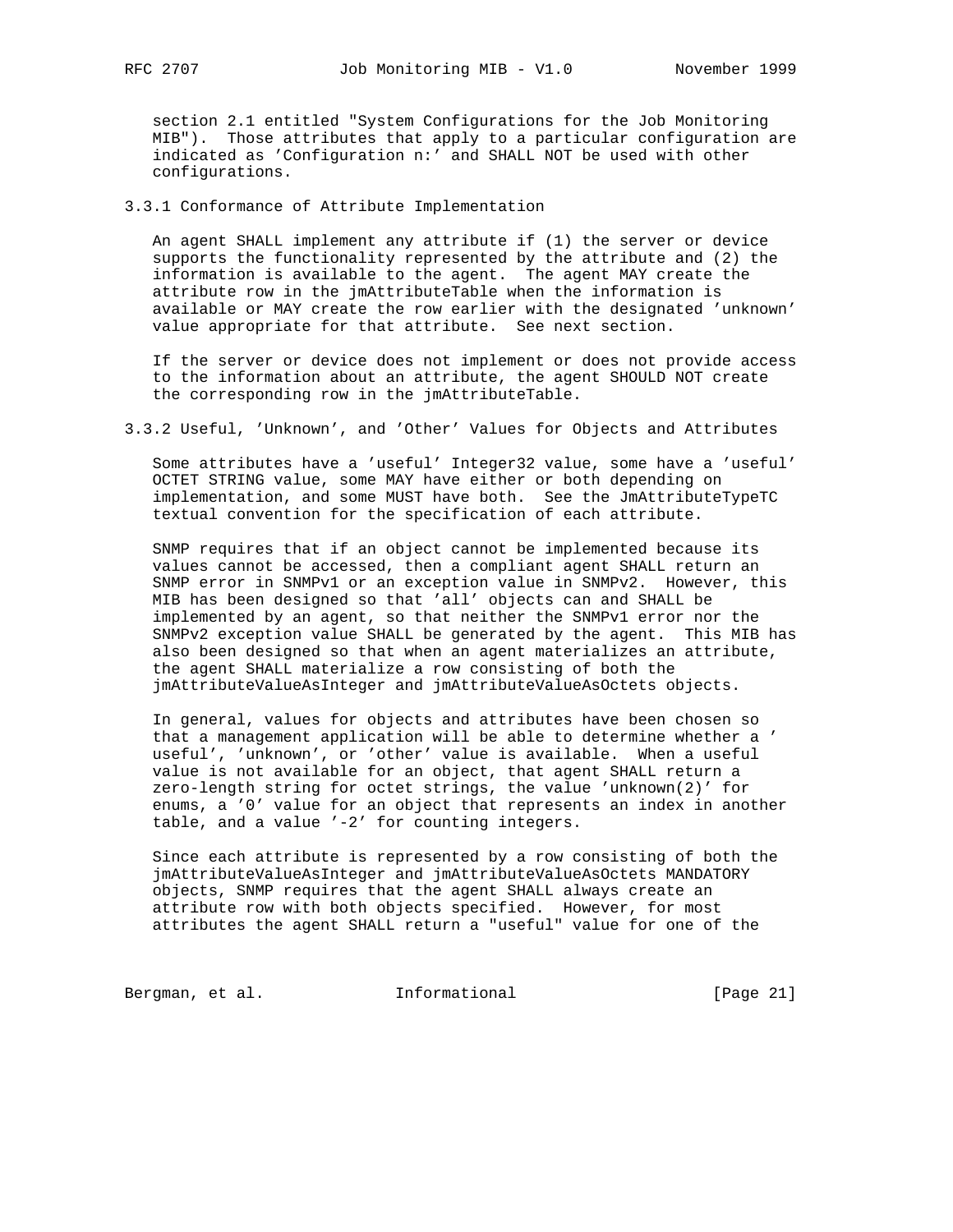objects and SHALL return the 'other' value for the other object. For integer only attributes, the agent SHALL always return a zero-length string value for the jmAttributeValueAsOctets object. For octet string only attributes, the agent SHALL always return a '-1' value for the jmAttributeValueAsInteger object.

# 3.3.3 Index Value Attributes

 A number of attributes are indexes in other tables. Such attribute names end with the word 'Index'. If the agent has not (yet) assigned an index value for a particular index attribute for a job, the agent SHALL either: (1) return the value 0 or (2) not add this attribute to the jmAttributeTable until the index value is assigned. In the interests of brevity, the semantics for 0 is specified once here and is not repeated for each index attribute specification and a DEFVAL of 0 is implied, even though the DEFVAL for jmAttributeValueAsInteger is  $-2$ .

# 3.3.4 Data Sub-types and Attribute Naming Conventions

 Many attributes are sub-typed to give a more specific data type than Integer32 or OCTET STRING. The data sub-type of each attribute is indicated on the first line(s) of the description. Some attributes have several different data sub-type representations. When an attribute has both an Integer32 data sub-type and an OCTET STRING data sub-type, the attribute can be represented in a single row in the jmAttributeTable. In this case, the data sub-type name is not included as the last part of the name of the attribute, e.g., documentFormat(38) which is both an enum and/or a name. When the data sub-types cannot be represented by a single row in the jmAttributeTable, each such representation is considered a separate attribute and is assigned a separate name and enum value. For these attributes, the name of the data sub-type is the last part of the name of the attribute: Name, Index, DateAndTime, TimeStamp, etc. For example, documentFormatIndex(37) is an index.

 NOTE: The Table of Contents also lists the data sub-type and/or data sub-types of each attribute, using the textual-convention name when such is defined. The following abbreviations are used in the Table of Contents as shown:

Bergman, et al. **Informational** [Page 22]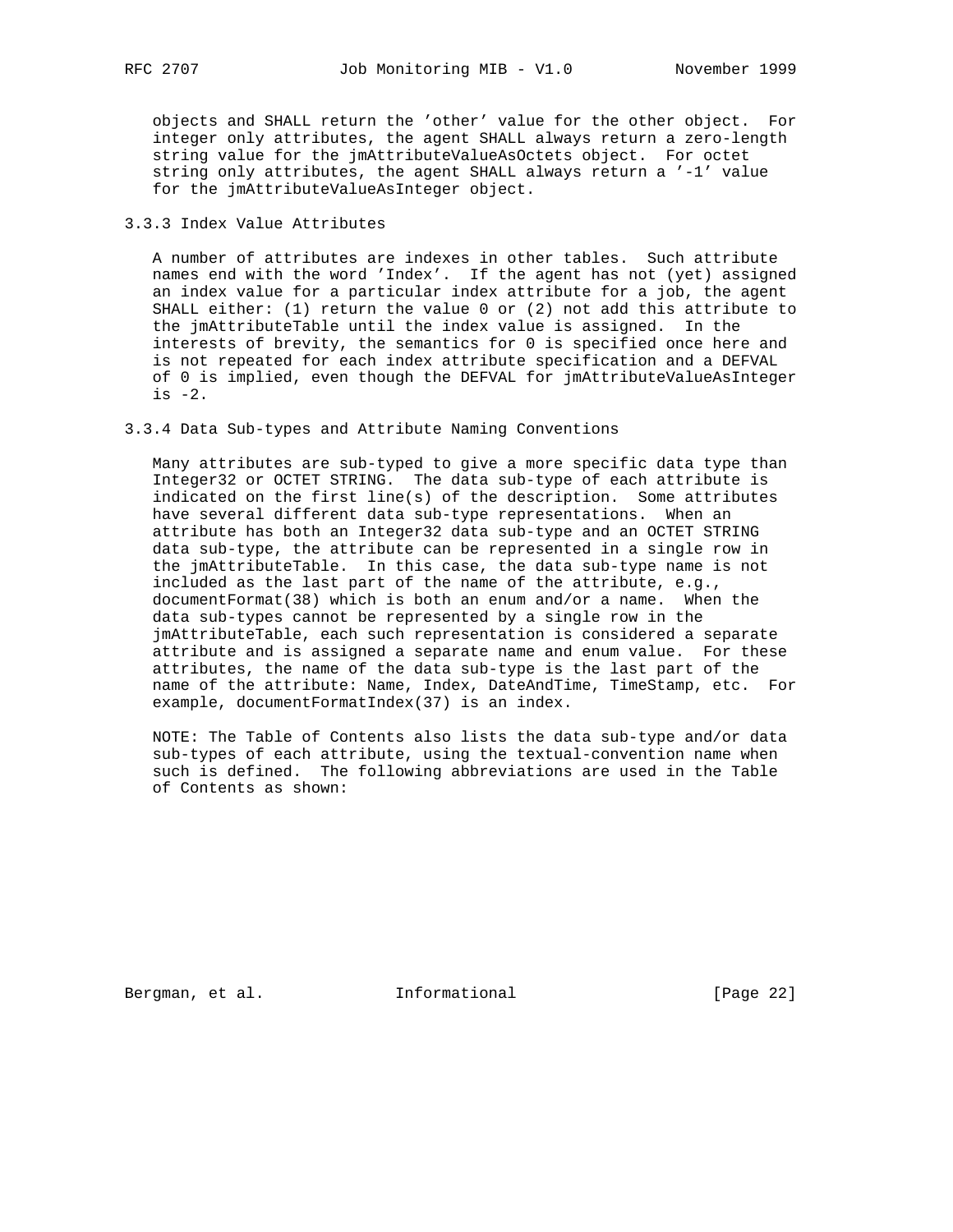| $'Int32(-2)$         | Integer32 (-22147483647)                |
|----------------------|-----------------------------------------|
| 'Int32(0)'           | Integer32 (02147483647)                 |
| 'Int32(1)'           | Integer32 (12147483647)                 |
| 'Int32(mn)'          | For all other Integer ranges, the lower |
|                      | and upper bound of the range is         |
|                      | indicated.                              |
| 'UTF8String63'       | JmUTF8StringTC (SIZE(063))              |
| 'JobString63'        | JmJobStringTC (SIZE(063))               |
| 'Octets63'           | OCTET STRING (SIZE(063))                |
| $'$ Octets $(m, n)'$ | For all other OCTET STRING ranges, the  |
|                      | exact range is indicated.               |
|                      |                                         |

# 3.3.5 Single-Value (Row) Versus Multi-Value (MULTI-ROW) Attributes

 Most attributes have only one row per job. However, a few attributes can have multiple values per job or even per document, where each value is a separate row in the jmAttributeTable. Unless indicated with 'MULTI-ROW:' in the JmAttributeTypeTC description, an agent SHALL ensure that each attribute occurs only once in the jmAttributeTable for a job. Most of the 'MULTI-ROW' attributes do not allow duplicate values, i.e., the agent SHALL ensure that each value occurs only once for a job. Only if the specification of the ' MULTI-ROW' attribute also says "There is no restriction on the same xxx occurring in multiple rows" can the agent allow duplicate values to occur for the job.

 NOTE - Duplicates are allowed for 'extensive' 'MULTI-ROW' attributes, such as fileName(34) or documentName(35) which are specified to be ' per-document' attributes, but are not allowed for 'intensive' ' MULTI-ROW' attributes, such as mediumConsumed(171) and documentFormat(38) which are specified to be 'per-job' attributes.

3.3.6 Requested Objects and Attributes

 A number of objects and attributes record requirements for the job. Such object and attribute names end with the word 'Requested'. In the interests of brevity, the phrase 'requested' means: (1) requested by the client (or intervening server) in the job submission protocol and may also mean (2) embedded in the submitted document data, and/or (3) defaulted by the recipient device or server with the same semantics as if the requester had supplied, depending on implementation. Also if a value is supplied by the job submission client, and the server/device determines a better value, through processing or other means, the agent MAY return that better value for such object and attribute.

Bergman, et al. **Informational** [Page 23]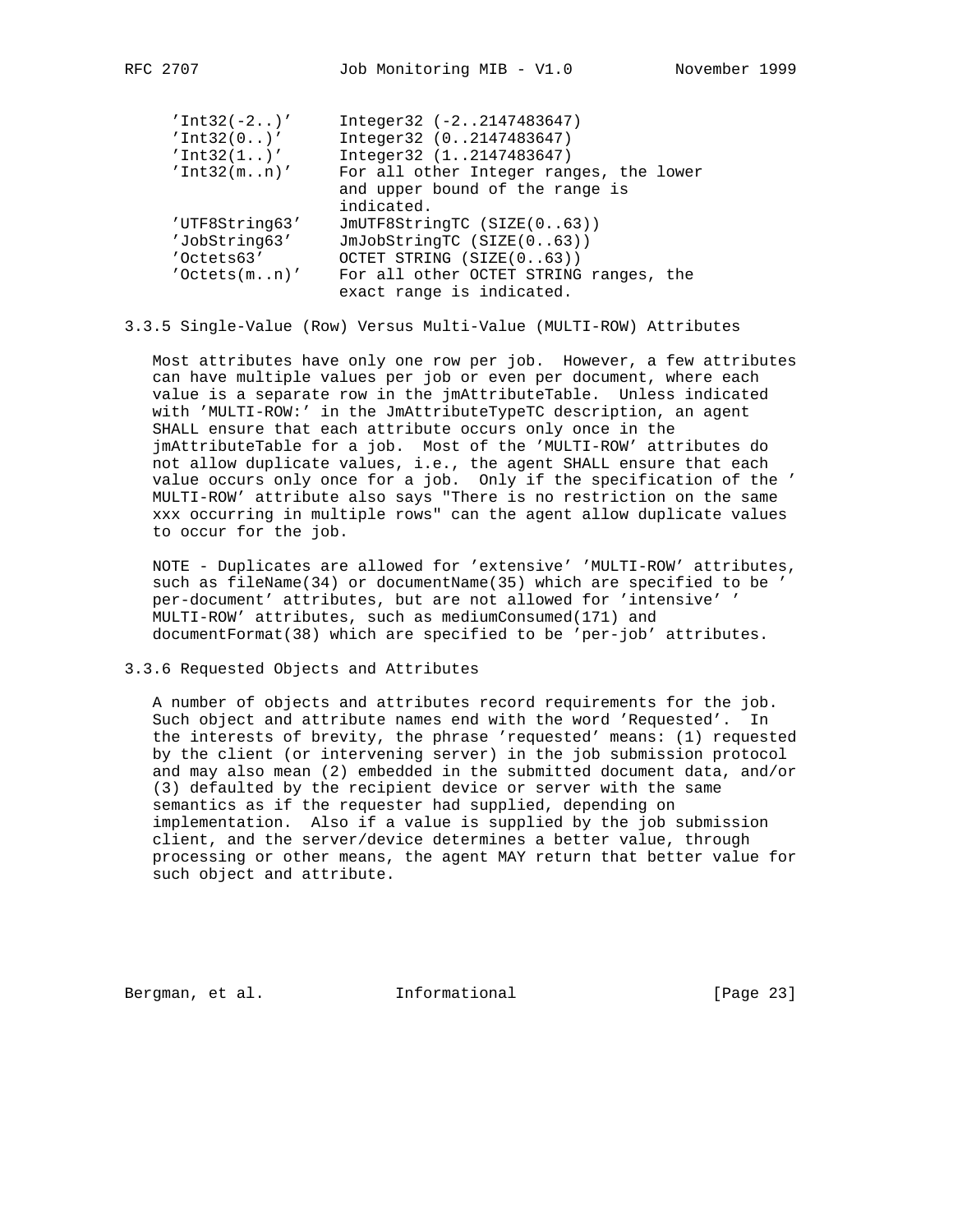### 3.3.7 Consumption Attributes

 A number of objects and attributes record consumption. Such attribute names end with the word 'Completed' or 'Consumed'. If the job has not yet consumed what that resource is metering, the agent either: (1) SHALL return the value 0 or (2) SHALL not add this attribute to the jmAttributeTable until the consumption begins. In the interests of brevity, the semantics for 0 is specified once here and is not repeated for each consumption attribute specification and a DEFVAL of 0 is implied, even though the DEFVAL for jmAttributeValueAsInteger is -2.

# 3.3.8 Attribute Specifications

This section specifies the job attributes.

 In the following definitions of the attributes, each description indicates whether the useful value of the attribute SHALL be represented using the jmAttributeValueAsInteger or the jmAttributeValueAsOctets objects by the initial tag: 'INTEGER:' or ' OCTETS:', respectively.

 Some attributes allow the agent implementer a choice of useful values of either an integer, an octet string representation, or both, depending on implementation. These attributes are indicated with ' INTEGER:' AND/OR 'OCTETS:' tags.

 A very few attributes require both objects at the same time to represent a pair of useful values (see mediumConsumed(171)). These attributes are indicated with 'INTEGER:' AND 'OCTETS:' tags. See the jmAttributeGroup for the descriptions of these two MANDATORY objects.

 NOTE - The enum assignments are grouped logically with values assigned in groups of 20, so that additional values may be registered in the future and assigned a value that is part of their logical grouping.

 Values in the range 2\*\*30 to 2\*\*31-1 are reserved for private or experimental usage. This range corresponds to the same range reserved in IPP. Implementers are warned that use of such values may conflict with other implementations. Implementers are encouraged to request registration of enum values following the procedures in Section 3.7.1.

NOTE: No attribute name exceeds 31 characters.

Bergman, et al. **Informational** [Page 24]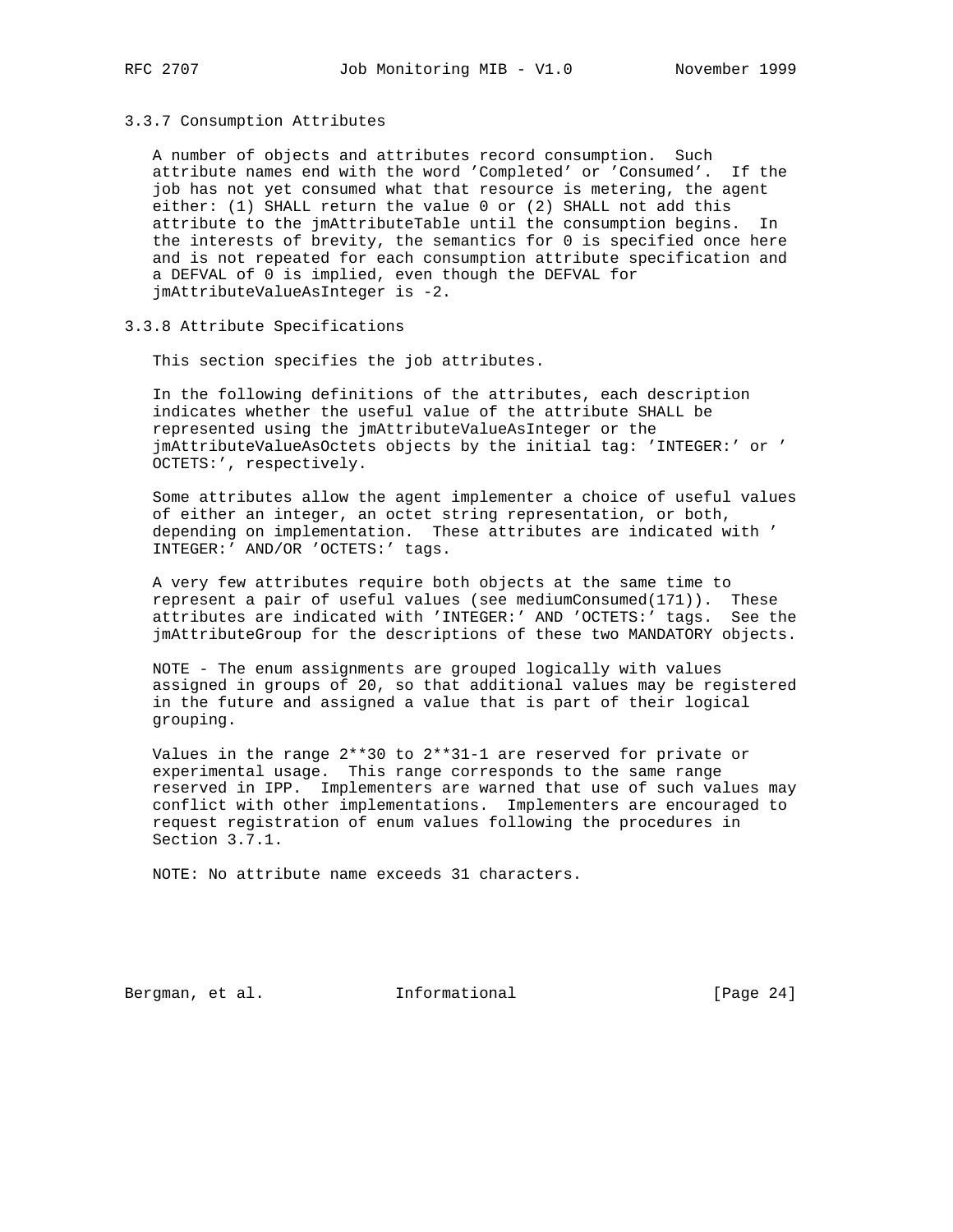| jmAttributeTypeIndex                                                                                                                                                                                                                                 | Datatype                                                                                                                                                                                                                                                                                                                                           |  |
|------------------------------------------------------------------------------------------------------------------------------------------------------------------------------------------------------------------------------------------------------|----------------------------------------------------------------------------------------------------------------------------------------------------------------------------------------------------------------------------------------------------------------------------------------------------------------------------------------------------|--|
| $other(1)$ ,                                                                                                                                                                                                                                         | Integer32 (-22147483647)<br>AND/OR                                                                                                                                                                                                                                                                                                                 |  |
| the PWG.                                                                                                                                                                                                                                             | OCTET STRING(SIZE(063))<br>INTEGER: and/or OCTETS: An attribute that is not in the<br>list and/or that has not been approved and registered with                                                                                                                                                                                                   |  |
| + Job State attributes (3 - 19 decimal)<br>$+$                                                                                                                                                                                                       |                                                                                                                                                                                                                                                                                                                                                    |  |
| + The following attributes specify the state of a job.                                                                                                                                                                                               |                                                                                                                                                                                                                                                                                                                                                    |  |
| jobStateReasons2(3),<br>the JmJobStateReasons1TC textual-convention.                                                                                                                                                                                 | JmJobStateReasons2TC<br>INTEGER: Additional information about the job's current state<br>that augments the jmJobState object. See the description under                                                                                                                                                                                            |  |
| $jobStateReasons3(4)$ ,<br>JmJobStateReasons1TC textual-convention.                                                                                                                                                                                  | JmJobStateReasons3TC<br>INTEGER: Additional information about the job's current state<br>that augments the jmJobState object. See the description under                                                                                                                                                                                            |  |
| $jobStateReasons4(5)$ ,<br>JmJobStateReasons1TC textual-convention.                                                                                                                                                                                  | JmJobStateReasons4TC<br>INTEGER: Additional information about the job's current state<br>that augments the jmJobState object. See the description under                                                                                                                                                                                            |  |
| processingMessage(6),<br>OCTETS:                                                                                                                                                                                                                     | JmUTF8StringTC (SIZE(063))<br>MULTI-ROW: A coded character set message that is<br>generated by the server or device during the processing of the<br>job as a simple form of processing log to show progress and any<br>problems. The natural language of each value is specified by<br>the corresponding processingMessageNaturalLangTag(7) value. |  |
| NOTE - This attribute is intended for such conditions as<br>the jmJobState and jmJobStateReasons1 objects and<br>jobStateReasons2, jobStateReasons3, and jobStateReasons4<br>attributes.<br>SHOULD produce a message from their enum and bit values. | interpreter messages, rather than being the printable form of<br>In order to produce a localized printable form of<br>these job state objects/attribute, a management application                                                                                                                                                                  |  |

Bergman, et al. 1nformational 1999 [Page 25]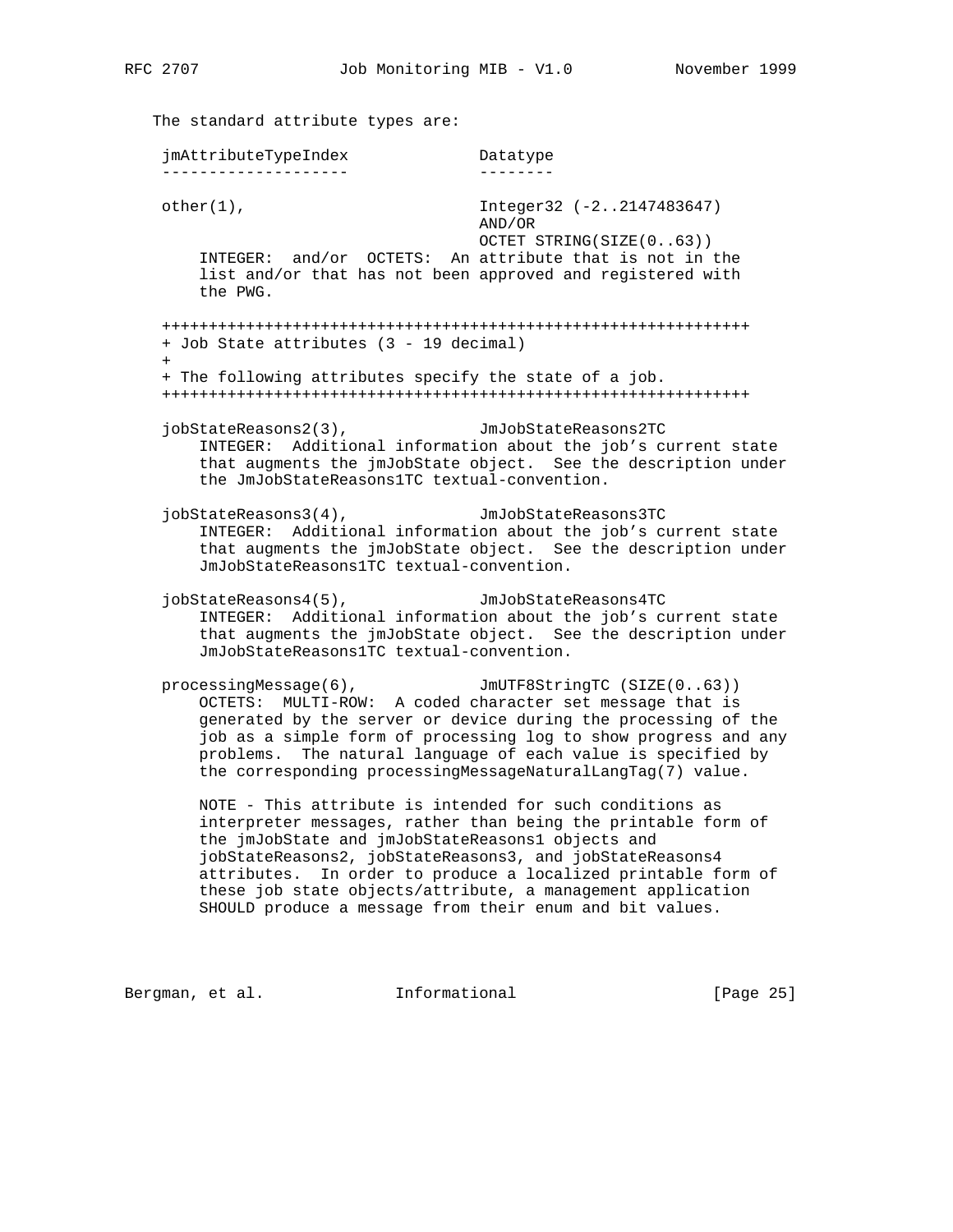NOTE - There is no job description attribute in IPP/1.0 that corresponds to this attribute and this attribute does not correspond to the IPP/1.0 'job-state-message' job description attribute, which is just a printable form of the IPP 'job-state' and 'job-state-reasons' job attributes.

 There is no restriction for the same message occurring in multiple rows.

 processingMessageNaturalLangTag(7), OCTET STRING(SIZE(0..63)) OCTETS: MULTI-ROW: The natural language of the corresponding processingMessage(6) attribute value. See section 3.6.1, entitled 'Text generated by the server or device'.

 If the agent does not know the natural language of the job processing message, the agent SHALL either (1) return a zero length string value for the processingMessageNaturalLangTag(7) attribute or (2) not return the processingMessageNaturalLangTag(7) attribute for the job.

 There is no restriction for the same tag occurring in multiple rows, since when this attribute is implemented, it SHOULD have a value row for each corresponding processingMessage(6) attribute value row.

 jobCodedCharSet(8), CodedCharSet INTEGER: The MIBenum identifier of the coded character set that the agent is using to represent coded character set objects and attributes of type 'JmJobStringTC'. These coded character set objects and attributes are either: (1) supplied by the job submitting client or (2) defaulted by the server or device when omitted by the job submitting client. The agent SHALL represent these objects and attributes in the MIB either (1) in the coded character set as they were submitted or (2) MAY convert the coded character set to another coded character set or encoding scheme as identified by the jobCodedCharSet(8) attribute. See section 3.6.2, entitled 'Text supplied by the job submitter'.

> These MIBenum values are assigned by IANA [IANA-charsets] when the coded character sets are registered. The coded character set SHALL be one of the ones registered with IANA [IANA] and the enum value uses the CodedCharSet textual-convention from the Printer MIB. See the JmJobStringTC textual-convention.

> If the agent does not know what coded character set was used by the job submitting client, the agent SHALL either (1) return the 'unknown(2)' value for the jobCodedCharSet(8) attribute or (2) not return the jobCodedCharSet(8) attribute for the job.

Bergman, et al. 1nformational [Page 26]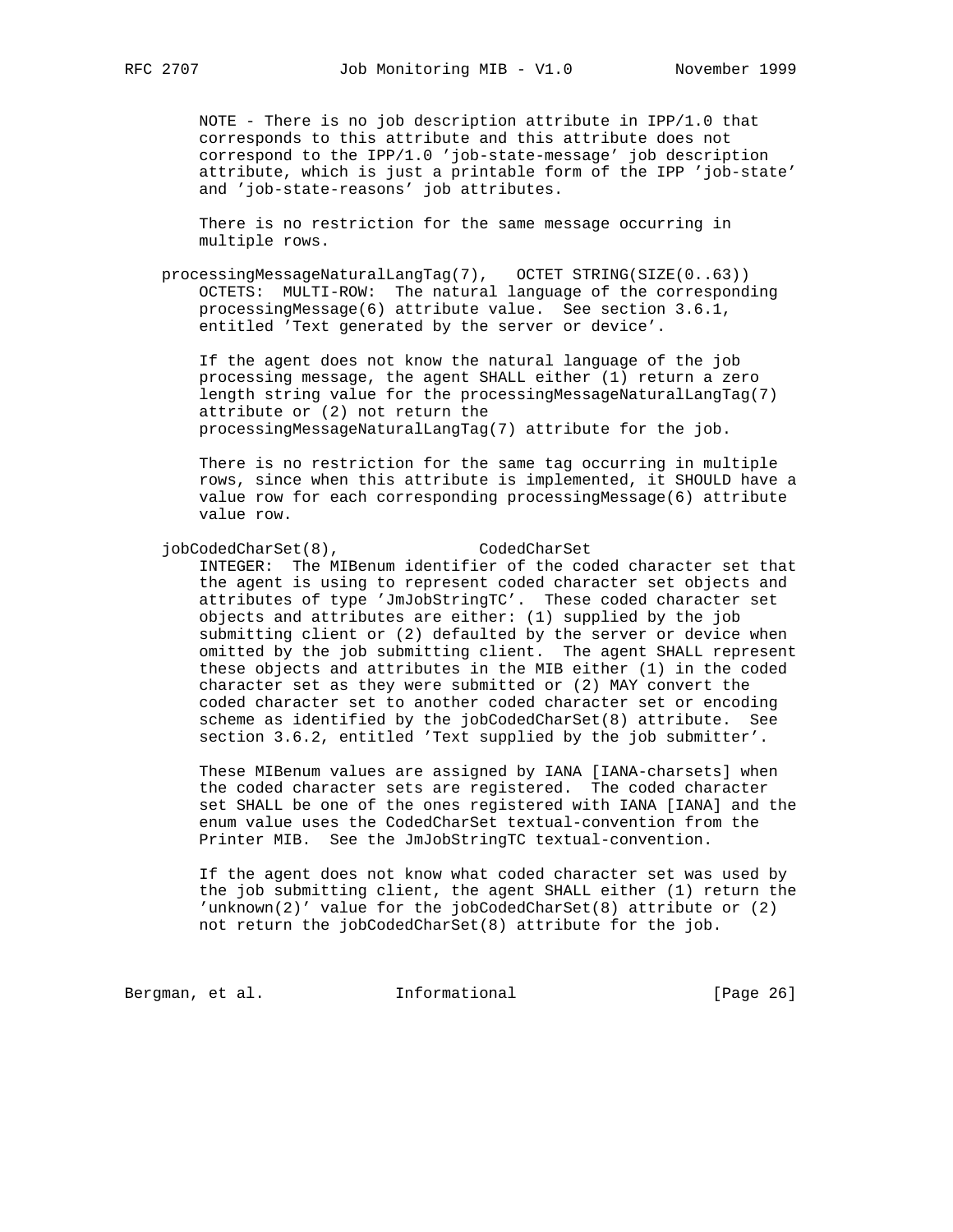jobNaturalLanguageTag(9), OCTET STRING(SIZE(0..63)) OCTETS: The natural language of the job attributes supplied by the job submitter or defaulted by the server or device for the job, i.e., all objects and attributes represented by the ' JmJobStringTC' textual-convention, such as jobName, mediumRequested, etc. See Section 3.6.2, entitled 'Text supplied by the job submitter'. If the agent does not know what natural language was used by the job submitting client, the agent SHALL either (1) return a zero length string value for the jobNaturalLanguageTag(9) attribute or (2) not return jobNaturalLanguageTag(9) attribute for the job. +++++++++++++++++++++++++++++++++++++++++++++++++++++++++++++++ + Job Identification attributes (20 - 49 decimal)  $+$  + The following attributes help an end user, a system + operator, or an accounting program identify a job. +++++++++++++++++++++++++++++++++++++++++++++++++++++++++++++++ jobURI(20),  $OCTET STRING(SIZE(0..63))$  OCTETS: MULTI-ROW: The job's Universal Resource Identifier (URI) [RFC1738]. See IPP [ipp-model] for example usage. NOTE - The agent may be able to generate this value on each SNMP Get operation from smaller values, rather than having to store the entire URI. If the URI exceeds 63 octets, the agent SHALL use multiple values, with the next 63 octets coming in the second value, etc. NOTE - IPP [ipp-model] has a 1023-octet maximum length for a URI, though the URI standard itself and HTTP/1.1 specify no maximum length. jobAccountName(21), OCTET STRING(SIZE(0..63)) OCTETS: Arbitrary binary information which MAY be coded character set data or encrypted data supplied by the submitting user for use by accounting services to allocate or categorize charges for services provided, such as a customer account name or number. NOTE: This attribute NEED NOT be printable characters.

Bergman, et al. **Informational** [Page 27]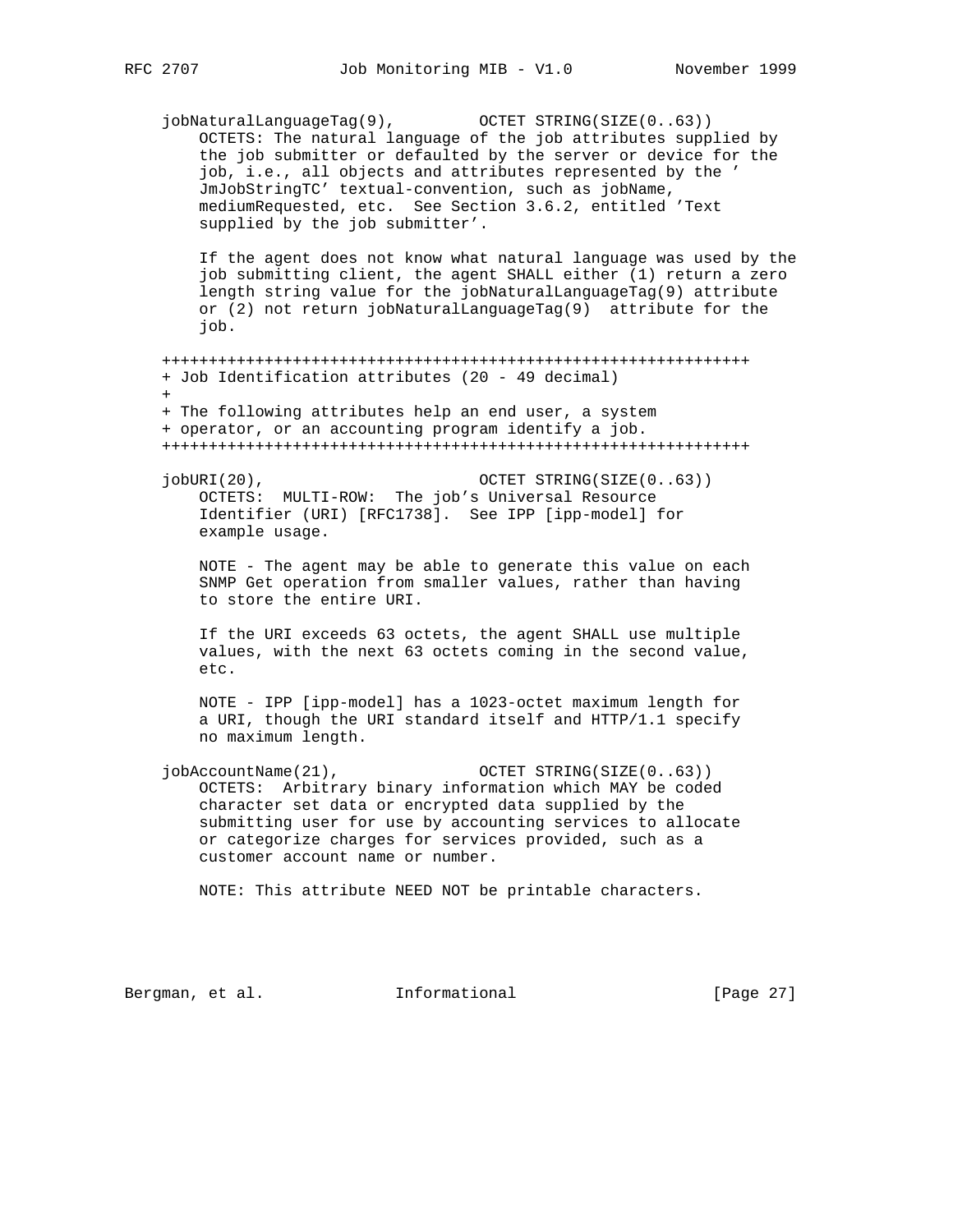serverAssignedJobName(22), JmJobStringTC (SIZE(0..63)) OCTETS: Configuration 3 only: The human readable string name, number, or ID of the job as assigned by the server that submitted the job to the device that the agent is providing access to with this MIB.

 NOTE - This attribute is intended for enabling a user to find his/her job that a server submitted to a device when either the client does not support the jmJobSubmissionID or the server does not pass the jmJobSubmissionID through to the device.

 jobName(23), JmJobStringTC (SIZE(0..63)) OCTETS: The human readable string name of the job as assigned by the submitting user to help the user distinguish between his/her various jobs. This name does not need to be unique.

 This attribute is intended for enabling a user or the user's application to convey a job name that MAY be printed on a start sheet, returned in a query result, or used in notification or logging messages.

 In order to assist users to find their jobs for job submission protocols that don't supply a jmJobSubmissionID, the agent SHOULD maintain the jobName attribute for the time specified by the jmGeneralJobPersistence object, rather than the (shorter) jmGeneralAttributePersistence object.

 If this attribute is not specified when the job is submitted, no job name is assumed, but implementation specific defaults are allowed, such as the value of the documentName attribute of the first document in the job or the fileName attribute of the first document in the job.

 The jobName attribute is distinguished from the jobComment attribute, in that the jobName attribute is intended to permit the submitting user to distinguish between different jobs that he/she has submitted. The jobComment attribute is intended to be free form additional information that a user might wish to use to communicate with himself/herself, such as a reminder of what to do with the results or to indicate a different set of input parameters were tried in several different job submissions.

Bergman, et al. **Informational** [Page 28]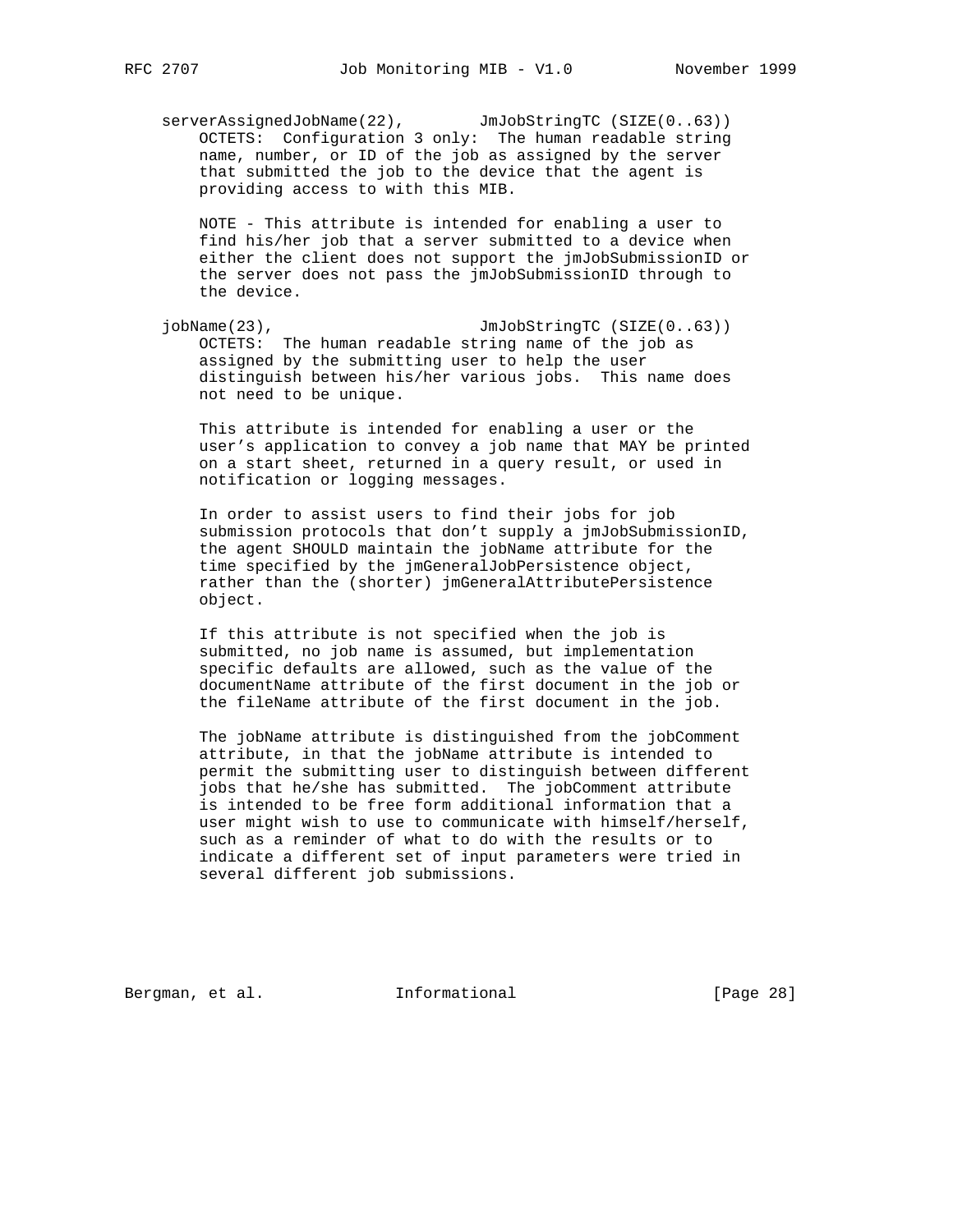jobServiceTypes(24), JmJobServiceTypesTC

 INTEGER: Specifies the type(s) of service to which the job has been submitted (print, fax, scan, etc.). The service type is bit encoded with each job service type so that more general and arbitrary services can be created, such as services with more than one destination type, or ones with only a source or only a destination. For example, a job service might scan, faxOut, and print a single job. In this case, three bits would be set in the jobServiceTypes attribute, corresponding to the hexadecimal values: 0x8 + 0x20 + 0x4, respectively, yielding: 0x2C.

 Whether this attribute is set from a job attribute supplied by the job submission client or is set by the recipient job submission server or device depends on the job submission protocol. This attribute SHALL be implemented if the server or device has other types in addition to or instead of printing.

 One of the purposes of this attribute is to permit a requester to filter out jobs that are not of interest. For example, a printer operator may only be interested in jobs that include printing.

- jobSourceChannelIndex(25), Integer32 (0..2147483647) INTEGER: The index of the row in the associated Printer MIB [print-mib] of the channel which is the source of the print job.
- jobSourcePlatformType(26), JmJobSourcePlatformTypeTC INTEGER: The source platform type of the immediate upstream submitter that submitted the job to the server (configuration 2) or device (configuration 1 and 3) to which the agent is providing access. For configuration 1, this is the type of the client that submitted the job to the device; for configuration 2, this is the type of the client that submitted the job to the server; and for configuration 3, this is the type of the server that submitted the job to the device.
- submittingServerName(27), JmJobStringTC (SIZE(0..63)) OCTETS: For configuration 3 only: The administrative name of the server that submitted the job to the device.
- submittingApplicationName(28), JmJobStringTC (SIZE(0..63)) OCTETS: The name of the client application (not the server in configuration 3) that submitted the job to the server or device.

Bergman, et al. **Informational** [Page 29]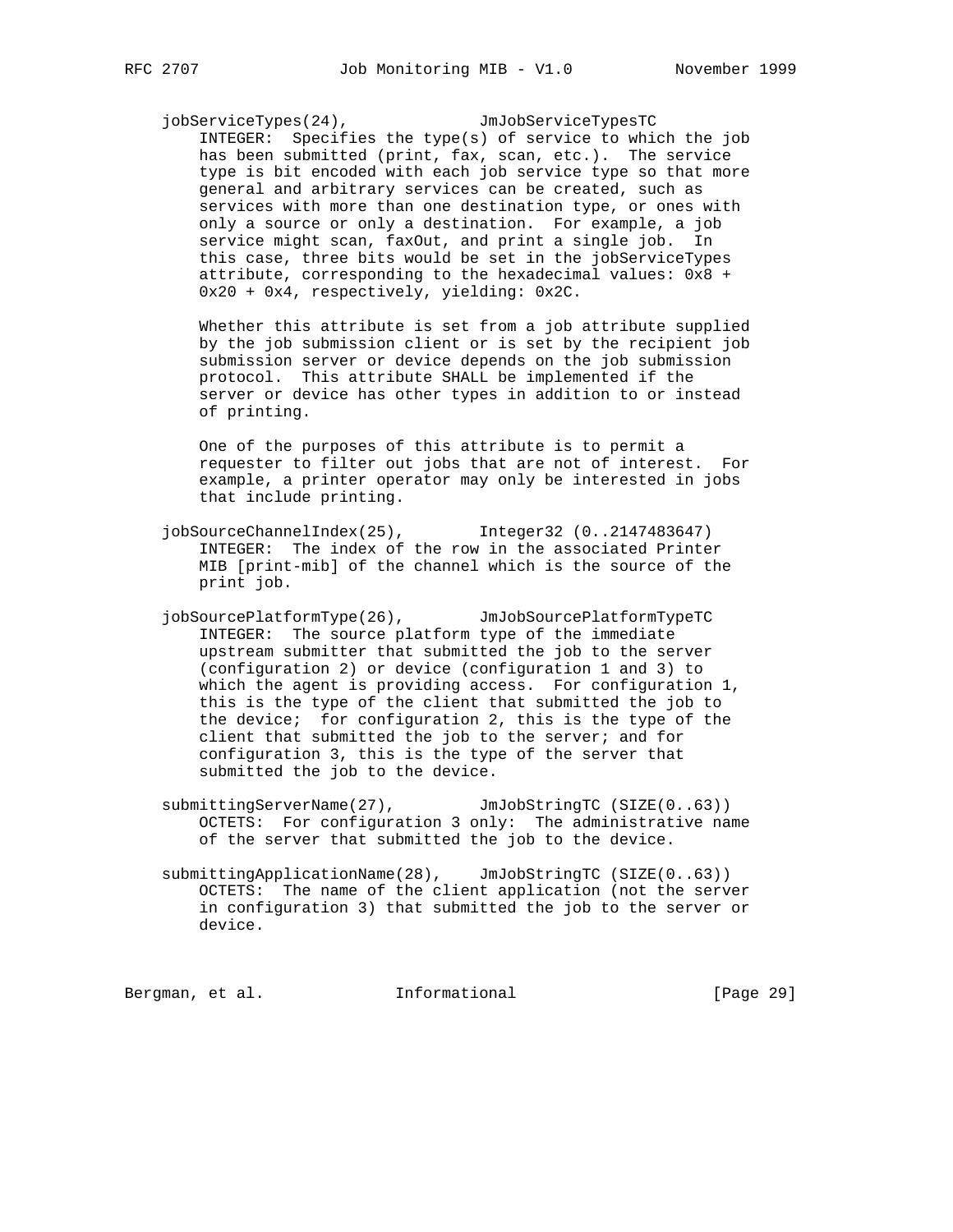jobOriginatingHost(29), JmJobStringTC (SIZE(0..63)) OCTETS: The name of the client host (not the server host name in configuration 3) that submitted the job to the server or device.

- deviceNameRequested(30), JmJobStringTC (SIZE(0..63)) OCTETS: The administratively defined coded character set name of the target device requested by the submitting user. For configuration 1, its value corresponds to the Printer MIB [print-mib]: prtGeneralPrinterName object. For configuration 2 and 3, its value is the name of the logical or physical device that the user supplied to indicate to the server on which device(s) they wanted the job to be processed.
- queueNameRequested(31), JmJobStringTC (SIZE(0..63)) OCTETS: The administratively defined coded character set name of the target queue requested by the submitting user. For configuration 1, its value corresponds to the queue in the device for which the agent is providing access. For configuration 2 and 3, its value is the name of the queue that the user supplied to indicate to the server on which device(s) they wanted the job to be processed.

 NOTE - typically an implementation SHOULD support either the deviceNameRequested or queueNameRequested attribute, but not both.

physicalDevice(32), hrDeviceIndex

AND/OR

 JmUTF8StringTC (SIZE(0..63)) INTEGER: MULTI-ROW: The index of the physical device MIB instance requested/used, such as the Printer MIB [print-mib]. This value is an hrDeviceIndex value. See the Host Resources MIB [hr-mib].

AND/OR

 OCTETS: MULTI-ROW: The name of the physical device to which the job is assigned.

numberOfDocuments(33), Integer32 (-2..2147483647) INTEGER: The number of documents in this job.

 The agent SHOULD return this attribute if the job has more than one document.

Bergman, et al. **Informational** [Page 30]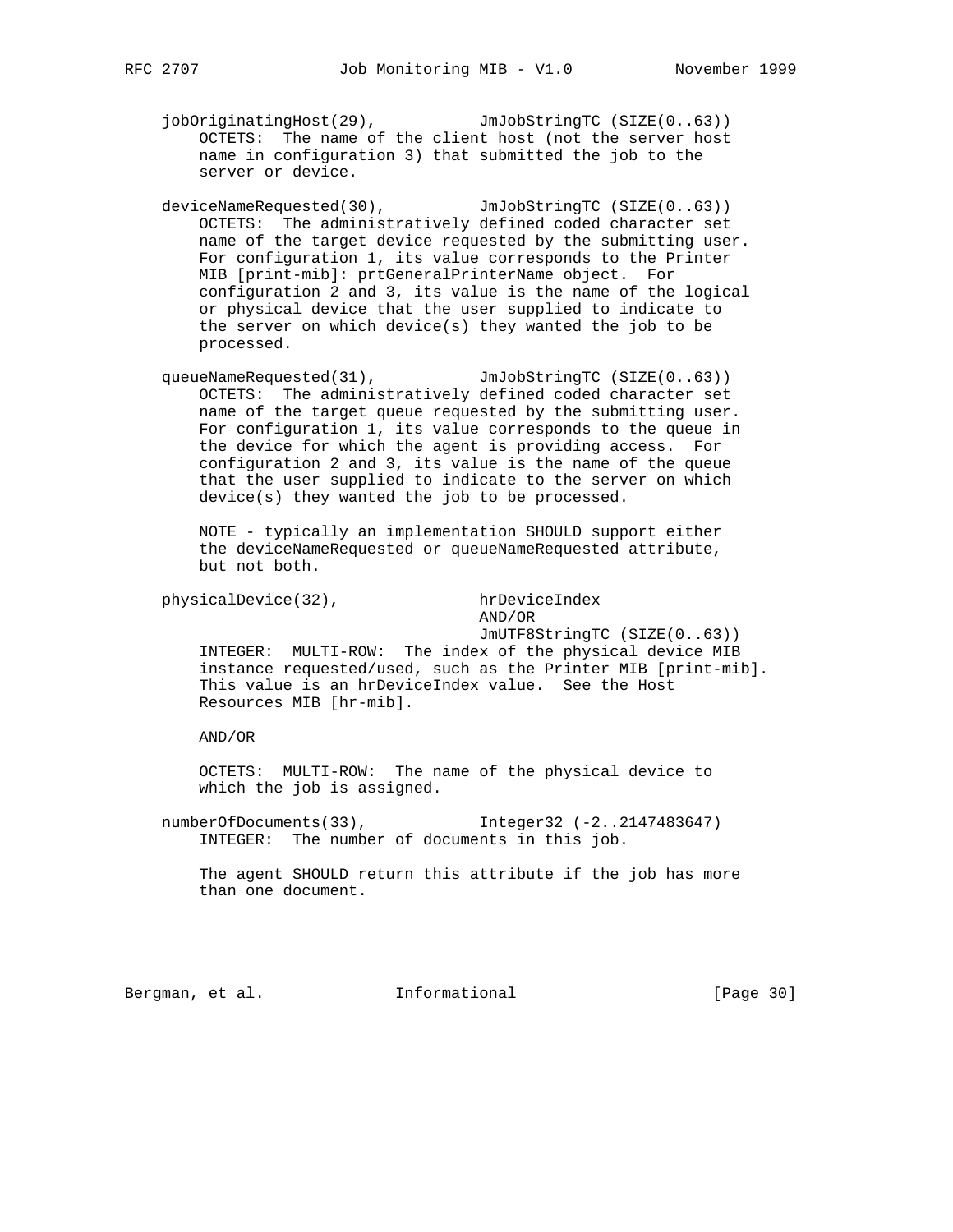fileName(34), JmJobStringTC (SIZE(0..63)) OCTETS: MULTI-ROW: The coded character set file name or URI [URI-spec] of the document.

 There is no restriction on the same file name occurring in multiple rows.

documentName(35), JmJobStringTC (SIZE(0..63)) OCTETS: MULTI-ROW: The coded character set name of the document.

 There is no restriction on the same document name occurring in multiple rows.

jobComment(36), JmJobStringTC (SIZE(0..63)) OCTETS: An arbitrary human-readable coded character text string supplied by the submitting user or the job submitting application program for any purpose. For example, a user might indicate what he/she is going to do with the printed output or the job submitting application program might indicate how the document was produced.

 The jobComment attribute is not intended to be a name; see the jobName attribute.

 documentFormatIndex(37), Integer32 (0..2147483647) INTEGER: MULTI-ROW: The index in the prtInterpreterTable in the Printer MIB [print-mib] of the page description language (PDL) or control language interpreter that this job requires/uses. A document or a job MAY use more than one PDL or control language.

 NOTE - As with all intensive attributes where multiple rows are allowed, there SHALL be only one distinct row for each distinct interpreter; there SHALL be no duplicates.

 NOTE - This attribute type is intended to be used with an agent that implements the Printer MIB and SHALL not be used if the agent does not implement the Printer MIB. Such an agent SHALL use the documentFormat attribute instead.

Bergman, et al. **Informational** [Page 31]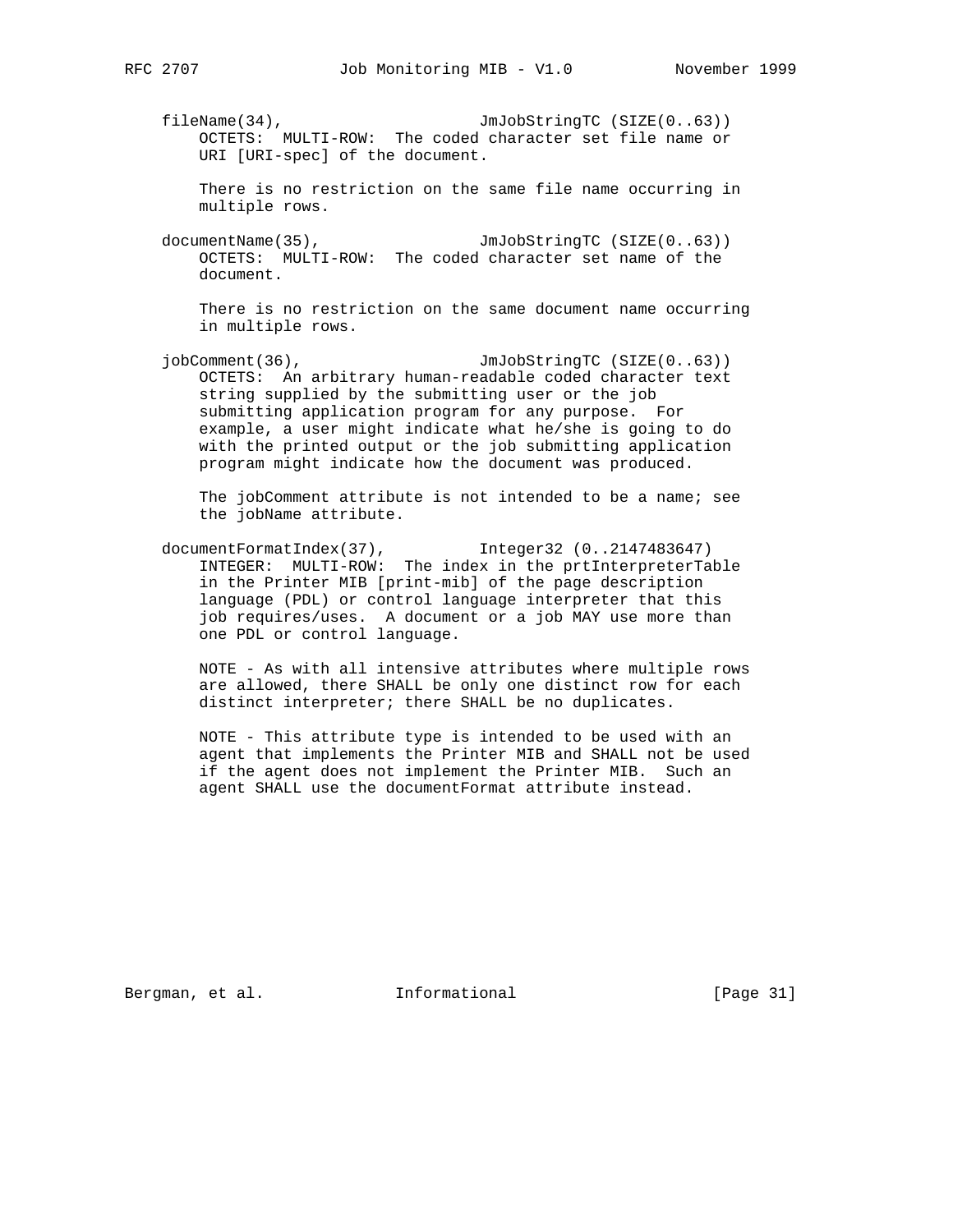```
documentFormat(38), PrtInterpreterLangFamilyTC
```
 AND/OR OCTET STRING(SIZE(0..63)) INTEGER: MULTI-ROW: The interpreter language family corresponding to the Printer MIB [print-mib] prtInterpreterLangFamily object, that this job requires/uses. A document or a job MAY use more than one PDL or control language.

```
 AND/OR
```
 OCTETS: MULTI-ROW: The document format registered as a media type [iana-media-types], i.e., the name of the MIME content-type/subtype. Examples: 'application/postscript', 'application/vnd.hp-PCL', 'application/pdf', 'text/plain' (US-ASCII SHALL be assumed), 'text/plain; charset=iso-8859-1', and 'application/octet-stream'. The IPP 'document-format' job attribute uses these same values with the same semantics. See the IPP [ipp-model] 'mimeMediaType' attribute syntax and the document-format attribute for further examples and explanation.

```
 +++++++++++++++++++++++++++++++++++++++++++++++++++++++++++
    + Job Parameter attributes (50 - 67 decimal)
+
```
 + The following attributes represent input parameters + supplied by the submitting client in the job submission + protocol.

```
 +++++++++++++++++++++++++++++++++++++++++++++++++++++++++++
```
jobPriority(50), Integer32 (-2..100) INTEGER: The priority for scheduling the job. It is used by servers and devices that employ a priority-based scheduling algorithm.

 A higher value specifies a higher priority. The value 1 is defined to indicate the lowest possible priority (a job which a priority-based scheduling algorithm SHALL pass over in favor of higher priority jobs). The value 100 is defined to indicate the highest possible priority. Priority is expected to be evenly or 'normally' distributed across this range. The mapping of vendor-defined priority over this range is implementation specific. -2 indicates unknown.

 jobProcessAfterDateAndTime(51), DateAndTime (SNMPv2-TC) OCTETS: The calendar date and time of day after which the job SHALL become a candidate to be scheduled for processing. If the value of this attribute is in the future, the server SHALL set

Bergman, et al. 1nformational 1999 [Page 32]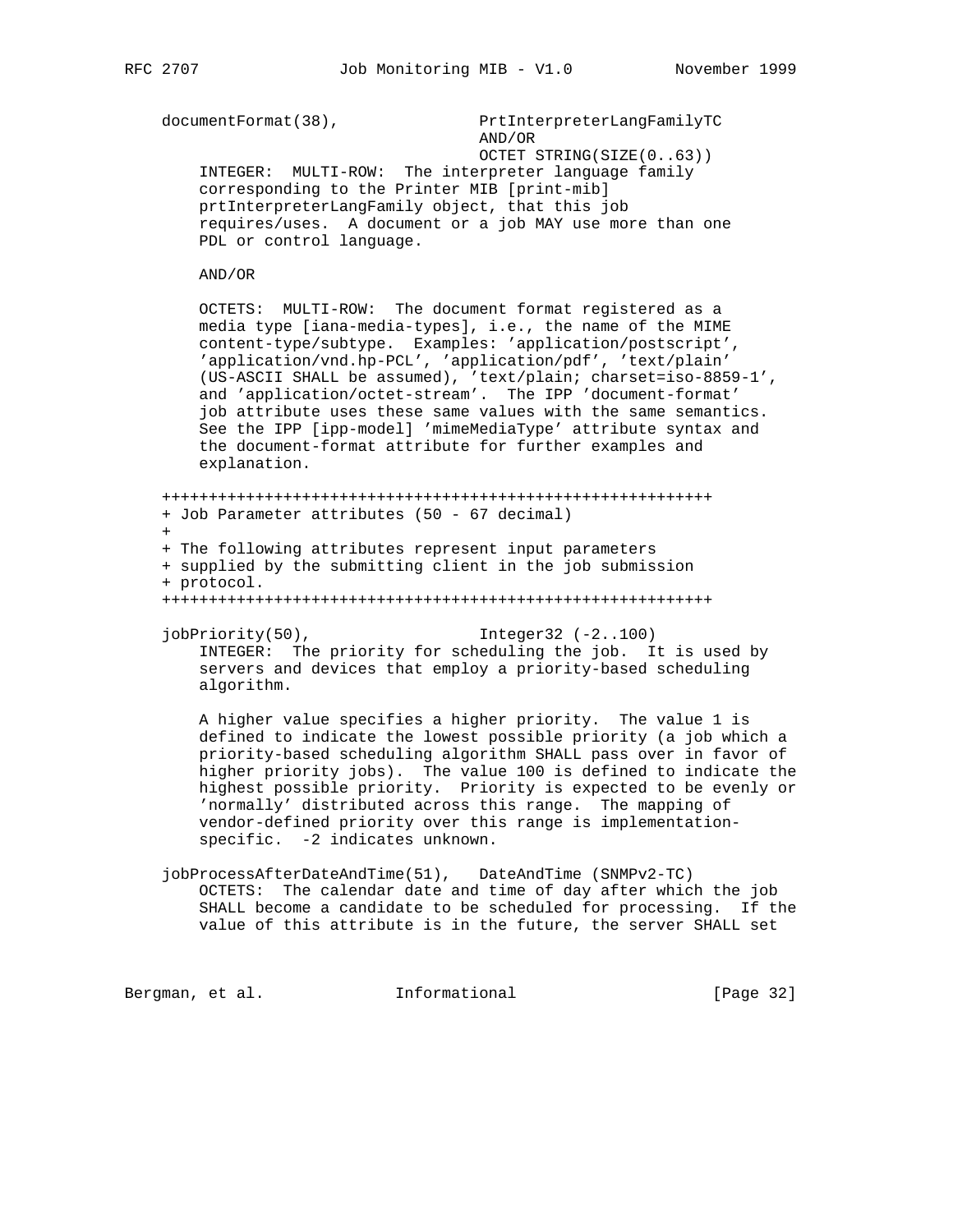the value of the job's jmJobState object to pendingHeld and add the jobProcessAfterSpecified bit value to the job's jmJobStateReasons1 object. When the specified date and time arrives, the server SHALL remove the jobProcessAfterSpecified bit value from the job's jmJobStateReasons1 object and, if no other reasons remain, SHALL change the job's jmJobState object to pending.

 jobHold(52), JmBooleanTC INTEGER: If the value is  $'true(4)'$ , a client has explicitly specified that the job is to be held until explicitly released. Until the job is explicitly released by a client, the job SHALL be in the pendingHeld state with the jobHoldSpecified value in the jmJobStateReasons1 attribute.

jobHoldUntil(53), JmJobStringTC (SIZE(0..63)) OCTETS: The named time period during which the job SHALL become a candidate for processing, such as 'evening', 'night', ' weekend', 'second-shift', 'third-shift', etc., (supported values configured by the system administrator). See IPP [ipp-model] for the standard keyword values. Until that time period arrives, the job SHALL be in the pendingHeld state with the jobHoldUntilSpecified value in the jmJobStateReasons1 object. The value 'no-hold' SHALL indicate explicitly that no time period has been specified; the absence of this attribute SHALL indicate implicitly that no time period has been specified.

 outputBin(54), Integer32 (0..2147483647) AND/OR

 JmJobStringTC (SIZE(0..63)) INTEGER: MULTI-ROW: The output subunit index in the Printer MIB [print-mib]

AND/OR

 OCTETS: MULTI-ROW: the name or number (represented as ASCII digits) of the output bin to which all or part of the job is placed in.

sides(55), Integer32 (-2..2) INTEGER: MULTI-ROW: The number of sides, '1' or '2', that any document in this job requires/used.

 finishing(56), JmFinishingTC INTEGER: MULTI-ROW: Type of finishing that any document in this job requires/used.

Bergman, et al. **Informational** [Page 33]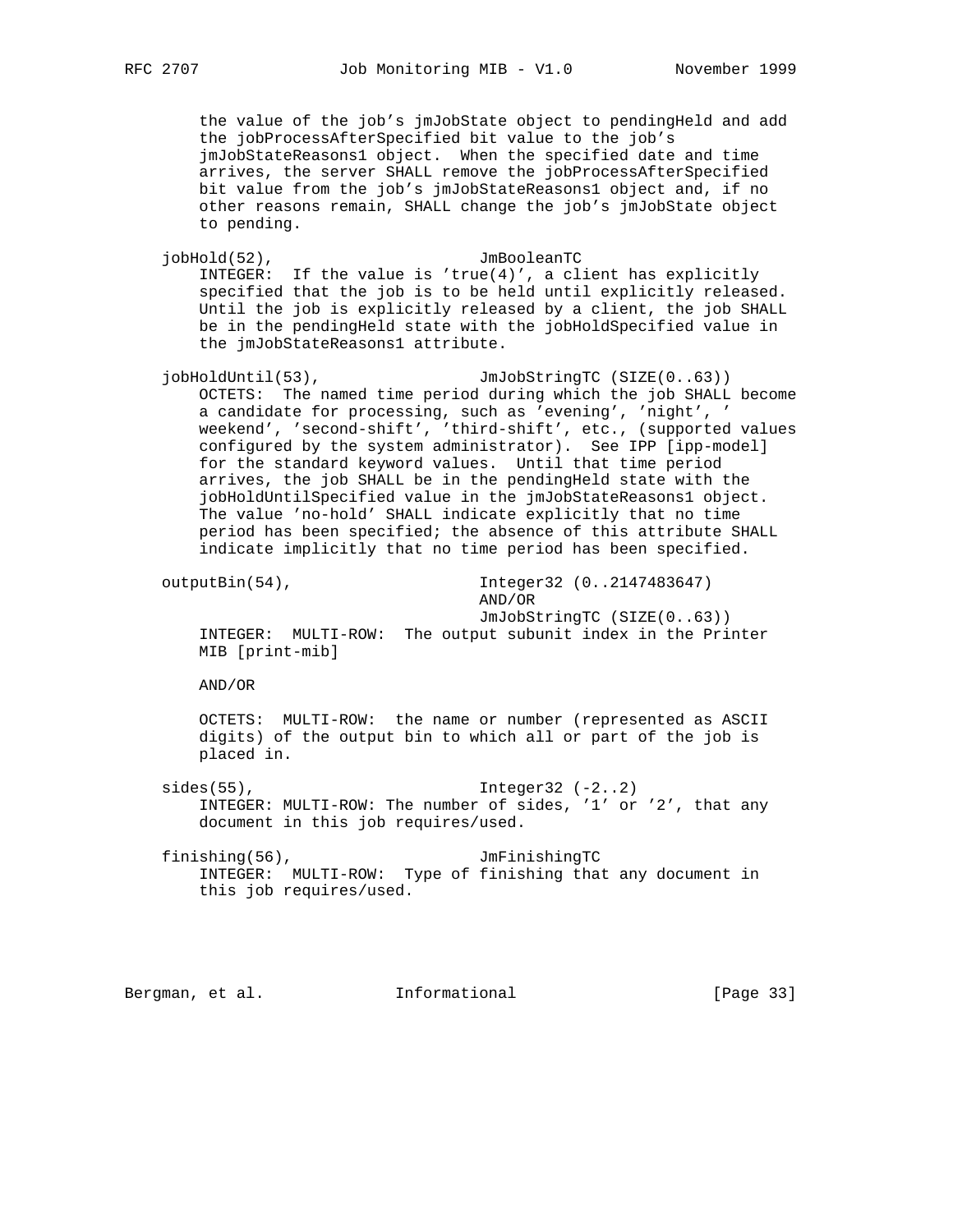+++++++++++++++++++++++++++++++++++++++++++++++++++++++++++ + Image Quality attributes (requested and consumed) (70 - 87)  $+$  + For devices that can vary the image quality. +++++++++++++++++++++++++++++++++++++++++++++++++++++++++++ printQualityRequested(70), JmPrintQualityTC INTEGER: MULTI-ROW: The print quality selection requested for a document in the job for printers that allow quality differentiation. printQualityUsed(71), JmPrintQualityTC INTEGER: MULTI-ROW: The print quality selection actually used by a document in the job for printers that allow quality differentiation. printerResolutionRequested(72), JmPrinterResolutionTC OCTETS: MULTI-ROW: The printer resolution requested for a document in the job for printers that support resolution selection. printerResolutionUsed(73), JmPrinterResolutionTC OCTETS: MULTI-ROW: The printer resolution actually used by a document in the job for printers that support resolution selection. tonerEcomonyRequested(74), JmTonerEconomyTC INTEGER: MULTI-ROW: The toner economy selection requested for documents in the job for printers that allow toner economy differentiation. tonerEcomonyUsed(75), JmTonerEconomyTC INTEGER: MULTI-ROW: The toner economy selection actually used by documents in the job for printers that allow toner economy differentiation. tonerDensityRequested(76) Integer32 (-2..100) INTEGER: MULTI-ROW: The toner density requested for a document in this job for devices that can vary toner density levels. Level 1 is the lowest density and level 100 is the highest density level. Devices with a smaller range, SHALL map the 1-100 range evenly onto the implemented range. tonerDensityUsed(77), Integer32 (-2..100) INTEGER: MULTI-ROW: The toner density used by documents in this job for devices that can vary toner density levels. Level Bergman, et al. 1nformational 1999 [Page 34]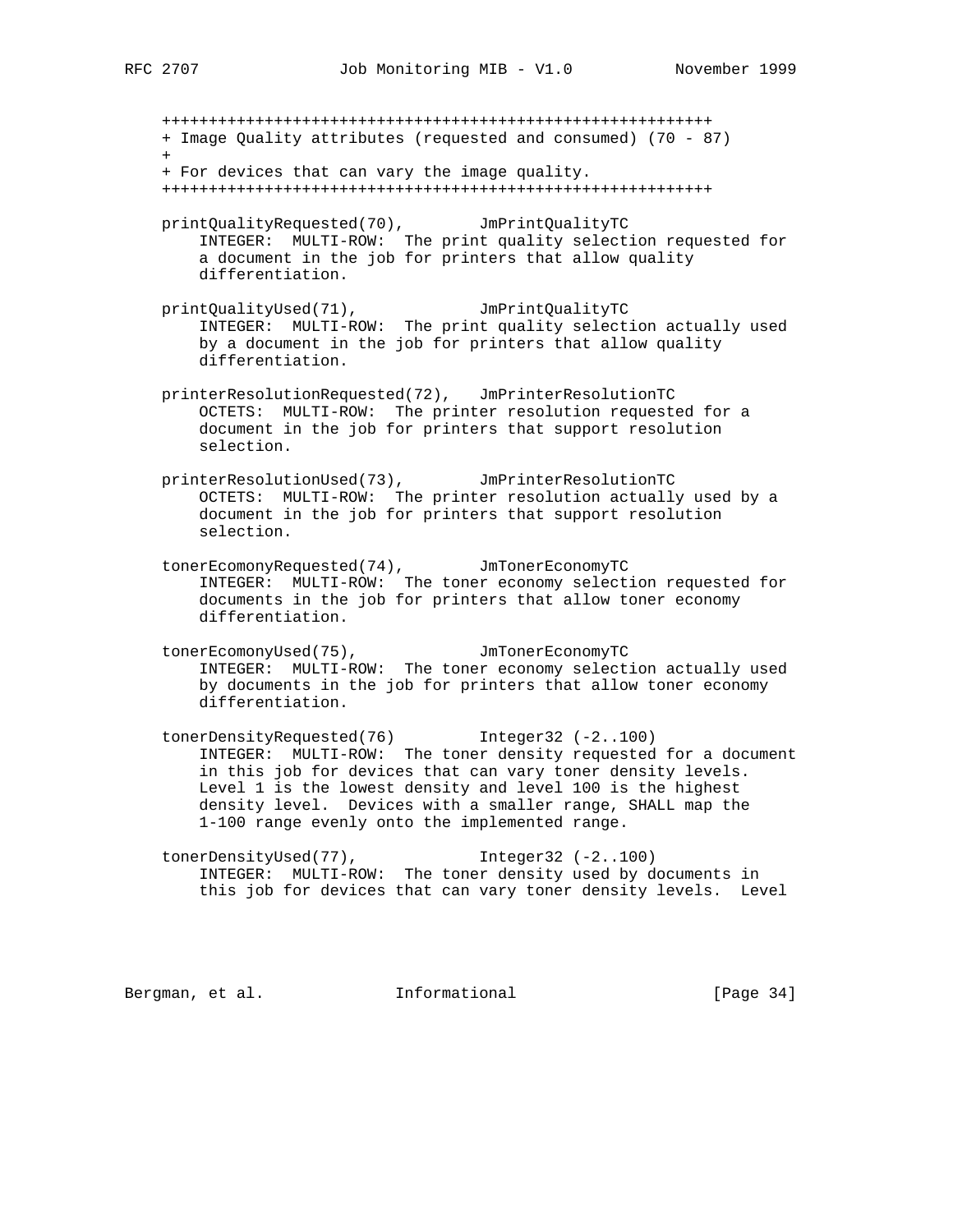1 is the lowest density and level 100 is the highest density level. Devices with a smaller range, SHALL map the 1-100 range evenly onto the implemented range.

 +++++++++++++++++++++++++++++++++++++++++++++++++++++++++++ + Job Progress attributes (requested and consumed) (90-109)  $+$  + Pairs of these attributes can be used by monitoring + applications to show an indication of relative progress + to users. See section 3.4, entitled: + 'Monitoring Job Progress'. +++++++++++++++++++++++++++++++++++++++++++++++++++++++++++

- jobCopiesRequested(90), Integer32 (-2..2147483647) INTEGER: The number of copies of the entire job that are to be produced.
- jobCopiesCompleted(91), Integer32 (-2..2147483647) INTEGER: The number of copies of the entire job that have been completed so far.
- documentCopiesRequested(92), Integer32 (-2..2147483647) INTEGER: The total count of the number of document copies requested for the job as a whole. If there are documents A, B, and C, and document B is specified to produce 4 copies, the number of document copies requested is 6 for the job.

 This attribute SHALL be used only when a job has multiple documents. The jobCopiesRequested attribute SHALL be used when the job has only one document.

 documentCopiesCompleted(93), Integer32 (-2..2147483647) INTEGER: The total count of the number of document copies completed so far for the job as a whole. If there are documents A, B, and C, and document B is specified to produce 4 copies, the number of document copies starts a 0 and runs up to 6 for the job as the job processes.

 This attribute SHALL be used only when a job has multiple documents. The jobCopiesCompleted attribute SHALL be used when the job has only one document.

 jobKOctetsTransferred(94), Integer32 (-2..2147483647) INTEGER: The number of K (1024) octets transferred to the server or device to which the agent is providing access. This count is independent of the number of copies of the job or documents that will be produced, but it is only a measure of the number of bytes transferred to the server or device.

Bergman, et al. 1nformational 1999 [Page 35]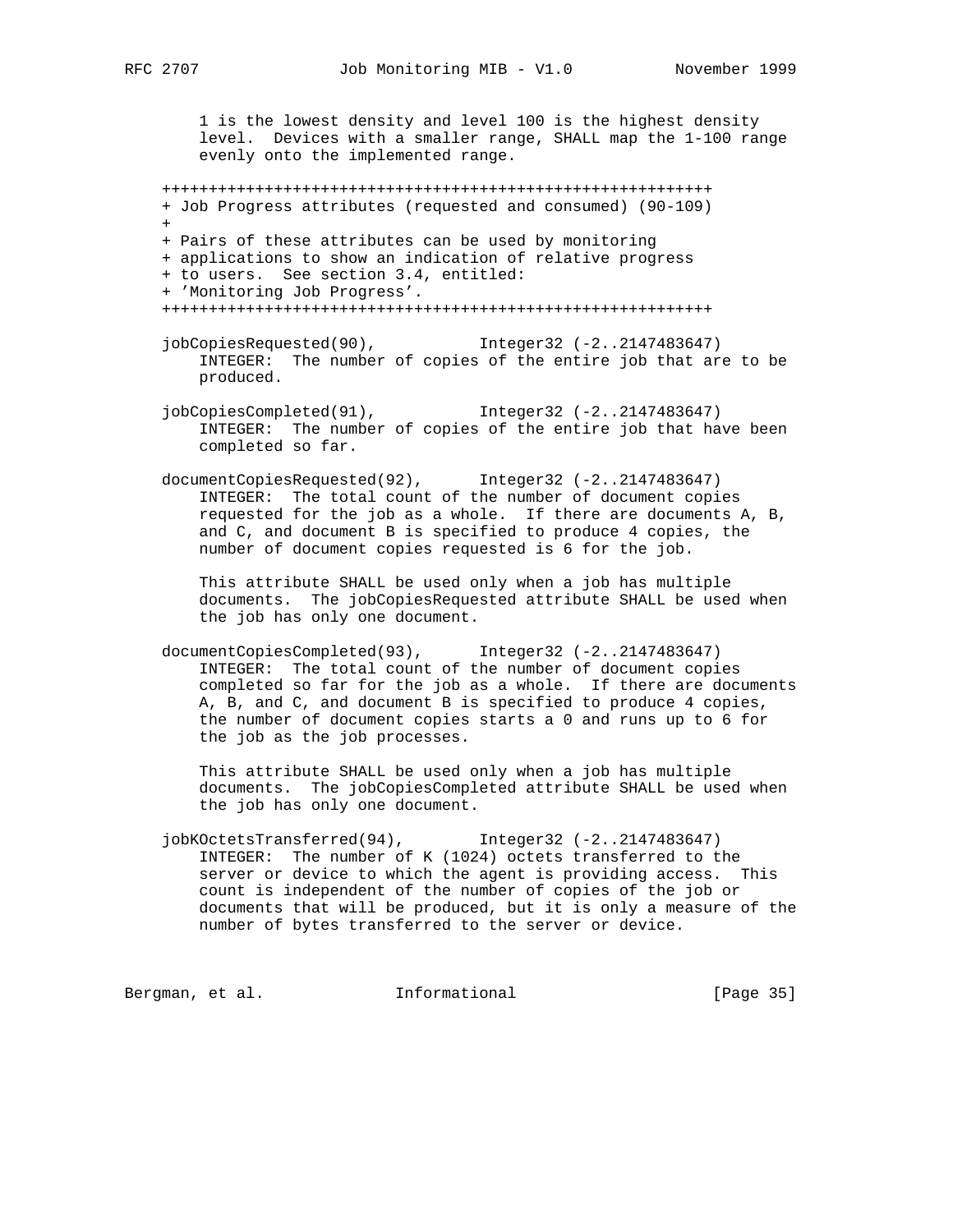The agent SHALL round the actual number of octets transferred up to the next higher K. Thus 0 octets SHALL be represented as ' 0', 1-1024 octets SHALL BE represented as '1', 1025-2048 SHALL be '2', etc. When the job completes, the values of the jmJobKOctetsPerCopyRequested object and the jobKOctetsTransferred attribute SHALL be equal.

 NOTE - The jobKOctetsTransferred can be used with the jmJobKOctetsPerCopyRequested object in order to produce a relative indication of the progress of the job for agents that do not implement the jmJobKOctetsProcessed object.

- sheetCompletedCopyNumber(95), Integer32 (-2..2147483647) INTEGER: The number of the copy being stacked for the current document. This number starts at 0, is set to 1 when the first sheet of the first copy for each document is being stacked and is equal to n where n is the nth sheet stacked in the current document copy. See section 3.4 , entitled 'Monitoring Job Progress'.
- sheetCompletedDocumentNumber(96), Integer32 (-2..2147483647) INTEGER: The ordinal number of the document in the job that is currently being stacked. This number starts at 0, increments to 1 when the first sheet of the first document in the job is being stacked, and is equal to n where n is the nth document in the job, starting with 1.

 Implementations that only support one document jobs SHOULD NOT implement this attribute.

 jobCollationType(97), JmJobCollationTypeTC INTEGER: The type of job collation. See also Section 3.4, entitled 'Monitoring Job Progress'.

 ++++++++++++++++++++++++++++++++++++++++++++++++++++++++++ + Impression attributes (110 - 129 decimal)  $+$  + See the definition of the terms 'impression', 'sheet', + and 'page' in Section 2.  $+$  + See also jmJobImpressionsPerCopyRequested and + jmJobImpressionsCompleted objects in the jmJobTable. ++++++++++++++++++++++++++++++++++++++++++++++++++++++++++

 impressionsSpooled(110), Integer32 (-2..2147483647) INTEGER: The number of impressions spooled to the server or device for the job so far.

Bergman, et al. **Informational** [Page 36]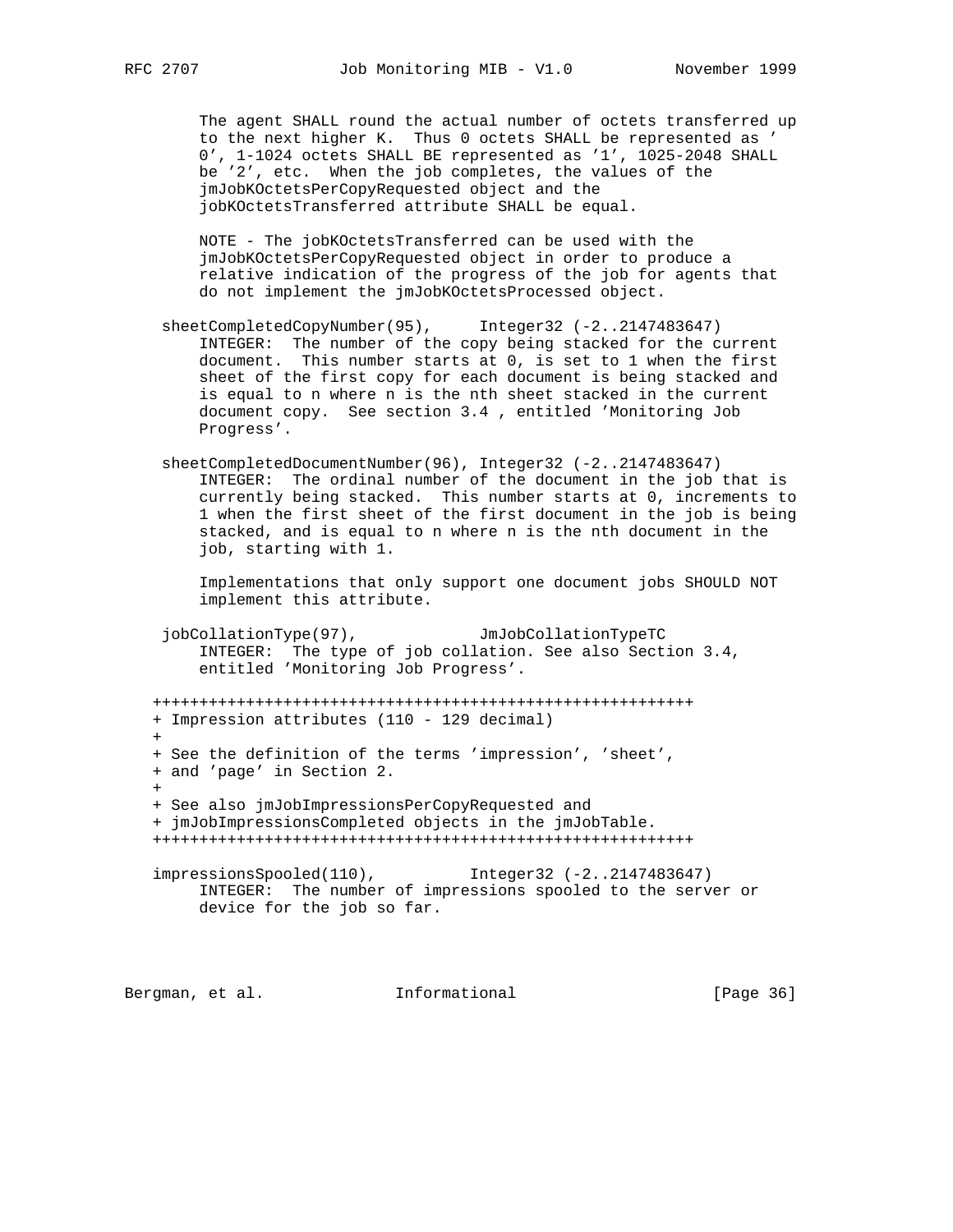impressionsSentToDevice(111), Integer32 (-2..2147483647) INTEGER: The number of impressions sent to the device for the job so far.

 impressionsInterpreted(112), Integer32 (-2..2147483647) INTEGER: The number of impressions interpreted for the job so far.

impressionsCompletedCurrentCopy(113),

 Integer32 (-2..2147483647) INTEGER: The number of impressions completed by the device for the current copy of the current document so far. For printing, the impressions completed includes interpreting, marking, and stacking the output. For other types of job services, the number of impressions completed includes the number of impressions processed.

 This value SHALL be reset to 0 for each document in the job and for each document copy.

 fullColorImpressionsCompleted(114), Integer32 (-2..2147483647) INTEGER: The number of full color impressions completed by the device for this job so far. For printing, the impressions completed includes interpreting, marking, and stacking the output. For other types of job services, the number of impressions completed includes the number of impressions processed. Full color impressions are typically defined as those requiring 3 or more colorants, but this MAY vary by implementation. In any case, the value of this attribute counts by 1 for each side that has full color, not by the number of colors per side (and the other impression counters are incremented, except highlightColorImpressionsCompleted(115)).

highlightColorImpressionsCompleted(115),

 Integer32 (-2..2147483647) INTEGER: The number of highlight color impressions completed by the device for this job so far. For printing, the impressions completed includes interpreting, marking, and stacking the output. For other types of job services, the number of impressions completed includes the number of impressions processed. Highlight color impressions are typically defined as those requiring black plus one other colorant, but this MAY vary by implementation. In any case, the value of this attribute counts by 1 for each side that has highlight color (and the other impression counters are incremented, except fullColorImpressionsCompleted(114)).

Bergman, et al. **Informational** [Page 37]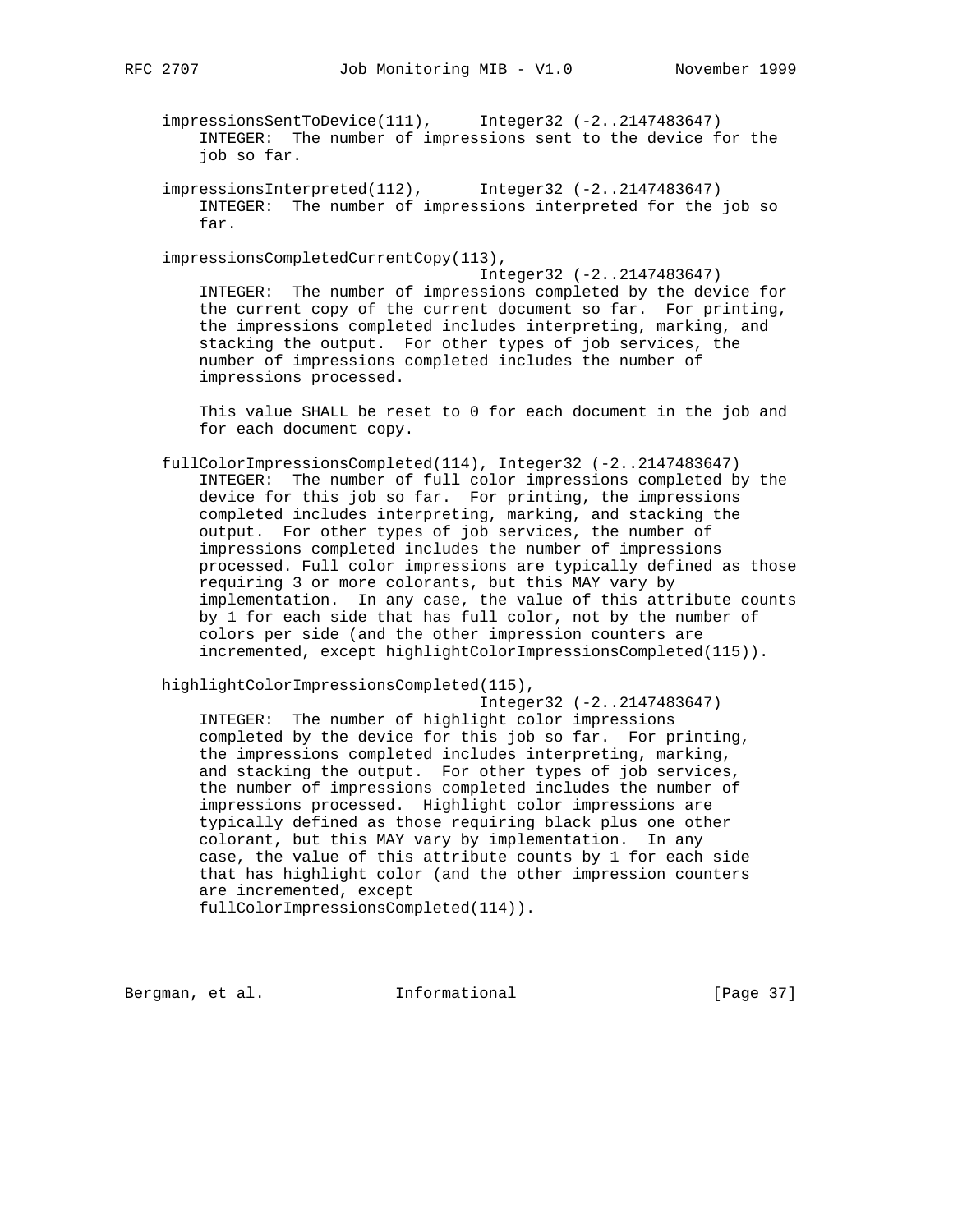+++++++++++++++++++++++++++++++++++++++++++++++++++++++++++ + Page attributes (130 - 149 decimal)  $+$  + See the definition of 'impression', 'sheet', and 'page' + in Section 2. +++++++++++++++++++++++++++++++++++++++++++++++++++++++++++ pagesRequested(130), Integer32 (-2..2147483647) INTEGER: The number of logical pages requested by the job to be processed. pagesCompleted(131), Integer32 (-2..2147483647) INTEGER: The number of logical pages completed for this job so far. For implementations where multiple copies are produced by

 the interpreter with only a single pass over the data, the final value SHALL be equal to the value of the pagesRequested object. For implementations where multiple copies are produced by the interpreter by processing the data for each copy, the final value SHALL be a multiple of the value of the pagesRequested object.

 NOTE - See the impressionsCompletedCurrentCopy and pagesCompletedCurrentCopy attributes for attributes that are reset on each document copy.

 NOTE - The pagesCompleted object can be used with the pagesRequested object to provide an indication of the relative progress of the job, provided that the multiplicative factor is taken into account for some implementations of multiple copies.

 pagesCompletedCurrentCopy(132), Integer32 (-2..2147483647) INTEGER: The number of logical pages completed for the current copy of the document so far. This value SHALL be reset to 0 for each document in the job and for each document copy.

 +++++++++++++++++++++++++++++++++++++++++++++++++++++++++++ + Sheet attributes (150 - 169 decimal) + + See the definition of 'impression', 'sheet', and 'page' + in Section 2. +++++++++++++++++++++++++++++++++++++++++++++++++++++++++++

Bergman, et al. **Informational** [Page 38]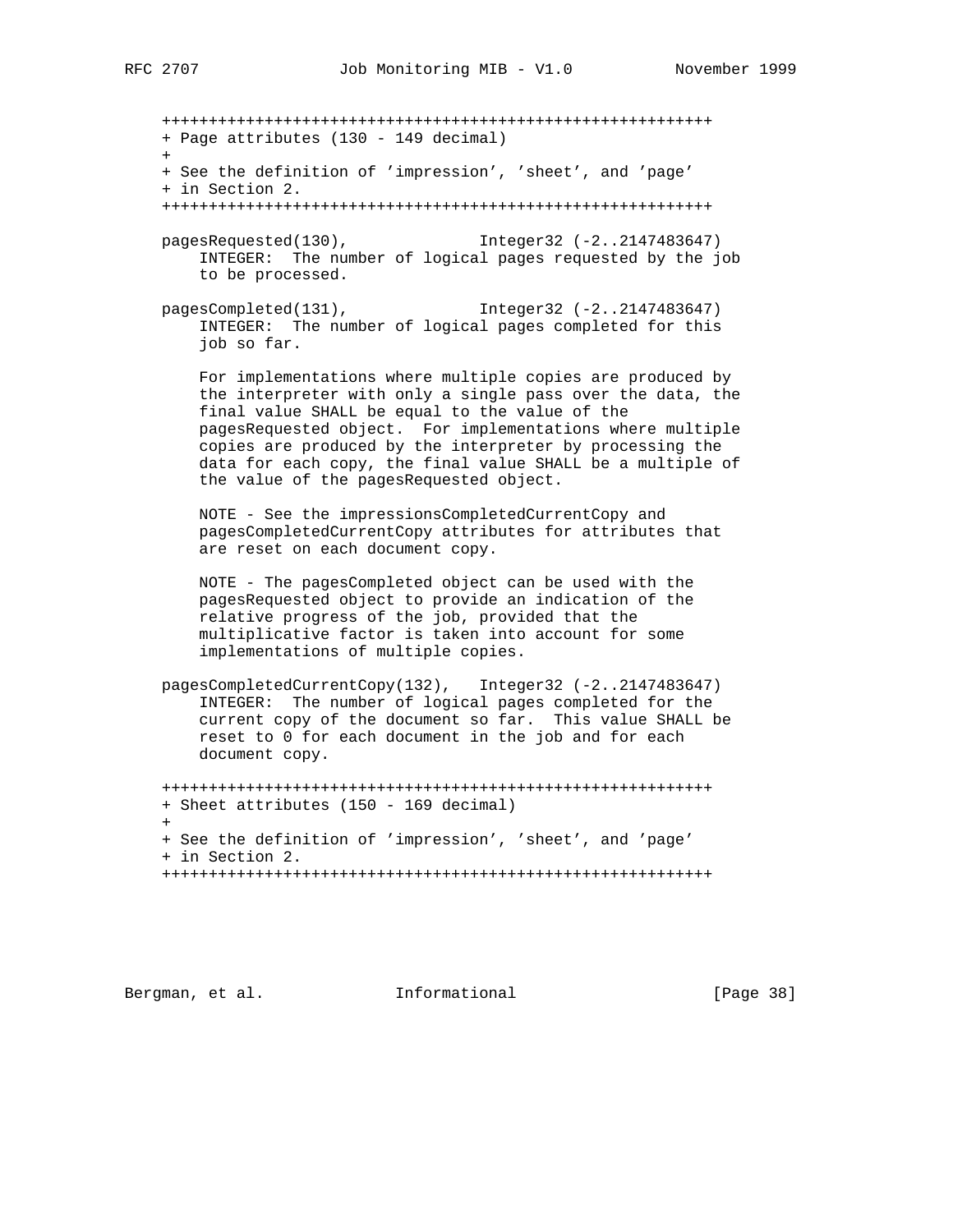sheetsRequested(150), Integer32 (-2..2147483647) INTEGER: The total number of medium sheets requested to be produced for this job.

 Unlike the jmJobKOctetsPerCopyRequested and jmJobImpressionsPerCopyRequested attributes, the sheetsRequested(150) attribute SHALL include the multiplicative factor contributed by the number of copies and so is the total number of sheets to be produced by the job, as opposed to the size of the document(s) submitted.

- sheetsCompleted(151), Integer32 (-2..2147483647) INTEGER: The total number of medium sheets that have completed marking and stacking for the entire job so far whether those sheets have been processed on one side or on both.
- sheetsCompletedCurrentCopy(152), Integer32 (-2..2147483647) INTEGER: The number of medium sheets that have completed marking and stacking for the current copy of a document in the job so far whether those sheets have been processed on one side or on both.

 The value of this attribute SHALL be 0 before the job starts processing and SHALL be reset to 1 after the first sheet of each document and document copy in the job is processed and stacked.

 ++++++++++++++++++++++++++++++++++++++++++++++++++++++++++ + Resources attributes (requested and consumed) (170 - 189) + + Pairs of these attributes can be used by monitoring + applications to show an indication of relative usage to + users, i.e., a 'thermometer'. ++++++++++++++++++++++++++++++++++++++++++++++++++++++++++

mediumRequested(170), JmMediumTypeTC

 AND/OR JmJobStringTC (SIZE(0..63))

 INTEGER: MULTI-ROW: The type AND/OR OCTETS: MULTI-ROW: the name of the medium that is required by the job.

 NOTE - The name (JmJobStringTC) values correspond to the name values of the prtInputMediaName object in the Printer MIB [print-mib] and the name, size, and input tray values of the IPP 'media' attribute [ipp-model].

Bergman, et al. 1nformational 1999 [Page 39]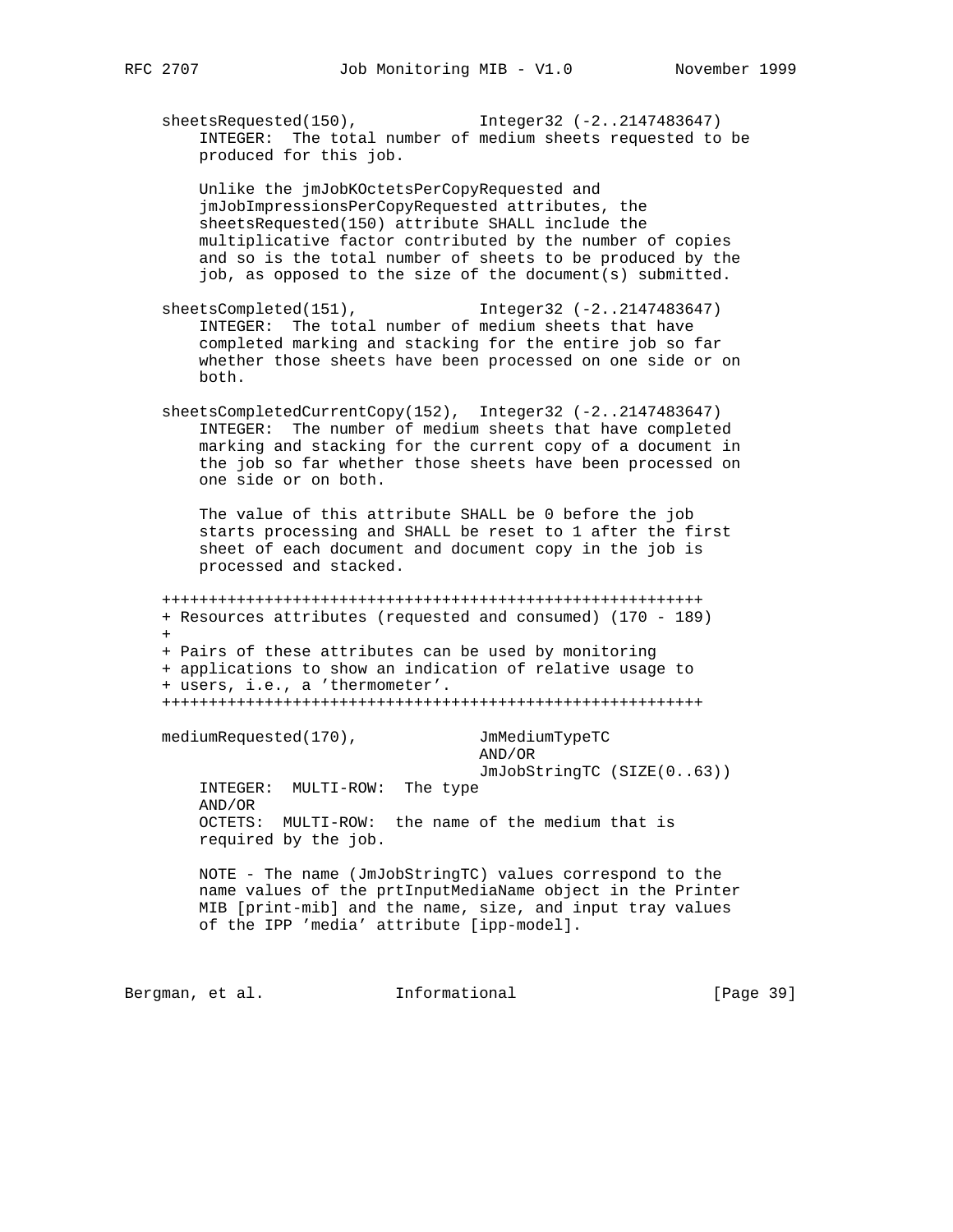mediumConsumed(171), Integer32 (-2..2147483647) AND JmJobStringTC (SIZE(0..63)) INTEGER: MULTI-ROW: The number of sheets AND OCTETS: MULTI-ROW: the name of the medium that has been consumed so far whether those sheets have been processed on one side or on both. This attribute SHALL have both Integer32 and OCTET STRING (represented as JmJobStringTC) values. NOTE - The name (JmJobStringTC) values correspond to the name values of the prtInputMediaName object in the Printer MIB [print-mib] and the name, size, and input tray values of the IPP 'media' attribute [ipp-model]. colorantRequested(172), Integer32 (-2..2147483647) AND/OR JmJobStringTC (SIZE(0..63)) INTEGER: MULTI-ROW: The index (prtMarkerColorantIndex) in the Printer MIB [print-mib] AND/OR OCTETS: MULTI-ROW: the name of the colorant requested. NOTE - The name (JmJobStringTC) values correspond to the name values of the prtMarkerColorantValue object in the Printer MIB. Examples are: red, blue. colorantConsumed(173), Integer32 (-2..2147483647) AND/OR JmJobStringTC (SIZE(0..63)) INTEGER: MULTI-ROW: The index (prtMarkerColorantIndex) in the Printer MIB [print-mib] AND/OR OCTETS: MULTI-ROW: the name of the colorant consumed. NOTE - The name (JmJobStringTC) values correspond to the name values of the prtMarkerColorantValue object in the Printer MIB. Examples are: red, blue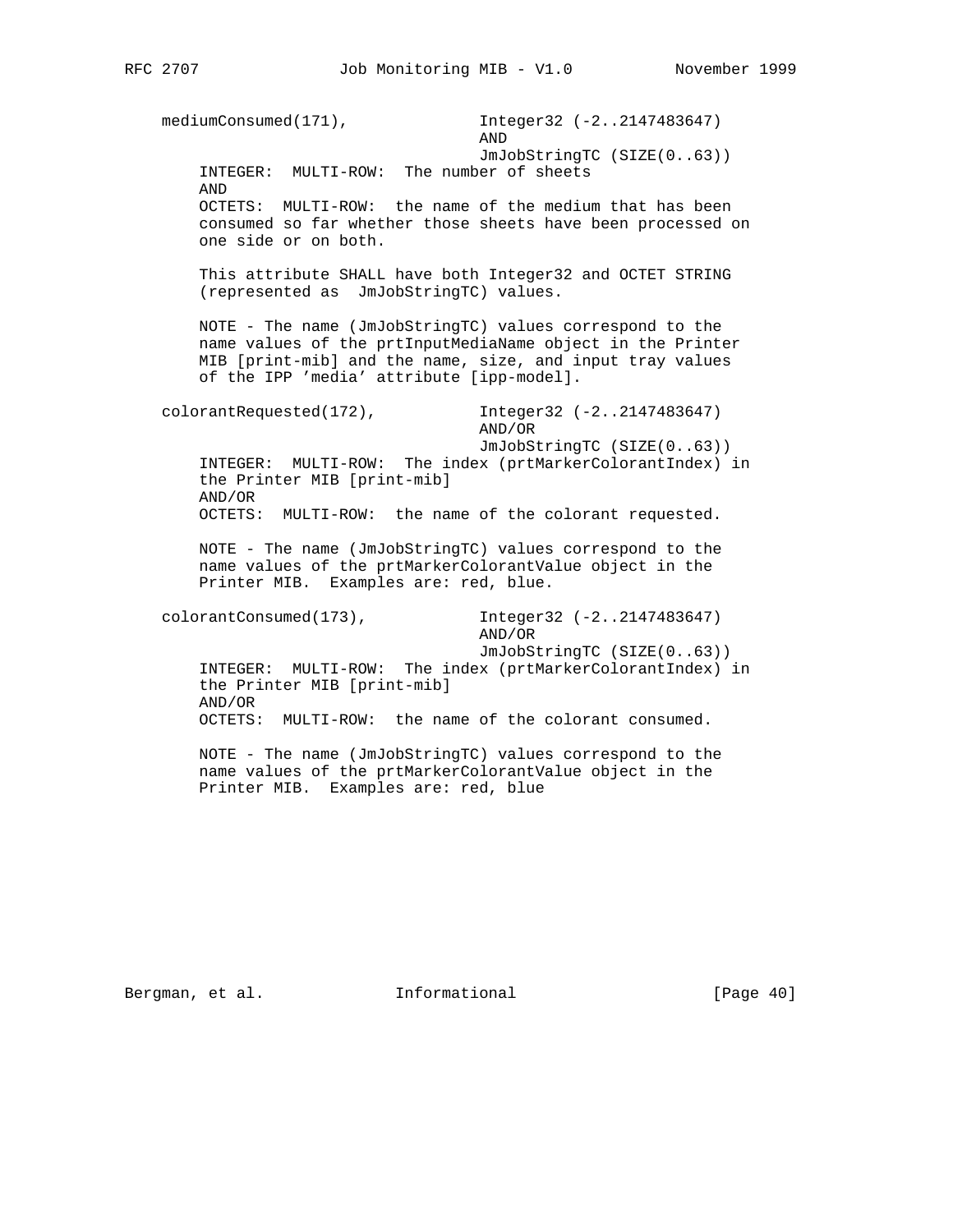mediumTypeConsumed(174), Integer32 (-2..2147483647) AND

 JmJobStringTC (SIZE(0..63)) INTEGER: MULTI-ROW: The number of sheets of the indicated medium type that has been consumed so far whether those sheets have been processed on one side or on both AND

OCTETS: MULTI-ROW: the name of that medium type.

 This attribute SHALL have both Integer32 and OCTET STRING (represented as JmJobStringTC) values.

 NOTE - The type name (JmJobStringTC) values correspond to the type name values of the prtInputMediaType object in the Printer MIB [print-mib]. Values are: 'stationery', 'transparency', 'envelope', etc. These medium type names correspond to the enum values of JmMediumTypeTC used in the mediumRequested attribute.

 mediumSizeConsumed(175), Integer32 (-2..2147483647) AND

JmJobStringTC (SIZE(0..63))

 INTEGER: MULTI-ROW: The number of sheets of the indicated medium size that has been consumed so far whether those sheets have been processed on one side or on both AND

OCTETS: MULTI-ROW: the name of that medium size.

 This attribute SHALL have both Integer32 and OCTET STRING (represented as JmJobStringTC) values.

 NOTE - The size name (JmJobStringTC) values correspond to the size name values in the Printer MIB [print-mib] Appendix B. These size name values are also a subset of the keyword values defined by [ipp-model] for the 'media' Job Template attribute. Values are: 'letter', 'a', 'iso a4', 'jis-b4', etc.

Bergman, et al. **Informational** [Page 41]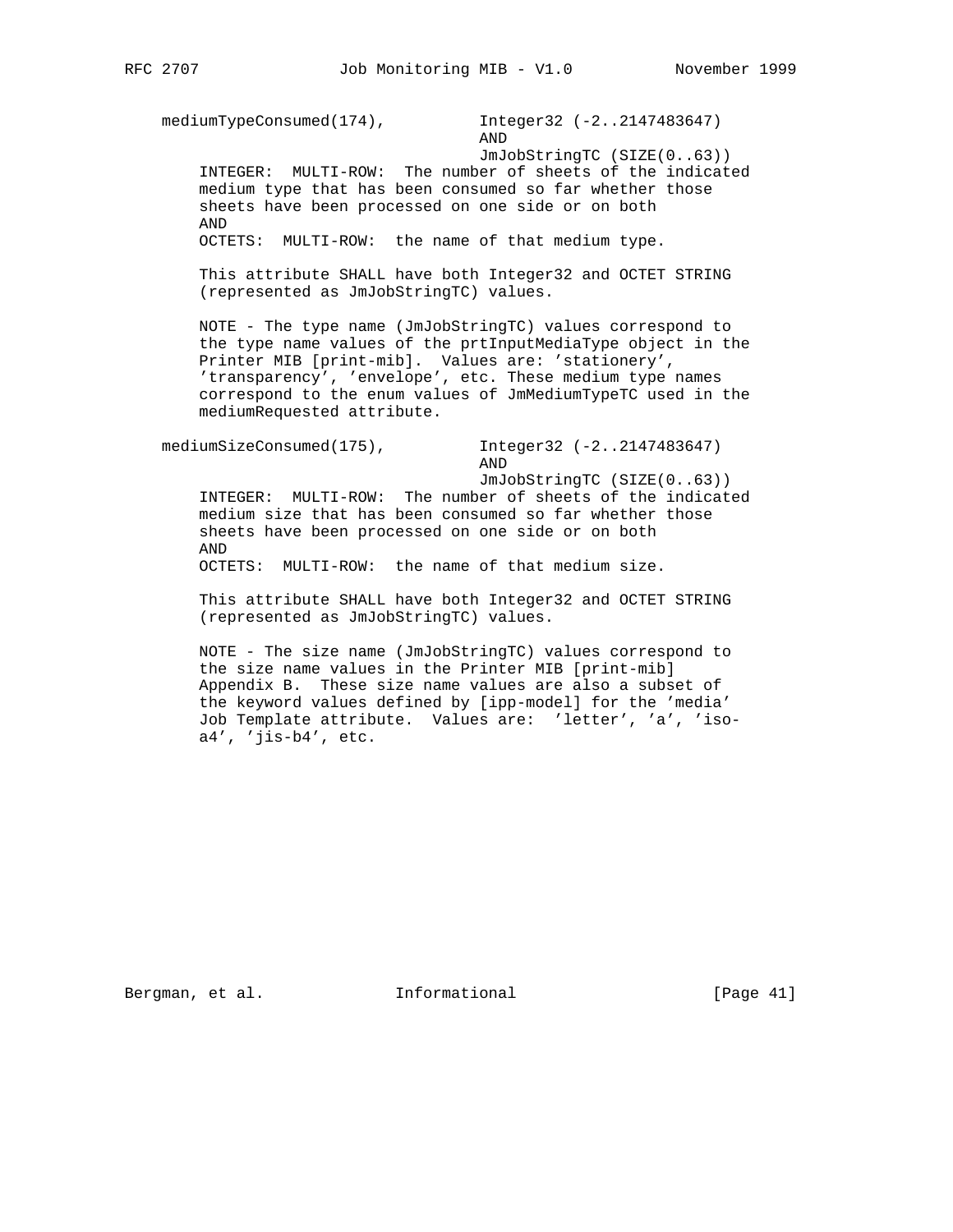+++++++++++++++++++++++++++++++++++++++++++++++++++++++++++++ + Time attributes (set by server or device) (190 - 209 decimal)  $+$  + This section of attributes are ones that are set by the + server or device that accepts jobs. Two forms of time are + provided. Each form is represented in a separate attribute. + See section 3.1.2 and section 3.1.3 for the + conformance requirements for time attribute for agents and + monitoring applications, respectively. The two forms are:  $+$  + 'DateAndTime' is an 8 or 11 octet binary encoded year, + month, day, hour, minute, second, deci-second with + optional offset from UTC. See SNMPv2-TC [SMIv2-TC].  $+$  + NOTE: 'DateAndTime' is not printable characters; it is + binary.  $+$  + 'JmTimeStampTC' is the time of day measured in the number of + seconds since the system was booted. +++++++++++++++++++++++++++++++++++++++++++++++++++++++++++++ jobSubmissionToServerTime(190), JmTimeStampTC AND/OR DateAndTime INTEGER: Configuration 3 only: The time AND/OR OCTETS: the date and time that the job was submitted to the server (as distinguished from the device which uses jobSubmissionTime). jobSubmissionTime(191), JmTimeStampTC AND/OR DateAndTime INTEGER: Configurations 1, 2, and 3: The time AND/OR OCTETS: the date and time that the job was submitted to the server or device to which the agent is providing access. jobStartedBeingHeldTime(192), JmTimeStampTC AND/OR DateAndTime INTEGER: The time AND/OR OCTETS: the date and time that the job last entered the pendingHeld state. If the job has never entered the pendingHeld state, then the value SHALL be '0' or the attribute SHALL not be present in the table. Bergman, et al. **Informational** [Page 42]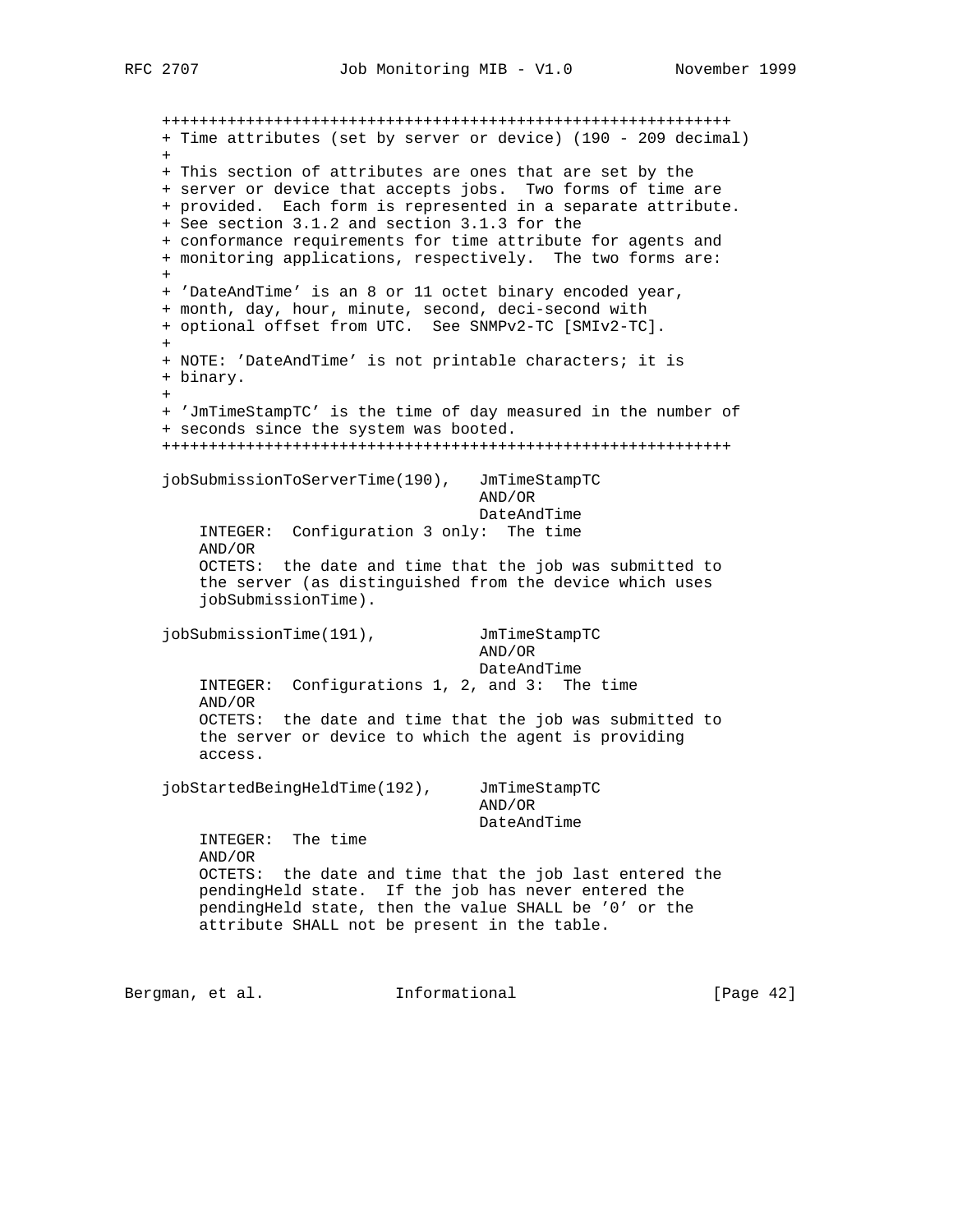jobStartedProcessingTime(193), JmTimeStampTC AND/OR DateAndTime INTEGER: The time AND/OR OCTETS: the date and time that the job started processing. jobCompletionTime(194), JmTimeStampTC AND/OR DateAndTime INTEGER: The time AND/OR OCTETS: the date and time that the job entered the completed, canceled, or aborted state. jobProcessingCPUTime(195) Integer32 (-2..2147483647) UNITS 'seconds' INTEGER: The amount of CPU time in seconds that the job

 has been in the processing state. If the job enters the processingStopped state, that elapsed time SHALL not be included. In other words, the jobProcessingCPUTime value SHOULD be relatively repeatable when the same job is processed again on the same device.

3.3.9 Job State Reason bit definitions

 The JmJobStateReasonsNTC (N=1..4) textual-conventions are used with the jmJobStateReasons1 object and jobStateReasonsN (N=2..4), respectively, to provide additional information regarding the current jmJobState object value. These values MAY be used with any job state or states for which the reason makes sense.

 NOTE - While values cannot be added to the jmJobState object without impacting deployed clients that take actions upon receiving jmJobState values, it is the intent that additional JmJobStateReasonsNTC enums can be defined and registered without impacting such deployed clients. In other words, the jmJobStateReasons1 object and jobStateReasonsN attributes are intended to be extensible.

 NOTE - The Job Monitoring MIB contains a superset of the IPP values [ipp-model] for the IPP 'job-state-reasons' attribute, since the Job Monitoring MIB is intended to cover other job submission protocols as well. Also some of the names of the reasons have been changed from ' printer' to 'device', since the Job Monitoring MIB is intended to cover additional types of devices, including input devices, such as scanners.

Bergman, et al. **Informational** [Page 43]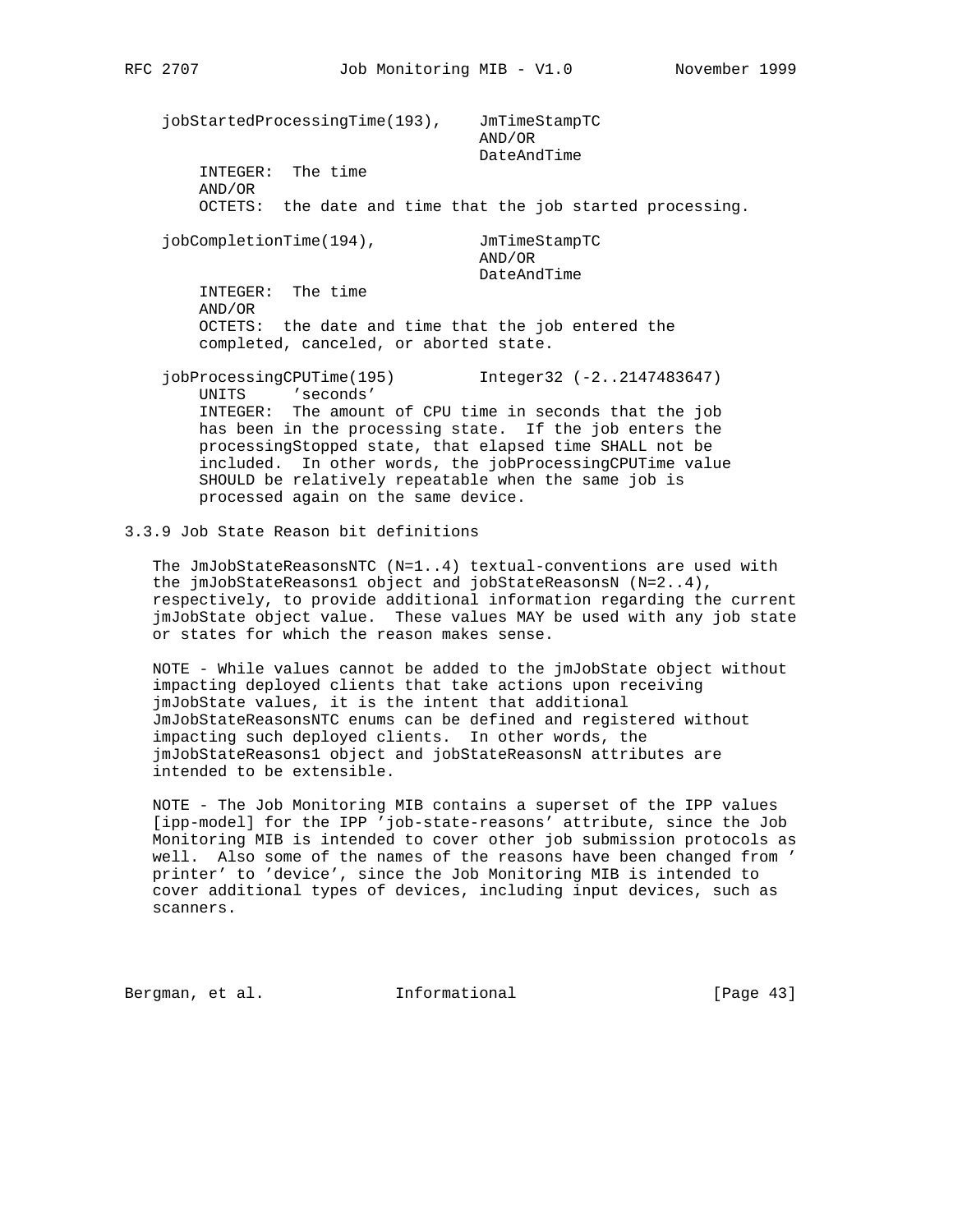### 3.3.9.1 JmJobStateReasons1TC specification

 The following standard values are defined (in hexadecimal) as powers of two, since multiple values MAY be used at the same time. For ease of understanding, the JmJobStateReasons1TC reasons are presented in the order in which the reasons are likely to occur (if implemented), starting with the 'jobIncoming' value and ending with the ' jobCompletedWithErrors' value.

 other 0x1 The job state reason is not one of the standardized or registered reasons.

unknown 0x2

 The job state reason is not known to the agent or is indeterminent.

- jobIncoming 0x4 The job has been accepted by the server or device, but the server or device is expecting (1) additional operations from the client to finish creating the job and/or (2) is accessing/accepting document data.
- submissionInterrupted 0x8 The job was not completely submitted for some unforeseen reason, such as: (1) the server has crashed before the job was closed by the client, (2) the server or the document transfer method has crashed in some non-recoverable way before the document data was entirely transferred to the server, (3) the client crashed or failed to close the job before the time-out period.
- jobOutgoing 0x10 Configuration 2 only: The server is transmitting the job to the device.
- jobHoldSpecified 0x20 The value of the job's jobHold(52) attribute is TRUE. The job SHALL NOT be a candidate for processing until this reason is removed and there are no other reasons to hold the job.

 jobHoldUntilSpecified 0x40 The value of the job's jobHoldUntil(53) attribute specifies a time period that is still in the future. The job SHALL NOT be a candidate for processing until this reason is removed and there are no other reasons to hold the job.

Bergman, et al. **Informational** [Page 44]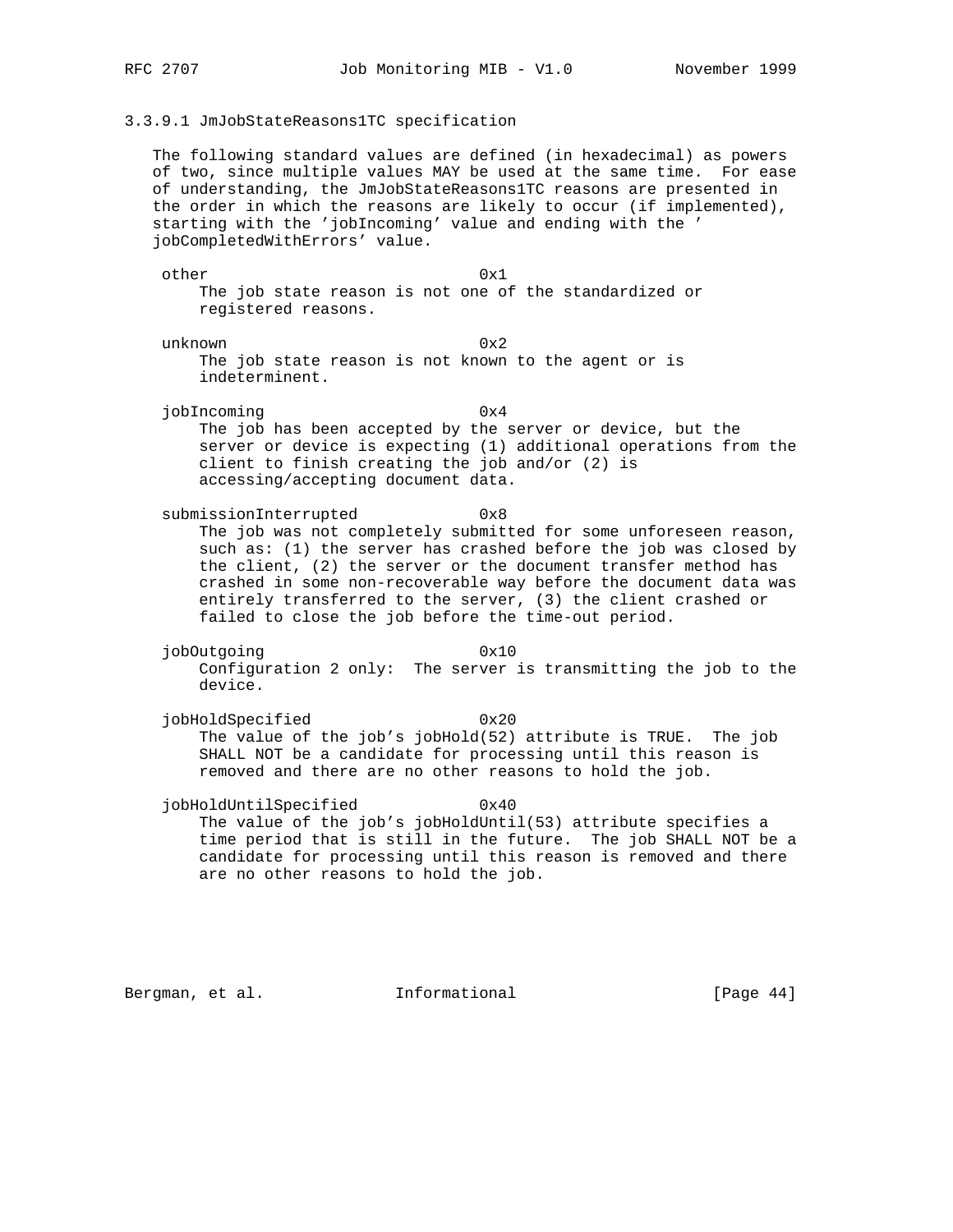jobProcessAfterSpecified 0x80 The value of the job's jobProcessAfterDateAndTime(51) attribute specifies a time that is still in the future. The job SHALL NOT be a candidate for processing until this reason is removed and there are no other reasons to hold the job. resourcesAreNotReady 0x100 At least one of the resources needed by the job, such as media, fonts, resource objects, etc., is not ready on any of the physical devices for which the job is a candidate. This condition MAY be detected when the job is accepted, or subsequently while the job is pending or processing, depending on implementation. deviceStoppedPartly 0x200 One or more, but not all, of the devices to which the job is assigned are stopped. If all of the devices are stopped (or the only device is stopped), the deviceStopped reason SHALL be used. deviceStopped 0x400 The device(s) to which the job is assigned is (are all) stopped. jobInterpreting 0x800 The device to which the job is assigned is interpreting the document data. jobPrinting 0x1000 The output device to which the job is assigned is marking media. This value is useful for servers and output devices which spend a great deal of time processing (1) when no marking is happening and then want to show that marking is now happening or (2) when the job is in the process of being canceled or aborted while the job remains in the processing state, but the marking has not yet

jobCanceledByUser 0x2000 The job was canceled by the owner of the job, i.e., by a user whose name is the same as the value of the job's jmJobOwner object, or by some other authorized end-user, such as a member of the job owner's security group.

stopped so that impression or sheet counts are still increasing

jobCanceledByOperator 0x4000 The job was canceled by the operator, i.e., by a user who has been authenticated as having operator privileges (whether local or remote).

Bergman, et al. **Informational** [Page 45]

for the job.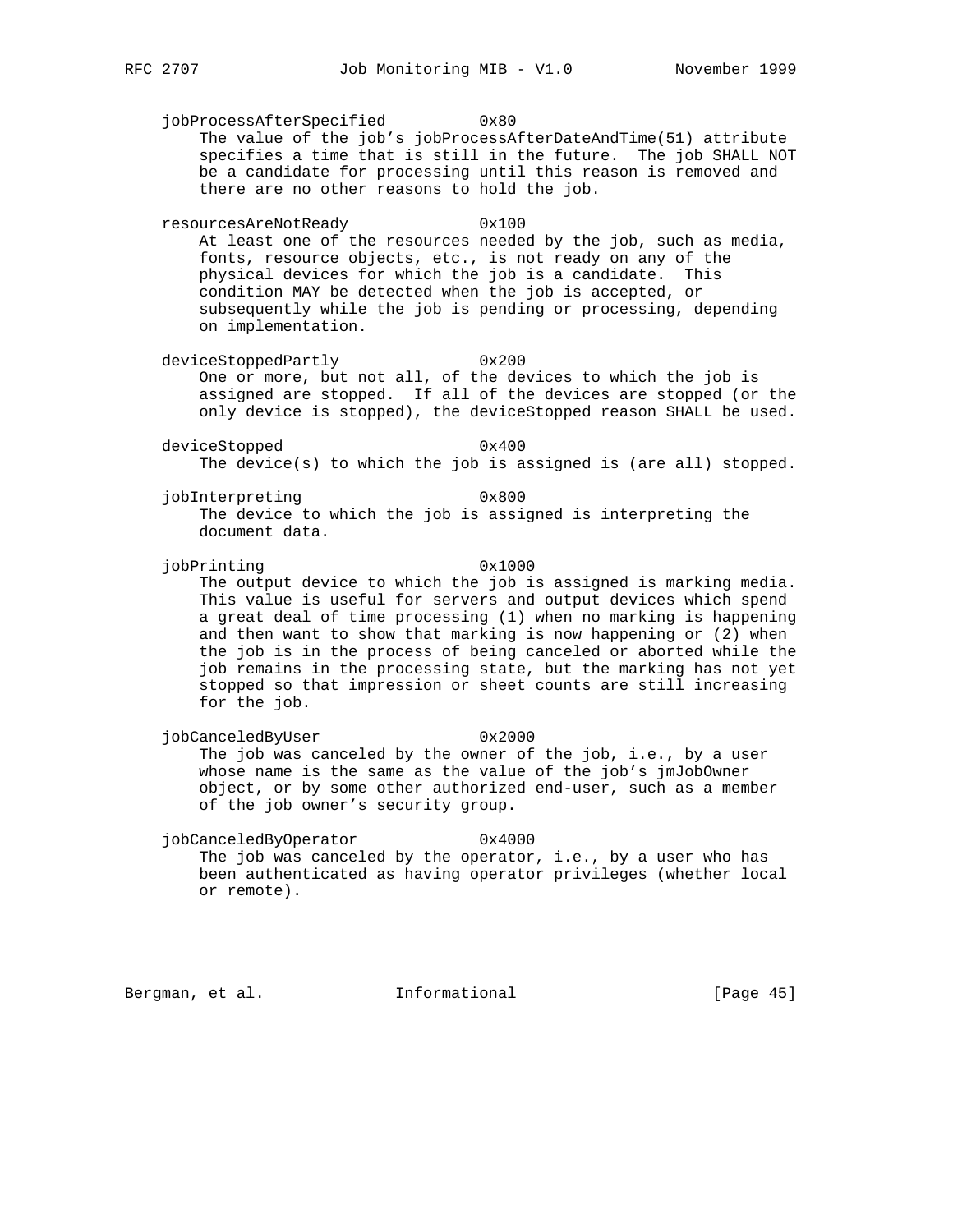jobCanceledAtDevice 0x8000 The job was canceled by an unidentified local user, i.e., a user at a console at the device.

abortedBySystem 0x10000 The job (1) is in the process of being aborted, (2) has been aborted by the system and placed in the 'aborted' state, or (3) has been aborted by the system and placed in the 'pendingHeld' state, so that a user or operator can manually try the job again.

 processingToStopPoint 0x20000 The requester has issued an operation to cancel or interrupt the job or the server/device has aborted the job, but the server/device is still performing some actions on the job until a specified stop point occurs or job termination/cleanup is completed.

 This reason is recommended to be used in conjunction with the processing job state to indicate that the server/device is still performing some actions on the job while the job remains in the processing state. After all the job's resources consumed counters have stopped incrementing, the server/device moves the job from the processing state to the canceled or aborted job states.

- serviceOffLine 0x40000 The service or document transform is off-line and accepting no jobs. All pending jobs are put into the pendingHeld state. This situation could be true if the service's or document transform's input is impaired or broken.
- jobCompletedSuccessfully 0x80000 The job completed successfully.
- jobCompletedWithWarnings 0x100000 The job completed with warnings.
- jobCompletedWithErrors 0x200000 The job completed with errors (and possibly warnings too).

 The following additional job state reasons have been added to represent job states that are in ISO DPA [iso-dpa] and other job submission protocols:

Bergman, et al. **Informational** [Page 46]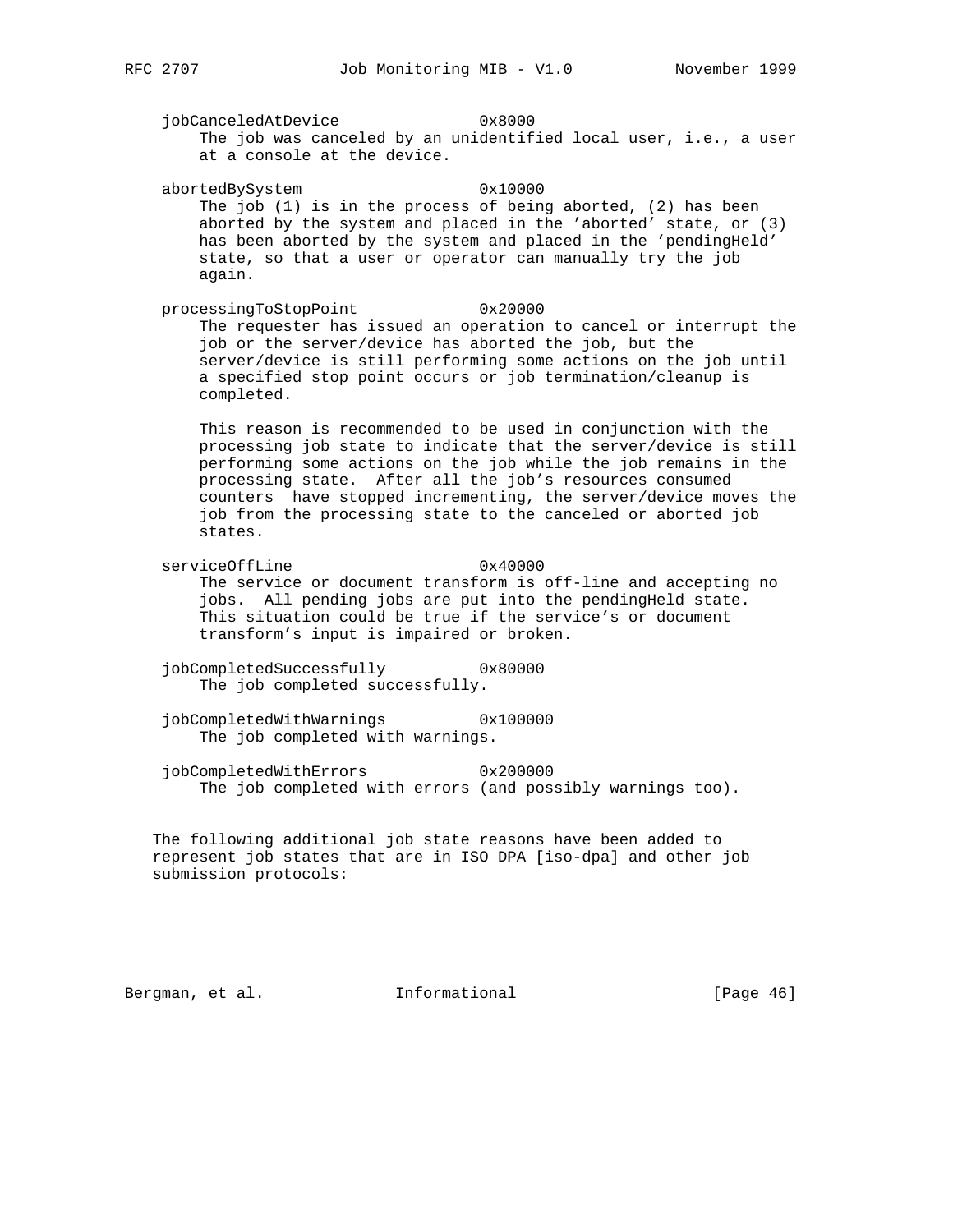jobPaused 0x400000

 The job has been indefinitely suspended by a client issuing an operation to suspend the job so that other jobs may proceed using the same devices. The client MAY issue an operation to resume the paused job at any time, in which case the agent SHALL remove the jobPaused values from the job's jmJobStateReasons1 object and the job is eventually resumed at or near the point where the job was paused.

 jobInterrupted 0x800000 The job has been interrupted while processing by a client issuing an operation that specifies another job to be run instead of the current job. The server or device will automatically resume the interrupted job when the interrupting job completes.

#### jobRetained 0x1000000

 The job is being retained by the server or device with all of the job's document data (and submitted resources, such as fonts, logos, and forms, if any). Thus a client could issue an operation to the server or device to either (1) re-do the job (or a copy of the job) on the same server or device or (2) resubmit the job to another server or device. When a client could no longer re-do/resubmit the job, such as after the document data has been discarded, the agent SHALL remove the jobRetained value from the jmJobStateReasons1 object.

 These bit definitions are the equivalent of a type 2 enum except that combinations of bits may be used together. See section 3.7.1.2. The remaining bits are reserved for future standardization and/or registration.

### 3.3.9.2 JmJobStateReasons2TC specification

 The following standard values are defined (in hexadecimal) as powers of two, since multiple values MAY be used at the same time.

cascaded 0x1 An outbound gateway has transmitted all of the job's job and document attributes and data to another spooling system.

deletedByAdministrator 0x2 The administrator has deleted the job.

discardTimeArrived 0x4 The job has been deleted due to the fact that the time specified by the job's job-discard-time attribute has arrived.

Bergman, et al. **Informational** [Page 47]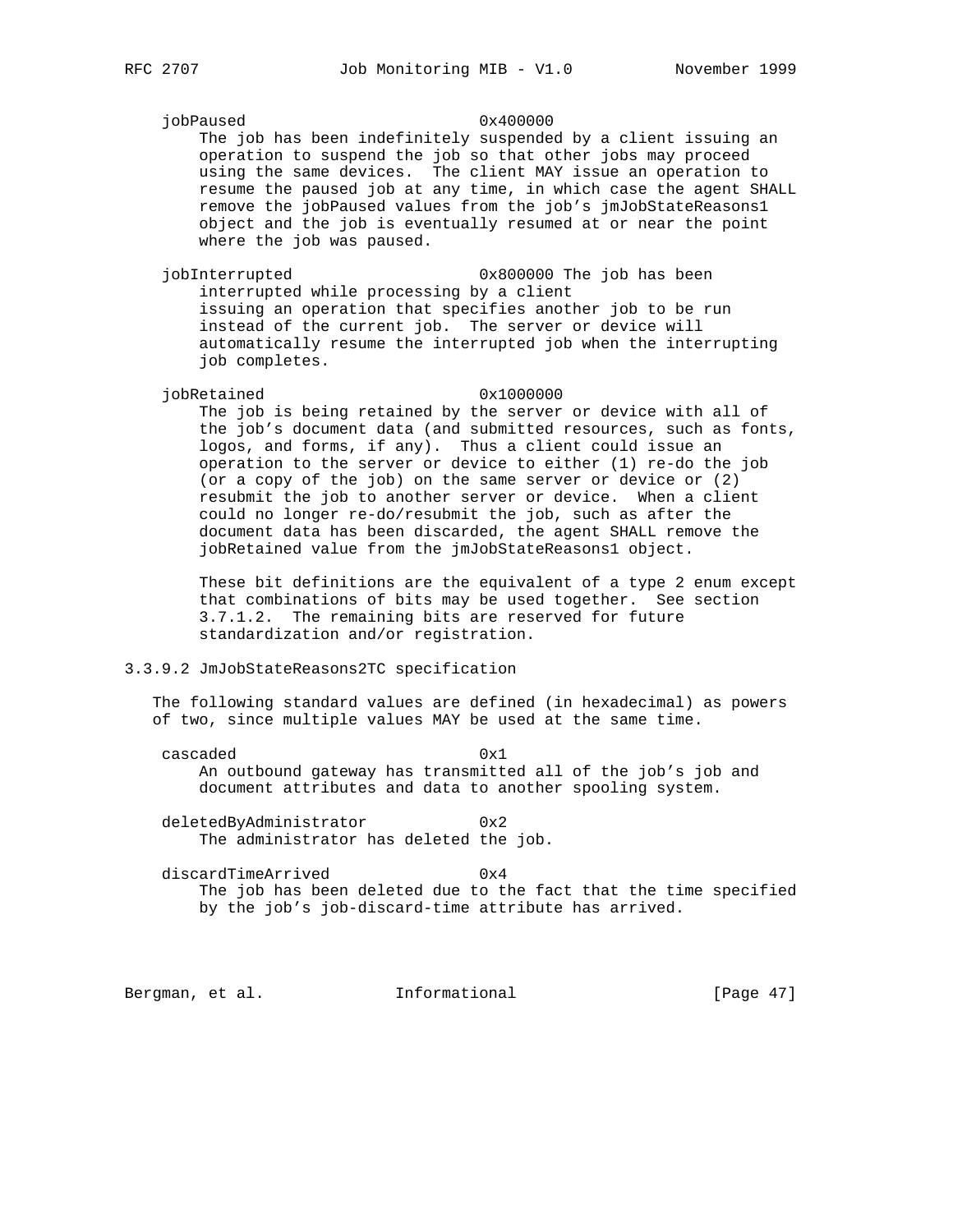postProcessingFailed 0x8 The post-processing agent failed while trying to log accounting attributes for the job; therefore the job has been placed into the completed state with the jobRetained jmJobStateReasons1 object value for a system-defined period of time, so the administrator can examine it, resubmit it, etc.

jobTransforming 0x10 The server/device is interpreting document data and producing another electronic representation.

 maxJobFaultCountExceeded 0x20 The job has faulted several times and has exceeded the administratively defined fault count limit.

 devicesNeedAttentionTimeOut 0x40 One or more document transforms that the job is using needs human intervention in order for the job to make progress, but the human intervention did not occur within the site-settable time-out value.

 needsKeyOperatorTimeOut 0x80 One or more devices or document transforms that the job is using need a specially trained operator (who may need a key to unlock the device and gain access) in order for the job to make progress, but the key operator intervention did not occur within the site-settable time-out value.

jobStartWaitTimeOut 0x100 The server/device has stopped the job at the beginning of processing to await human action, such as installing a special cartridge or special non-standard media, but the job was not resumed within the site-settable time-out value and the server/device has transitioned the job to the pendingHeld state.

jobEndWaitTimeOut 0x200 The server/device has stopped the job at the end of processing to await human action, such as removing a special cartridge or restoring standard media, but the job was not resumed within the site-settable time-out value and the server/device has transitioned the job to the completed state.

 jobPasswordWaitTimeOut 0x400 The server/device has stopped the job at the beginning of processing to await input of the job's password, but the password was not received within the site-settable time-out value.

Bergman, et al. **Informational** [Page 48]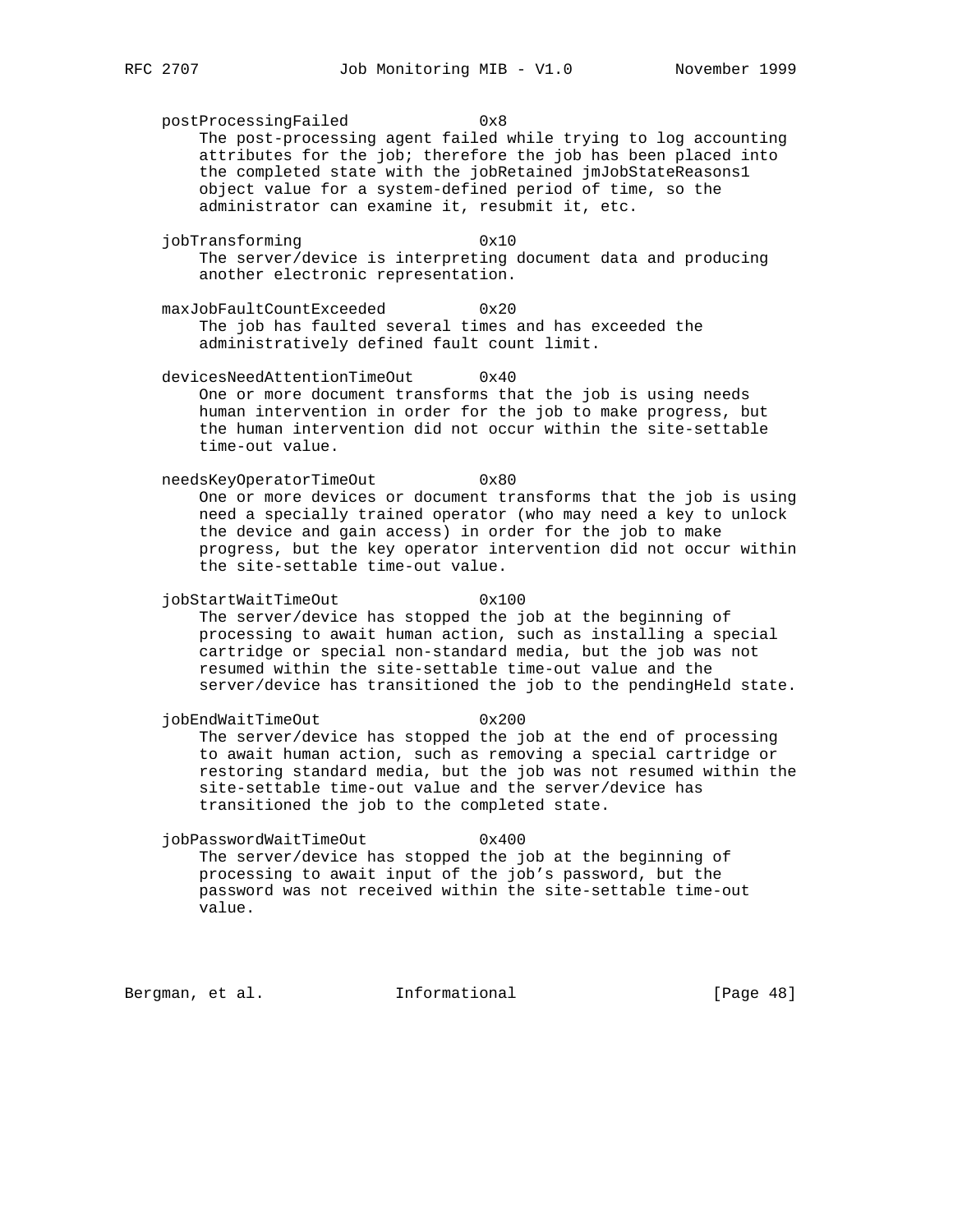deviceTimedOut 0x800 A device that the job was using has not responded in a period specified by the device's site-settable attribute.

 connectingToDeviceTimeOut 0x1000 The server is attempting to connect to one or more devices which may be dial-up, polled, or queued, and so may be busy with traffic from other systems, but server was unable to connect to the device within the site-settable time-out value.

transferring 0x2000 The job is being transferred to a down stream server or downstream device.

queuedInDevice 0x4000 The server/device has queued the job in a down stream server or downstream device.

 jobQueued 0x8000 The server/device has queued the document data.

jobCleanup 0x10000 The server/device is performing cleanup activity as part of ending normal processing.

jobPasswordWait 0x20000 The server/device has selected the job to be next to process, but instead of assigning resources and starting the job processing, the server/device has transitioned the job to the pendingHeld state to await entry of a password (and dispatched another job, if there is one).

 validating 0x40000 The server/device is validating the job after accepting the job.

queueHeld 0x80000 The operator has held the entire job set or queue.

- jobProofWait 0x100000 The job has produced a single proof copy and is in the pendingHeld state waiting for the requester to issue an operation to release the job to print normally, obeying any job and document copy attributes that were originally submitted.
- heldForDiagnostics 0x200000 The system is running intrusive diagnostics, so that all jobs are being held.

Bergman, et al. **Informational** [Page 49]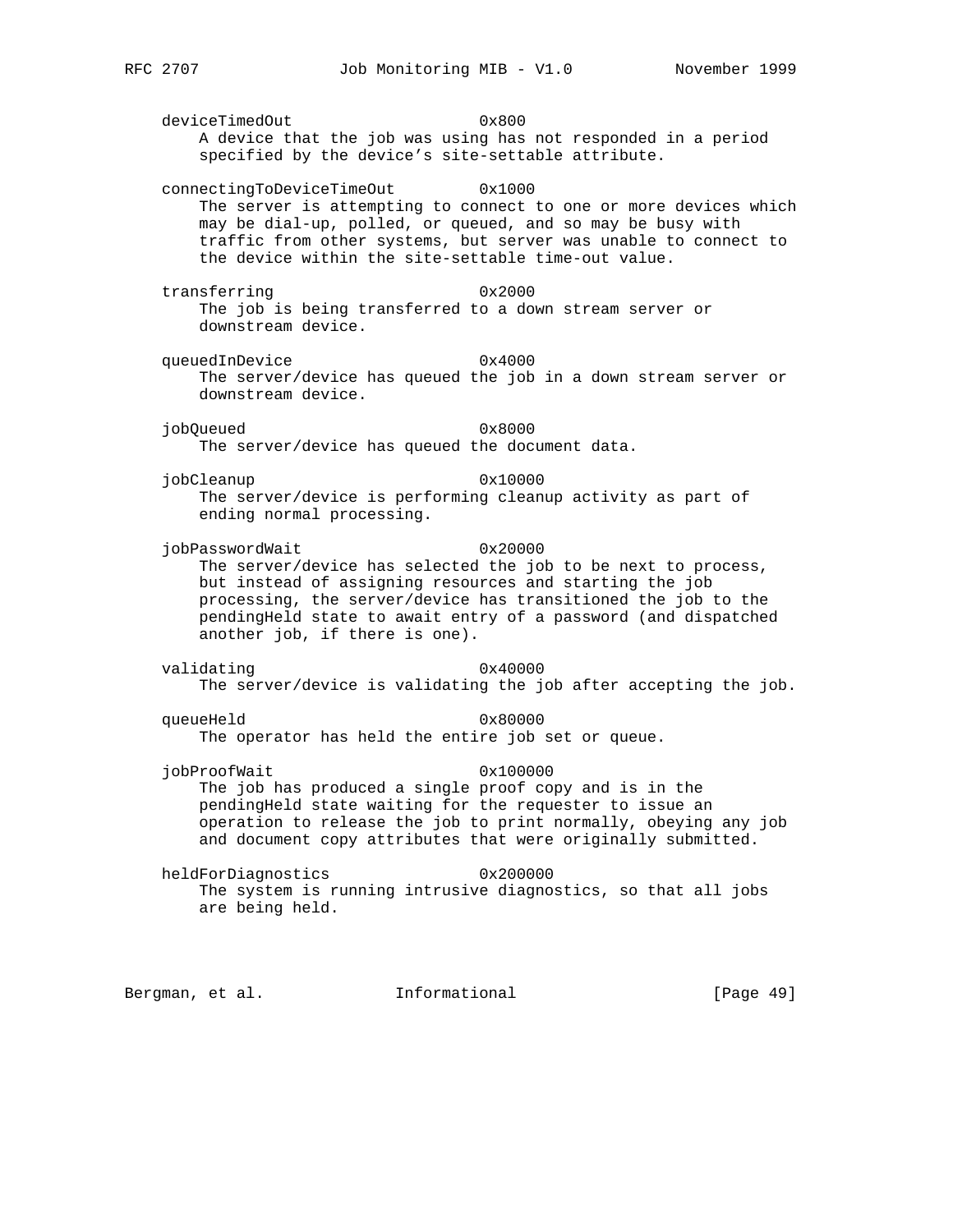noSpaceOnServer 0x800000 There is no room on the server to store all of the job. pinRequired 0x1000000 The System Administrator settable device policy is (1) to require PINs, and (2) to hold jobs that do not have a pin supplied as an input parameter when the job was created. exceededAccountLimit 0x2000000 The account for which this job is drawn has exceeded its limit. This condition SHOULD be detected before the job is scheduled so that the user does not wait until his/her job is scheduled only to find that the account is overdrawn. This condition MAY also occur while the job is processing either as processing begins or part way through processing. heldForRetry 0x4000000 The job encountered some errors that the server/device could not recover from with its normal retry procedures, but the error might not be encountered if the job is processed again in the future. Example cases are phone number busy or remote file system in-accessible. For such a situation, the server/device SHALL transition the job from the processing to the pendingHeld, rather than to the aborted state. The following values are from the X/Open PSIS draft standard: canceledByShutdown 0x8000000 The job was canceled because the server or device was shutdown before completing the job. deviceUnavailable 0x10000000 This job was aborted by the system because the device is currently unable to accept jobs. wrongDevice 0x20000000 This job was aborted by the system because the device is unable to handle this particular job; the spooler SHOULD try another device or the user should submit the job to another device. badJob 0x40000000 This job was aborted by the system because this job has a major problem, such as an ill-formed PDL; the spooler SHOULD not even try another device. These bit definitions are the equivalent of a type 2 enum except that combinations of them may be used together. See section 3.7.1.2. Bergman, et al. 1nformational 1999 [Page 50]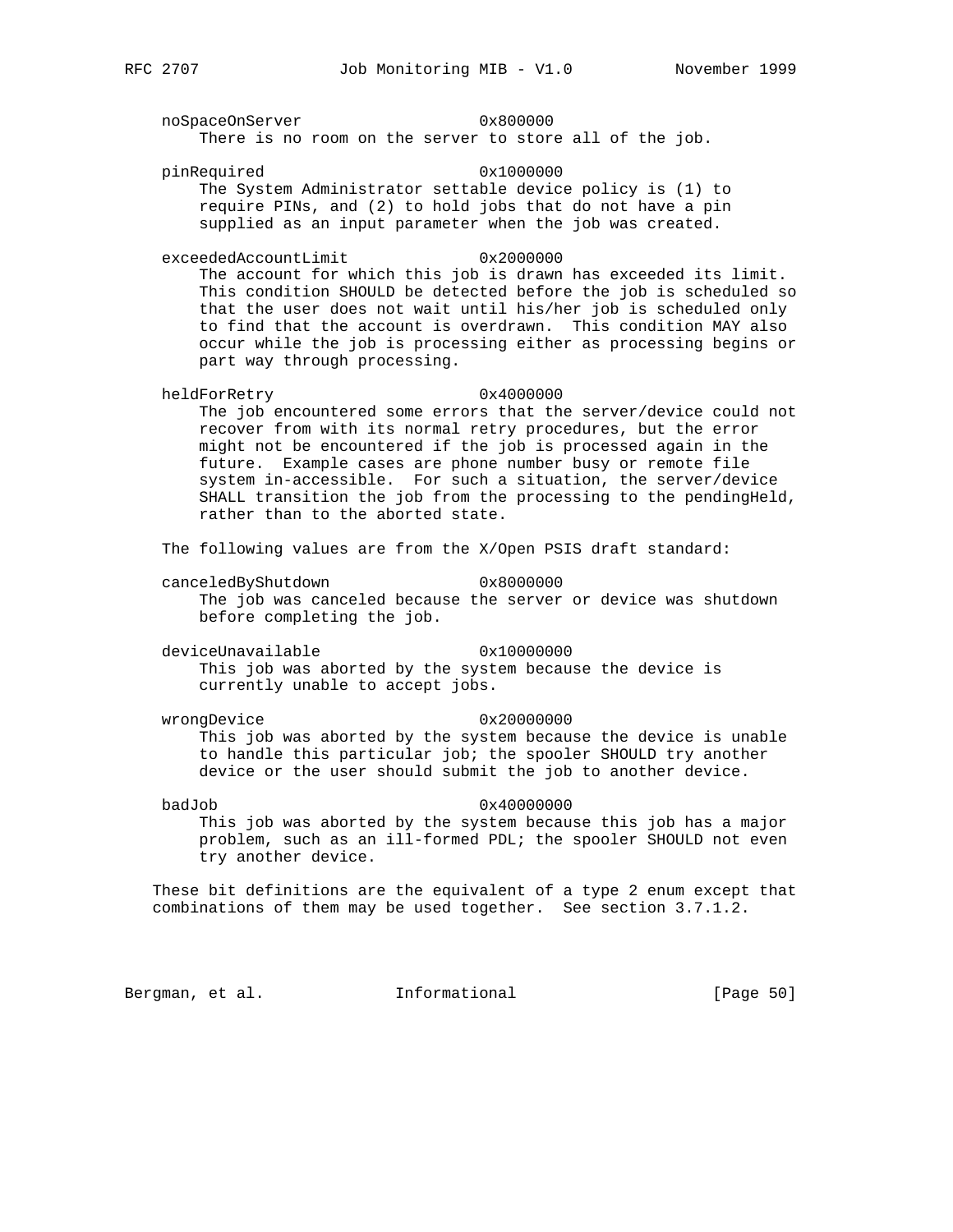#### 3.3.9.3 JmJobStateReasons3TC specification

 This textual-convention is used with the jobStateReasons3 attribute to provides additional information regarding the jmJobState object. The following standard values are defined (in hexadecimal) as powers of two, since multiple values may be used at the same time:

jobInterruptedByDeviceFailure 0x1 A device or the print system software that the job was using has failed while the job was processing. The server or device is keeping the job in the pendingHeld state until an operator can determine what to do with the job.

 These bit definitions are the equivalent of a type 2 enum except that combinations of them may be used together. See section 3.7.1.2. The remaining bits are reserved for future standardization and/or registration.

#### 3.3.9.4 JmJobStateReasons4TC specification

 This textual-convention is used with the jobStateReasons4 attribute to provides additional information regarding the jmJobState object. The following standard values are defined (in hexadecimal) as powers of two, since multiple values MAY be used at the same time.

None defined at this time.

 These bit definitions are the equivalent of a type 2 enum except that combinations of them may be used together. See section 3.7.1.2. The remaining bits are reserved for future standardization and/or registration.

3.4 Monitoring Job Progress

 There are a number of objects and attributes for monitoring the progress of a job. These objects and attributes count the number of K octets, impressions, sheets, and pages requested or completed. For impressions and sheets, "completed" means stacked, unless the implementation is unable to detect when each sheet is stacked, in which case stacked is approximated when processing of each sheet completes. There are objects and attributes for the overall job and for the current copy of the document currently being stacked. For the latter, the rate at which the various objects and attributes count depends on the sheet and document collation of the job.

Bergman, et al. **Informational** [Page 51]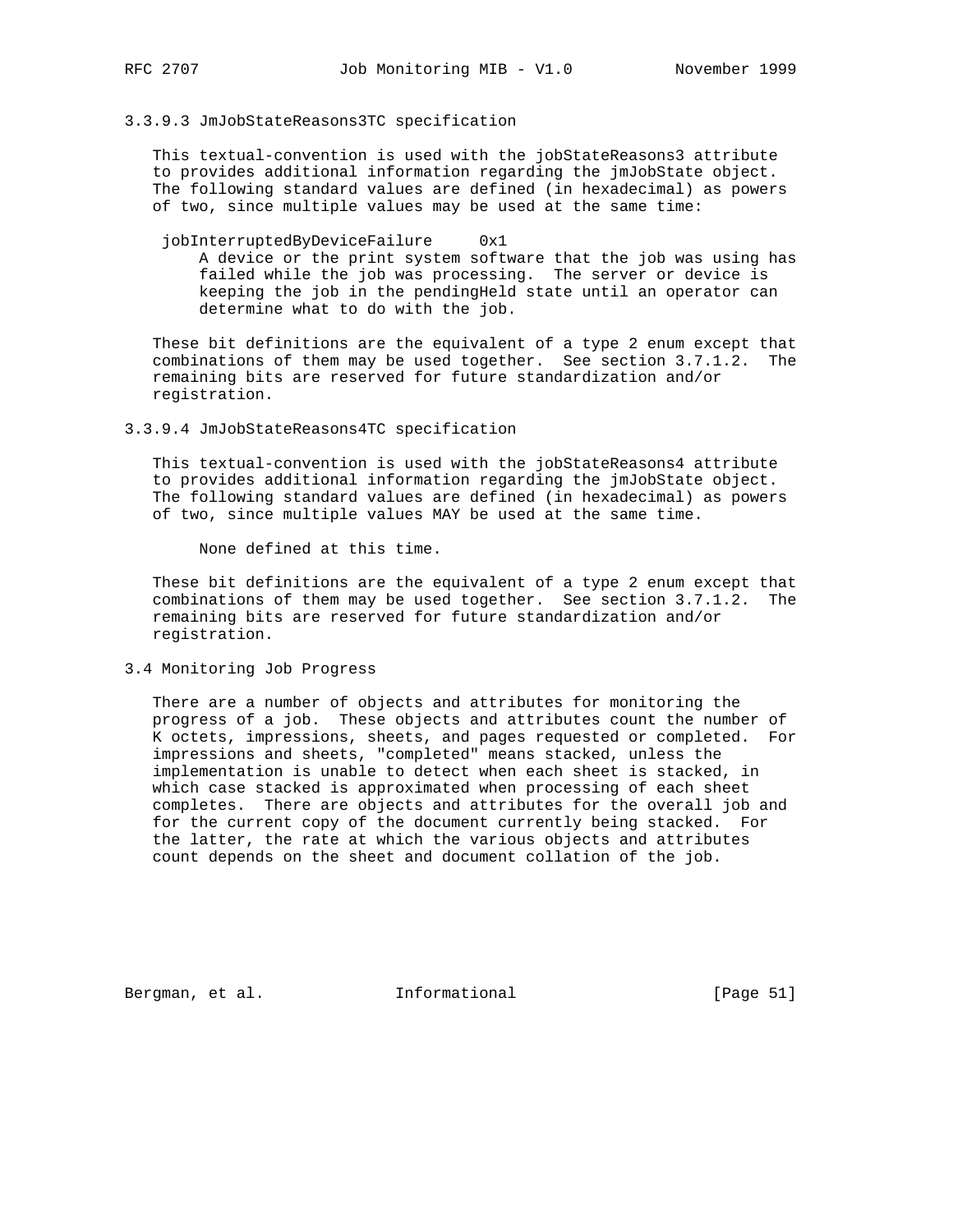Job Collation included sheet collation and document collation. Sheet collation is defined to be the ordering of sheets within a document copy. Document collation is defined to be ordering of document copies within a multi-document job. There are three types of job collation (see terminology definitions in Section 2):

- 1.uncollatedSheets(3) No collation of the sheets within each document copy, i.e., each sheet of a document that is to produce multiple copies is replicated before the next sheet in the document is processed and stacked. If the device has an output bin collator, the uncollatedSheets(3) value may actually produce collated sheets as far as the user is concerned (in the output bins). However, when the job collation is the to a monitoring application between a device that has an output bin collator and one that does not.
- 2.collatedDocuments(4) Collation of the sheets within each document copy is performed within the printing device by making multiple passes over either the source or an intermediate representation of the document. In addition, when there are multiple documents per job, the i'th copy of each document is stacked before the j'th copy of each document, i.e., the documents are collated within each job copy. For example, if a job is submitted with documents, A and B, the job is made available to the end user as: A, B, A, B, .... The ' collatedDocuments(4)' value corresponds to the IPP [ipp-model] ' separate-documents-collated-copies' value of the "multiple document-handling" attribute.

 If jobCopiesRequested or documentCopiesRequested = 1, then jobCollationType is defined as 4.

 3.uncollatedDocuments(5) - Collation of the sheets within each document copy is performed within the printing device by making multiple passes over either the source or an intermediate representation of the document. In addition, when there are multiple documents per job, all copies of the first document in the job are stacked before the any copied of the next document in the job, i.e., the documents are uncollated within the job. For example, if a job is submitted with documents, A and B, the job is mad available to the end user as: A, A, ..., B, B, .... The 'uncollatedDocuments(5)' value corresponds to the IPP [ipp-model] 'separate-documents-uncollated-copies' value of the "multiple document-handling" attribute.

 Consider the following four variables that are used to monitor the progress of a job's impressions:

Bergman, et al. 1nformational 1999 [Page 52]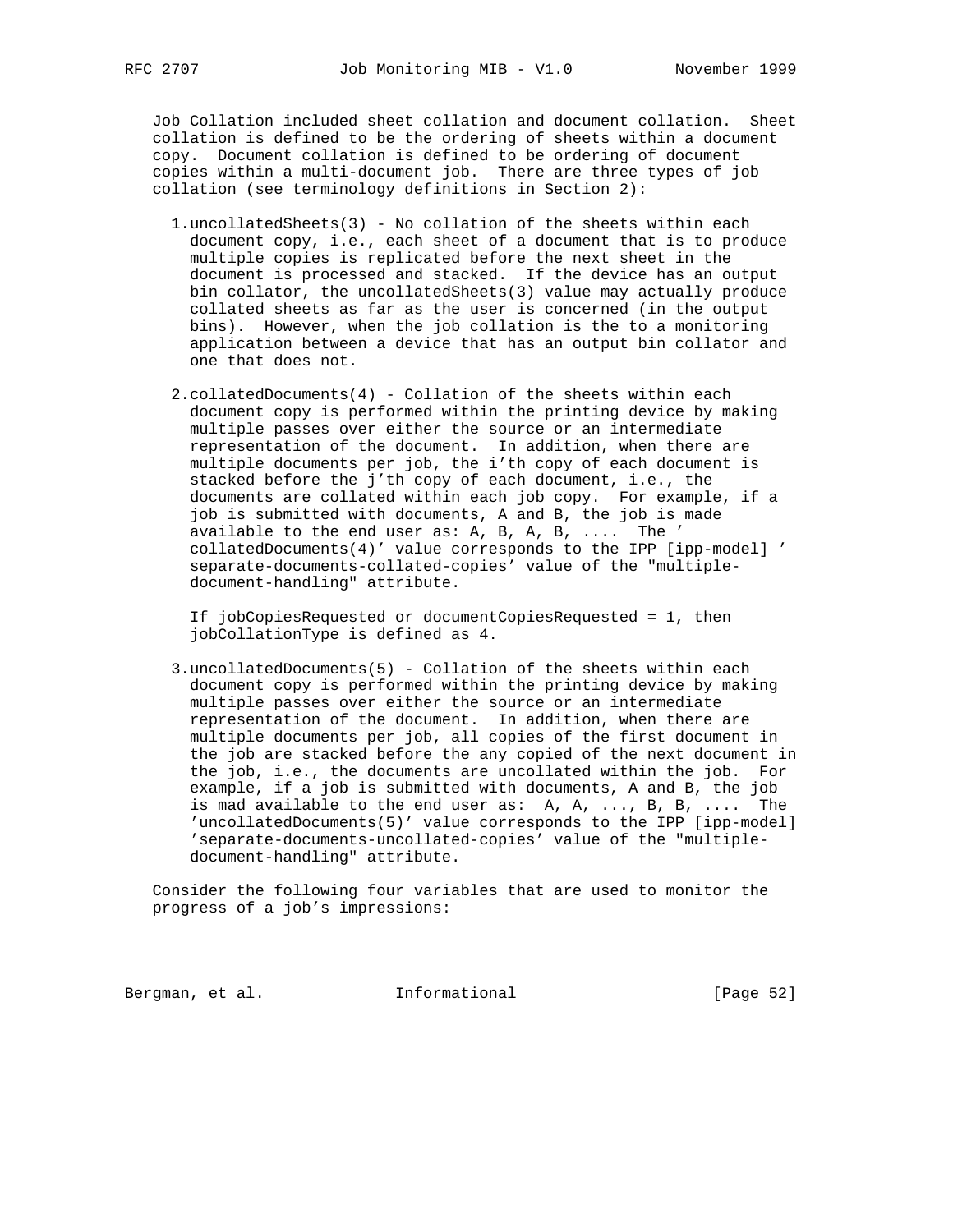- - 1.jmJobImpressionsCompleted counts the total number of impressions stacked for the job
	- 2.impressionsCompletedCurrentCopy counts the number of impressions stacked for the current document copy
	- 3.sheetCompletedCopyNumber identifies the number of the copy for the current document being stacked where the first copy is 1.
	- 4.sheetCompletedDocumentNumber identifies the current document within the job that is being stacked where the first document in a job is 1. NOTE: this attribute SHOULD NOT be implemented for implementations that only support one document per job.

 For each of the three types of job collation, a job with three copies of two documents (1, 2), where each document consists of 3 impressions, the four variables have the following values as each sheet is stacked for one-sided printing:

Job Collation Type = uncollatedSheets(3)

| jmJobImpressions Impressions<br>Completed | CompletedCurrent CopyNumber DocumentNumber<br>Copy |   | sheetCompleted sheetCompleted |
|-------------------------------------------|----------------------------------------------------|---|-------------------------------|
|                                           | 0                                                  | O |                               |
|                                           |                                                    |   |                               |
| 2                                         |                                                    | 2 |                               |
| 3                                         |                                                    |   |                               |
| 4                                         | 2                                                  |   |                               |
| 5                                         | 2                                                  | 2 |                               |
| 6                                         | 2                                                  | 3 |                               |
|                                           | 3                                                  |   |                               |
| 8                                         | 3                                                  | 2 |                               |
| 9                                         | 3                                                  | 3 |                               |
| 10                                        |                                                    |   | 2                             |
| 11                                        |                                                    | 2 | 2                             |
| 12                                        |                                                    | 3 | 2                             |
| 13                                        | 2                                                  |   | 2                             |
| 14                                        | 2                                                  | 2 | 2                             |
| 15                                        | 2                                                  | 3 | 2                             |
| 16                                        | 3                                                  |   | 2                             |
| 17                                        | 3                                                  | 2 | 2                             |
| 18                                        | 3                                                  | 3 | $\overline{2}$                |
|                                           |                                                    |   |                               |

Bergman, et al. **Informational** [Page 53]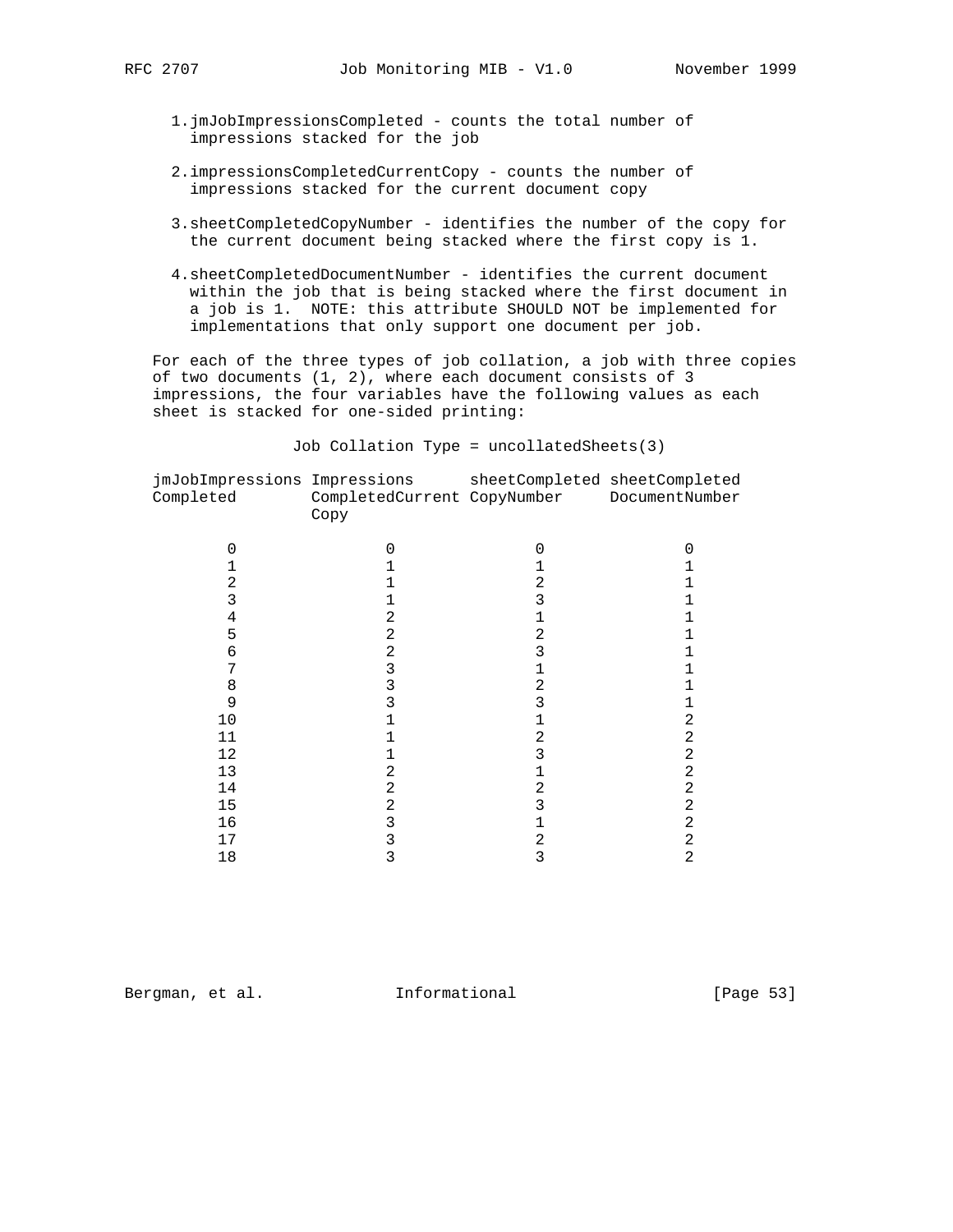| JmJobImpressions Impressions<br>Completed | CompletedCurrent CopyNumber<br>Copy | sheetCompleted sheetCompleted | DocumentNumber |
|-------------------------------------------|-------------------------------------|-------------------------------|----------------|
|                                           | O                                   | U                             |                |
|                                           |                                     |                               |                |
|                                           | 2                                   |                               |                |
| 3                                         |                                     |                               |                |
| 4                                         |                                     |                               | 2              |
| 5                                         |                                     |                               | 2              |
| 6                                         |                                     |                               | 2              |
|                                           |                                     | 2                             |                |
| 8                                         | 2                                   | 2                             |                |
| 9                                         |                                     | 2                             |                |
| 10                                        |                                     | 2                             | 2              |
| 11                                        | 2                                   | 2                             | 2              |
| 12                                        |                                     | 2                             | 2              |
| 13                                        |                                     | 3                             |                |
| 14                                        | 2                                   | 3                             |                |
| 15                                        |                                     |                               |                |
| 16                                        |                                     | 3                             | 2              |
| 17                                        |                                     |                               | 2              |
| 18                                        | 3                                   | 3                             | 2              |

# Job Collation Type = collatedDocuments(4)

Bergman, et al. 1nformational 1999 [Page 54]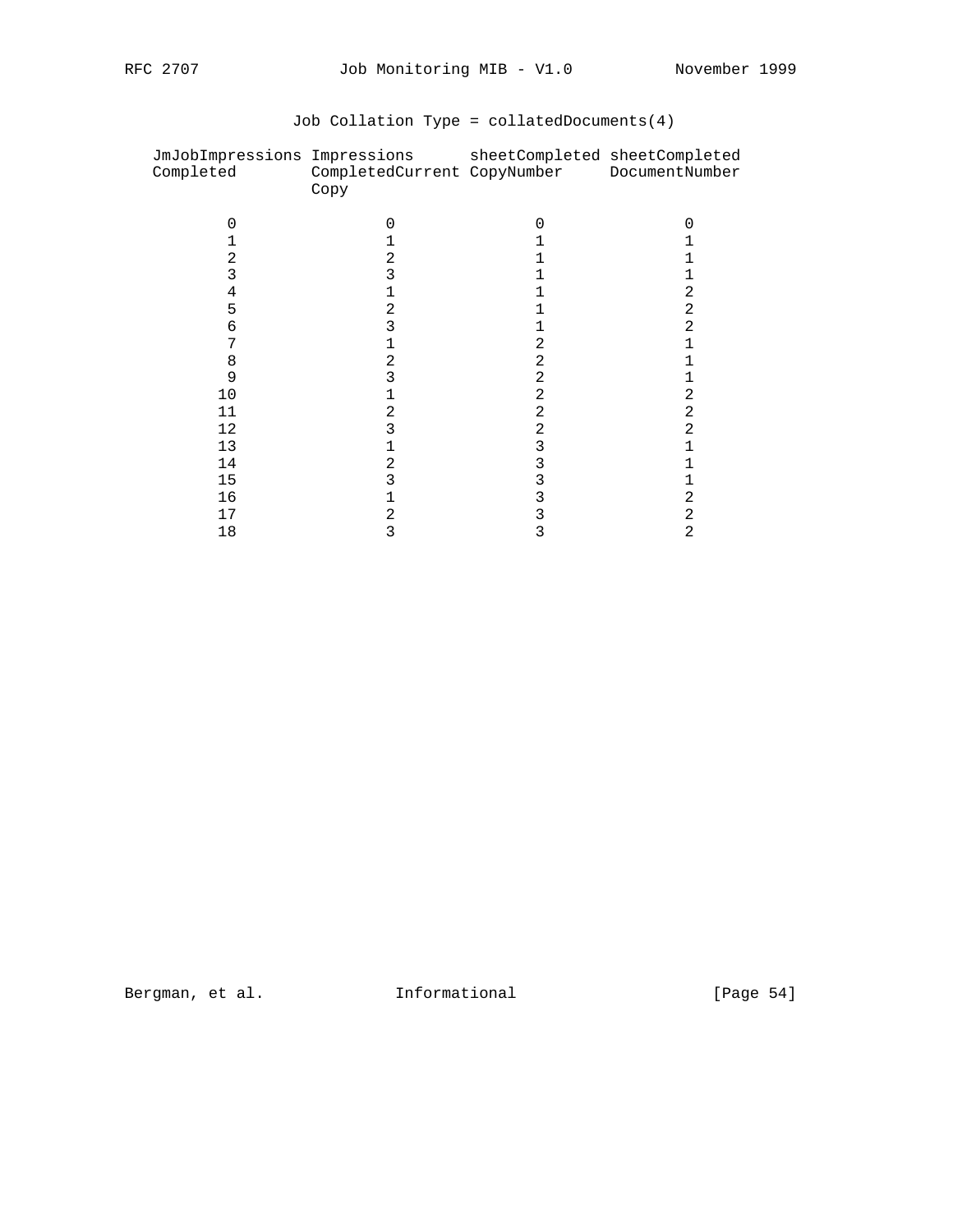| jmJobImpressions Impressions<br>Completed | CompletedCurrent CopyNumber DocumentNumber<br>Copy | sheetCompleted sheetCompleted |   |
|-------------------------------------------|----------------------------------------------------|-------------------------------|---|
|                                           |                                                    | U                             |   |
|                                           |                                                    |                               |   |
|                                           |                                                    |                               |   |
| 3                                         |                                                    |                               |   |
| 4                                         |                                                    |                               |   |
| 5                                         |                                                    | 2                             |   |
| 6                                         |                                                    | 2                             |   |
|                                           |                                                    | 3                             |   |
| 8                                         | 2                                                  | 3                             |   |
| 9                                         |                                                    |                               |   |
| 10                                        |                                                    |                               | 2 |
| 11                                        | 2                                                  |                               | 2 |
| 12                                        |                                                    |                               | 2 |
| 13                                        |                                                    |                               | 2 |
| 14                                        | 2                                                  | 2                             | 2 |
| 15                                        |                                                    | 2                             | 2 |
| 16                                        |                                                    | 3                             | 2 |
| 17                                        |                                                    |                               | 2 |
| 18                                        | 3                                                  | 3                             | 2 |

### Job Collation Type = uncollatedDocuments(5)

#### 3.5 Job Identification

 There are a number of attributes that permit a user, operator or system administrator to identify jobs of interest, such as jobURI, jobName, jobOriginatingHost, etc. In addition, there is a jmJobSubmissionID object that is a text string table index. Being a table index allows a monitoring application to quickly locate and identify a particular job of interest that was submitted from a particular client by the user invoking the monitoring application without having to scan the entire job table. The Job Monitoring MIB needs to provide for identification of the job at both sides of the job submission process. The primary identification point is the client side. The jmJobSubmissionID allows the monitoring application to identify the job of interest from all the jobs currently "known" by the server or device. The value of jmJobSubmissionID can be assigned by either the client's local system or a downstream server or device. The point of assignment depends on the job submission protocol in use.

Bergman, et al. **Informational** [Page 55]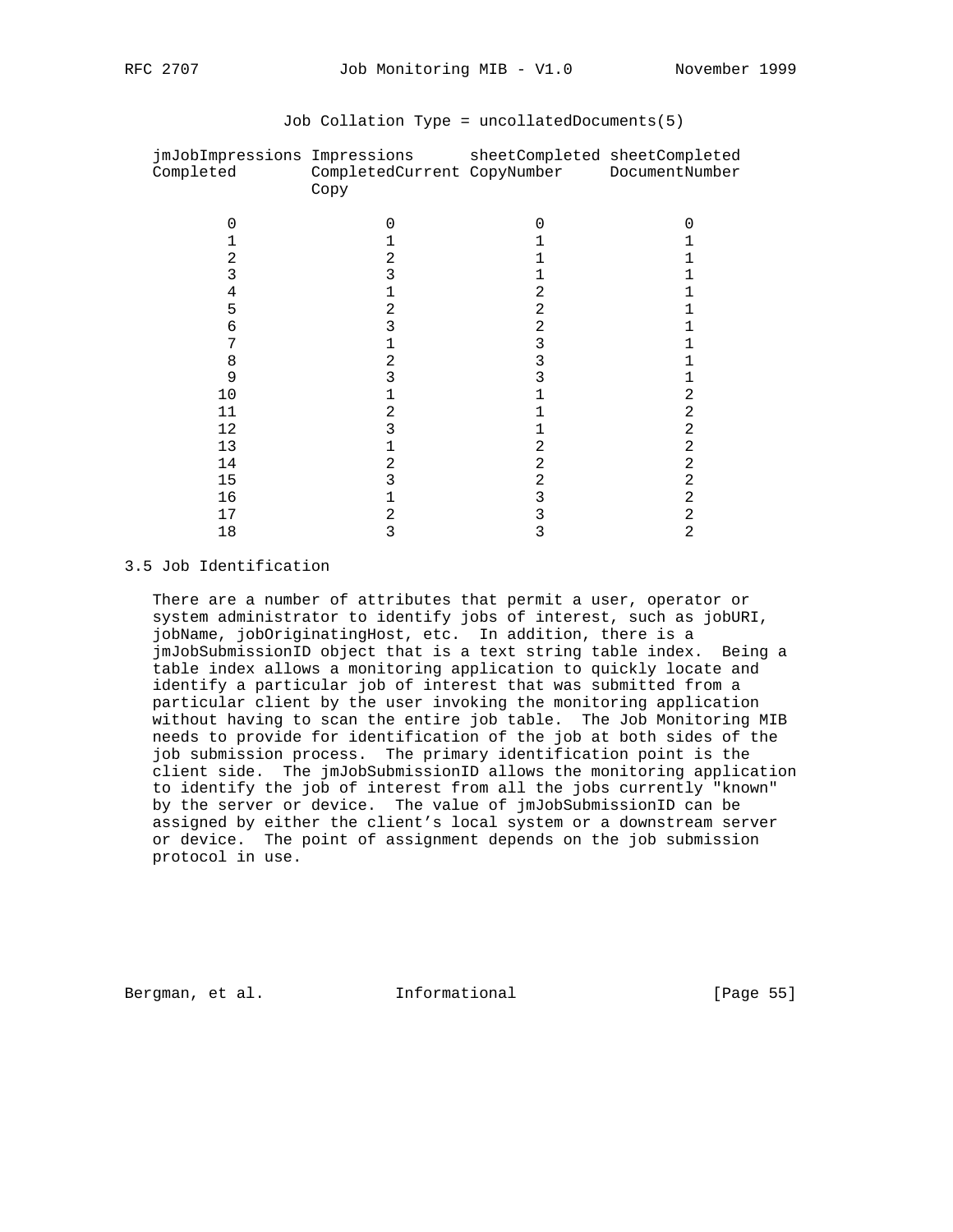The server/device-side identifier, called the jmJobIndex object, SHALL be assigned by the SNMP Job Monitoring MIB agent when the server or device accepts the jobs from submitting clients. The jmJobIndex object allows the interested party to obtain all objects desired that relate to a particular job. See Section 3.2, entitled ' The Job Tables and the Oldest Active and Newest Active Indexes' for the specification of how the agent SHALL assign the jmJobIndex values.

 The MIB provides a mapping table that maps each jmJobSubmissionID value to a corresponding jmJobIndex value generated by the agent, so that an application can determine the correct value for the jmJobIndex value for the job of interest in a single Get operation, given the Job Submission ID. See the jmJobIDGroup.

 In some configurations there may be more than one application program that monitors the same job when the job passes from one network entity to another when it is submitted. See configuration 3. When there are multiple job submission IDs, each entity MAY supply an appropriate jmJobSubmissionID value. In this case there would be a separate entry in the jmJobSubmissionID table, one for each jmJobSubmissionID. All entries would map to the same jmJobIndex that contains the job data. When the job is deleted, it is up to the agent to remove all entries that point to the job from the jmJobSubmissionID table as well.

 The jobName attribute provides a name that the user supplies as a job attribute with the job. The jobName attribute is not necessarily unique, even for one user, let alone across users.

### 3.5.1 The Job Submission ID specifications

 This section specifies the formats for each of the registered Job Submission Ids. This format is used by the JmJobSubmissionIDTypeTC. Each job submission ID is a fixed-length, 48-octet printable US-ASCII [US-ASCII] coded character string containing no control characters, consisting of the following fields:

 octet 1: The format letter identifying the format. The US-ASCII characters '0-9', 'A-Z', and 'a-z' are assigned in order giving 62 possible formats. octets 2-40: A 39-character, US-ASCII trailing SPACE filled field specified by the format letter, if the data is less than 39 ASCII characters. octets 41-48: A sequential or random US-ASCII number to make the ID quasi-unique.

Bergman, et al. **Informational** [Page 56]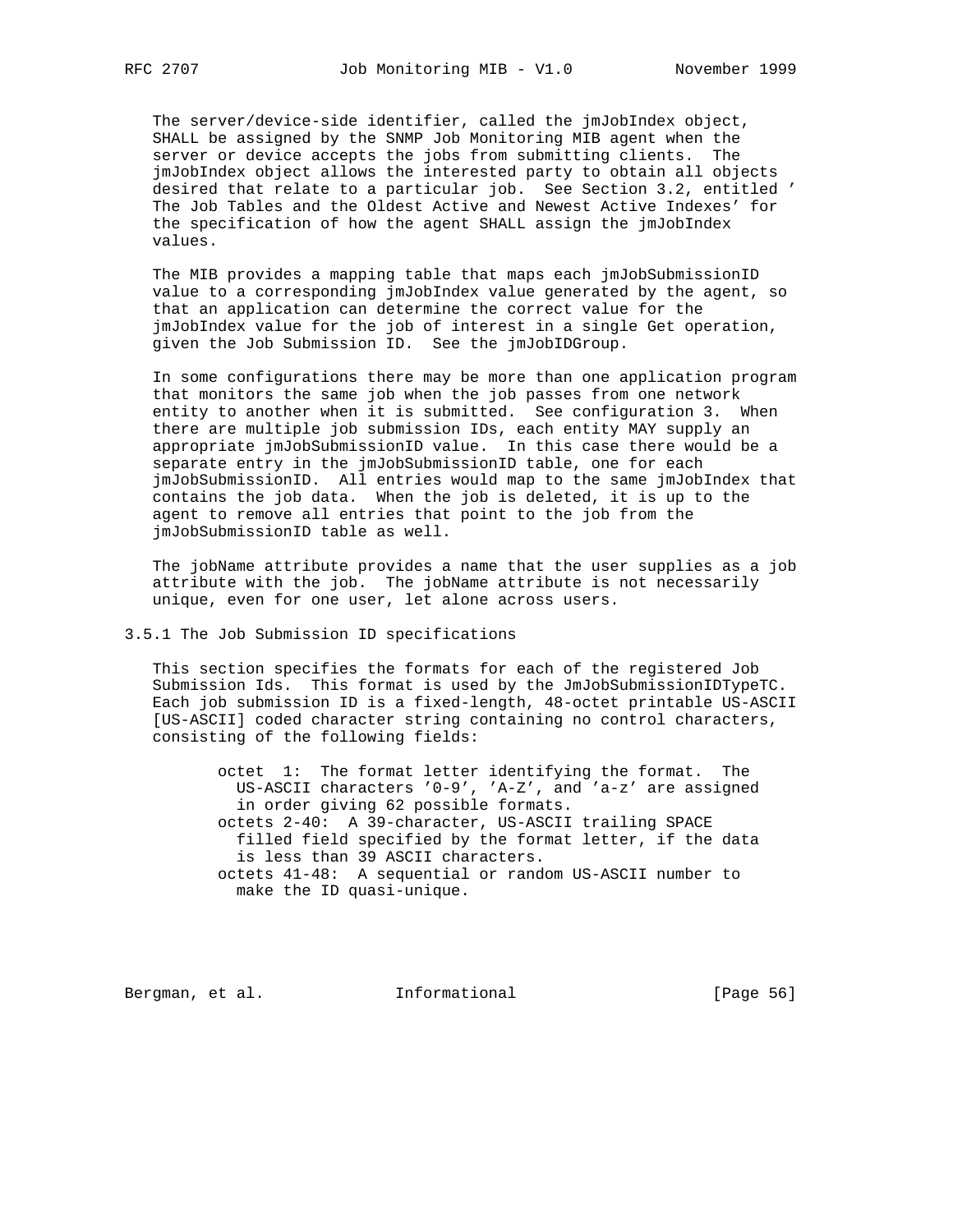If the client does not supply a job submission ID in the job submission protocol, then the agent SHALL assign a job submission ID using any of the standard formats that are reserved for the agent. Clients SHALL not use formats that are reserved for agents and agents SHALL NOT use formats that are reserved for clients, in order to reduce conflicts in ID generation. See the description for which formats are reserved for clients or for agents.

 Registration of additional formats may be done following the procedures described in Section 3.7.3.

 The format values defined at the time of completion of this specification are:

 Format Letter Description ------ ------------ '0' Job Owner generated by the server/device octets 2-40: The last 39 bytes of the jmJobOwner object. octets 41-48: The US-ASCII 8-decimal-digit sequential number assigned by the agent. This format is reserved for agents. NOTE - Clients wishing to use a job submission ID that incorporates the job owner, SHALL use format '8', not format '0'. '1' Job Name octets 2-40: The last 39 bytes of the jobName attribute. octets 41-48: The US-ASCII 8-decimal-digit random number assigned by the client. This format is reserved for clients. '2' Client MAC address octets 2-40: The client MAC address: in hexadecimal with each nibble of the 6 octet address being '0'-'9' or 'A' - 'F' (uppercase only). Most significant octet first. octets 41-48: The US-ASCII 8-decimal-digit sequential number assigned by the client. This format is reserved for clients. '3' Client URL octets 2-40: The last 39 bytes of the client URL [URI-spec]. octets 41-48: The US-ASCII 8-decimal-digit sequential number assigned by the client. This format is reserved for clients.

Bergman, et al. **Informational** [Page 57]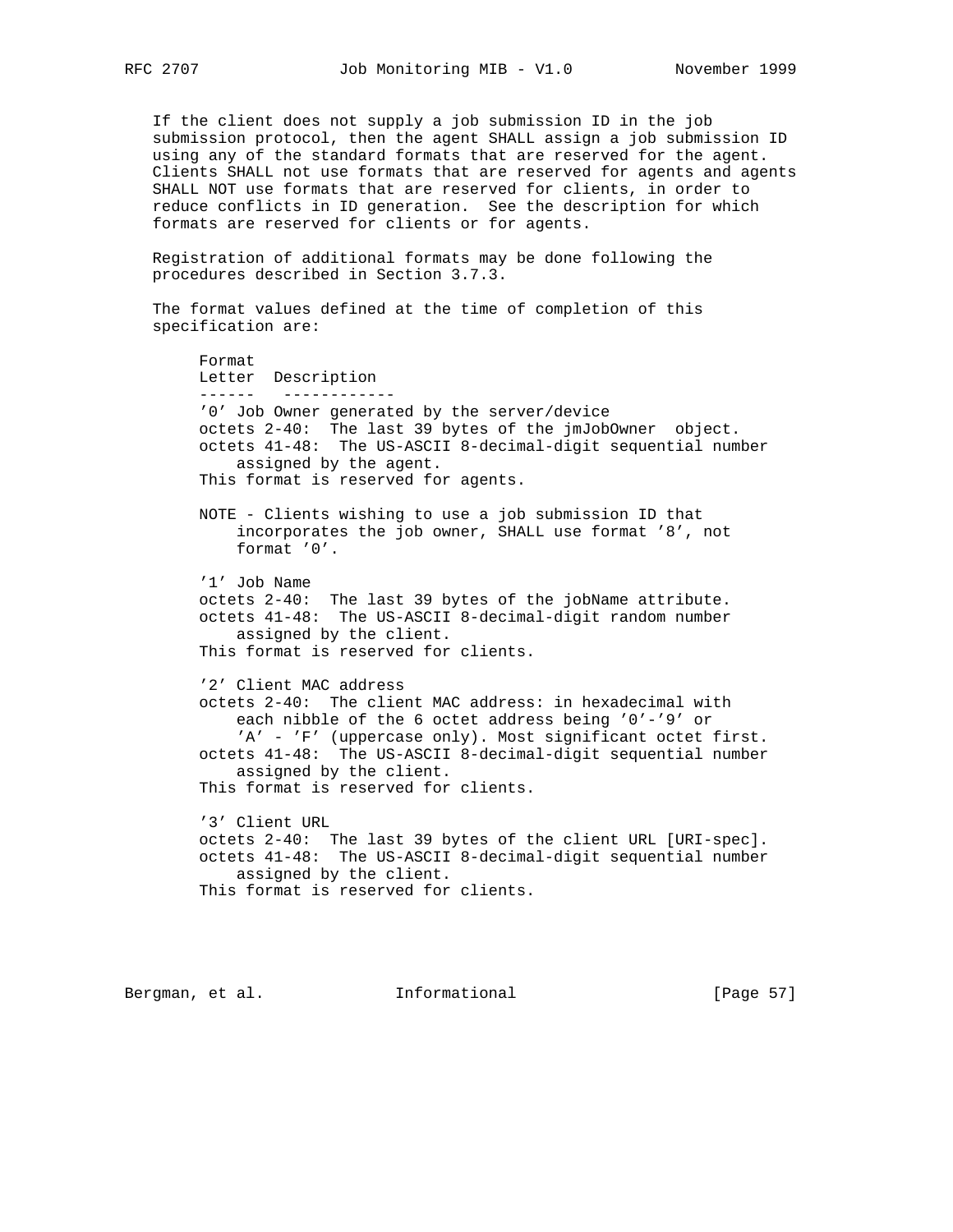'4' Job URI octets 2-40: The last 39 bytes of the URI [URI-spec] assigned by the server or device to the job when the job was submitted for processing. octets 41-48: The US-ASCII 8-decimal-digit sequential number assigned by the agent. This format is reserved for agents. '5' POSIX User Number octets 2-40: The last 39 bytes of a user number, such as POSIX user number. octets 41-48: The US-ASCII 8-decimal-digit sequential number assigned by the client. This format is reserved for clients. '6' User Account Number octets 2-40: The last 39 bytes of the user account number. octets 41-48: The US-ASCII 8-decimal-digit sequential number assigned by the client. This format is reserved for clients. '7' DTMF Incoming FAX routing number octets 2-40: The last 39 bytes of the DTMF incoming FAX routing number. octets 41-48: The US-ASCII 8-decimal-digit sequential number assigned by the client. This format is reserved for clients. '8' Job Owner supplied by the client octets 2-40: The last 39 bytes of the job owner name (that the agent returns in the jmJobOwner object). octets 41-48: The US-ASCII 8-decimal-digit sequential number assigned by the client. This format is reserved for clients. See format '0' which is reserved for agents. '9' Host Name octets 2-40: The last 39 bytes of the host name with trailing SPACES that submitted the job to this server/device using a protocol, such as LPD [RFC1179] which includes the host name in the job submission protocol. octets 41-48: The US-ASCII 8-decimal-digit leading zero representation of the job id generated by the submitting server (configuration 3) or the client (configuration 1 and 2), such as in the LPD protocol. This format is reserved for clients.

Bergman, et al. **Informational** [Page 58]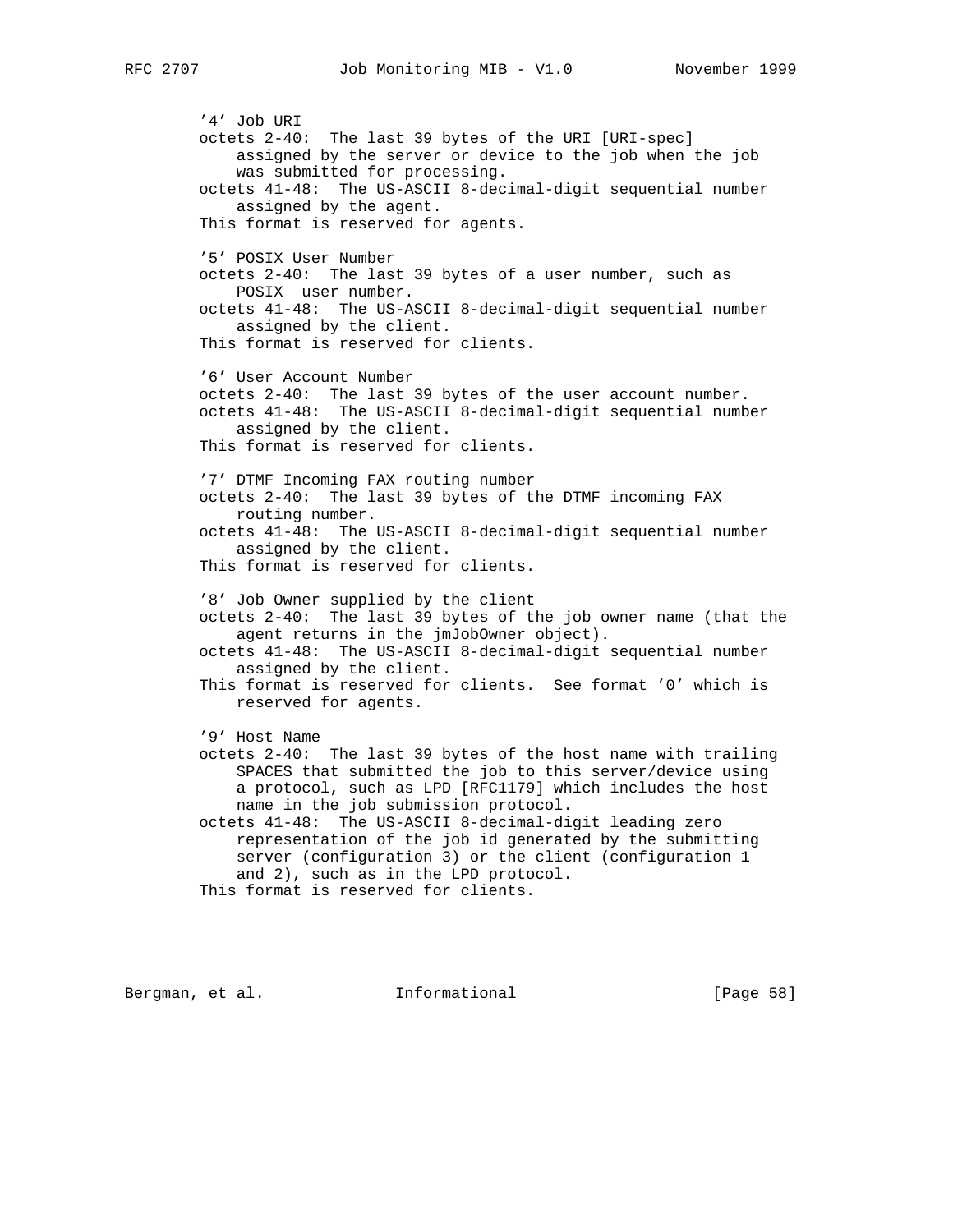'A' AppleTalk Protocol octets 2-40: Contains the AppleTalk printer name, with the first character of the name in octet 2. AppleTalk printer names are a maximum of 31 characters. Any unused portion of this field shall be filled with spaces. octets 41-48: '00000XXX', where 'XXX' is the 3-digit US-ASCII decimal representation of the Connection Id. This format is reserved for agents. 'B' NetWare PServer octets 2-40: Contains the Directory Path Name as recorded by the Novell File Server in the queue directory. If the string is less than 40 octets, the left-most character in the string shall appear in octet position 2. Otherwise, only the last 39 bytes shall be included. Any unused portion of this field shall be filled with spaces. octets 41-48: '000XXXXX' The US-ASCII representation of the Job Number as per the NetWare File Server Queue Management Services. This format is reserved for agents. 'C' Server Message Block protocol (SMB) octets 2-40: Contains a decimal (US-ASCII coded) representation of the 16 bit SMB Tree Id field, which uniquely identifies the connection that submitted the job to the printer. The most significant digit of the numeric string shall be placed in octet position 2. All unused portions of this field shall be filled with spaces. The SMB Tree Id has a maximum value of 65,535. octets 41-48: The US-ASCII 8-decimal-digit leading zero representation of the File Handle returned from the device to the client in response to a Create Print File command. This format is reserved for agents. 'D' Transport Independent Printer/System Interface (TIP/SI) octets 2-40: Contains the Job Name from the Job Control-Start Job (JC-SJ) command. If the Job Name portion is less than 40 octets, the left-most character in the string shall appear in octet position 2. Any unused portion of this field shall be filled with spaces. Otherwise, only the last 39 bytes shall be included. octets 41-48: The US-ASCII 8-decimal-digit leading zero representation of the jmJobIndex assigned by the agent. This format is reserved for agents, since the agent supplies octets 41-48, though the client supplies the job name. See format '1' reserved to clients to submit job name ids in which they supply octets 41-48. Bergman, et al. 1nformational 1999 [Page 59]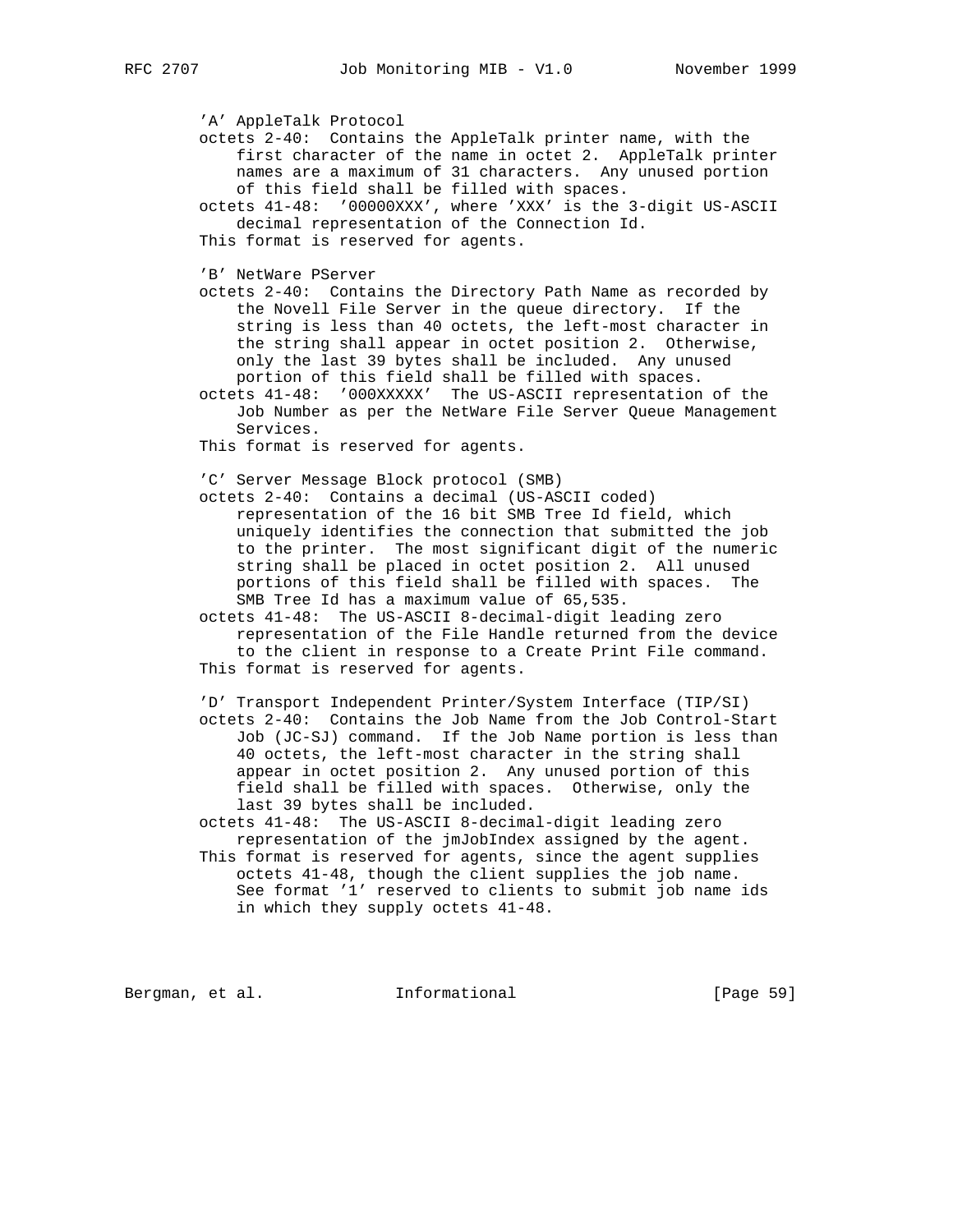'E' IPDS on the MVS or VSE platform

 octets 2-40: Contains bytes 2-27 of the XOH Define Group Boundary Group ID triplet. Octet position 2 MUST carry the value x'01'. Bytes 28-40 MUST be filled with spaces. octets 41-48: The US-ASCII 8-decimal-digit leading zero representation of the jmJobIndex assigned by the agent. This format is reserved for agents, since the agent supplies octets 41-48, though the client supplies the job name.

'F' IPDS on the VM platform

 octets 2-40: Contains bytes 2-31 of the XOH Define Group Boundary Group ID triplet. Octet position 2 MUST carry the value x'02'. Bytes 32-40 MUST be filled with spaces. octets 41-48: The US-ASCII 8-decimal-digit leading zero representation of the jmJobIndex assigned by the agent. This format is reserved for agents, since the agent supplies octets 41-48, though the client supplies the file name.

'G' IPDS on the OS/400 platform

 octets 2-40: Contains bytes 2-36 of the XOH Define Group Boundary Group ID triplet. Octet position 2 MUST carry the value x'03'. Bytes 37-40 MUST be filled with spaces. octets 41-48: The US-ASCII 8-decimal-digit leading zero representation of the jmJobIndex assigned by the agent. This format is reserved for agents, since the agent supplies octets 41-48, though the client supplies the job name.

 NOTE - the job submission id is only intended to be unique between a limited set of clients for a limited duration of time, namely, for the life time of the job in the context of the server or device that is processing the job. Some of the formats include something that is unique per client and a random number so that the same job submitted by the same client will have a different job submission id. For other formats, where part of the id is guaranteed to be unique for each client, such as the MAC address or URL, a sequential number SHOULD suffice for each client (and may be easier for each client to manage). Therefore, the length of the job submission id has been selected to reduce the probability of collision to an extremely low number, but is not intended to be an absolute guarantee of uniqueness. None-the-less, collisions are remotely possible, but without bad consequences, since this MIB is intended to be used only for monitoring jobs, not for controlling and managing them.

3.6 Internationalization Considerations

 This section describes the internationalization considerations included in this MIB.

Bergman, et al. 1nformational [Page 60]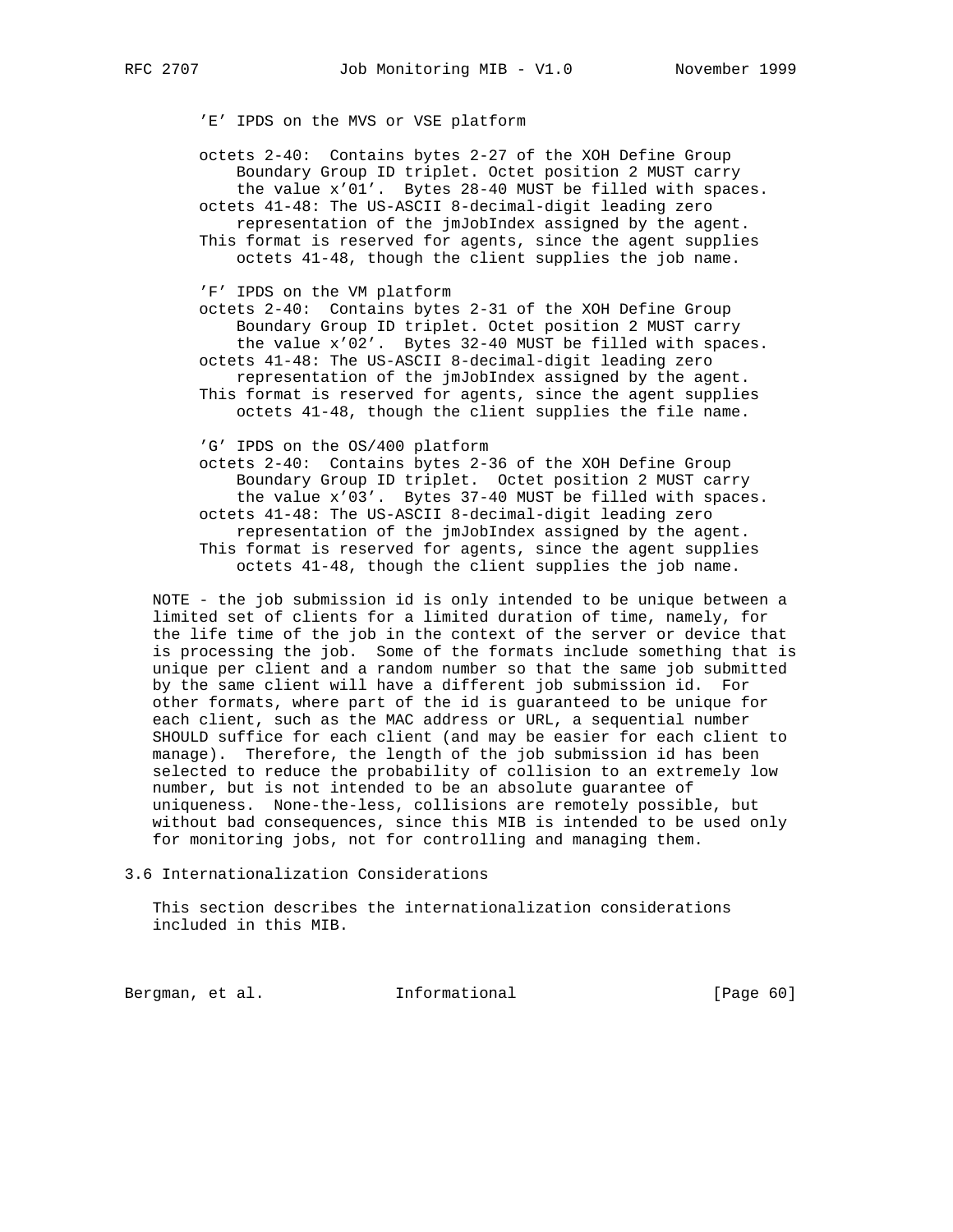#### 3.6.1 Text generated by the server or device

 There are a few objects and attributes generated by the server or device that SHALL be represented using the Universal Multiple-Octet Coded Character Set (UCS) [ISO-10646]. These objects and attributes are always supplied (if implemented) by the agent, not by the job submitting client:

- 1. jmGeneralJobSetName object
- 2. processingMessage(6) attribute
- 3. physicalDevice(32) (name value) attribute

 The character encoding scheme for representing these objects and attributes SHALL be UTF-8 as REQUIRED by RFC 2277 [RFC2277]. The ' JmUTF8StringTC' textual convention is used to indicate UTF-8 text strings.

 NOTE - For strings in 7-bit US-ASCII, there is no impact since the UTF-8 representation of 7-bit ASCII is identical to the US-ASCII [US-ASCII] encoding.

 The text contained in the processingMessage(6) attribute is generated by the server/device. The natural language for the processingMessage(6) attribute is identified by the processingMessageNaturalLangTag(7) attribute. The processingMessageNaturalLangTag(7) attribute uses the JmNaturalLanguageTagTC textual convention which SHALL conform to the language tag mechanism specified in RFC 1766 [RFC1766]. The JmNaturalLanguageTagTC value is the same as the IPP [ipp-model] ' naturalLanguage' attribute syntax. RFC 1766 specifies that a US- ASCII string consisting of the natural language followed by an optional country field. Both fields use the same two-character codes from ISO 639 [ISO-639] and ISO 3166 [ISO-3166], respectively, that are used in the Printer MIB for identifying language and country.

 Examples of the values of the processingMessageNaturalLangTag(7) attribute include:

|  | 1. 'en'   | for English               |
|--|-----------|---------------------------|
|  |           | 2. 'en-us' for US English |
|  | $3.$ 'fr' | for French                |
|  | $4.$ 'de' | for German                |

3.6.2 Text supplied by the job submitter

 All of the objects and attributes represented by the 'JmJobStringTC' textual-convention are either (1) supplied in the job submission protocol by the client that submits the job to the server or device or (2) are defaulted by the server or device if the job submitting client does not supply values. The agent SHALL represent these

Bergman, et al. 1nformational 1999 [Page 61]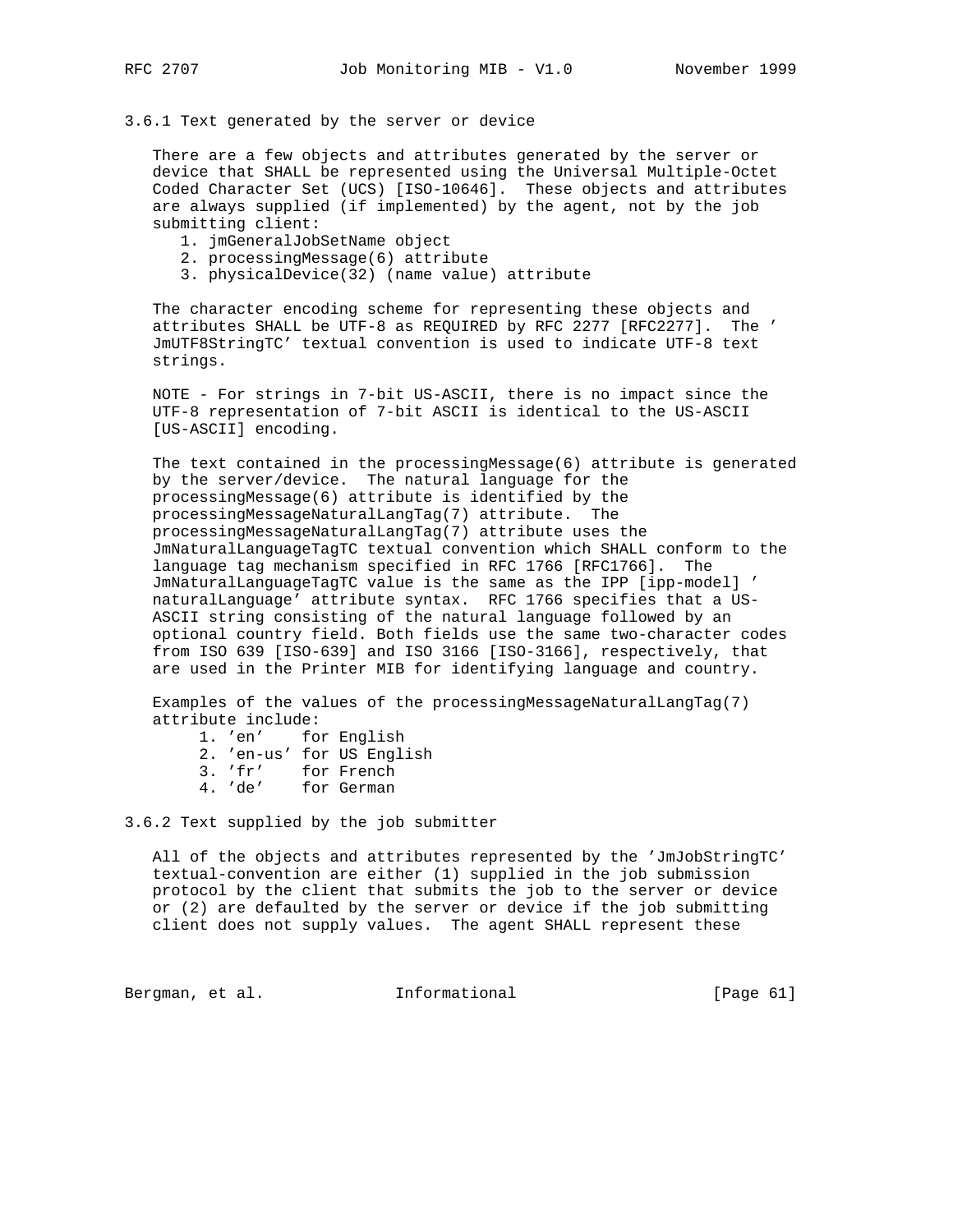objects and attributes in the MIB either (1) in the coded character set as they were submitted or (2) MAY convert the coded character set to another coded character set or encoding scheme. In any case, the resulting coded character set representation SHOULD be UTF-8 [UTF-8], but SHALL be one in which the code positions from 0 to 31 is not used, 32 to 127 is US-ASCII [US-ASCII], 127 is not unused, and the remaining code positions 128 to 255 represent single-byte or multi byte graphic characters structured according to ISO 2022 [ISO-2022] or are unused.

 The coded character set SHALL be one of the ones registered with IANA [IANA] and SHALL be identified by the jobCodedCharSet attribute in the jmJobAttributeTable for the job. If the agent does not know what coded character set was used by the job submitting client, the agent SHALL either (1) return the 'unknown(2)' value for the jobCodedCharSet attribute or (2) not return the jobCodedCharSet attribute for the job.

 Examples of coded character sets which meet this criteria for use as the value of the jobCodedCharSet job attribute are: US-ASCII [US- ASCII], ISO 8859-1 (Latin-1) [ISO-8859-1], any ISO 8859-n, HP Roman8, IBM Code Page 850, Windows Default 8-bit set, UTF-8 [UTF-8], US-ASCII plus JIS X0208-1990 Japanese [JIS X0208], US-ASCII plus GB2312-1980 PRC Chinese [GB2312]. See the IANA registry of coded character sets [IANA charsets].

 Examples of coded character sets which do not meet this criteria are: national 7-bit sets conforming to ISO 646 (except US-ASCII), EBCDIC, and ISO 10646 (Unicode) [ISO-10646]. In order to represent Unicode characters, the UTF-8 [UTF-8] encoding scheme SHALL be used which has been assigned the MIBenum value of '106' by IANA.

 The jobCodedCharSet attribute uses the imported 'CodedCharSet' textual-convention from the Printer MIB [printmib].

 The natural language for attributes represented by the textual convention JmJobStringTC is identified either (1) by the jobNaturalLanguageTag(9) attribute or is keywords in US-English (as in IPP). A monitoring application SHOULD attempt to localize keywords into the language of the user by means of some lookup mechanism. If the keyword value is not known to the monitoring application, the monitoring application SHOULD assume that the value is in the natural language specified by the job's jobNaturalLanguageTag(9) attribute and SHOULD present the value to its user as is. The jobNaturalLanguageTag(9) attribute value SHALL have the same syntax and semantics as the processingMessageNaturalLangTag(7) attribute, except that the jobNaturalLanguageTag(9) attribute identifies the natural language of

Bergman, et al. 1nformational 1999 [Page 62]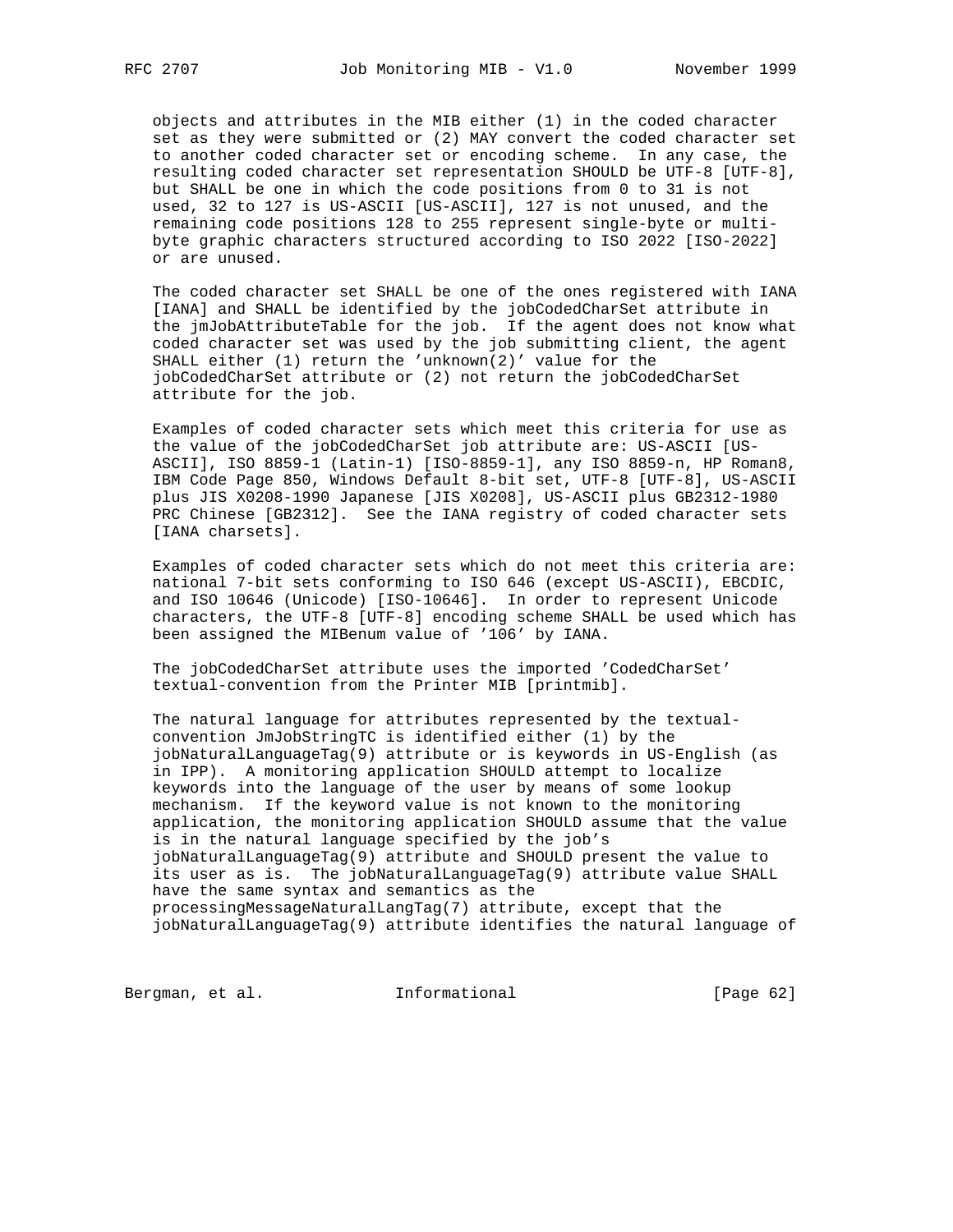attributes supplied by the job submitter instead of the natural language of the processingMessage(6) attribute. See Section 3.6.1.

3.6.3 'DateAndTime' for representing the date and time

 This MIB also contains objects that are represented using the DateAndTime textual convention from SMIv2 [SMIv2-TC]. The job management application SHALL display such objects in the locale of the user running the monitoring application.

3.7 IANA and PWG Registration Considerations

 This MIB does not require any additional registration schemes for IANA, but does depend on registration schemes that other Internet standards track specifications have set up. The names of these IANA registration assignments under the /in-notes/iana/assignments/ path:

- 1.printer-language-numbers used as enums in the documentFormat(38) attribute
- 2.media-types uses as keywords in the documentFormat(38) attribute
- 3.character-sets used as enums in the jobCodedCharSet(8) attribute

 The Printer Working Group (PWG) will handle registration of additional enums after approving this standard, according to the procedures described in this section:

3.7.1 PWG Registration of enums

 This specification uses textual conventions to define enumerated values (enums) and bit values. Enumerations (enums) and bit values are sets of symbolic values defined for use with one or more objects or attributes. All enumeration sets and bit value sets are assigned a symbolic data type name (textual convention). As a convention the symbolic name ends in "TC" for textual convention. These enumerations are defined at the beginning of the MIB module specification.

 The PWG has defined several type of enumerations for use in the Job Monitoring MIB and the Printer MIB [print-mib]. These types differ in the method employed to control the addition of new enumerations. Throughout this document, references to "type n enum", where n can be 1, 2 or 3 can be found in the various tables. The definitions of these types of enumerations are:

Bergman, et al. **Informational** [Page 63]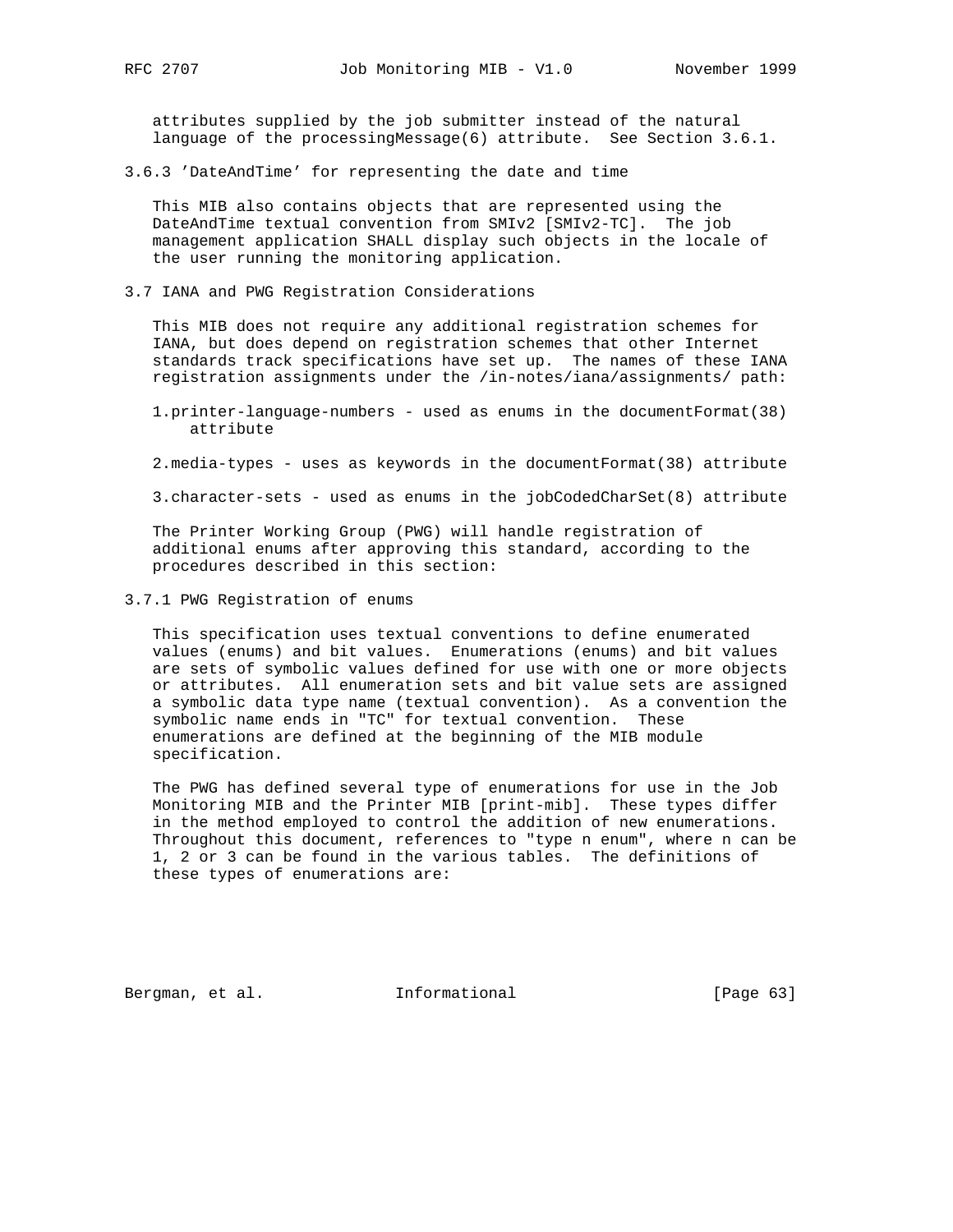3.7.1.1 Type 1 enumerations

 Type 1 enumeration: All the values are defined in the Job Monitoring MIB specification (RFC for the Job Monitoring MIB). Additional enumerated values require a new RFC.

There are no type 1 enums in the current document.

3.7.1.2 Type 2 enumerations

 Type 2 enumeration: An initial set of values are defined in the Job Monitoring MIB specification. Additional enumerated values are registered with the PWG.

The following type 2 enums are contained in the current document:

- 1. JmUTF8StringTC
- 2. JmJobStringTC
- 3. JmNaturalLanguageTagTC
- 4. JmTimeStampTC
- 5. JmFinishingTC [same enum values as IPP "finishing" attribute]
- 6. JmPrintQualityTC [same enum values as IPP "print-quality" attribute]
- 7. JmTonerEconomyTC
- 8. JmMediumTypeTC
- 9. JmJobSubmissionIDTypeTC
- 10.JmJobCollationTypeTC
- 11.JmJobStateTC [same enum values as IPP "job-state" attribute]
- 12.JmAttributeTypeTC

 For those textual conventions that have the same enum values as the indicated IPP Job attribute are simultaneously registered by the PWG for use with IPP [ipp-model] and the Job Monitoring MIB.

3.7.1.3 Type 3 enumeration

 Type 3 enumeration: An initial set of values are defined in the Job Monitoring MIB specification. Additional enumerated values are registered through the PWG without PWG review.

There are no type 3 enums in the current document.

Bergman, et al. **Informational** [Page 64]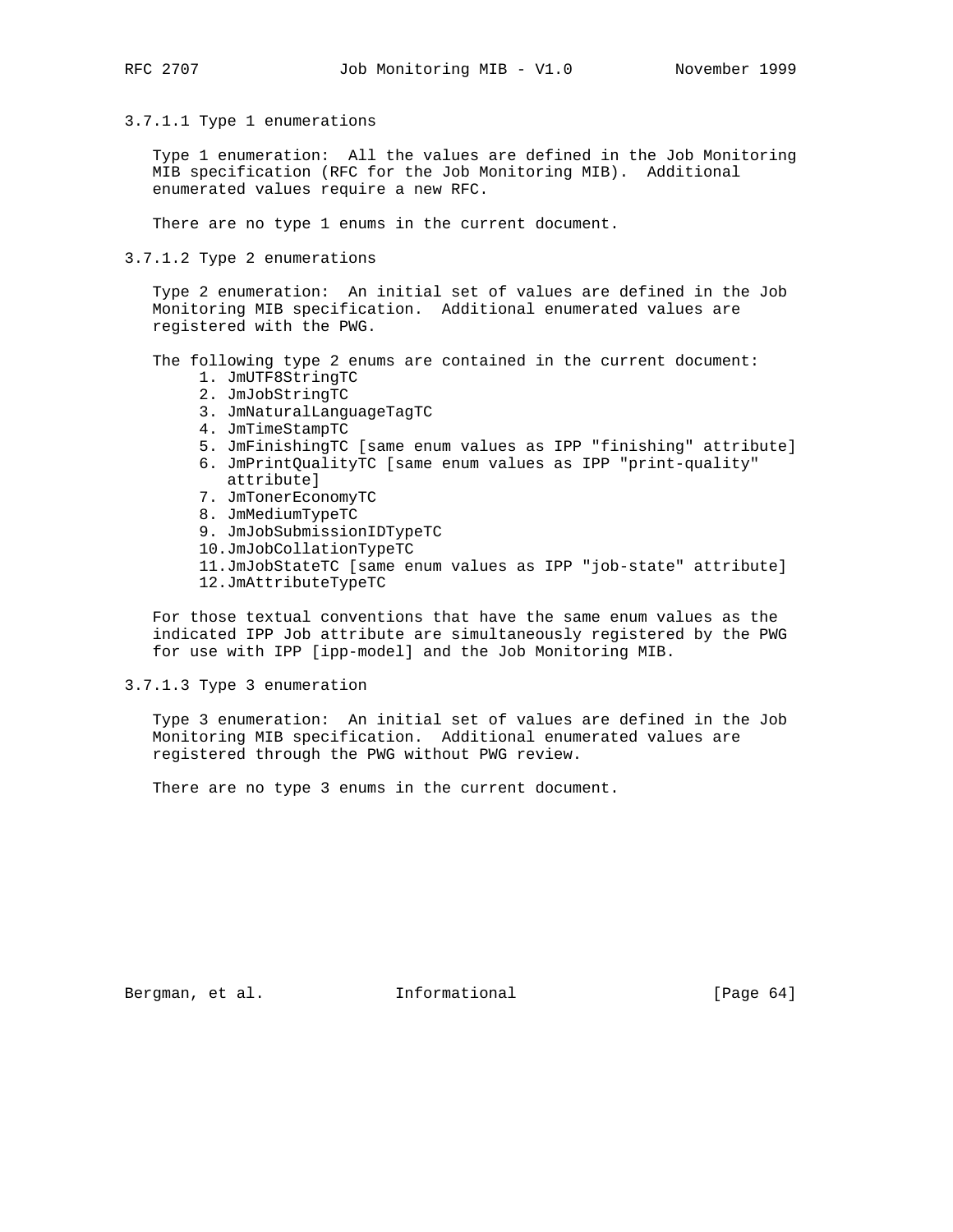## 3.7.2 PWG Registration of type 2 bit values

 This memo contains the following type 2 bit value textual conventions:

- 1. JmJobServiceTypesTC
- 2. JmJobStateReasons1TC
- 3. JmJobStateReasons2TC
- 4. JmJobStateReasons3TC
- 5. JmJobStateReasons4TC

 These textual-conventions are defined as bits in an Integer so that they can be used with SNMPv1 SMI. The jobStateReasonsN  $(N=1..4)$  attributes are defined as bit values using the corresponding JmJobStateReasonsNTC textual-conventions.

 The registration of JmJobServiceTypesTC and JmJobStateReasonsNTC bit values follow the procedures for a type 2 enum as specified in Section 3.7.1.2.

3.7.3 PWG Registration of Job Submission Id Formats

 In addition to enums and bit values, this specification assigns a single ASCII digit or letter to various job submission ID formats. See the JmJobSubmissionIDTypeTC textual-convention and the object. The registration of JobSubmissionID format numbers follows the procedures for a type 2 enum as specified in Section 3.7.1.2.

3.7.4 PWG Registration of MIME types/sub-types for document-formats

 The documentFormat(38) attribute has MIME type/sub-type values for indicating document formats which IANA registers as "media type" names. The values of the documentFormat(38) attribute are the same as the corresponding Internet Printing Protocol (IPP) "document format" Job attribute values [ipp-model].

- 3.8 Security Considerations
- 3.8.1 Read-Write objects

 All objects are read-only, greatly simplifying the security considerations. If another MIB augments this MIB, that MIB might accept SNMP Write operations to objects in that MIB whose effect is to modify the values of read-only objects in this MIB. However, that MIB SHALL have to support the required access control in order to achieve security, not this MIB.

Bergman, et al. **Informational** [Page 65]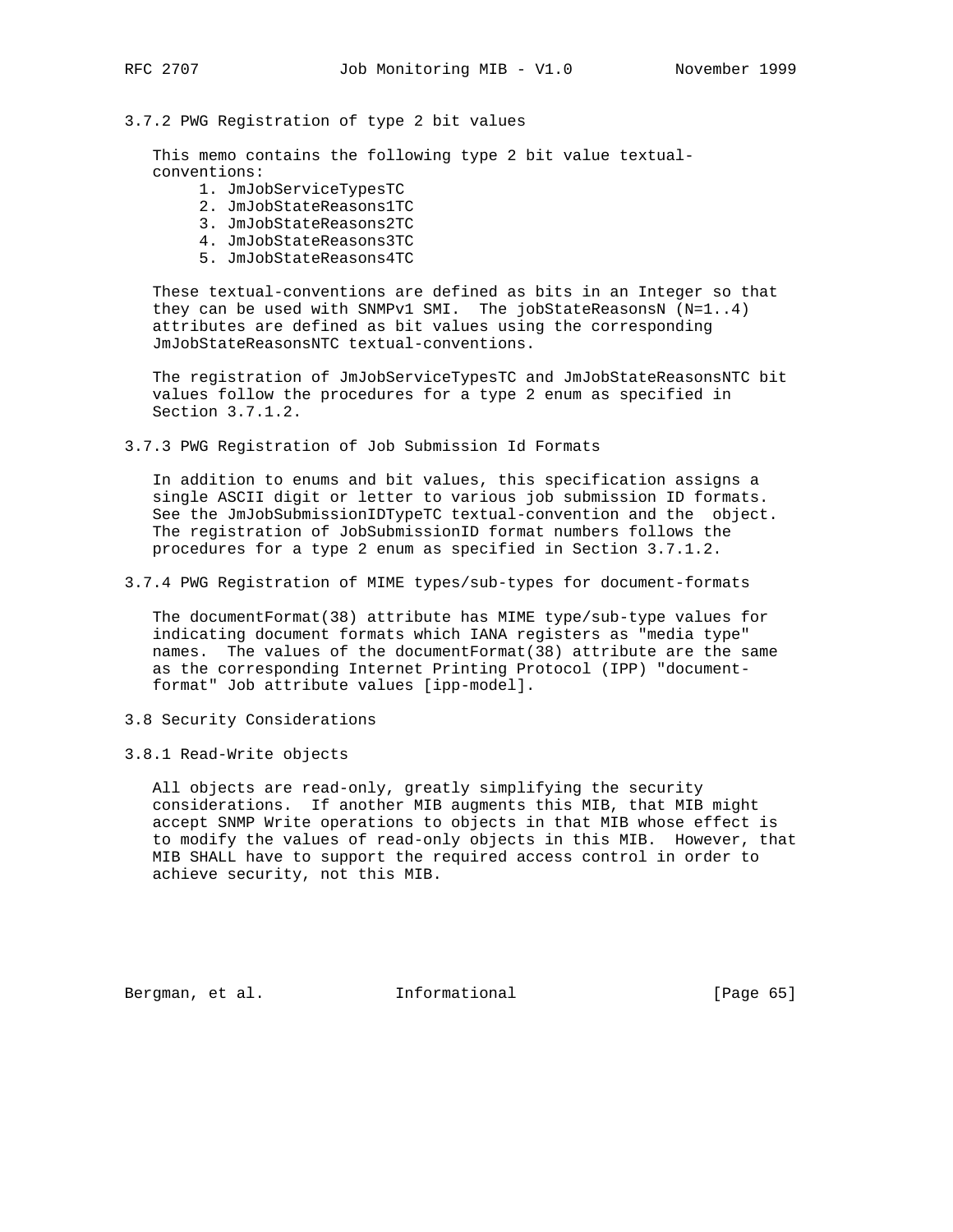# 3.8.2 Read-Only Objects In Other User's Jobs

 The security policy of some sites MAY be that unprivileged users can only get the objects from jobs that they submitted, plus a few minimal objects from other jobs, such as the jmJobKOctetsPerCopyRequested and jmJobKOctetsProcessed objects, so that a user can tell how busy a printer is. Other sites MAY allow all unprivileged users to see all objects of all jobs. This MIB does not require, nor does it specify how, such restrictions would be implemented. A monitoring application SHOULD enforce the site security policy with respect to returning information to an unprivileged end user that is using the monitoring application to monitor jobs that do not belong to that user, i.e., the jmJobOwner object in the jmJobTable does not match the user's user name.

 An operator is a privileged user that would be able to see all objects of all jobs, independent of the policy for unprivileged users.

### 3.9 Notifications

 This MIB does not specify any notifications. For simplicity, management applications are expected to poll for status. The jmGeneralJobPersistence and jmGeneralAttributePersistence objects assist an application to determine the polling rate. The resulting network traffic is not expected to be significant.

Bergman, et al. **Informational** [Page 66]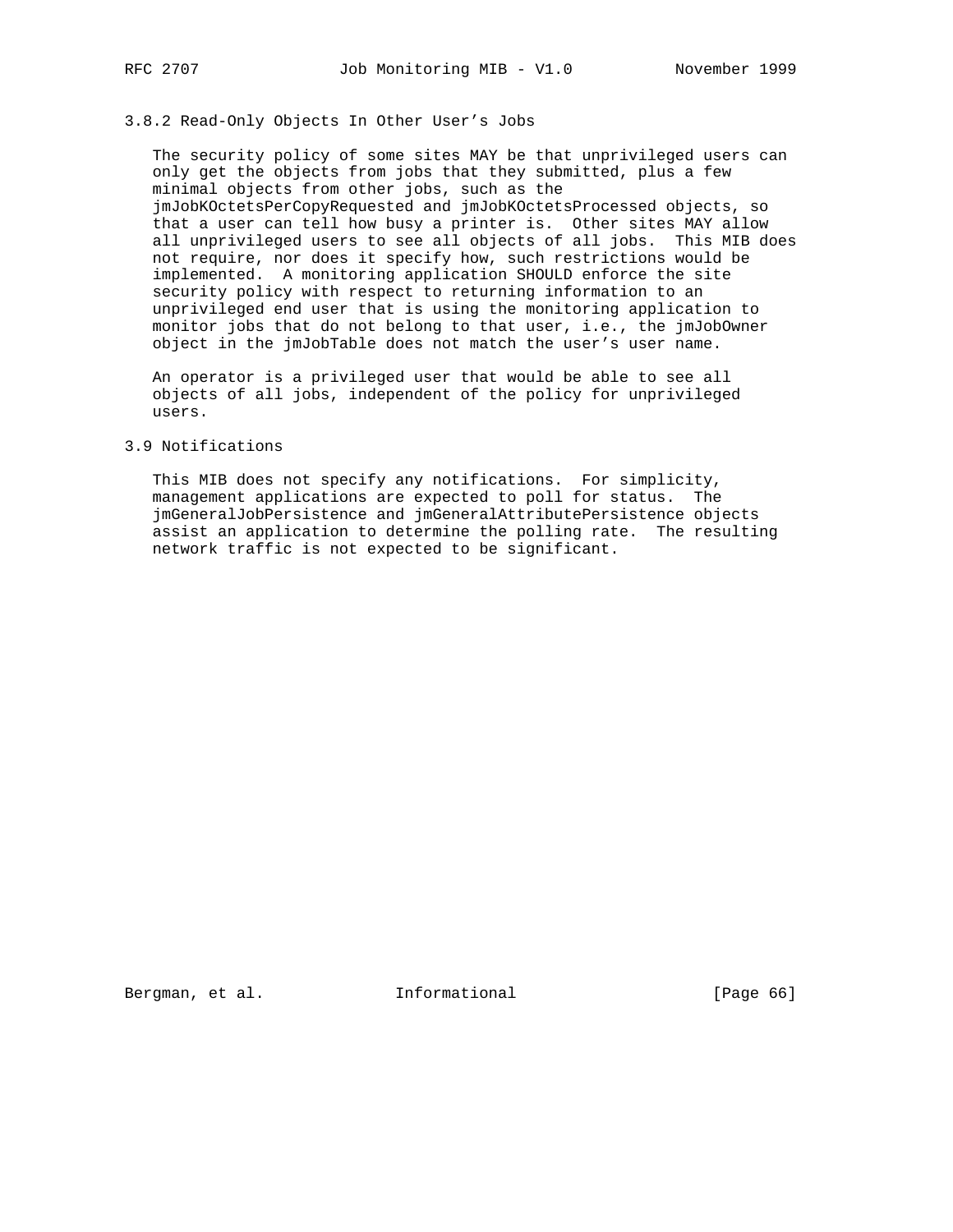4 MIB specification

The following pages constitute the actual Job Monitoring MIB.

Job-Monitoring-MIB DEFINITIONS ::= BEGIN

IMPORTS MODULE-IDENTITY, OBJECT-TYPE, enterprises, Integer32 FROM SNMPv2-SMI TEXTUAL-CONVENTION FROM SNMPv2-TC MODULE-COMPLIANCE, OBJECT-GROUP FROM SNMPv2-CONF; -- The following textual-conventions are needed to implement -- certain attributes, but are not needed to compile this MIB. -- They are provided here for convenience: -- hrDeviceIndex FROM HOST-RESOURCES-MIB -- DateAndTime FROM SNMPv2-TC -- PrtInterpreterLangFamilyTC, -- CodedCharSet FROM Printer-MIB -- Use the enterprises arc assigned to the PWG which is pwg(2699). -- Group all PWG mibs under mibs(1). jobmonMIB MODULE-IDENTITY LAST-UPDATED "9902190000Z" ORGANIZATION "Printer Working Group (PWG)" CONTACT-INFO "Tom Hastings Postal: Xerox Corp. Mail stop ESAE-231 701 S. Aviation Blvd. El Segundo, CA 90245 Tel: (301)333-6413 Fax: (301)333-5514 E-mail: hastings@cp10.es.xerox.com Send questions and comments to the Printer Working Group (PWG) using the Job Monitoring Project (JMP) Mailing List: jmp@pwg.org For further information, including how to subscribe to the jmp mailing list, access the PWG web page under 'JMP': http://www.pwg.org/ Implementers of this specification are encouraged to join the jmp mailing list in order to participate in discussions on any clarifications needed and registration proposals being reviewed

Bergman, et al. 1nformational [Page 67]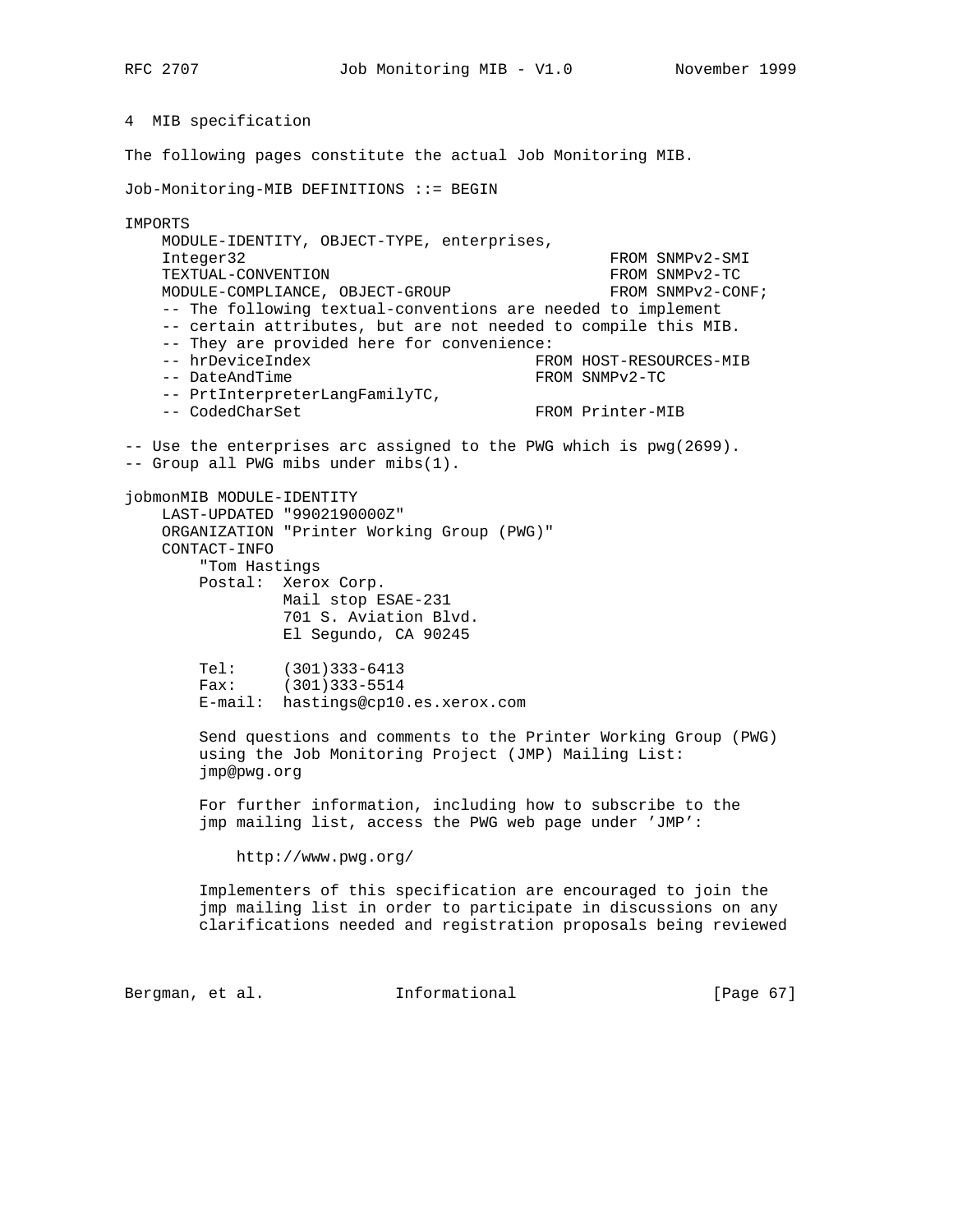in order to achieve consensus." DESCRIPTION "The MIB module for monitoring job in servers, printers, and other devices. Version: 1.0" -- revision history REVISION "9902190000Z" DESCRIPTION " This version published as RFC 2707"  $::=$  { enterprises pwg(2699) mibs(1) jobmonMIB(1) } -- Textual conventions for this MIB module JmUTF8StringTC ::= TEXTUAL-CONVENTION DISPLAY-HINT "255a" STATUS current DESCRIPTION "To facilitate internationalization, this TC represents information taken from the ISO/IEC IS 10646-1 character set, encoded as an octet string using the UTF-8 character encoding scheme. See section 3.6.1, entitled: 'Text generated by the server or device'." SYNTAX OCTET STRING (SIZE (0..63)) JmJobStringTC ::= TEXTUAL-CONVENTION STATUS current DESCRIPTION "To facilitate internationalization, this TC represents information using any coded character set registered by IANA as specified in section 3.7. While it is recommended that the coded character set be UTF-8 [UTF-8], the actual coded character set SHALL be indicated by the value of the jobCodedCharSet(8) attribute for the job. See section 3.6.2, entitled: 'Text supplied by the job submitter'." SYNTAX OCTET STRING (SIZE  $(0..63)$ )

Bergman, et al. **Informational** [Page 68]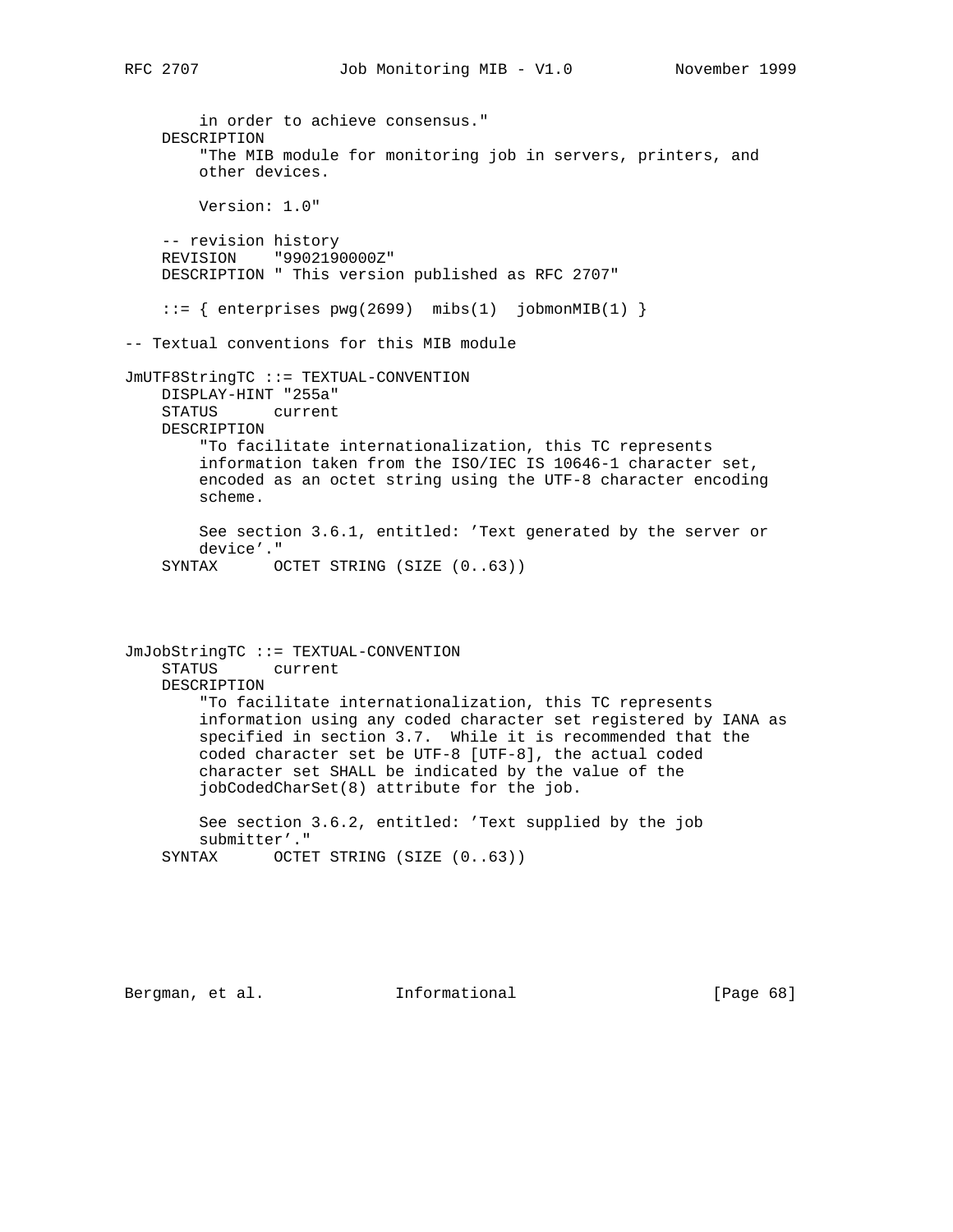JmNaturalLanguageTagTC ::= TEXTUAL-CONVENTION STATUS current DESCRIPTION "An IETF RFC 1766-compliant 'language tag', with zero or more sub-tags that identify a natural language. While RFC 1766 specifies that the US-ASCII values are case-insensitive, this MIB specification requires that all characters SHALL be lower case in order to simplify comparing by management applications. See section 3.6.1, entitled: 'Text generated by the server or device' and section 3.6.2, entitled: 'Text supplied by the job submitter'." SYNTAX OCTET STRING (SIZE (0..63))

JmTimeStampTC ::= TEXTUAL-CONVENTION STATUS current DESCRIPTION "The simple time at which an event took place. The units are

in seconds since the system was booted.

 NOTE - JmTimeStampTC is defined in units of seconds, rather than 100ths of seconds, so as to be simpler for agents to implement (even if they have to implement the 100ths of a second to comply with implementing sysUpTime in MIB-II[mib- II].)

 NOTE - JmTimeStampTC is defined as an Integer32 so that it can be used as a value of an attribute, i.e., as a value of the jmAttributeValueAsInteger object. The TimeStamp textual convention defined in SNMPv2-TC [SMIv2-TC] is defined as an APPLICATION 3 IMPLICIT INTEGER tag, not an Integer32 which is defined in SNMPv2-SMI [SMIv2-TC] as UNIVERSAL 2 IMPLICIT INTEGER, so cannot be used in this MIB as one of the values of jmAttributeValueAsInteger."

SYNTAX INTEGER (0..2147483647)

JmJobSourcePlatformTypeTC ::= TEXTUAL-CONVENTION STATUS current DESCRIPTION "The source platform type that can submit jobs to servers or devices in any of the 3 configurations. This is a type 2 enumeration. See Section 3.7.1.2. See also

Bergman, et al. **Informational** [Page 69]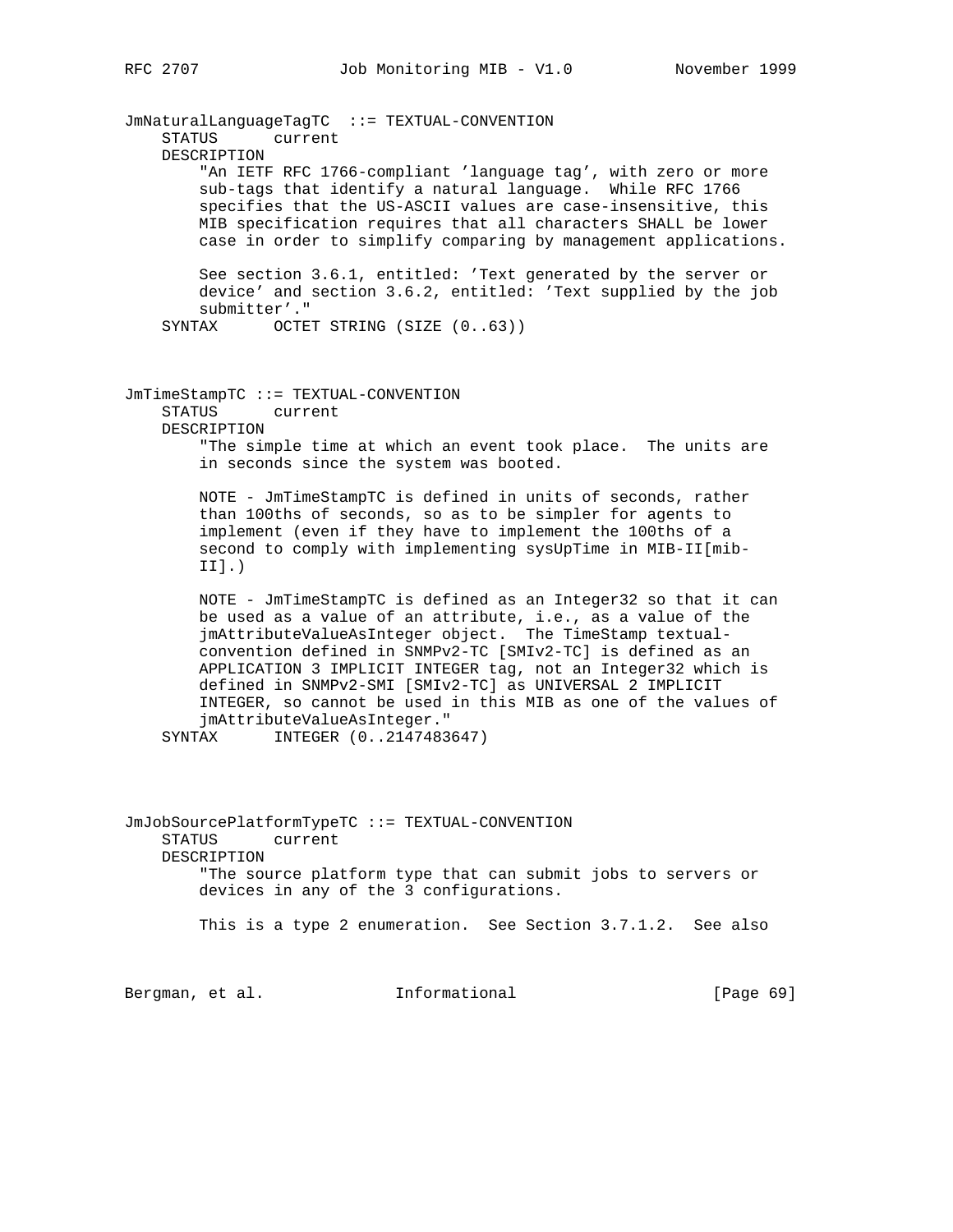```
 IANA operating-system-names registry."
    SYNTAX INTEGER {
        other(1),
        unknown(2),
 sptUNIX(3), -- UNIX
sptOS2(4), -- OS/2sptPCDOS(5), -- DOS
sptNT(6), -- NT
sptMVS(7), --- MVS
       sptMVS(7), -- MVS<br>
sptVM(8), -- VM<br>
sptOS400(9), -- OS/400
       sptOS400(9),<br>sptVMS(10),
sptVMS(10), --- VMS
sptWindows(11),  -- Windows
 sptNetWare(12) -- NetWare
    }
JmFinishingTC ::= TEXTUAL-CONVENTION
    STATUS current
    DESCRIPTION
        "The type of finishing operation.
        These values are the same as the enum values of the IPP
        'finishings' attribute. See Section 3.7.1.2.
       other(1),
            Some other finishing operation besides one of the specified
            or registered values.
        unknown(2),
           The finishing is unknown.
       none(3),
           Perform no finishing.
        staple(4),
            Bind the document(s) with one or more staples. The exact
            number and placement of the staples is site-defined.
        punch(5),
           Holes are required in the finished document. The exact
           number and placement of the holes is site-defined. The
           punch specification MAY be satisfied (in a site- and
            implementation-specific manner) either by
            drilling/punching, or by substituting pre-drilled media.
        cover(6),
Bergman, et al. Informational [Page 70]
```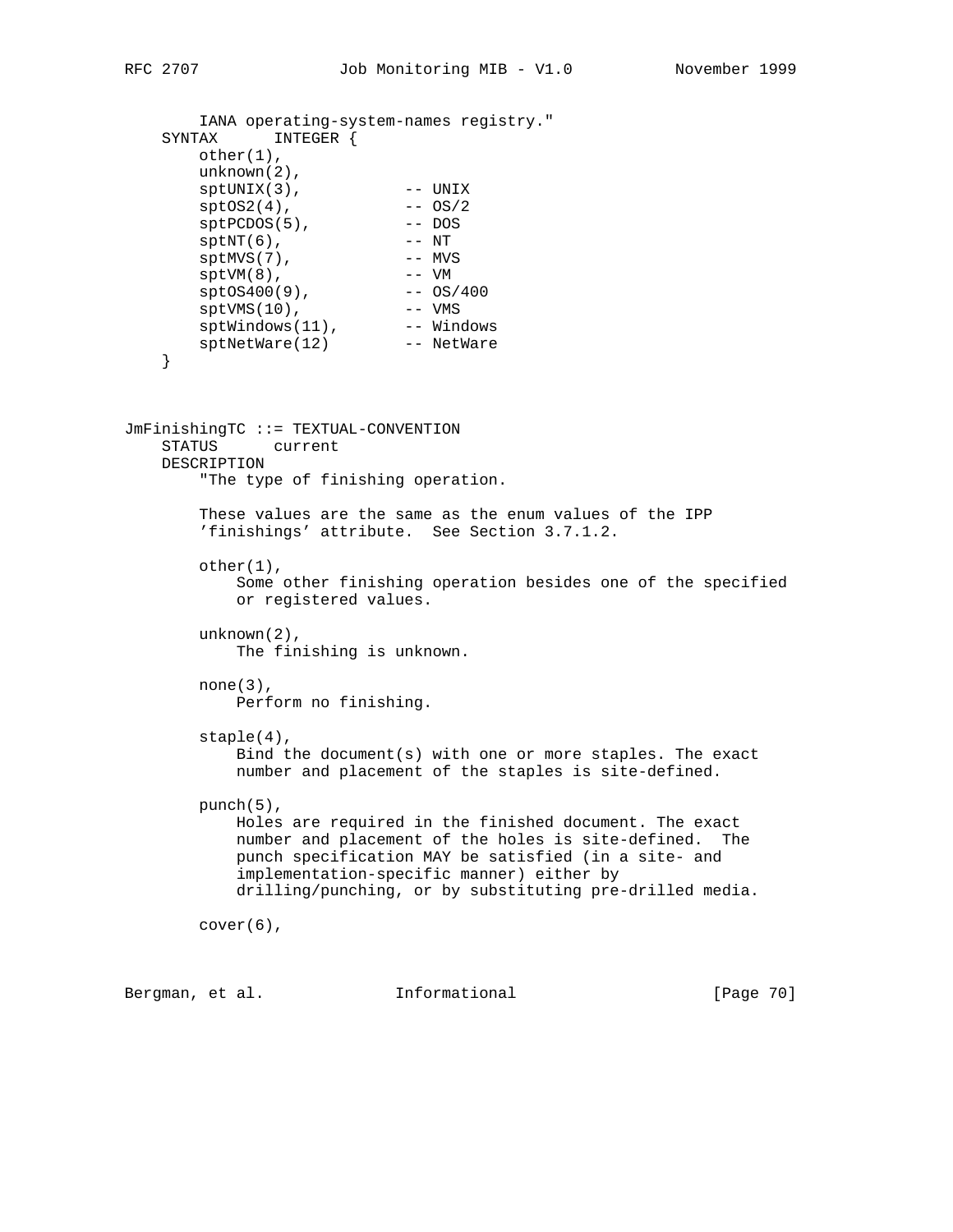```
 Select a non-printed (or pre-printed) cover for the
            document. This does not supplant the specification of a
            printed cover (on cover stock medium) by the document
            itself.
        bind(7)
            Binding is to be applied to the document; the type and
            placement of the binding is product-specific.
        This is a type 2 enumeration. See Section 3.7.1.2."
    SYNTAX INTEGER {
        other(1),
        unknown(2),
       none(3),
        staple(4),
        punch(5),
        cover(6),
        bind(7)
     }
JmPrintQualityTC ::= TEXTUAL-CONVENTION
    STATUS current
    DESCRIPTION
        "Print quality settings.
        These values are the same as the enum values of the IPP 'print-
        quality' attribute. See Section 3.7.1.2.
        This is a type 2 enumeration. See Section 3.7.1.2."
    SYNTAX INTEGER {
       other(1), -- Not one of the specified or registered
                     -- values.
        unknown(2), -- The actual value is unknown.
       draff(3), -- Lowest quality available on the printer.
       normal(4), -- Normal or intermediate quality on the
                    -- printer.
        high(5) -- Highest quality available on the printer.
     }
JmPrinterResolutionTC ::= TEXTUAL-CONVENTION
    STATUS current
    DESCRIPTION
        "Printer resolutions.
        Nine octets consisting of two 4-octet SIGNED-INTEGERs followed
Bergman, et al. Informational [Page 71]
```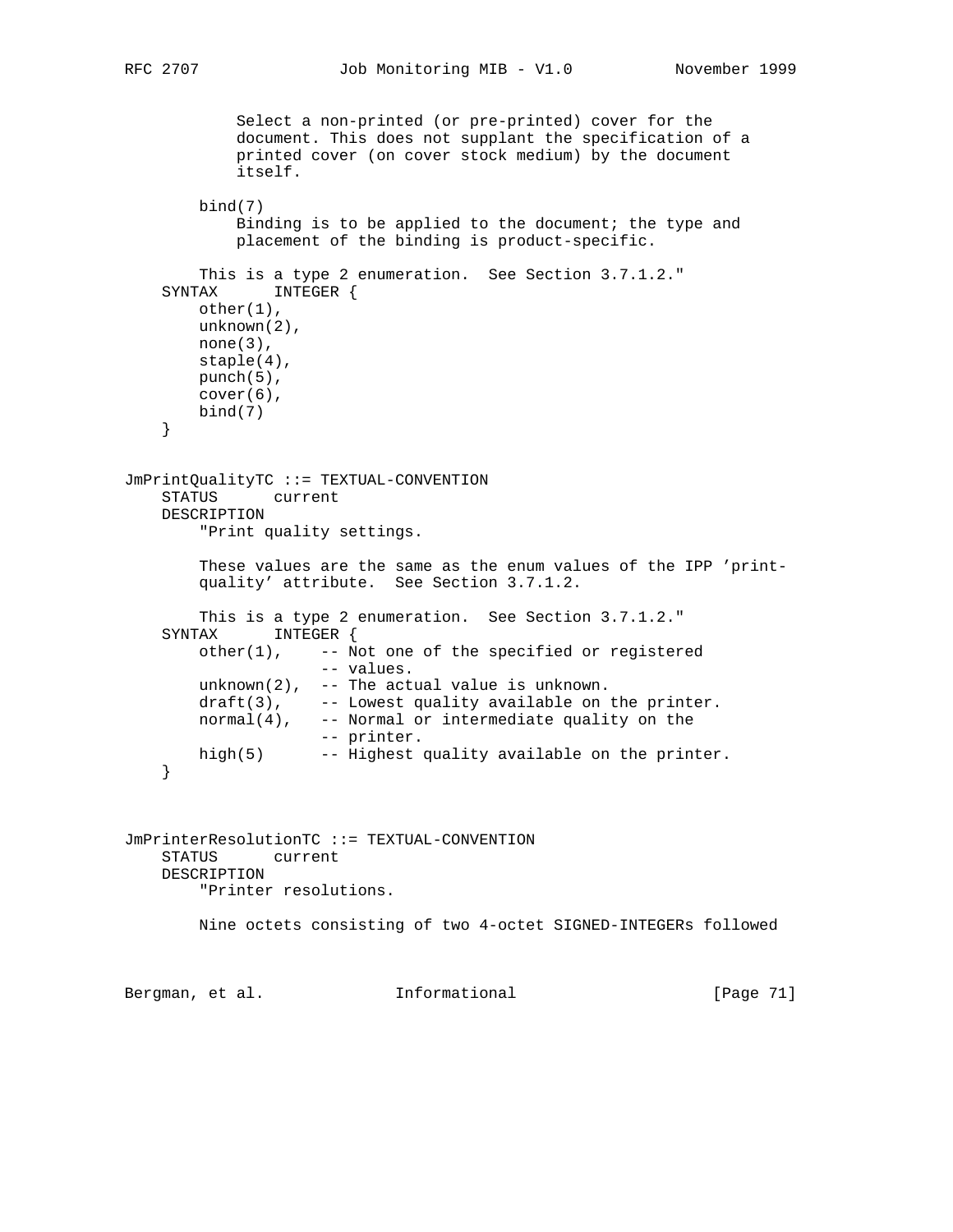```
 by a SIGNED-BYTE. The values are the same as those specified
        in the Printer MIB [printmib]. The first SIGNED-INTEGER
        contains the value of prtMarkerAddressabilityXFeedDir. The
        second SIGNED-INTEGER contains the value of
        prtMarkerAddressabilityFeedDir. The SIGNED-BYTE contains the
        value of prtMarkerAddressabilityUnit.
        Note: the latter value is either 3 (tenThousandsOfInches) or 4
        (micrometers) and the addressability is in 10,000 units of
        measure. Thus the SIGNED-INTEGERs represent integral values in
        either dots-per-inch or dots-per-centimeter.
        The syntax is the same as the IPP 'printer-resolution'
        attribute. See Section 3.7.1.2."
    SYNTAX OCTET STRING (SIZE(9))
JmTonerEconomyTC ::= TEXTUAL-CONVENTION
    STATUS current
    DESCRIPTION
        "Toner economy settings.
        This is a type 2 enumeration. See Section 3.7.1.2."
    SYNTAX INTEGER {
       unknown(2), -- unknown. off(3), -- Off. Normal. Use full toner.
 on(4) -- On. Use less toner than normal.
    }
JmBooleanTC ::= TEXTUAL-CONVENTION
    STATUS current
    DESCRIPTION
        "Boolean true or false value.
        This is a type 2 enumeration. See Section 3.7.1.2."
    SYNTAX INTEGER {
unknown(2), -- unknown.
 false(3), -- FALSE.
true(4) -- TRUE.
    }
JmMediumTypeTC ::= TEXTUAL-CONVENTION
    STATUS current
```

```
 DESCRIPTION
```
Bergman, et al. **Informational** [Page 72]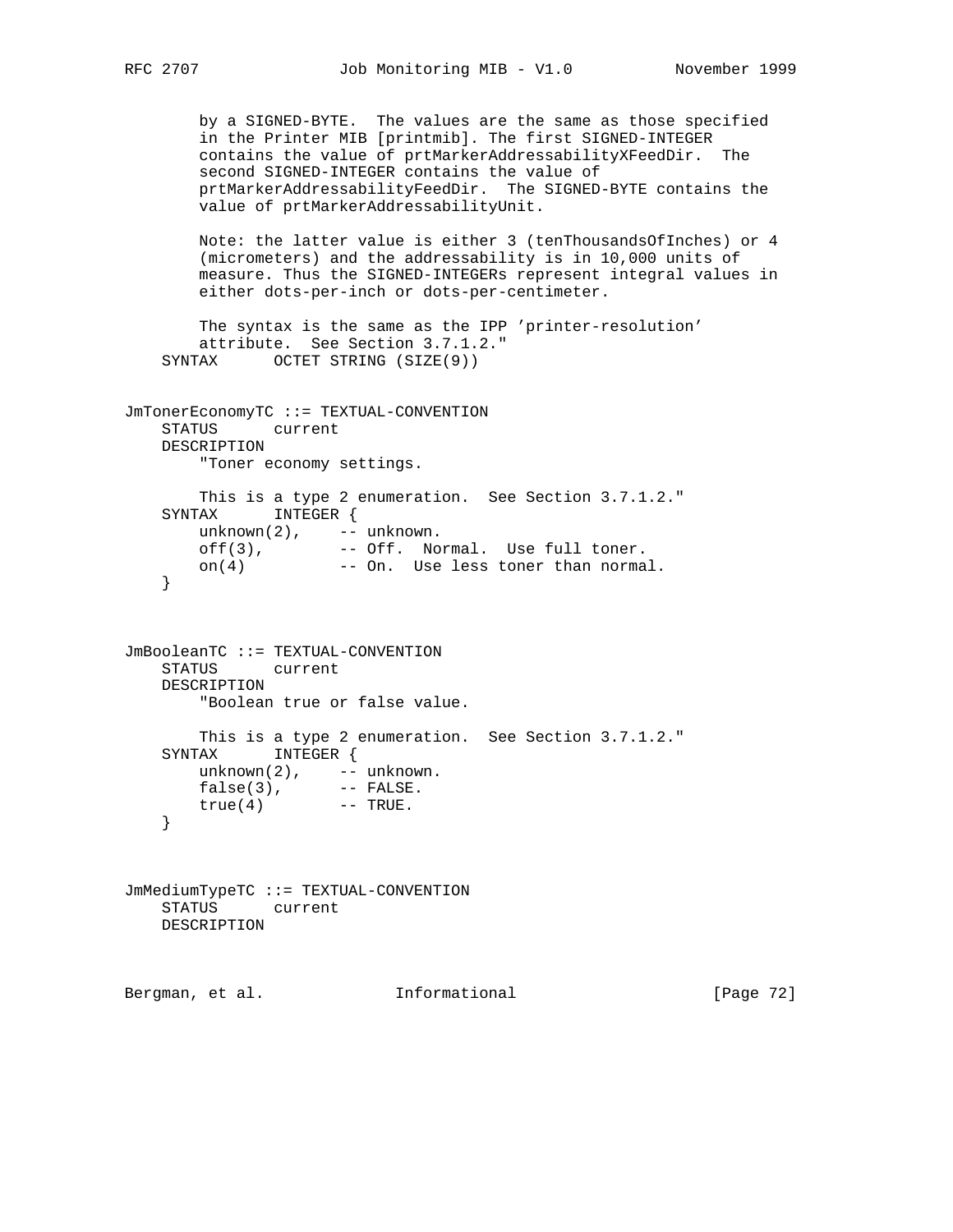"Identifies the type of medium. other(1), The type is neither one of the values listed in this specification nor a registered value. unknown(2), The type is not known. stationery(3), Separately cut sheets of an opaque material. transparency(4), Separately cut sheets of a transparent material. envelope(5), Envelopes that can be used for conventional mailing purposes. envelopePlain(6), Envelopes that are not preprinted and have no windows. envelopeWindow(7), Envelopes that have windows for addressing purposes. continuousLong(8), Continuously connected sheets of an opaque material connected along the long edge. continuousShort(9), Continuously connected sheets of an opaque material connected along the short edge. tabStock(10), Media with tabs. multiPartForm(11), Form medium composed of multiple layers not pre-attached to one another; each sheet MAY be drawn separately from an input source. labels(12), Label-stock. multiLayer(13) Form medium composed of multiple layers which are pre attached to one another, e.g. for use with impact printers.

Bergman, et al. **Informational** [Page 73]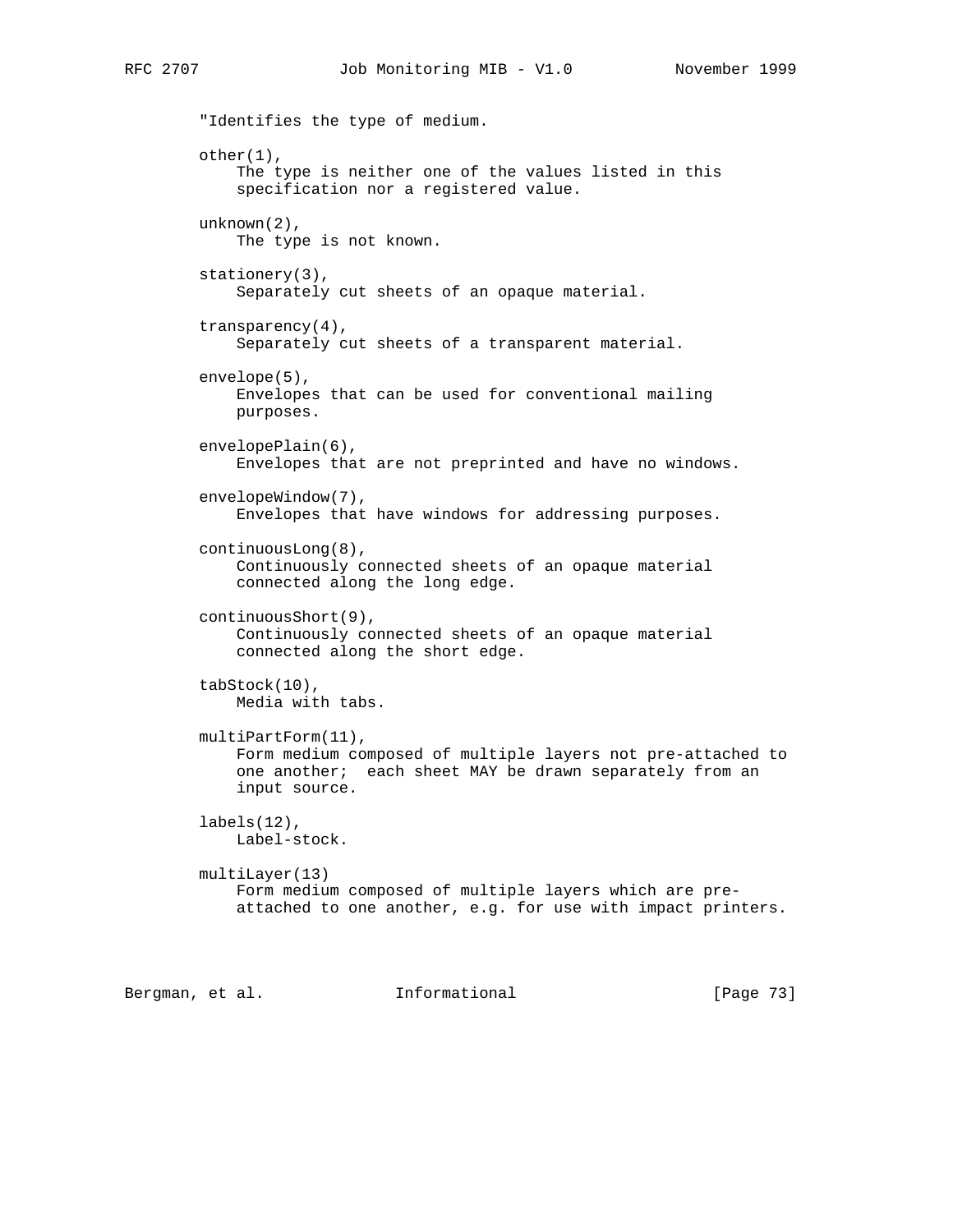```
 This is a type 2 enumeration. See Section 3.7.1.2. These enum
         values correspond to the keyword name strings of the
         prtInputMediaType object in the Printer MIB [print-mib]. There
         is no printer description attribute in IPP/1.0 that represents
         these values."
     SYNTAX INTEGER {
        other(1),
        unknown(2),
        stationery(3),
        transparency(4),
        envelope(5),
       envelopePlain(6),
        envelopeWindow(7),
        continuousLong(8),
         continuousShort(9),
         tabStock(10),
        multiPartForm(11),
       labels(12),
        multiLayer(13)
     }
JmJobCollationTypeTC ::= TEXTUAL-CONVENTION
     STATUS current
    DESCRIPTION
         "This value is the type of job collation. Implementations that
         don't support multiple documents or don't support multiple
         copies SHALL NOT support the uncollatedDocuments(5) value.
         This is a type 2 enumeration. See Section 3.7.1.2. See also
         Section 3.4, entitled 'Monitoring Job Progress'."
     SYNTAX INTEGER {
        other(1),
        unknown(2),
         uncollatedSheets(3), -- sheets within each document copy
                                -- are not collated: 1 1 ..., 2 2 ...,
                                 -- No corresponding value of IPP
                                 -- "multiple-document-handling"
        collatedDocuments(4), -- internal collated sheets,
                                 -- documents: A, B, A, B, ...
                                 -- Corresponds to IPP "multiple-
                                 -- document-handling"='separate-
                                 -- documents-collated-copies'
         uncollatedDocuments(5) -- internal collated sheets,
                                -- documents: A, A, ..., B, B, ...
                                 -- Corresponds to IPP "multiple-
                                 -- document-handling"='separate-
                                 -- documents-uncollated-copies'
```
Bergman, et al. **Informational** [Page 74]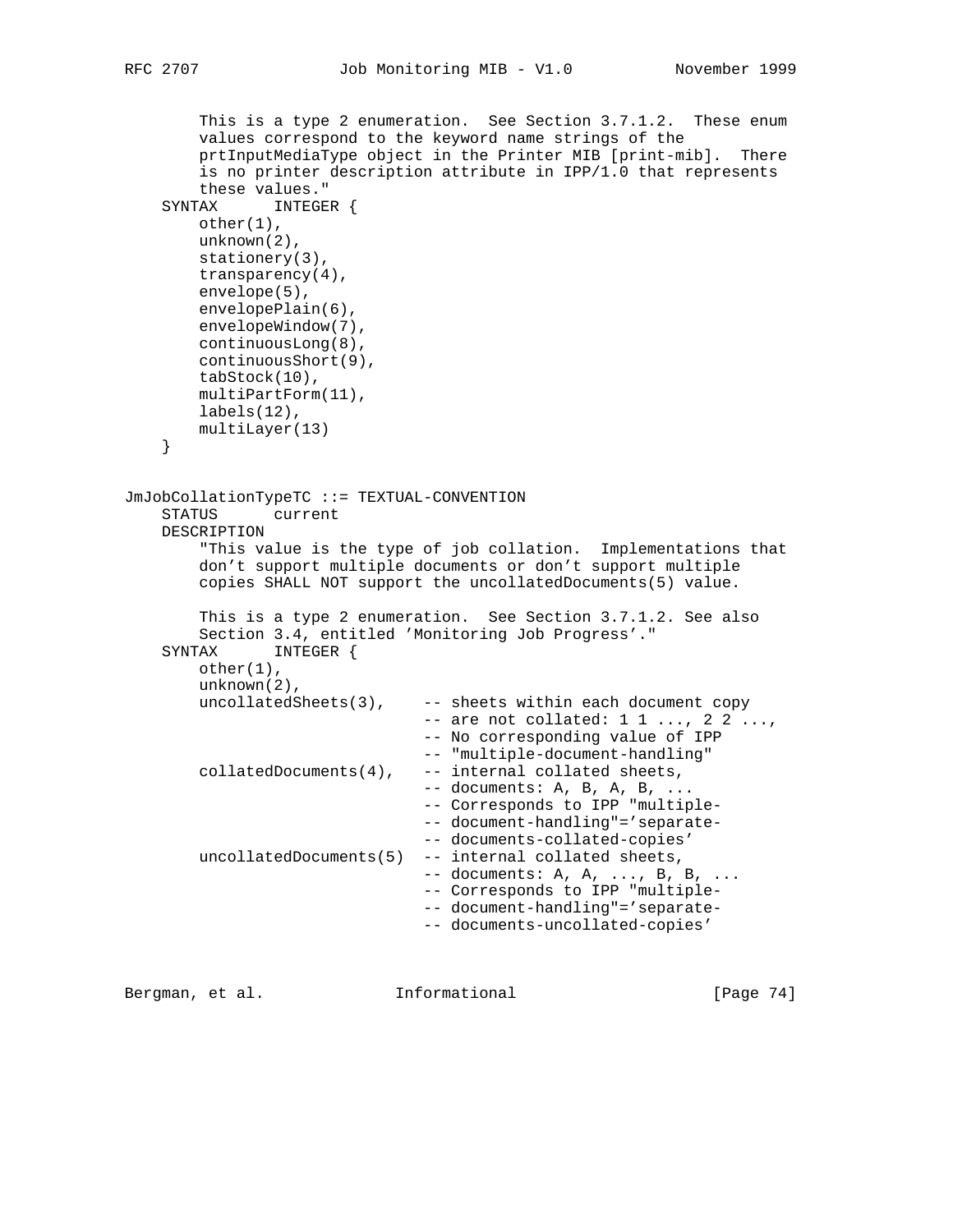```
 }
```
JmJobSubmissionIDTypeTC ::= TEXTUAL-CONVENTION STATUS current DESCRIPTION "Identifies the format type of a job submission ID. Each job submission ID is a fixed-length, 48-octet printable US-ASCII [US-ASCII] coded character string containing no control characters, consisting of the fields defined in section 3.5.1. This is like a type 2 enumeration. See section 3.7.3." SYNTAX OCTET STRING(SIZE(1)) -- ASCII '0'-'9', 'A'-'Z', 'a'-'z' JmJobStateTC ::= TEXTUAL-CONVENTION STATUS current DESCRIPTION "The current state of the job (pending, processing, completed, etc.). The following figure shows the normal job state transitions: +----> canceled(7)<br>/ / +---> pending(3) -------> processing(5) ------+------> completed(9)  $\qquad \qquad \wedge$ --->+ | | +----> aborted(8)  $\mathbf v$   $\mathbf v$  / +---> pendingHeld(4) processingStopped(6) ---+ Figure 4 - Normal Job State Transitions Normally a job progresses from left to right. Other state transitions are unlikely, but are not forbidden. Not shown are the transitions to the canceled state from the pending,

> Jobs in the pending, processing, and processingStopped states are called 'active', while jobs in the pendingHeld, canceled, aborted, and completed states are called 'inactive'. Jobs reach one of the three terminal states: completed, canceled, or aborted, after the jobs have completed all activity, and all MIB objects and attributes have reached their final values for the job.

Bergman, et al. **Informational** [Page 75]

pendingHeld, and processingStopped states.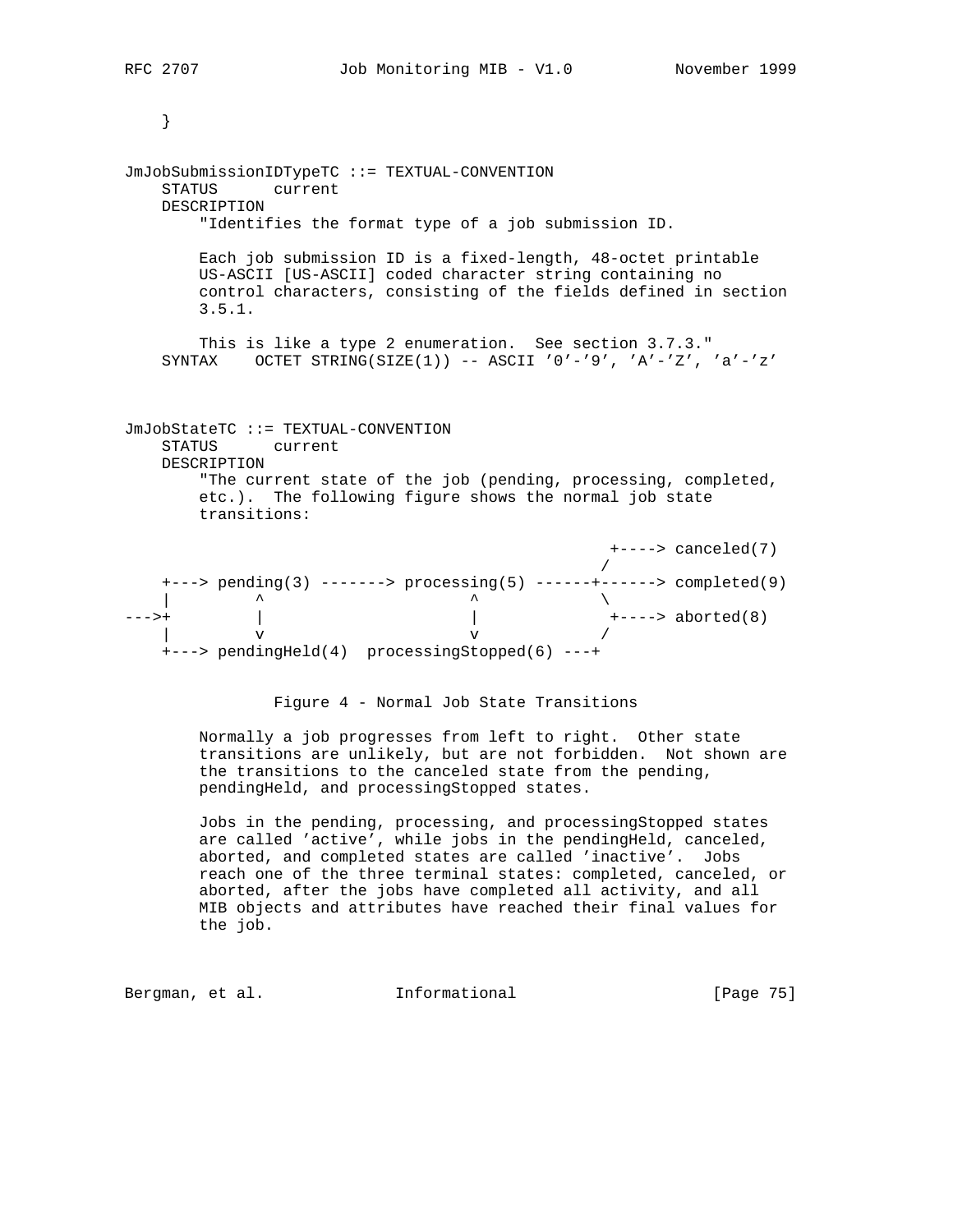These values are the same as the enum values of the IPP 'job state' job attribute. See Section 3.7.1.2. unknown(2), The job state is not known, or its state is indeterminate. pending(3), The job is a candidate to start processing, but is not yet processing. pendingHeld(4), The job is not a candidate for processing for any number of reasons but will return to the pending state as soon as the reasons are no longer present. The job's jmJobStateReasons1 object and/or jobStateReasonsN (N=2..4) attributes SHALL indicate why the job is no longer a candidate for processing. The reasons are represented as bits in the jmJobStateReasons1 object and/or jobStateReasonsN (N=2..4) attributes. See the JmJobStateReasonsNTC (N=1..4) textual convention for the specification of each reason. processing(5), One or more of: 1. the job is using, or is attempting to use, one or more purely software processes that are analyzing, creating, or interpreting a PDL, etc., 2. the job is using, or is attempting to use, one or more hardware devices that are interpreting a PDL, making mark on a medium, and/or performing finishing, such as stapling, etc., OR 3. (configuration 2) the server has made the job ready for printing, but the output device is not yet printing it, either because the job hasn't reached the output device or because the job is queued in the output device or some other spooler, awaiting the output device to print it. When the job is in the processing state, the entire job state includes the detailed status represented in the device MIB indicated by the hrDeviceIndex value of the job's physicalDevice attribute, if the agent implements such a device MIB. Implementations MAY, though they NEED NOT, include Bergman, et al. **Informational** [Page 76]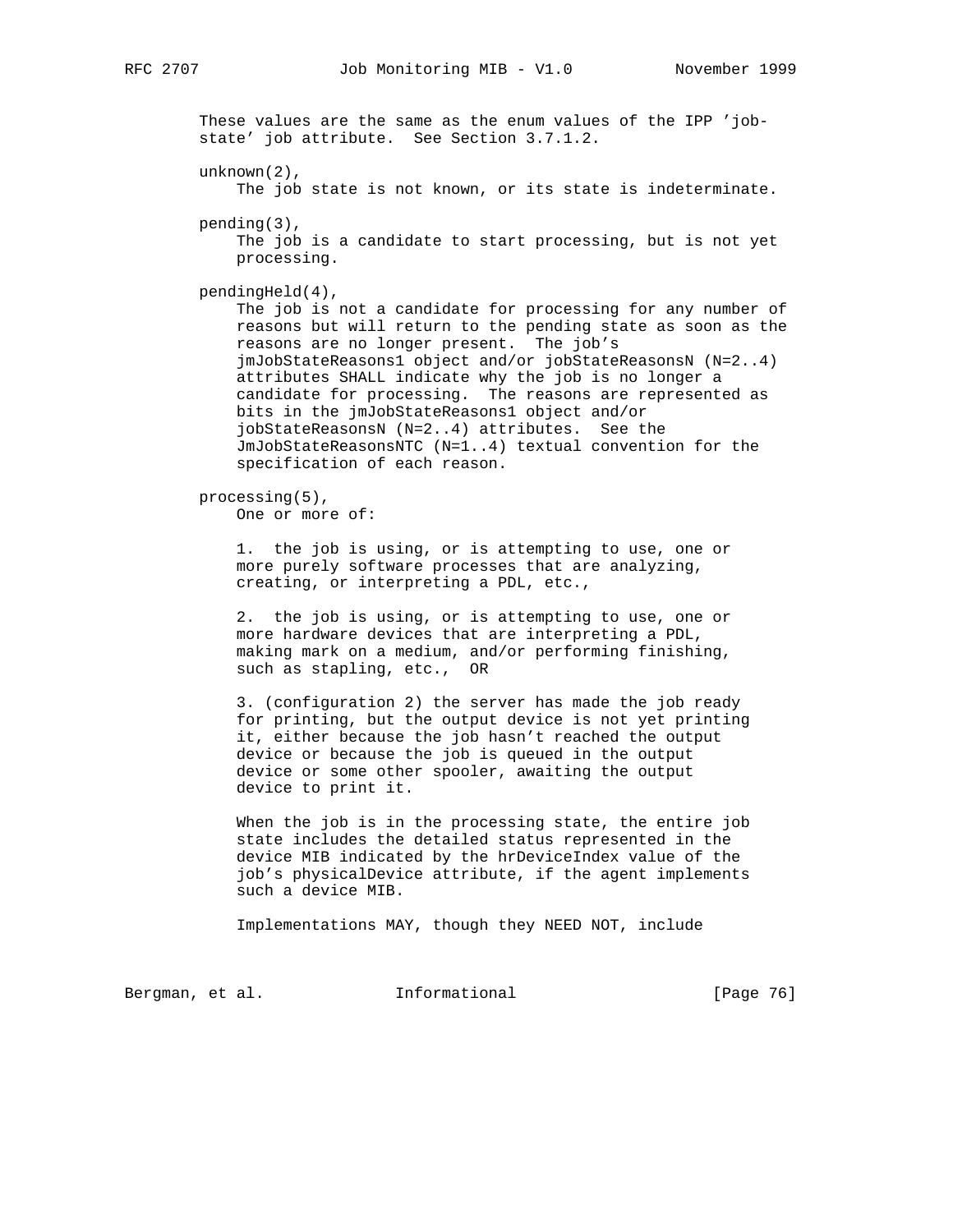additional values in the job's jmJobStateReasons1 object to indicate the progress of the job, such as adding the jobPrinting value to indicate when the device is actually making marks on a medium and/or the processingToStopPoint value to indicate that the server or device is in the process of canceling or aborting the job.

processingStopped(6),

 The job has stopped while processing for any number of reasons and will return to the processing state as soon as the reasons are no longer present.

 The job's jmJobStateReasons1 object and/or the job's jobStateReasonsN (N=2..4) attributes MAY indicate why the job has stopped processing. For example, if the output device is stopped, the deviceStopped value MAY be included in the job's jmJobStateReasons1 object.

 NOTE - When an output device is stopped, the device usually indicates its condition in human readable form at the device. The management application can obtain more complete device status remotely by querying the appropriate device MIB using the job's deviceIndex attribute(s), if the agent implements such a device MIB

canceled(7),

 A client has canceled the job and the server or device has completed canceling the job AND all MIB objects and attributes have reached their final values for the job. While the server or device is canceling the job, the job's jmJobStateReasons1 object SHOULD contain the processingToStopPoint value and one of the canceledByUser, canceledByOperator, or canceledAtDevice values. The canceledByUser, canceledByOperator, or canceledAtDevice values remain while the job is in the canceled state.

aborted(8),

 The job has been aborted by the system, usually while the job was in the processing or processingStopped state and the server or device has completed aborting the job AND all MIB objects and attributes have reached their final values for the job. While the server or device is aborting the job, the job's jmJobStateReasons1 object MAY contain the processingToStopPoint and abortedBySystem values. If implemented, the abortedBySystem value SHALL remain while the job is in the aborted state.

Bergman, et al. 1nformational 1999 [Page 77]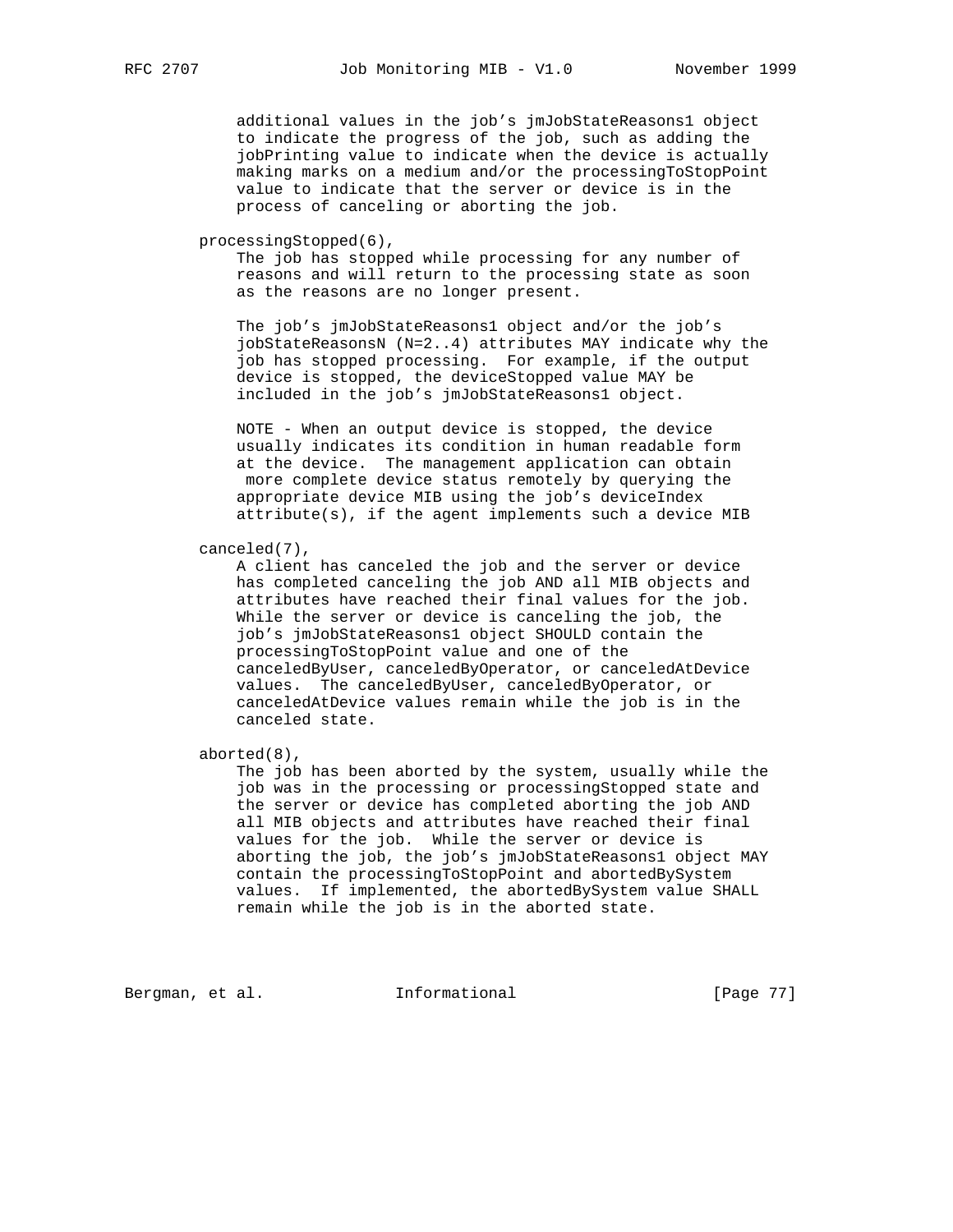```
 completed(9)
             The job has completed successfully or with warnings or
             errors after processing and all of the media have been
             successfully stacked in the appropriate output bin(s) AND
             all MIB objects and attributes have reached their final
             values for the job. The job's jmJobStateReasons1 object
             SHOULD contain one of: completedSuccessfully,
             completedWithWarnings, or completedWithErrors values.
         This is a type 2 enumeration. See Section 3.7.1.2."
     SYNTAX INTEGER {
        unknown(2),
        pending(3),
        pendingHeld(4),
         processing(5),
        processingStopped(6),
        canceled(7),
        aborted(8),
        completed(9)
     }
JmAttributeTypeTC ::= TEXTUAL-CONVENTION
     STATUS current
    DESCRIPTION
         "The type of the attribute which identifies the attribute.
        NOTE - The enum assignments are grouped logically with values
         assigned in groups of 20, so that additional values may be
         registered in the future and assigned a value that is part of
         their logical grouping.
         Values in the range 2**30 to 2**31-1 are reserved for private
         or experimental usage. This range corresponds to the same
        range reserved in IPP. Implementers are warned that use of
         such values may conflict with other implementations.
         Implementers are encouraged to request registration of enum
         values following the procedures in Section 3.7.1.
         See Section 3.2 entitled 'The Attribute Mechanism' for a
         description of this textual-convention and its use in the
         jmAttributeTable. See Section 3.3.8 for the specification of
         each attribute. The comment(s) after each enum assignment
         specifies the data type(s) of the attribute.
         This is a type 2 enumeration. See Section 3.7.1.2."
```
Bergman, et al. **Informational** [Page 78]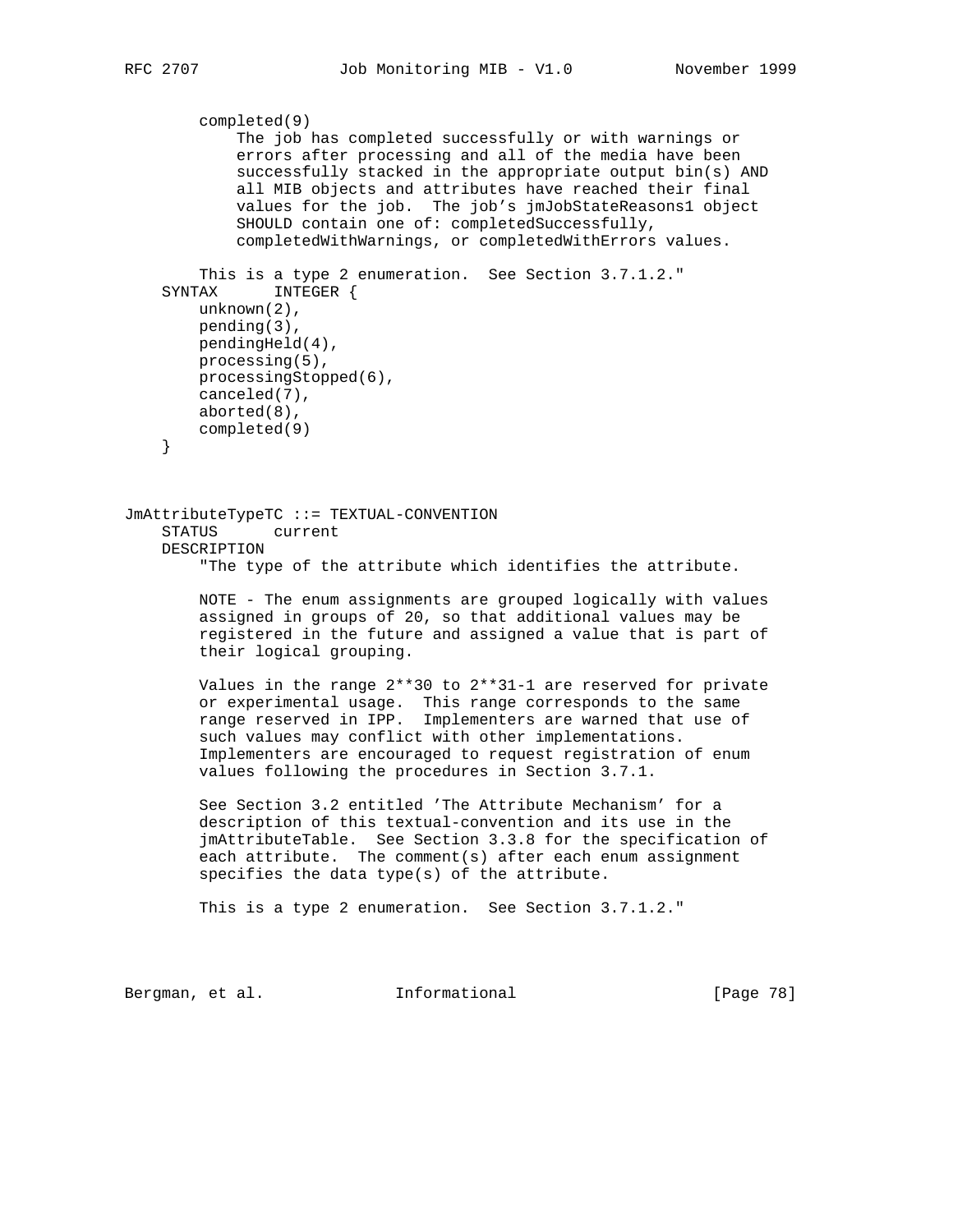```
 SYNTAX INTEGER {
     other(1), - Integer32 (-2..2147483647)
                            -- AND/OR
                             -- OCTET STRING(SIZE(0..63))
      -- Job State attributes:
 jobStateReasons2(3), -- JmJobStateReasons2TC
 jobStateReasons3(4), -- JmJobStateReasons3TC
 jobStateReasons4(5), -- JmJobStateReasons4TC
processingMessage(6),    -- JmUTF8StringTC (SIZE(0..63))
      processingMessageNaturalLangTag(7),
 -- OCTET STRING(SIZE(0..63))
 jobCodedCharSet(8), -- CodedCharSet
 jobNaturalLanguageTag(9), -- OCTET STRING(SIZE(0..63))
 -- Job Identification attributes:
 jobURI(20), -- OCTET STRING(SIZE(0..63))
 jobAccountName(21), -- OCTET STRING(SIZE(0..63))
 serverAssignedJobName(22), -- JmJobStringTC (SIZE(0..63))
 jobName(23), -- JmJobStringTC (SIZE(0..63))
 jobServiceTypes(24), -- JmJobServiceTypesTC
 jobSourceChannelIndex(25), -- Integer32 (0..2147483647)
 jobSourcePlatformType(26), -- JmJobSourcePlatformTypeTC
submittingServerName(27), -- JmJobStringTC (SIZE(0..63))
 submittingApplicationName(28), -- JmJobStringTC (SIZE(0..63))
 jobOriginatingHost(29), -- JmJobStringTC (SIZE(0..63))
 deviceNameRequested(30), -- JmJobStringTC (SIZE(0..63))
 queueNameRequested(31), -- JmJobStringTC (SIZE(0..63))
 physicalDevice(32), -- hrDeviceIndex
 -- AND/OR
 -- JmUTF8StringTC (SIZE(0..63))
 numberOfDocuments(33), -- Integer32 (-2..2147483647)
fileName(34),    - JmJobStringTC (SIZE(0..63))
documentName(35),    - JmJobStringTC (SIZE(0..63))
 jobComment(36), -- JmJobStringTC (SIZE(0..63))
 documentFormatIndex(37), -- Integer32 (0..2147483647)
 documentFormat(38), -- PrtInterpreterLangFamilyTC
 -- AND/OR
 -- OCTET STRING(SIZE(0..63))
      -- Job Parameter attributes:
     jobPriority(50), -- Integer32 (-2..100) jobProcessAfterDateAndTime(51), -- DateAndTime (SNMPv2-TC)
 jobHold(52), -- JmBooleanTC
 jobHoldUntil(53), -- JmJobStringTC (SIZE(0..63))
 outputBin(54), -- Integer32 (0..2147483647)
 -- AND/OR
```
Bergman, et al. 1nformational 1999 [Page 79]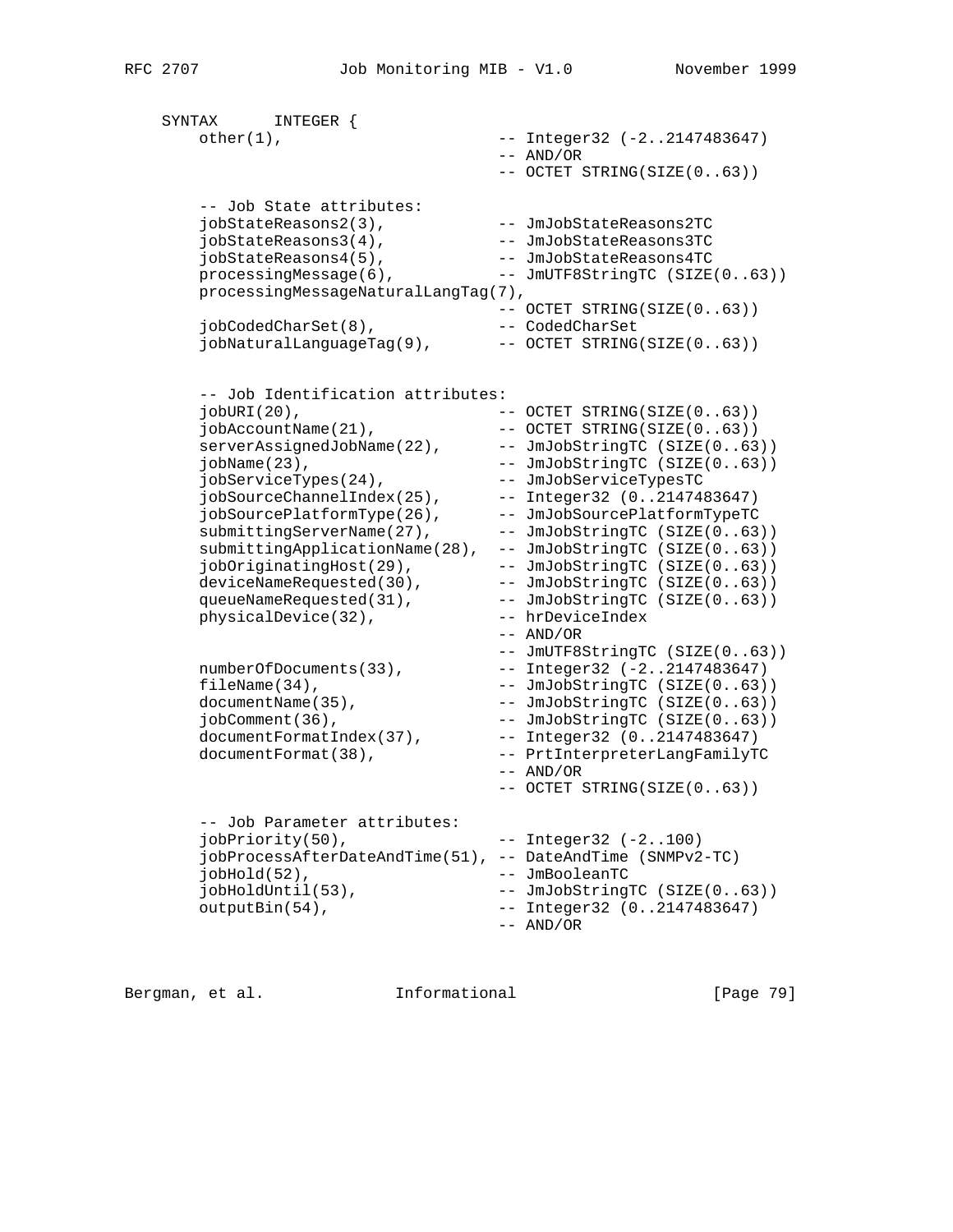-- JmJobStringTC (SIZE(0..63))  $sides(55)$ ,  $-$  Integer32  $(-2..2)$  finishing(56), -- JmFinishingTC -- Image Quality attributes: printQualityRequested(70), -- JmPrintQualityTC printQualityUsed(71), -- JmPrintQualityTC printerResolutionRequested(72), -- JmPrinterResolutionTC printerResolutionUsed(73), -- JmPrinterResolutionTC tonerEcomonyRequested(74), -- JmTonerEconomyTC tonerEcomonyUsed(75), -- JmTonerEconomyTC tonerDensityRequested(76), -- Integer32 (-2..100) tonerDensityUsed(77), -- Integer32 (-2..100) -- Job Progress attributes: jobCopiesRequested(90), -- Integer32 (-2..2147483647) jobCopiesCompleted(91), -- Integer32 (-2..2147483647) documentCopiesRequested(92), -- Integer32 (-2..2147483647) documentCopiesCompleted(93), -- Integer32 (-2..2147483647) jobKOctetsTransferred(94), -- Integer32 (-2..2147483647) sheetCompletedCopyNumber(95), -- Integer32 (-2..2147483647) sheetCompletedDocumentNumber(96), -- Integer32 (-2..2147483647) jobCollationType(97), -- JmJobCollationTypeTC -- Impression attributes: impressionsSpooled(110), -- Integer32 (-2..2147483647) impressionsSentToDevice(111), -- Integer32 (-2..2147483647) impressionsInterpreted(112), -- Integer32 (-2..2147483647) impressionsCompletedCurrentCopy(113), -- Integer32 (-2..2147483647) fullColorImpressionsCompleted(114), -- Integer32 (-2..2147483647) highlightColorImpressionsCompleted(115), -- Integer32 (-2..2147483647) -- Page attributes: pagesRequested(130), -- Integer32 (-2..2147483647) pagesCompleted(131), -- Integer32 (-2..2147483647) pagesCompletedCurrentCopy(132), -- Integer32 (-2..2147483647) -- Sheet attributes: sheetsRequested(150), -- Integer32 (-2..2147483647) sheetsCompleted(151), -- Integer32 (-2..2147483647) sheetsCompletedCurrentCopy(152),-- Integer32 (-2..2147483647) -- Resource attributes:

Bergman, et al. **Informational** [Page 80]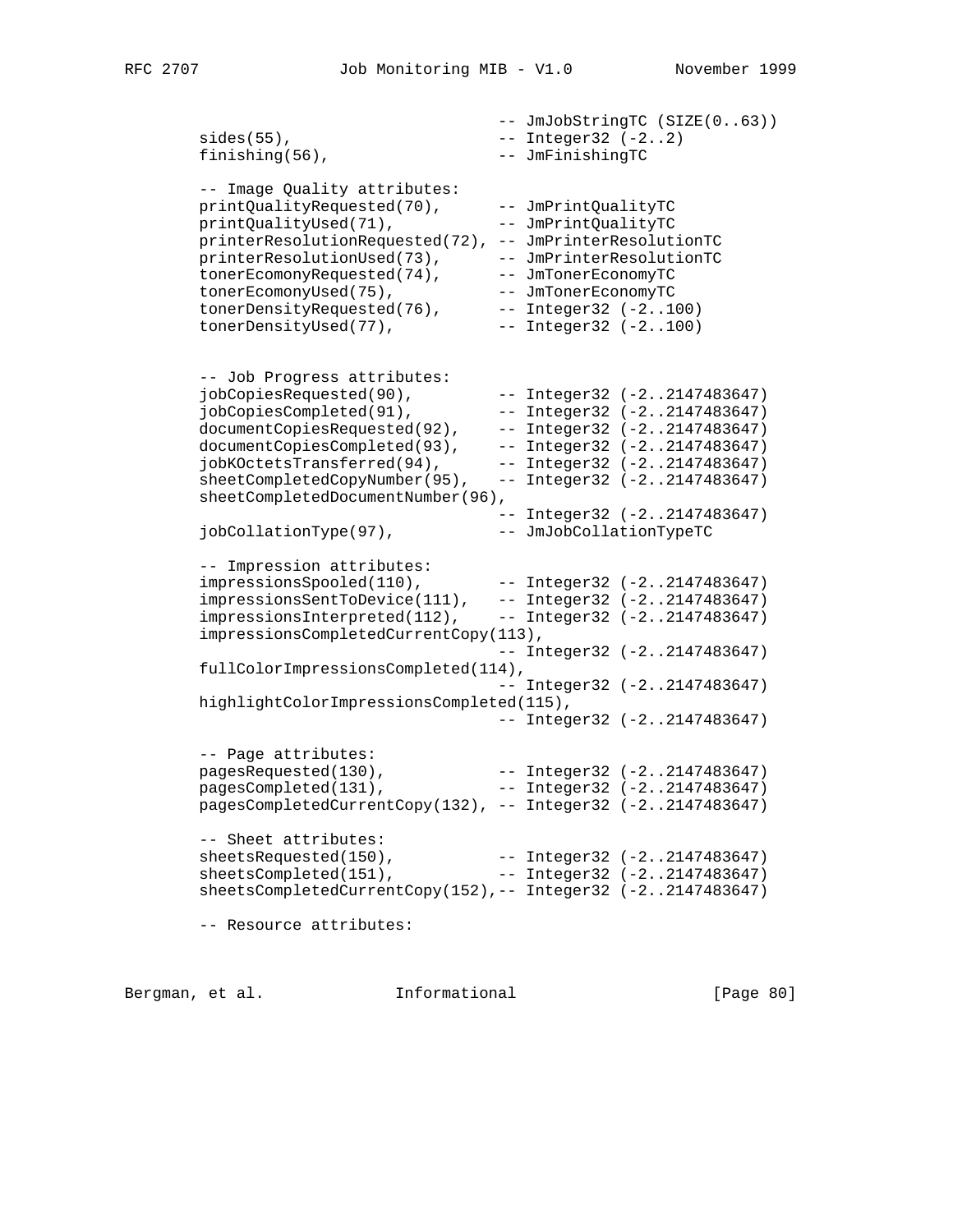}

|   | mediumRequested(170),                            | -- JmMediumTypeTC                 |
|---|--------------------------------------------------|-----------------------------------|
|   |                                                  | $--$ AND/OR                       |
|   |                                                  | -- JmJobStringTC (SIZE(063))      |
|   | $mediumConsumed(171)$ ,                          | $--$ Integer32 ( $-2$ 2147483647) |
|   |                                                  | $--$ AND                          |
|   |                                                  | -- JmJobStringTC (SIZE(063))      |
|   | colorantRequested(172),                          | -- Integer32 (-22147483647)       |
|   |                                                  | $--$ AND/OR                       |
|   |                                                  | -- JmJobStringTC (SIZE(063))      |
|   | colorantConsumed(173),                           | $--$ Integer32 $(-22147483647)$   |
|   |                                                  | $--$ AND/OR                       |
|   |                                                  | -- JmJobStringTC (SIZE(063))      |
|   | $medianTypeConsumed(174)$ ,                      | $--$ Integer32 $(-22147483647)$   |
|   |                                                  | $--$ AND                          |
|   |                                                  | -- JmJobStringTC (SIZE(063))      |
|   | $medianSizeConsumed(175)$ ,                      | $--$ Integer32 $(-22147483647)$   |
|   |                                                  | $--$ AND                          |
|   |                                                  | -- JmJobStringTC (SIZE(063))      |
|   |                                                  |                                   |
|   |                                                  |                                   |
|   | -- Time attributes:                              |                                   |
|   | jobSubmissionToServerTime(190), -- JmTimeStampTC |                                   |
|   |                                                  | $--$ AND/OR                       |
|   |                                                  | -- DateAndTime                    |
|   | jobSubmissionTime(191),                          | -- JmTimeStampTC                  |
|   |                                                  | $--$ AND/OR                       |
|   |                                                  | -- DateAndTime                    |
|   | jobStartedBeingHeldTime(192),                    | -- JmTimeStampTC                  |
|   |                                                  | $--$ AND/OR                       |
|   |                                                  | -- DateAndTime                    |
|   | jobStartedProcessingTime(193),                   | -- JmTimeStampTC                  |
|   |                                                  | $--$ AND/OR                       |
|   |                                                  | -- DateAndTime                    |
|   | jobCompletionTime(194),                          | -- JmTimeStampTC                  |
|   |                                                  | $--$ AND/OR                       |
|   |                                                  | -- DateAndTime                    |
| ļ | jobProcessingCPUTime(195)                        | $--$ Integer32 $(-22147483647)$   |

JmJobServiceTypesTC ::= TEXTUAL-CONVENTION STATUS current DESCRIPTION "Specifies the type(s) of service to which the job has been submitted (print, fax, scan, etc.). The service type is represented as an enum that is bit encoded with each job service type so that more general and arbitrary services can be created, such as services with more than one destination type,

Bergman, et al. 1nformational [Page 81]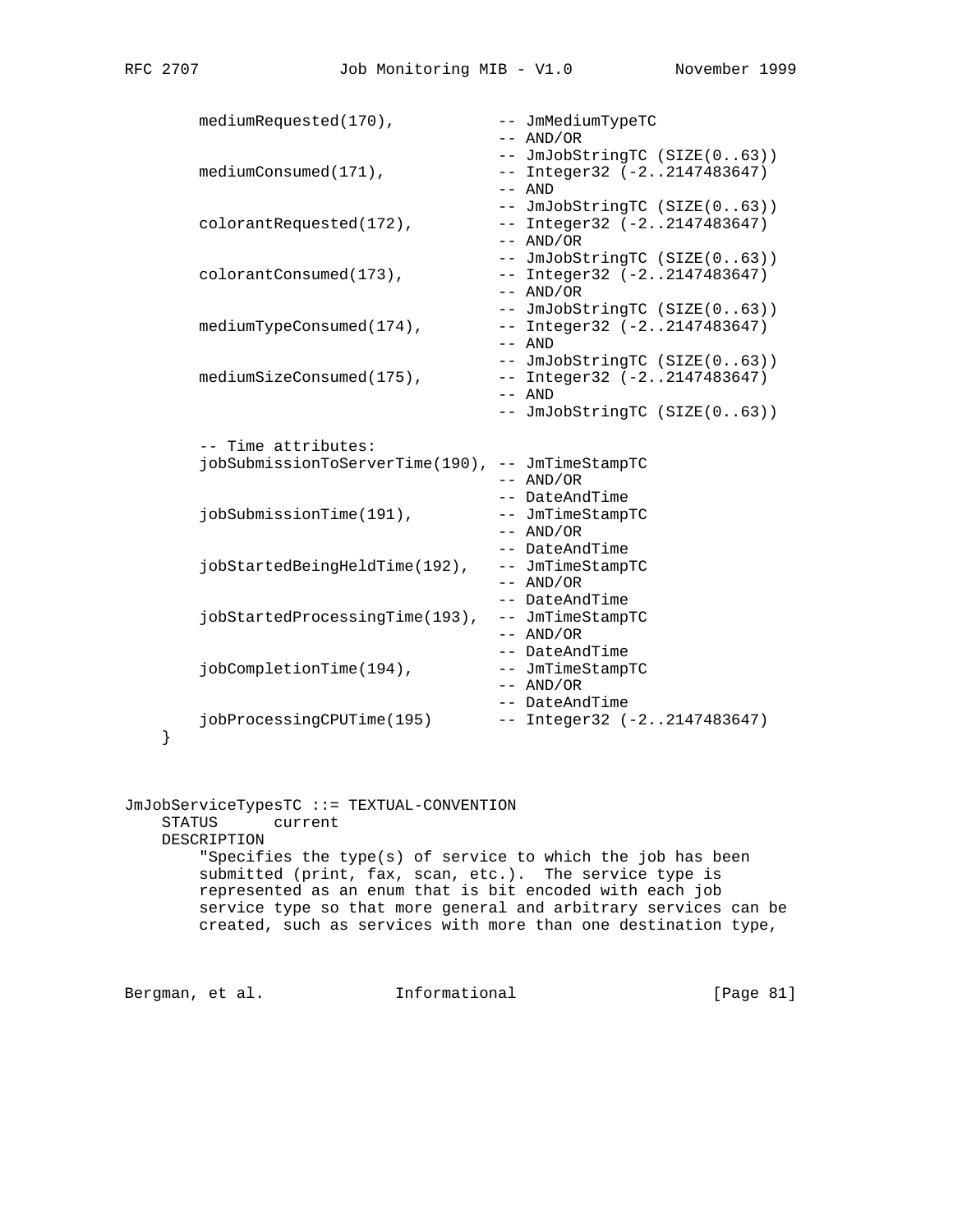or ones with only a source or only a destination. For example, a job service might scan, faxOut, and print a single job. In this case, three bits would be set in the jobServiceTypes attribute, corresponding to the hexadecimal values: 0x8 + 0x20 + 0x4, respectively, yielding: 0x2C.

 Whether this attribute is set from a job attribute supplied by the job submission client or is set by the recipient job submission server or device depends on the job submission protocol. With either implementation, the agent SHALL return a non-zero value for this attribute indicating the type of the job.

 One of the purposes of this attribute is to permit a requester to filter out jobs that are not of interest. For example, a printer operator MAY only be interested in jobs that include printing. That is why the attribute is in the job identification category.

 The following service component types are defined (in hexadecimal) and are assigned a separate bit value for use with the jobServiceTypes attribute:

other 0x1 The job contains some instructions that are not one of the identified types. unknown 0x2

 The job contains some instructions whose type is unknown to the agent.

print 0x4 The job contains some instructions that specify printing

scan 0x8 The job contains some instructions that specify scanning

> faxIn 0x10 The job contains some instructions that specify receive fax

> faxOut 0x20 The job contains some instructions that specify sending fax

getFile  $0x40$  The job contains some instructions that specify accessing files or documents

```
putFile 0x80
```
Bergman, et al. **Informational** [Page 82]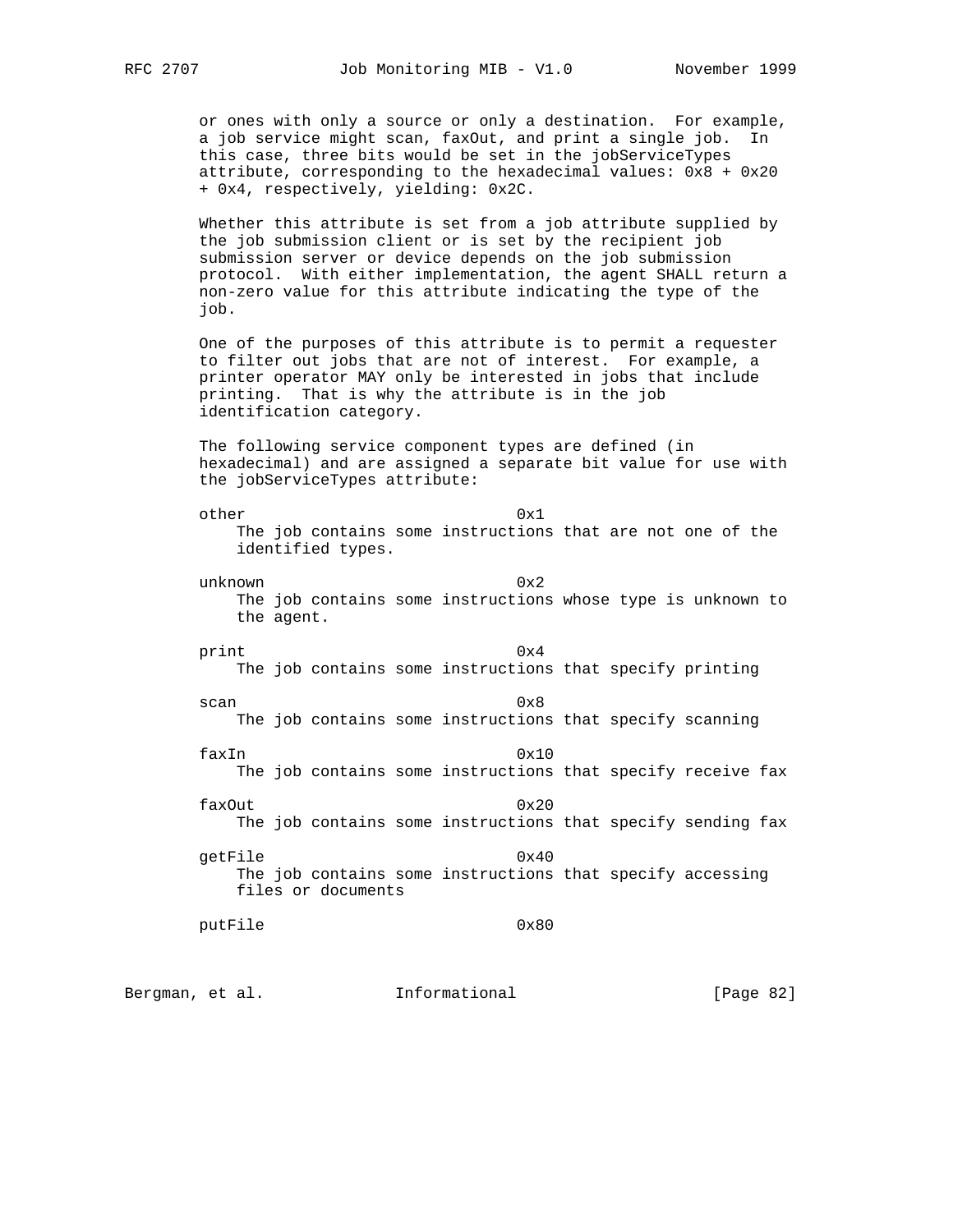The job contains some instructions that specify storing files or documents mailList 0x100 The job contains some instructions that specify distribution of documents using an electronic mail system. These bit definitions are the equivalent of a type 2 enum except that combinations of them MAY be used together. See section 3.7.1.2." SYNTAX INTEGER (0..2147483647) -- 31 bits, all but sign bit JmJobStateReasons1TC ::= TEXTUAL-CONVENTION STATUS current DESCRIPTION "The JmJobStateReasonsNTC (N=1..4) textual-conventions are used with the jmJobStateReasons1 object and jobStateReasonsN (N=2..4), respectively, to provide additional information regarding the current jmJobState object value. These values MAY be used with any job state or states for which the reason makes sense. See section 3.3.9.1 for the specification of each bit value defined for use with the JmJobStateReasons1TC. These bit definitions are the equivalent of a type 2 enum except that combinations of bits may be used together. See section 3.7.1.2." SYNTAX INTEGER (0..2147483647) -- 31 bits, all but sign bit JmJobStateReasons2TC ::= TEXTUAL-CONVENTION STATUS current DESCRIPTION "This textual-convention is used with the jobStateReasons2 attribute to provides additional information regarding the jmJobState object. See section 3.3.9.2 for the specification of JmJobStateReasons2TC. See section 3.3.9.1 for the description under JmJobStateReasons1TC for additional information that applies to all reasons. These bit definitions are the equivalent of a type 2 enum except that combinations of them may be used together. See section 3.7.1.2." SYNTAX INTEGER (0..2147483647) -- 31 bits, all but sign bit JmJobStateReasons3TC ::= TEXTUAL-CONVENTION

Bergman, et al. 1nformational 1999 [Page 83]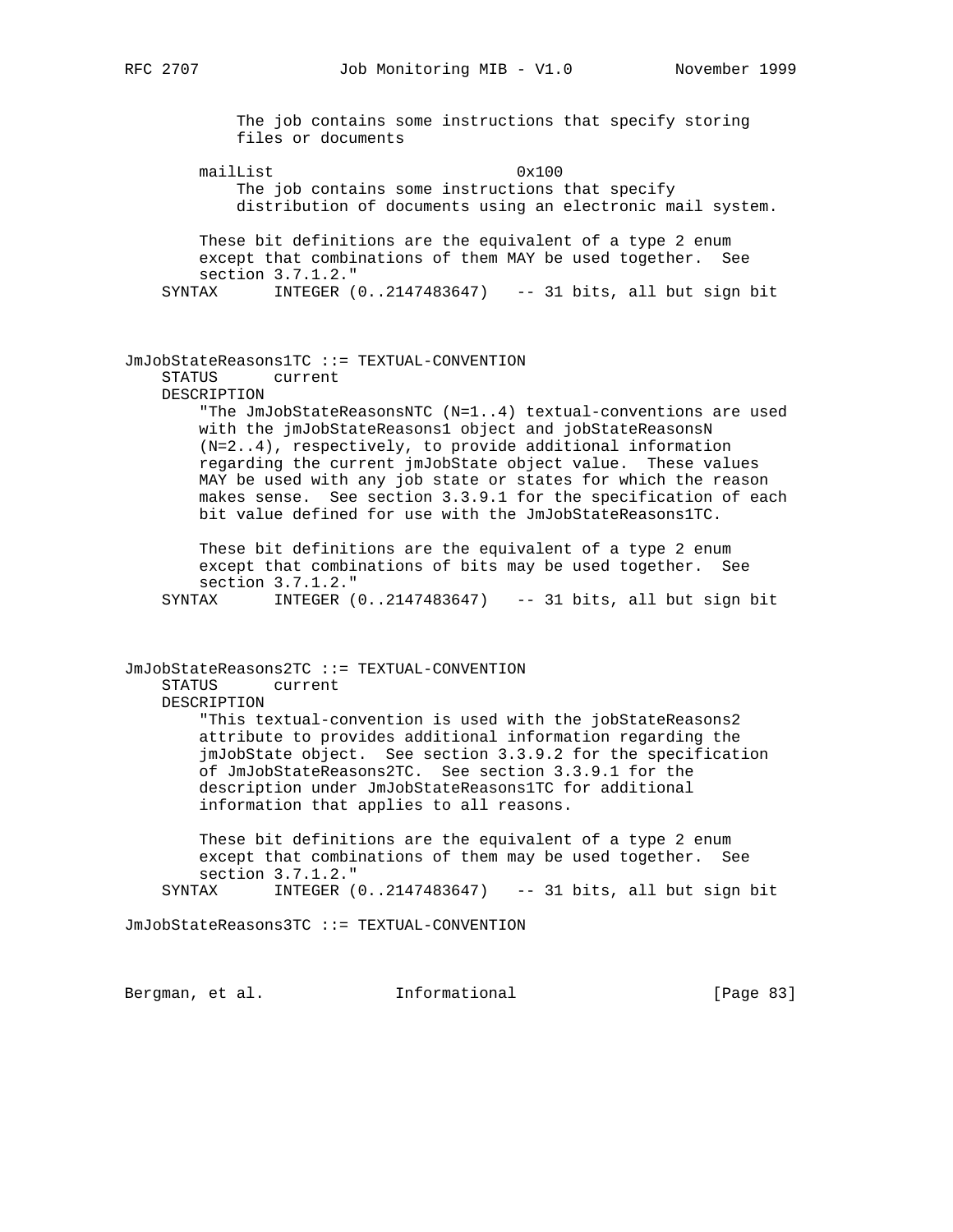STATUS current DESCRIPTION "This textual-convention is used with the jobStateReasons3 attribute to provides additional information regarding the jmJobState object. See section 3.3.9.3 for the specification of JmJobStateReasons3TC. See section 3.3.9.1 for the description under JmJobStateReasons1TC for additional information that applies to all reasons. These bit definitions are the equivalent of a type 2 enum except that combinations of them may be used together. See section 3.7.1.2. " SYNTAX INTEGER (0..2147483647) -- 31 bits, all but sign bit JmJobStateReasons4TC ::= TEXTUAL-CONVENTION STATUS current DESCRIPTION "This textual-convention is used in the jobStateReasons4 attribute to provides additional information regarding the jmJobState object. See section 3.3.9.4 for the specification of JmJobStateReasons4TC. See section 3.3.9.1 for the description under JmJobStateReasons1TC for additional information that applies to all reasons. These bit definitions are the equivalent of a type 2 enum except that combinations of them may be used together. See section 3.7.1.2." SYNTAX INTEGER (0..2147483647) -- 31 bits, all but sign bit jobmonMIBObjects OBJECT IDENTIFIER ::= { jobmonMIB 1 } -- The General Group (MANDATORY) -- The jmGeneralGroup consists entirely of the jmGeneralTable. jmGeneral OBJECT IDENTIFIER ::= { jobmonMIBObjects 1 } jmGeneralTable OBJECT-TYPE SYNTAX SEQUENCE OF JmGeneralEntry MAX-ACCESS not-accessible STATUS current DESCRIPTION Bergman, et al. **Informational** [Page 84]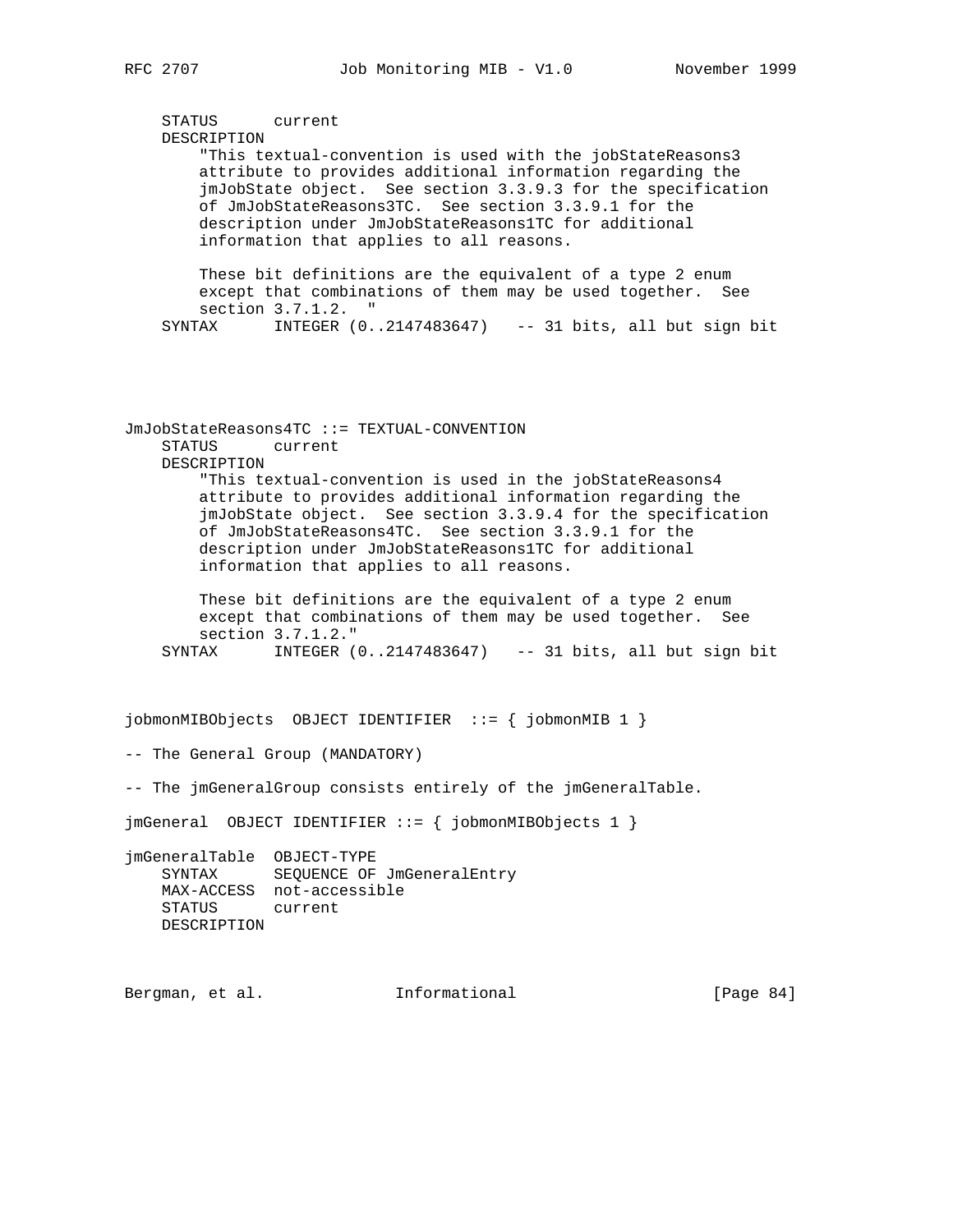```
 "The jmGeneralTable consists of information of a general nature
        that are per-job-set, but are not per-job. See Section 2
        entitled 'Terminology and Job Model' for the definition of a
        job set.
        The MANDATORY-GROUP macro specifies that this group is
        MANDATORY."
   ::= \{ jmGeneral 1 \}jmGeneralEntry OBJECT-TYPE
    SYNTAX JmGeneralEntry
    MAX-ACCESS not-accessible
    STATUS current
    DESCRIPTION
        "Information about a job set (queue).
        An entry SHALL exist in this table for each job set."
    INDEX { jmGeneralJobSetIndex }
   ::= { jmGeneralTable 1 }
JmGeneralEntry ::= SEQUENCE {
 jmGeneralJobSetIndex Integer32 (1..32767),
 jmGeneralNumberOfActiveJobs Integer32 (0..2147483647),
 jmGeneralOldestActiveJobIndex Integer32 (0..2147483647),
 jmGeneralNewestActiveJobIndex Integer32 (0..2147483647),
 jmGeneralJobPersistence Integer32 (15..2147483647),
 jmGeneralAttributePersistence Integer32 (15..2147483647),
 jmGeneralJobSetName JmUTF8StringTC (SIZE(0..63))
}
jmGeneralJobSetIndex OBJECT-TYPE
    SYNTAX Integer32 (1..32767)
    MAX-ACCESS not-accessible
    STATUS current
    DESCRIPTION
        "A unique value for each job set in this MIB. The jmJobTable
        and jmAttributeTable tables have this same index as their
        primary index.
        The value(s) of the jmGeneralJobSetIndex SHALL be persistent
        across power cycles, so that clients that have retained
        jmGeneralJobSetIndex values will access the same job sets upon
        subsequent power-up.
        An implementation that has only one job set, such as a printer
Bergman, et al. Informational [Page 85]
```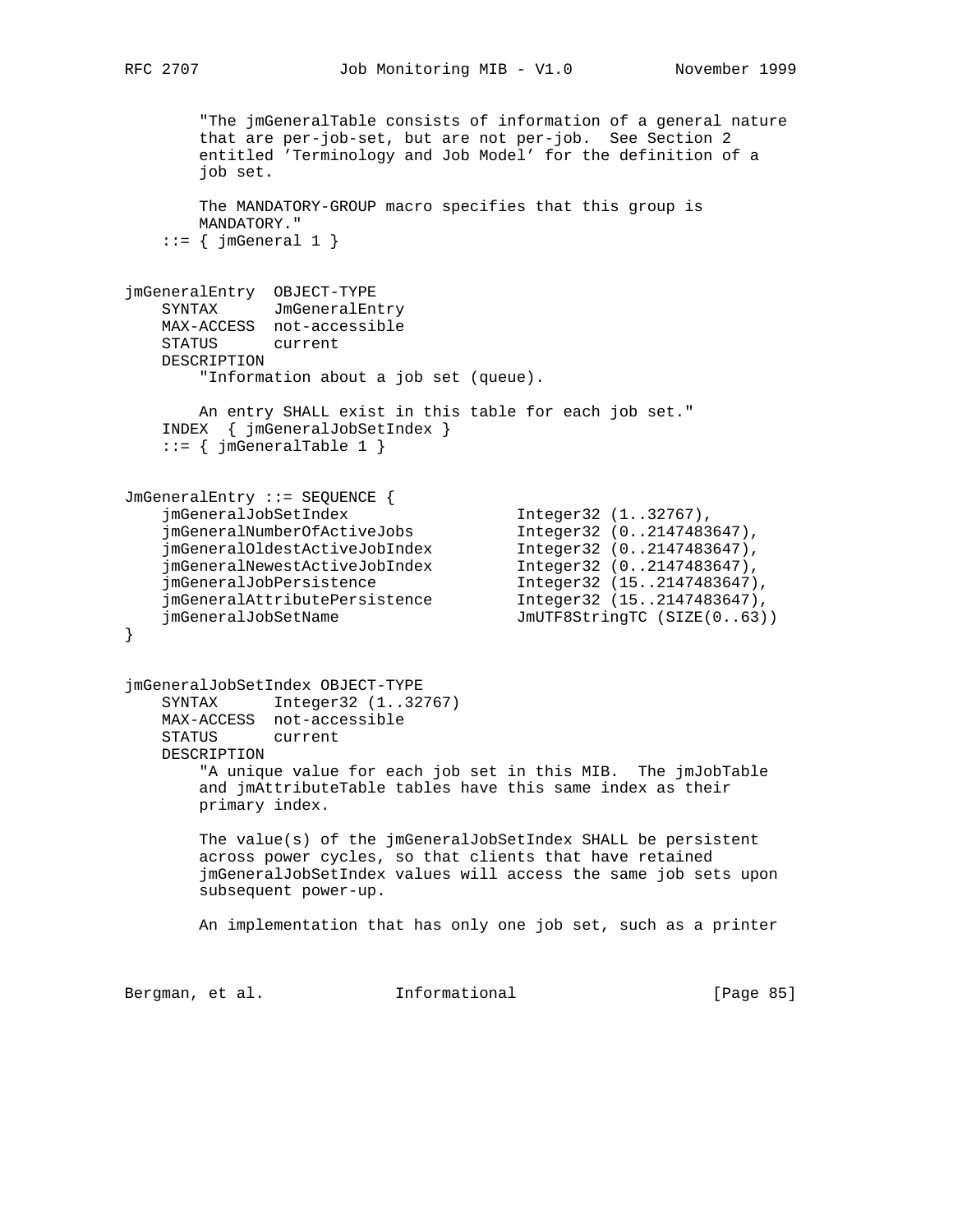```
 with a single queue, SHALL hard code this object with the value
        1.
        See Section 2 entitled 'Terminology and Job Model' for the
        definition of a job set.
        Corresponds to the first index in jmJobTable and
        jmAttributeTable."
    ::= { jmGeneralEntry 1 }
jmGeneralNumberOfActiveJobs OBJECT-TYPE
    SYNTAX Integer32 (0..2147483647)
    MAX-ACCESS read-only
    STATUS current
    DESCRIPTION
        "The current number of 'active' jobs in the jmJobIDTable,
        jmJobTable, and jmAttributeTable, i.e., the total number of
        jobs that are in the pending, processing, or processingStopped
        states. See the JmJobStateTC textual-convention for the exact
        specification of the semantics of the job states."
   DEFVAL \{ 0 \} -- no jobs
     ::= { jmGeneralEntry 2 }
jmGeneralOldestActiveJobIndex OBJECT-TYPE
 SYNTAX Integer32 (0..2147483647)
 MAX-ACCESS read-only
    STATUS current
    DESCRIPTION
        "The jmJobIndex of the oldest job that is still in one of the
        'active' states (pending, processing, or processingStopped).
        In other words, the index of the 'active' job that has been in
        the job tables the longest.
        If there are no active jobs, the agent SHALL set the value of
        this object to 0.
        See Section 3.2 entitled 'The Job Tables and the Oldest Active
        and Newest Active Indexes' for a description of the usage of
        this object."
   DEFVAL \{ 0 \} -- no active jobs
   ::= { jmGeneralEntry 3 }
jmGeneralNewestActiveJobIndex OBJECT-TYPE
    SYNTAX Integer32 (0..2147483647)
    MAX-ACCESS read-only
Bergman, et al. Informational [Page 86]
```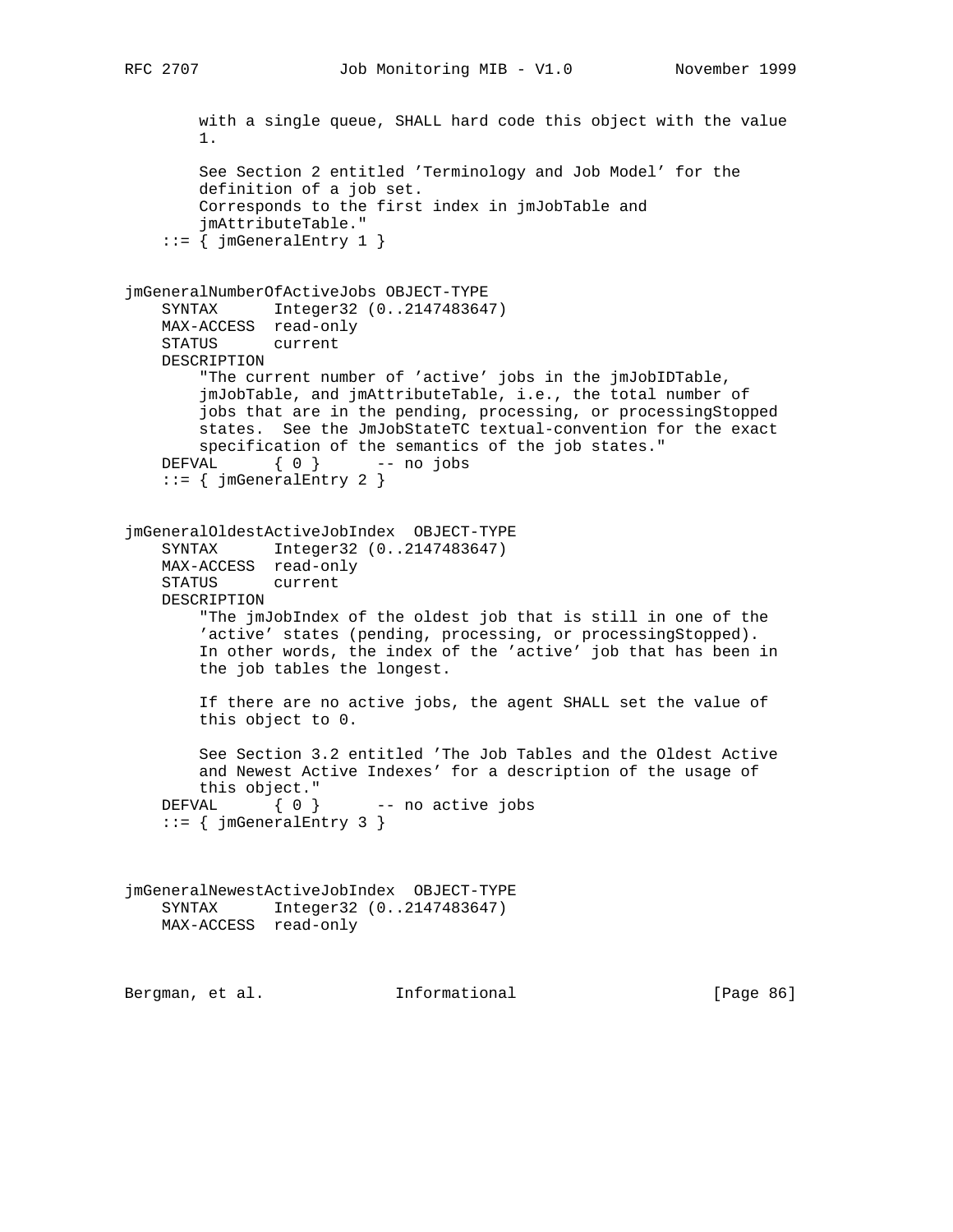```
 STATUS current
    DESCRIPTION
        "The jmJobIndex of the newest job that is in one of the
        'active' states (pending, processing, or processingStopped).
        In other words, the index of the 'active' job that has been
        most recently added to the job tables.
       When all jobs become 'inactive', i.e., enter the pendingHeld,
        completed, canceled, or aborted states, the agent SHALL set the
        value of this object to 0.
        See Section 3.2 entitled 'The Job Tables and the Oldest Active
        and Newest Active Indexes' for a description of the usage of
        this object."
   DEFVAL \{ 0 \} -- no active jobs
    ::= { jmGeneralEntry 4 }
jmGeneralJobPersistence OBJECT-TYPE
    SYNTAX Integer32 (15..2147483647)
    UNITS "seconds"
    MAX-ACCESS read-only
    STATUS current
    DESCRIPTION
        "The minimum time in seconds for this instance of the Job Set
        that an entry SHALL remain in the jmJobIDTable and jmJobTable
        after processing has completed, i.e., the minimum time in
        seconds starting when the job enters the completed, canceled,
        or aborted state.
        Configuring this object is implementation-dependent.
        This value SHALL be equal to or greater than the value of
        jmGeneralAttributePersistence. This value SHOULD be at least
        60 which gives a monitoring or accounting application one
        minute in which to poll for job data."
   DEFVAL { 60 } -- one minute
   ::= { jmGeneralEntry 5 }
jmGeneralAttributePersistence OBJECT-TYPE
    SYNTAX Integer32 (15..2147483647)
    UNITS "seconds"
    MAX-ACCESS read-only
    STATUS current
    DESCRIPTION
```
Bergman, et al. **Informational** [Page 87]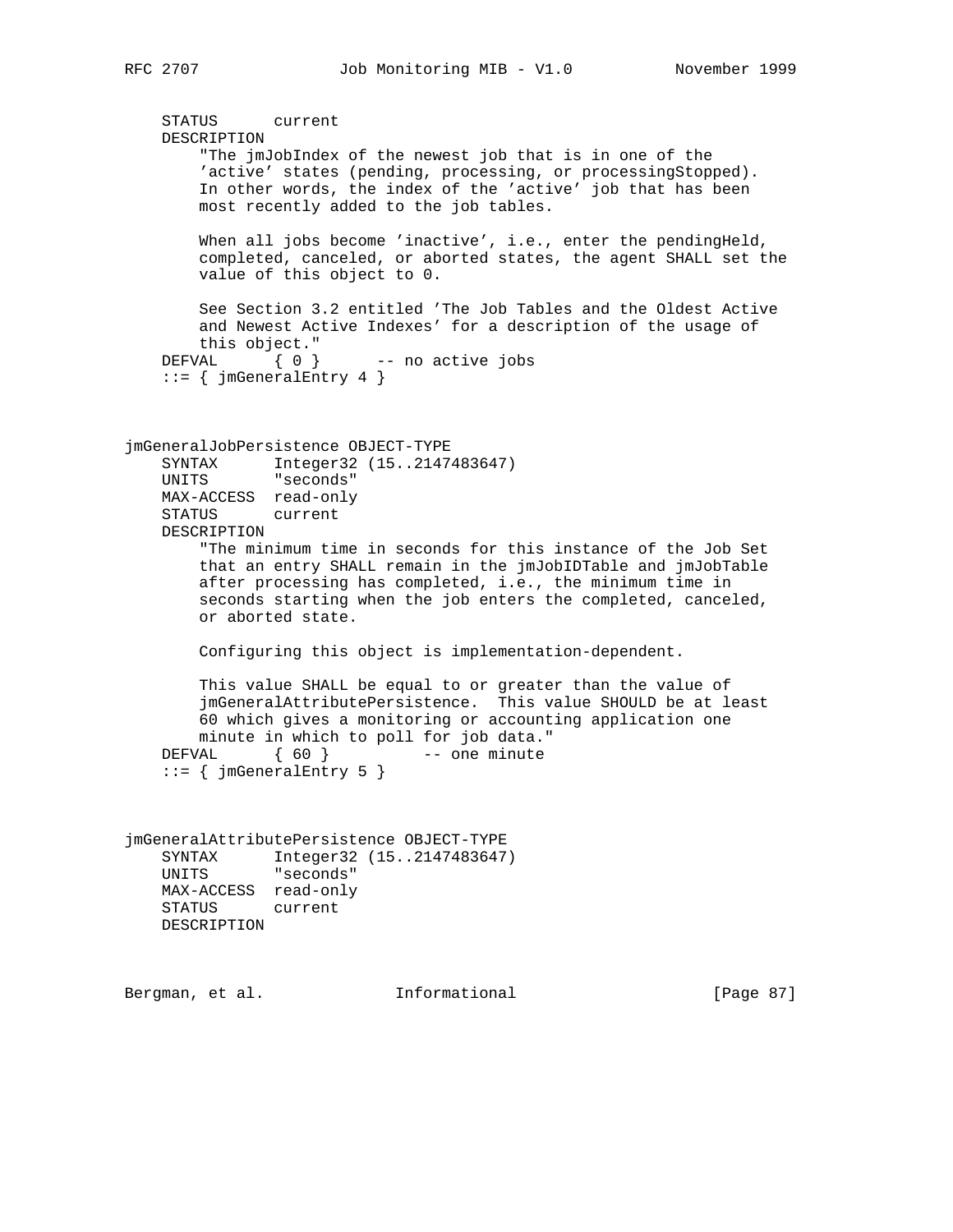"The minimum time in seconds for this instance of the Job Set that an entry SHALL remain in the jmAttributeTable after processing has completed , i.e., the time in seconds starting when the job enters the completed, canceled, or aborted state.

Configuring this object is implementation-dependent.

 This value SHOULD be at least 60 which gives a monitoring or accounting application one minute in which to poll for job data." DEFVAL { 60 } -- one minute ::= { jmGeneralEntry 6 }

jmGeneralJobSetName OBJECT-TYPE SYNTAX JmUTF8StringTC (SIZE(0..63)) MAX-ACCESS read-only STATUS current DESCRIPTION

> "The human readable name of this job set assigned by the system administrator (by means outside of this MIB). Typically, this name SHOULD be the name of the job queue. If a server or device has only a single job set, this object can be the administratively assigned name of the server or device itself. This name does not need to be unique, though each job set in a single Job Monitoring MIB SHOULD have distinct names.

 NOTE - If the job set corresponds to a single printer and the Printer MIB is implemented, this value SHOULD be the same as the prtGeneralPrinterName object in the draft Printer MIB [print-mib-draft]. If the job set corresponds to an IPP Printer, this value SHOULD be the same as the IPP 'printer name' Printer attribute.

 NOTE - The purpose of this object is to help the user of the job monitoring application distinguish between several job sets in implementations that support more than one job set.

 See the OBJECT compliance macro for the minimum maximum length required for conformance." DEFVAL { ''H } -- empty string ::= { jmGeneralEntry 7 }

-- The Job ID Group (MANDATORY)

-- The jmJobIDGroup consists entirely of the jmJobIDTable.

Bergman, et al. **Informational** [Page 88]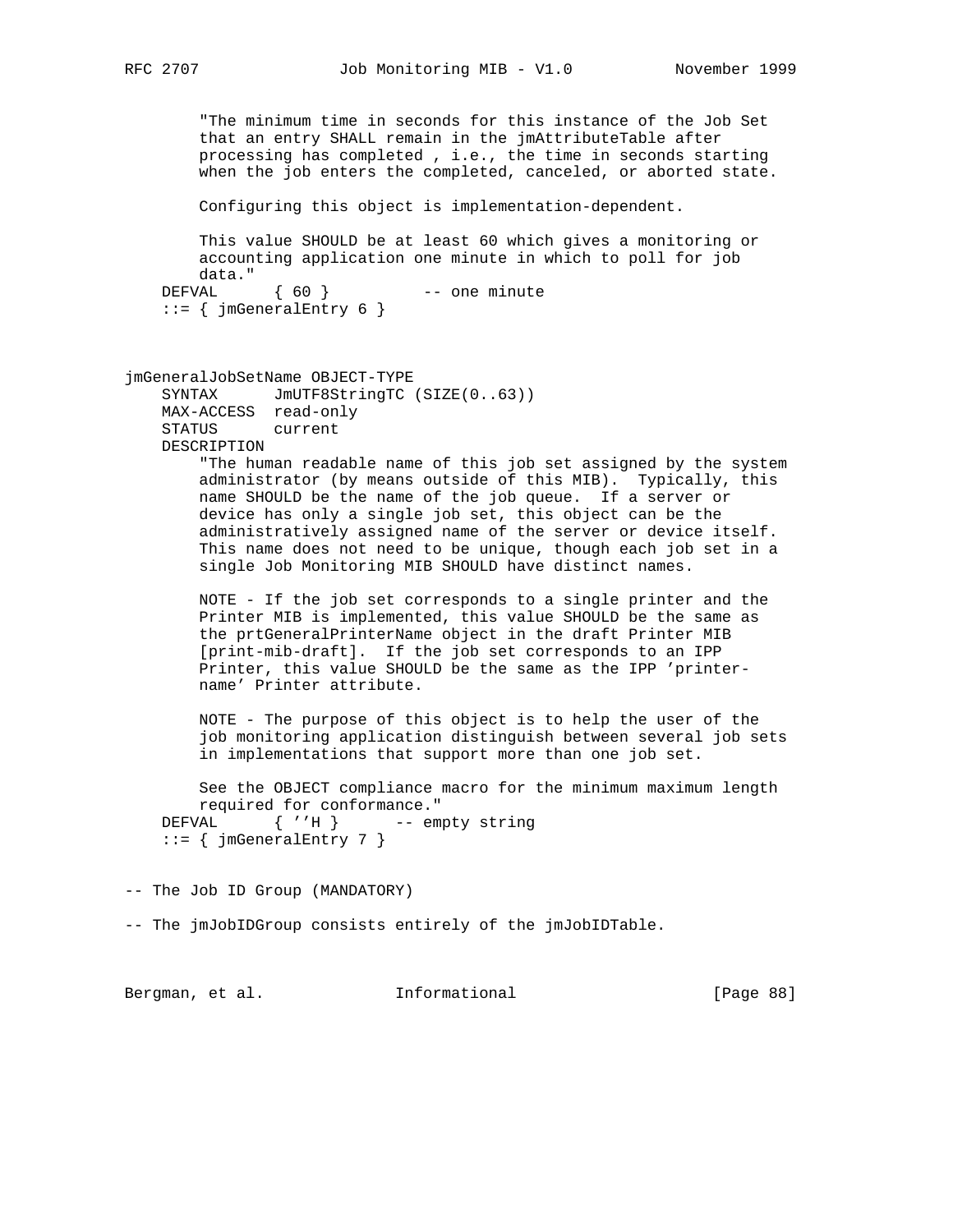```
jmJobID OBJECT IDENTIFIER ::= { jobmonMIBObjects 2 }
jmJobIDTable OBJECT-TYPE
    SYNTAX SEQUENCE OF JmJobIDEntry
    MAX-ACCESS not-accessible
    STATUS current
    DESCRIPTION
        "The jmJobIDTable provides a correspondence map (1) between the
        job submission ID that a client uses to refer to a job and (2)
        the jmGeneralJobSetIndex and jmJobIndex that the Job Monitoring
        MIB agent assigned to the job and that are used to access the
        job in all of the other tables in the MIB. If a monitoring
        application already knows the jmGeneralJobSetIndex and the
        jmJobIndex of the job it is querying, that application NEED NOT
        use the jmJobIDTable.
        The MANDATORY-GROUP macro specifies that this group is
        MANDATORY."
    ::= \{ jmJobID 1 \}jmJobIDEntry OBJECT-TYPE
   SYNTAX JmJobIDEntry
    MAX-ACCESS not-accessible
    STATUS current
    DESCRIPTION
        "The map from (1) the jmJobSubmissionID to (2) the
        jmGeneralJobSetIndex and jmJobIndex.
        An entry SHALL exist in this table for each job currently known
        to the agent for all job sets and job states. There MAY be
        more than one jmJobIDEntry that maps to a single job. This
        many to one mapping can occur when more than one network entity
        along the job submission path supplies a job submission ID.
        See Section 3.5. However, each job SHALL appear once and in
        one and only one job set."
     INDEX { jmJobSubmissionID }
    ::= { jmJobIDTable 1 }
JmJobIDEntry ::= SEQUENCE {
     jmJobSubmissionID OCTET STRING(SIZE(48)),
     jmJobIDJobSetIndex Integer32 (0..32767),
    jmJobIDJobIndex Integer32 (0..2147483647)
}
jmJobSubmissionID OBJECT-TYPE
```
Bergman, et al. **Informational** [Page 89]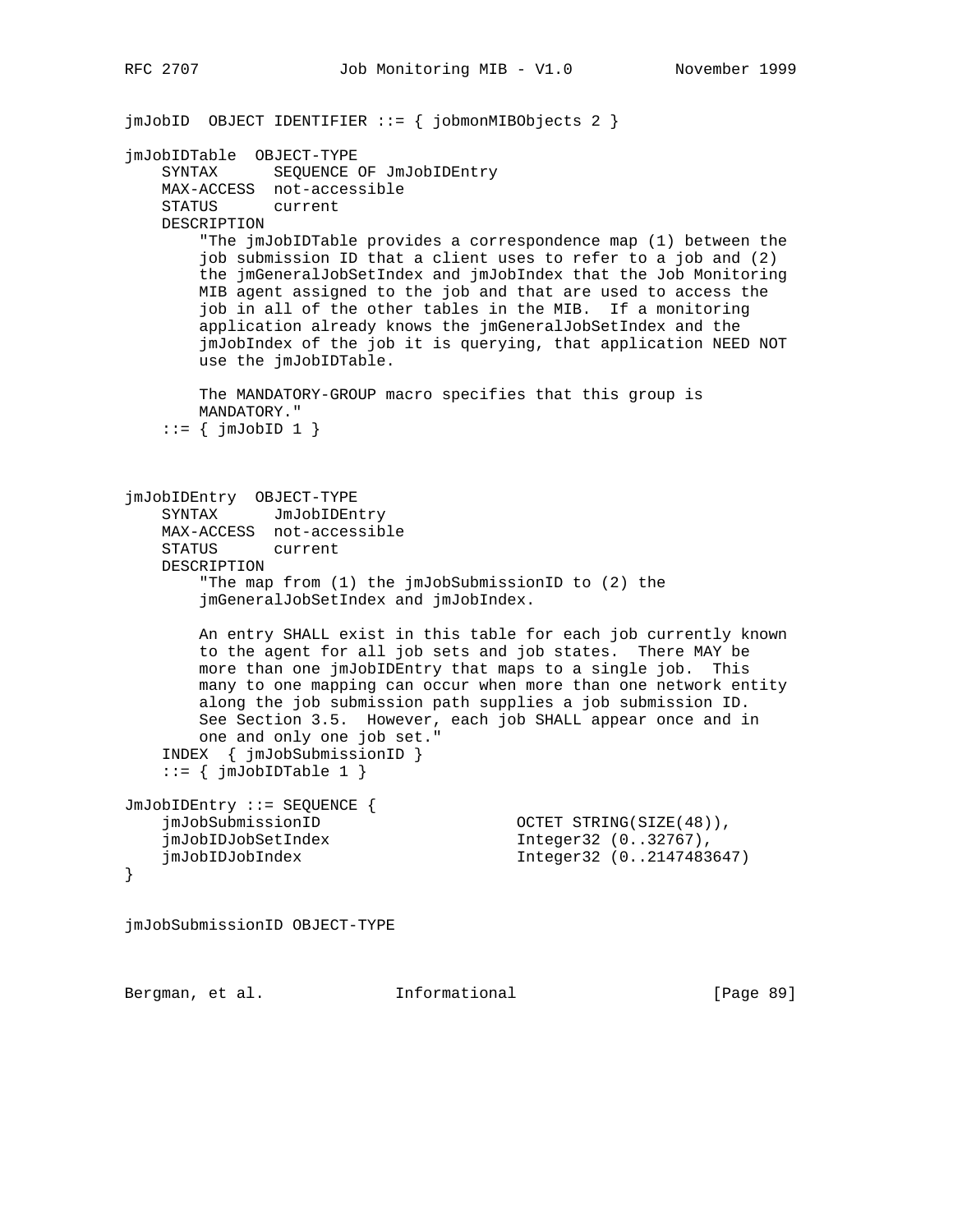SYNTAX OCTET STRING(SIZE(48)) MAX-ACCESS not-accessible STATUS current DESCRIPTION "A quasi-unique 48-octet fixed-length string ID which identifies the job within a particular client-server environment. There are multiple formats for the jmJobSubmissionID. Each format SHALL be uniquely identified. See the JmJobSubmissionIDTypeTC textual convention. Each format SHALL be registered using the procedures of a type 2 enum. See section 3.7.3 entitled: 'PWG Registration of Job Submission Id Formats'.

 If the requester (client or server) does not supply a job submission ID in the job submission protocol, then the recipient (server or device) SHALL assign a job submission ID using any of the standard formats that have been reserved for agents and adding the final 8 octets to distinguish the ID from others submitted from the same requester.

 The monitoring application, whether in the client or running separately, MAY use the job submission ID to help identify which jmJobIndex was assigned by the agent, i.e., in which row the job information is in the other tables.

 NOTE - fixed-length is used so that a management application can use a shortened GetNext varbind (in SNMPv1 and SNMPv2) in order to get the next submission ID, disregarding the remainder of the ID in order to access jobs independent of the trailing identifier part, e.g., to get all jobs submitted by a particular jmJobOwner or submitted from a particular MAC address.

 See the JmJobSubmissionIDTypeTC textual convention. See APPENDIX B - Support of Job Submission Protocols."  $::=$  {  $jmJobIDEntry 1$  }

jmJobIDJobSetIndex OBJECT-TYPE SYNTAX Integer32 (0..32767) MAX-ACCESS read-only STATUS current DESCRIPTION "This object contains the value of the jmGeneralJobSetIndex for the job with the jmJobSubmissionID value, i.e., the job set index of the job set in which the job was placed when that server or device accepted the job. This 16-bit value in

Bergman, et al. 1nformational 1999 [Page 90]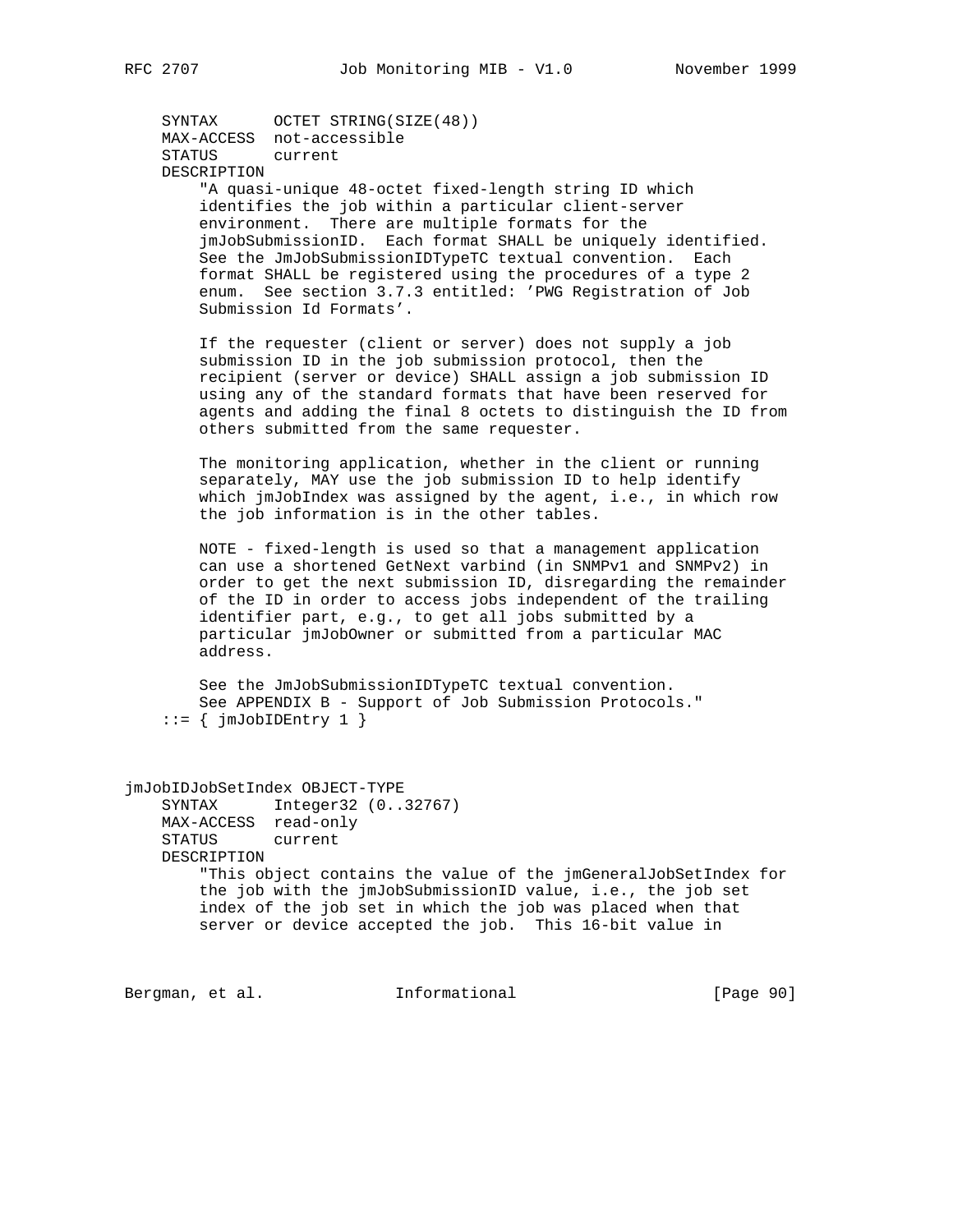combination with the jmJobIDJobIndex value permits the management application to access the other tables to obtain the job-specific objects for this job.

```
 See jmGeneralJobSetIndex in the jmGeneralTable."
 DEFVAL { 0 } -- 0 indicates no job set index
 ::= { jmJobIDEntry 2 }
```

```
jmJobIDJobIndex OBJECT-TYPE
     SYNTAX Integer32 (0..2147483647)
    MAX-ACCESS read-only
     STATUS current
    DESCRIPTION
         "This object contains the value of the jmJobIndex for the job
        with the jmJobSubmissionID value, i.e., the job index for the
         job when the server or device accepted the job. This value, in
        combination with the jmJobIDJobSetIndex value, permits the
        management application to access the other tables to obtain the
         job-specific objects for this job.
        See jmJobIndex in the jmJobTable."
   DEFVAL \{ 0 \} -- 0 indicates no jmJobIndex value.
     ::= { jmJobIDEntry 3 }
-- The Job Group (MANDATORY)
-- The jmJobGroup consists entirely of the jmJobTable.
jmJob OBJECT IDENTIFIER ::= { jobmonMIBObjects 3 }
jmJobTable OBJECT-TYPE
    SYNTAX SEQUENCE OF JmJobEntry
    MAX-ACCESS not-accessible
     STATUS current
    DESCRIPTION
         "The jmJobTable consists of basic job state and status
         information for each job in a job set that (1) monitoring
        applications need to be able to access in a single SNMP Get
        operation, (2) that have a single value per job, and (3) that
        SHALL always be implemented.
```
 The MANDATORY-GROUP macro specifies that this group is MANDATORY."  $::=$  {  $jmJob 1$  }

Bergman, et al. **Informational** [Page 91]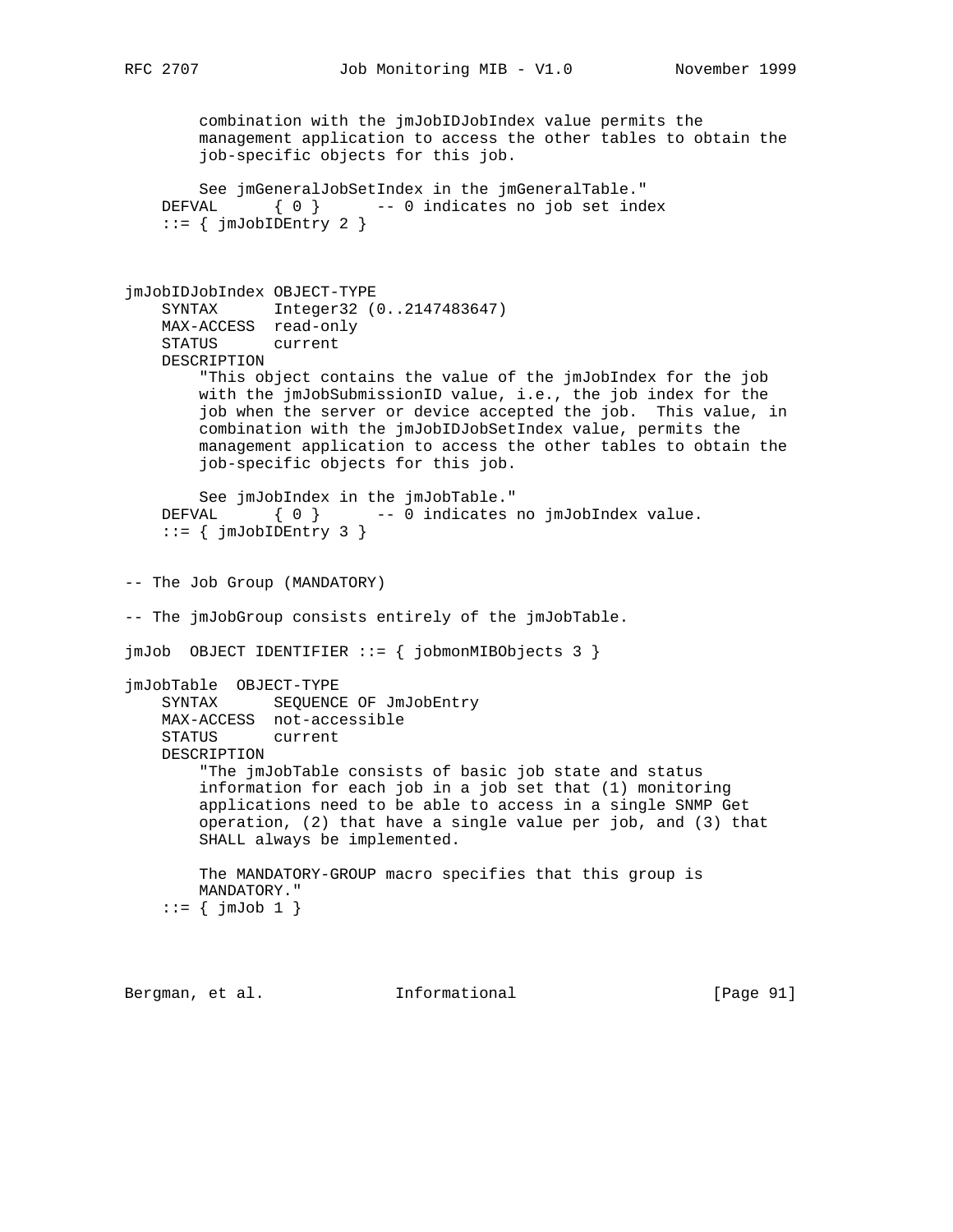```
jmJobEntry OBJECT-TYPE
   SYNTAX JmJobEntry
    MAX-ACCESS not-accessible
    STATUS current
    DESCRIPTION
        "Basic per-job state and status information.
        An entry SHALL exist in this table for each job, no matter what
        the state of the job is. Each job SHALL appear in one and only
        one job set.
        See Section 3.2 entitled 'The Job Tables'."
    INDEX { jmGeneralJobSetIndex, jmJobIndex }
   ::= { jmJobTable 1 }
JmJobEntry ::= SEQUENCE {
                                        Integer32 (1..2147483647),
    jmJobState JmJobStateTC,
 jmJobStateReasons1 JmJobStateReasons1TC,
 jmNumberOfInterveningJobs Integer32 (-2..2147483647),
 jmJobKOctetsPerCopyRequested Integer32 (-2..2147483647),
 jmJobKOctetsProcessed Integer32 (-2..2147483647),
 jmJobImpressionsPerCopyRequested Integer32 (-2..2147483647),
 jmJobImpressionsCompleted Integer32 (-2..2147483647),
   jmJobImpressionsPerCopyRequesce<br>
jmJobImpressionsCompleted<br>
JmJobStringTC (SIZE(0..63))
}
jmJobIndex OBJECT-TYPE
    SYNTAX Integer32 (1..2147483647)
    MAX-ACCESS not-accessible
    STATUS current
    DESCRIPTION
        "The sequential, monatonically increasing identifier index for
        the job generated by the server or device when that server or
        device accepted the job. This index value permits the
        management application to access the other tables to obtain the
        job-specific row entries.
        See Section 3.2 entitled 'The Job Tables and the Oldest Active
        and Newest Active Indexes'.
        See Section 3.5 entitled 'Job Identification'.
        See also jmGeneralNewestActiveJobIndex for the largest value of
        jmJobIndex.
        See JmJobSubmissionIDTypeTC for a limit on the size of this
        index if the agent represents it as an 8-digit decimal number."
   ::= { jmJobEntry 1 }
```
Bergman, et al. **Informational** [Page 92]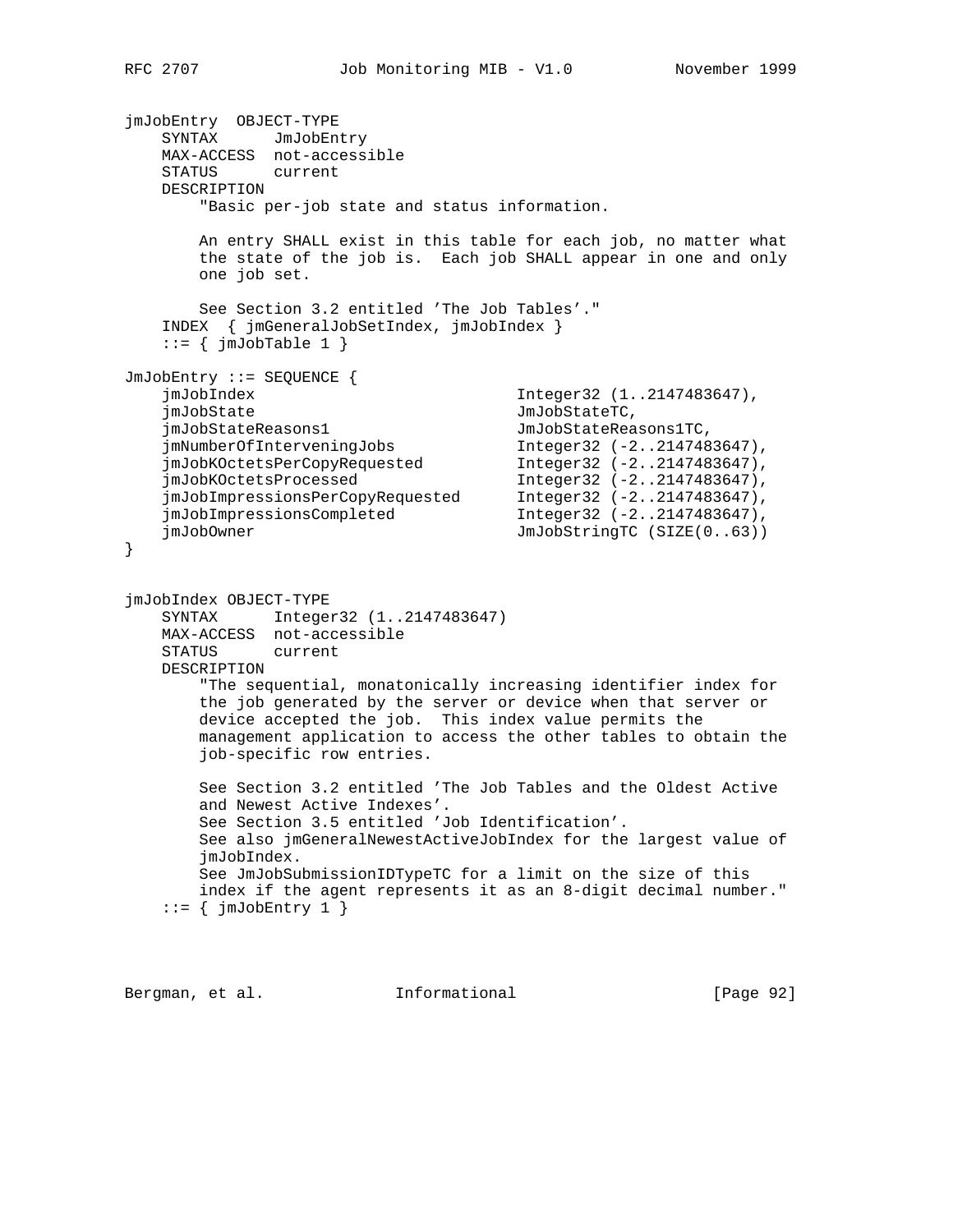jmJobState OBJECT-TYPE SYNTAX JmJobStateTC MAX-ACCESS read-only STATUS current DESCRIPTION "The current state of the job (pending, processing, completed, etc.). Agents SHALL implement only those states which are appropriate for the particular implementation. However, management applications SHALL be prepared to receive all the standard job states. The final value for this object SHALL be one of: completed, canceled, or aborted. The minimum length of time that the agent SHALL maintain MIB data for a job in the completed, canceled, or aborted state before removing the job data from the jmJobIDTable and jmJobTable is specified by the value of the jmGeneralJobPersistence object." DEFVAL { unknown } -- default is unknown  $::=$  {  $jmJobEntry$  2 } jmJobStateReasons1 OBJECT-TYPE SYNTAX JmJobStateReasons1TC MAX-ACCESS read-only STATUS current DESCRIPTION "Additional information about the job's current state, i.e., information that augments the value of the job's jmJobState object. Implementation of any reason values is OPTIONAL, but an agent SHOULD return any reason information available. These values MAY be used with any job state or states for which the reason makes sense. Since the Job State Reasons will be more dynamic than the Job State, it is recommended that a job monitoring application read this object every time jmJobState is read. When the agent cannot provide a reason for the current state of the job, the value of the jmJobStateReasons1 object and jobStateReasonsN attributes SHALL be 0. The jobStateReasonsN (N=2..4) attributes provide further additional information about the job's current state." DEFVAL  $\{ 0 \}$  -- no reasons  $::=$  {  $jmJobEntry$  3 } Bergman, et al. **Informational** [Page 93]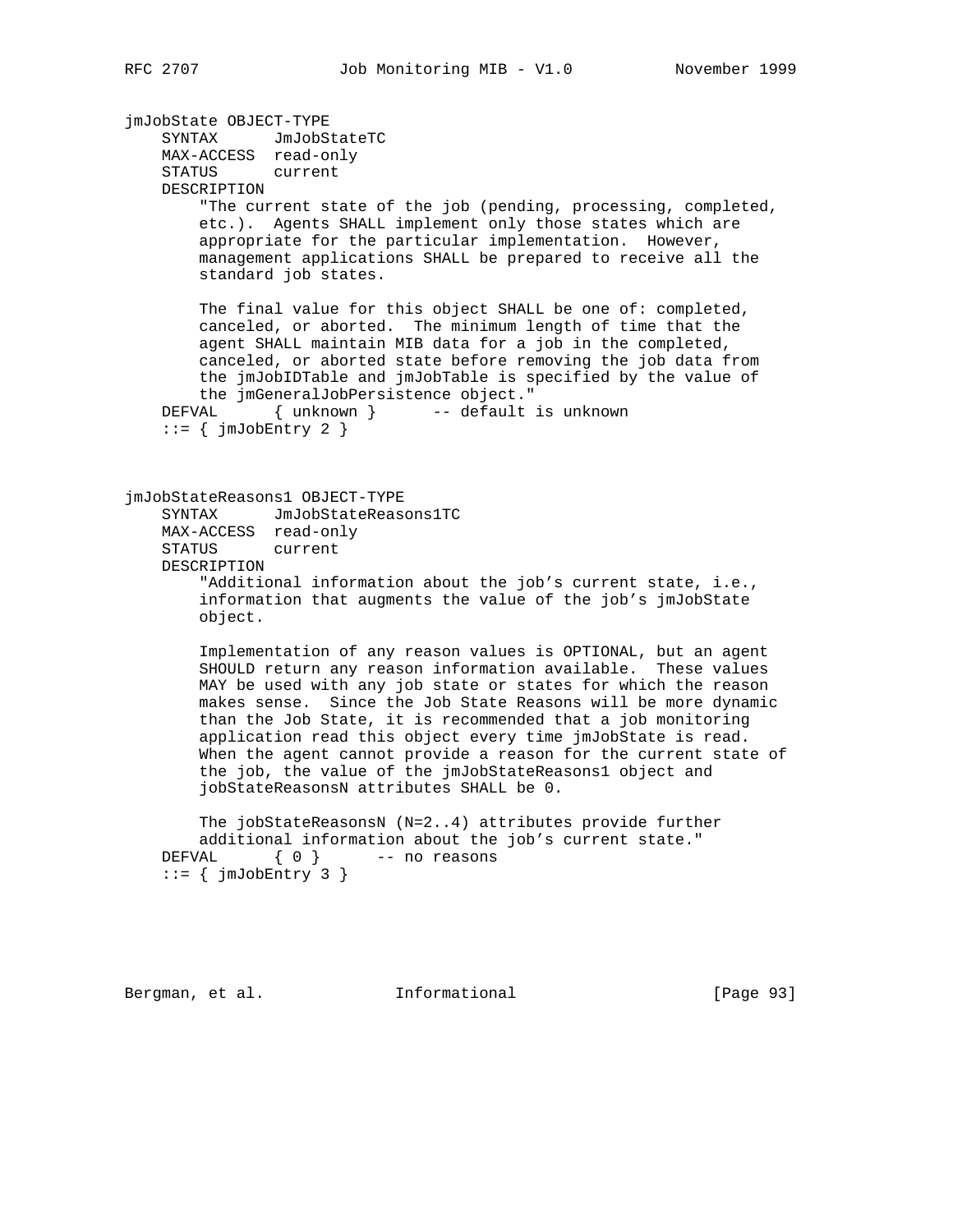jmNumberOfInterveningJobs OBJECT-TYPE SYNTAX Integer32 (-2..2147483647) MAX-ACCESS read-only STATUS current DESCRIPTION "The number of jobs that are expected to complete processing before this job has completed processing according to the implementation's queuing algorithm, if no other jobs were to be submitted. In other words, this value is the job's queue position. The agent SHALL return a value of 0 for this attribute when the job is the next job to complete processing (or has completed processing).<br>"
DEFVAL  $\{ 0 \}$  -- default is -- default is no intervening jobs.  $::=$  {  $jmJobEntry$  4 } jmJobKOctetsPerCopyRequested OBJECT-TYPE SYNTAX Integer32 (-2..2147483647) MAX-ACCESS read-only STATUS current DESCRIPTION "The total size in K (1024) octets of the document(s) being requested to be processed in the job. The agent SHALL round the actual number of octets up to the next highest K. Thus 0 octets is represented as '0', 1-1024 octets is represented as '1', 1025-2048 is represented as '2', etc. In computing this value, the server/device SHALL NOT include the multiplicative factors contributed by (1) the number of document copies, and (2) the number of job copies, independent of whether the device can process multiple copies of the job or document without making multiple passes over the job or document data and independent of whether the output is collated or not. Thus the server/device computation is independent of the implementation and indicates the size of the document(s) measured in K octets independent of the number of copies." DEFVAL  $\{-2\}$  -- the default is unknown(-2)  $::=$  {  $jmJobEntry$  5 } jmJobKOctetsProcessed OBJECT-TYPE SYNTAX Integer32 (-2..2147483647) MAX-ACCESS read-only STATUS current DESCRIPTION "The total number of octets processed by the server or device

Bergman, et al. **Informational** [Page 94]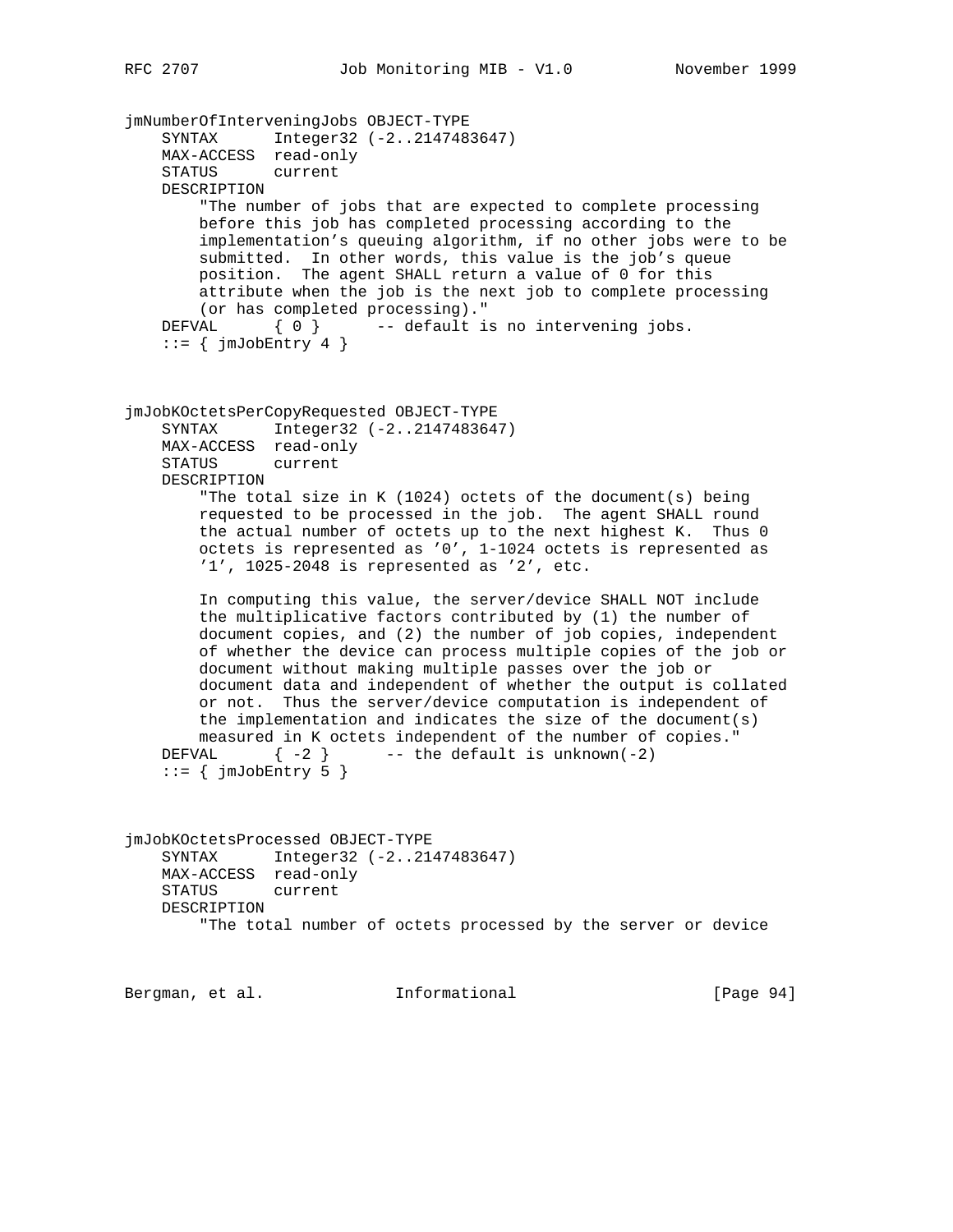measured in units of K (1024) octets so far. The agent SHALL round the actual number of octets processed up to the next higher K. Thus 0 octets is represented as '0', 1-1024 octets is represented as '1', 1025-2048 octets is '2', etc. For printing devices, this value is the number interpreted by the page description language interpreter rather than what has been marked on media.

 For implementations where multiple copies are produced by the interpreter with only a single pass over the data, the final value SHALL be equal to the value of the jmJobKOctetsPerCopyRequested object. For implementations where multiple copies are produced by the interpreter by processing the data for each copy, the final value SHALL be a multiple of the value of the jmJobKOctetsPerCopyRequested object.

 NOTE - See the impressionsCompletedCurrentCopy and pagesCompletedCurrentCopy attributes for attributes that are reset on each document copy.

 NOTE - The jmJobKOctetsProcessed object can be used with the jmJobKOctetsPerCopyRequested object to provide an indication of the relative progress of the job, provided that the multiplicative factor is taken into account for some implementations of multiple copies." DEFVAL  $\{ 0 \}$  -- default is no octets processed.

```
::= { jmJobEntry 6 }
```
jmJobImpressionsPerCopyRequested OBJECT-TYPE SYNTAX Integer32 (-2..2147483647) MAX-ACCESS read-only STATUS current DESCRIPTION "The total size in number of impressions of the document(s) submitted.

> In computing this value, the server/device SHALL NOT include the multiplicative factors contributed by (1) the number of document copies, and (2) the number of job copies, independent of whether the device can process multiple copies of the job or document without making multiple passes over the job or document data and independent of whether the output is collated or not. Thus the server/device computation is independent of the implementation and reflects the size of the document(s) measured in impressions independent of the number of copies.

See the definition of the term 'impression' in Section 2."

Bergman, et al. 1nformational 1999 [Page 95]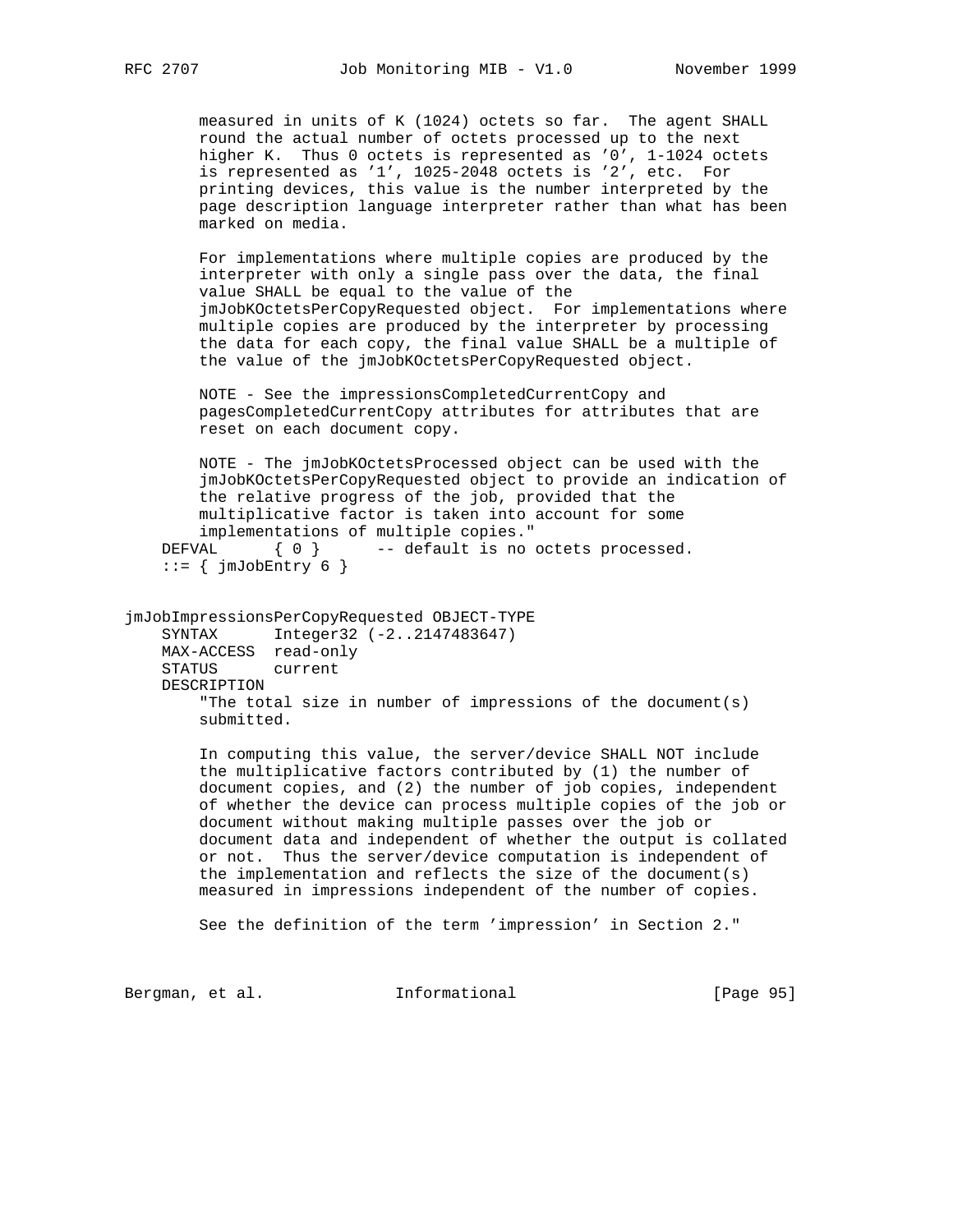```
DEFVAL \{-2\} -- default is unknown(-2)
   ::= { jmJobEntry 7 }
jmJobImpressionsCompleted OBJECT-TYPE
    SYNTAX Integer32 (-2..2147483647)
    MAX-ACCESS read-only
    STATUS current
    DESCRIPTION
         "The total number of impressions completed for this job so far.
        For printing devices, the impressions completed includes
        interpreting, marking, and stacking the output. For other
         types of job services, the number of impressions completed
         includes the number of impressions processed.
        NOTE - See the impressionsCompletedCurrentCopy and
        pagesCompletedCurrentCopy attributes for attributes that are
        reset on each document copy.
        NOTE - The jmJobImpressionsCompleted object can be used with
        the jmJobImpressionsPerCopyRequested object to provide an
        indication of the relative progress of the job, provided that
        the multiplicative factor is taken into account for some
        implementations of multiple copies.
        See the definition of the term 'impression' in Section 2 and
        the counting example in Section 3.4 entitled 'Monitoring Job
        Progress'."
   DEFVAL \{ 0 \} -- default is no octets
    ::= { jmJobEntry 8 }
jmJobOwner OBJECT-TYPE
   SYNTAX JmJobStringTC (SIZE(0..63))
    MAX-ACCESS read-only
    STATUS current
    DESCRIPTION
         "The coded character set name of the user that submitted the
         job. The method of assigning this user name will be system
        and/or site specific but the method MUST ensure that the name
        is unique to the network that is visible to the client and
        target device.
        This value SHOULD be the most authenticated name of the user
        submitting the job.
        See the OBJECT compliance macro for the minimum maximum length
Bergman, et al. 1nformational 1998 [Page 96]
```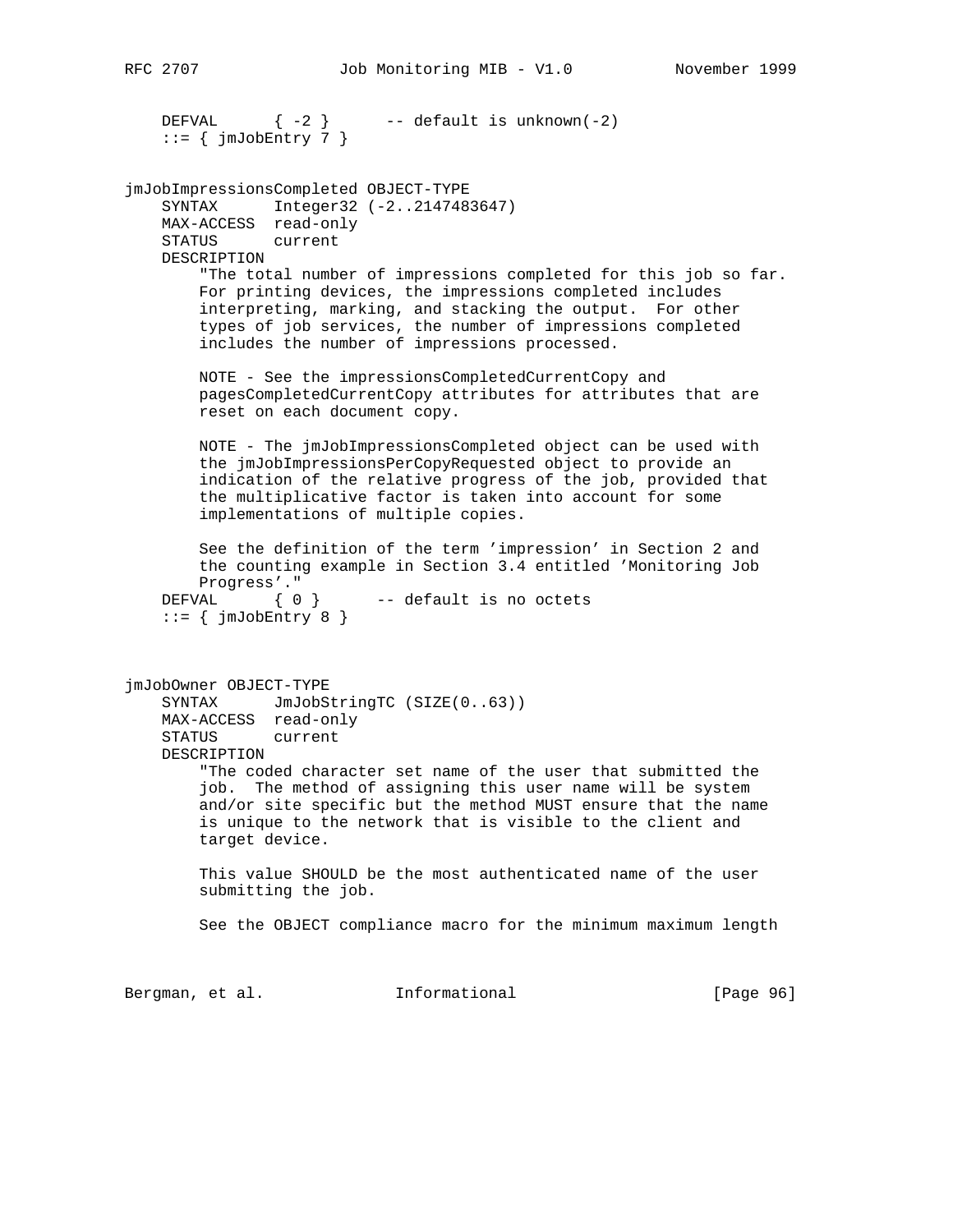required for conformance." DEFVAL { ''H } -- default is empty string  $::=$  {  $jmJobEntry$  9 } -- The Attribute Group (MANDATORY) -- The jmAttributeGroup consists entirely of the jmAttributeTable.  $-$ -- Implementation of the objects in this group is MANDATORY. -- See Section 3.1 entitled 'Conformance Considerations'. -- An agent SHALL implement any attribute if (1) the server or device -- supports the functionality represented by the attribute and (2) the -- information is available to the agent. jmAttribute OBJECT IDENTIFIER ::= { jobmonMIBObjects 4 } jmAttributeTable OBJECT-TYPE SYNTAX SEQUENCE OF JmAttributeEntry MAX-ACCESS not-accessible STATUS current DESCRIPTION "The jmAttributeTable SHALL contain attributes of the job and document(s) for each job in a job set. Instead of allocating distinct objects for each attribute, each attribute is represented as a separate row in the jmAttributeTable. The MANDATORY-GROUP macro specifies that this group is MANDATORY. An agent SHALL implement any attribute if (1) the server or device supports the functionality represented by the attribute and (2) the information is available to the agent. "  $::=$  {  $jm$ Attribute 1 } jmAttributeEntry OBJECT-TYPE SYNTAX JmAttributeEntry MAX-ACCESS not-accessible STATUS current DESCRIPTION "Attributes representing information about the job and document(s) or resources required and/or consumed. Each entry in the jmAttributeTable is a per-job entry with an extra index for each type of attribute (jmAttributeTypeIndex) that a job can have and an additional index (jmAttributeInstanceIndex) for those attributes that can have Bergman, et al. 1nformational 1999 [Page 97]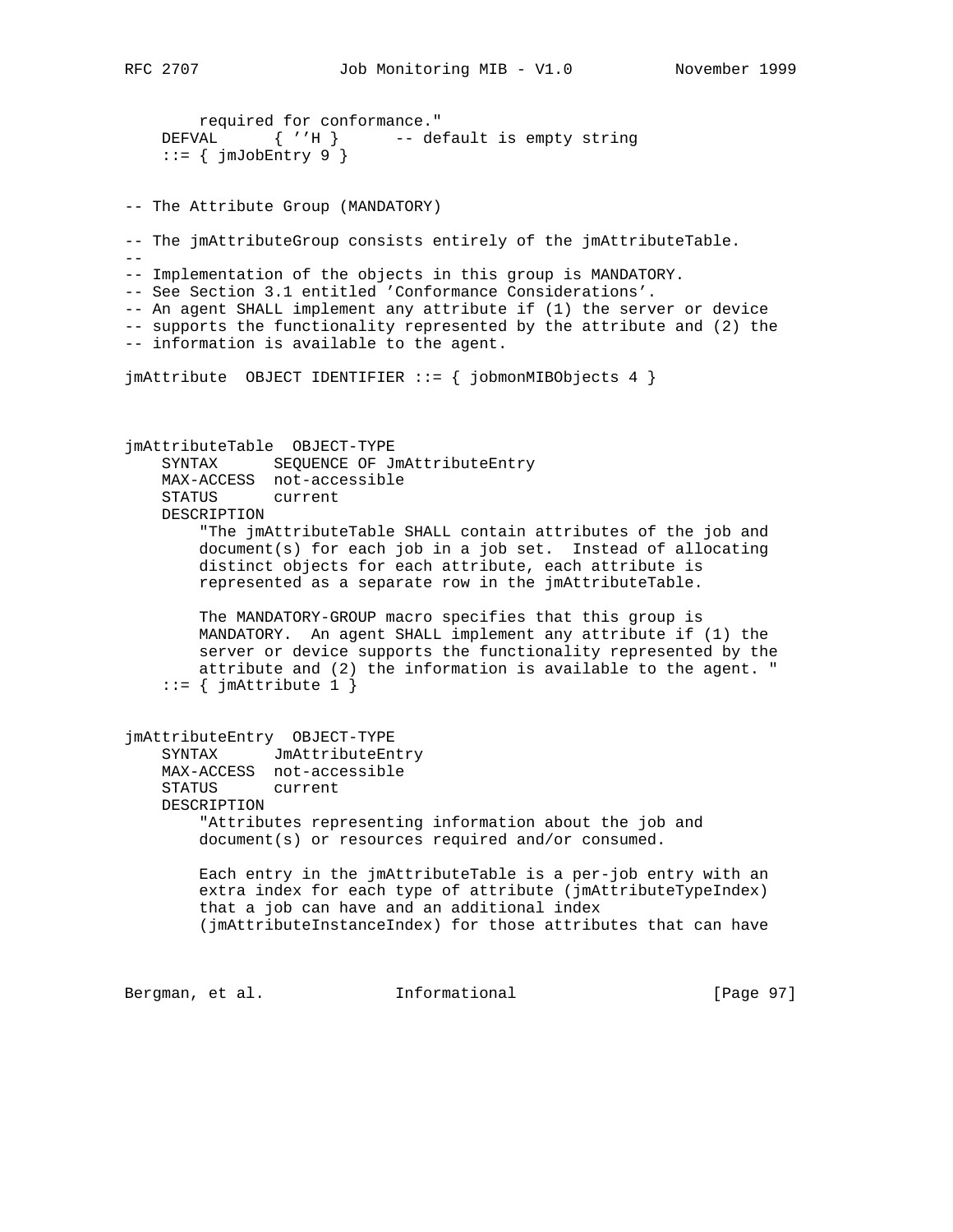multiple instances per job. The jmAttributeTypeIndex object SHALL contain an enum type that indicates the type of attribute (see the JmAttributeTypeTC textual-convention). The value of the attribute SHALL be represented in either the jmAttributeValueAsInteger or jmAttributeValueAsOctets objects, and/or both, as specified in the JmAttributeTypeTC textual convention.

 The agent SHALL create rows in the jmAttributeTable as the server or device is able to discover the attributes either from the job submission protocol itself or from the document PDL. As the documents are interpreted, the interpreter MAY discover additional attributes and so the agent adds additional rows to this table. As the attributes that represent resources are actually consumed, the usage counter contained in the jmAttributeValueAsInteger object is incremented according to the units indicated in the description of the JmAttributeTypeTC enum.

 The agent SHALL maintain each row in the jmAttributeTable for at least the minimum time after a job completes as specified by the jmGeneralAttributePersistence object.

 Zero or more entries SHALL exist in this table for each job in a job set.

 See Section 3.3 entitled 'The Attribute Mechanism' for a description of the jmAttributeTable." INDEX { jmGeneralJobSetIndex, jmJobIndex, jmAttributeTypeIndex, jmAttributeInstanceIndex } ::= { jmAttributeTable 1 }

JmAttributeEntry ::= SEQUENCE { jmAttributeTypeIndex JmAttributeTypeTC, jmAttributeInstanceIndex Integer32 (1..32767), jmAttributeValueAsInteger Integer32 (-2..2147483647), jmAttributeValueAsOctets OCTET STRING(SIZE(0..63))

}

jmAttributeTypeIndex OBJECT-TYPE SYNTAX JmAttributeTypeTC MAX-ACCESS not-accessible STATUS current DESCRIPTION "The type of attribute that this row entry represents. The type MAY identify information about the job or document(s)

Bergman, et al. 1nformational 1998 [Page 98]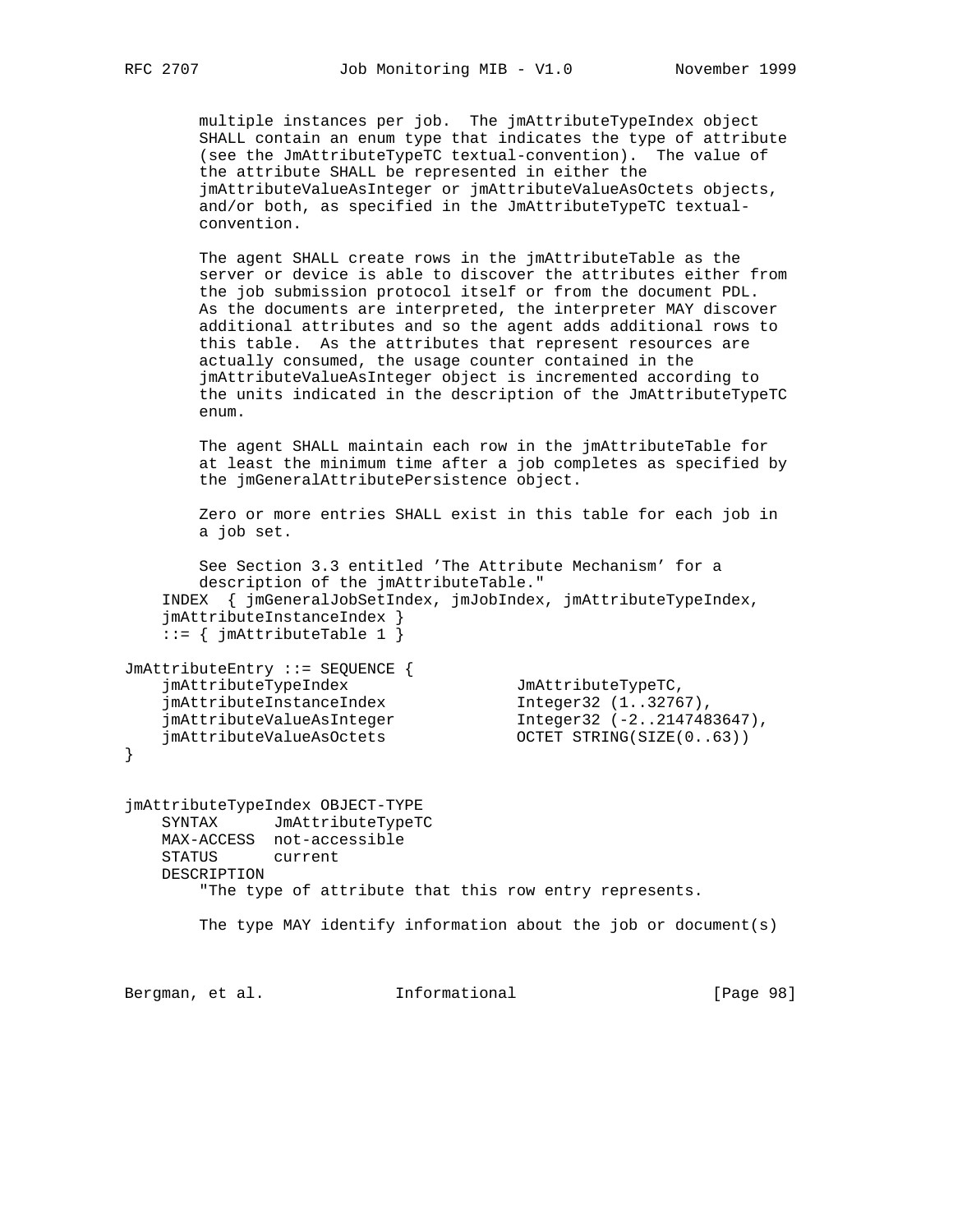or MAY identify a resource required to process the job before the job start processing and/or consumed by the job as the job is processed.

 Examples of job attributes (i.e., apply to the job as a whole) that have only one instance per job include: jobCopiesRequested(90), documentCopiesRequested(92), jobCopiesCompleted(91), documentCopiesCompleted(93), while examples of job attributes that may have more than one instance per job include: documentFormatIndex(37), and documentFormat(38).

 Examples of document attributes (one instance per document) include: fileName(34), and documentName(35).

 Examples of required and consumed resource attributes include: pagesRequested(130), mediumRequested(170), pagesCompleted(131), and mediumConsumed(171), respectively."

```
 ::= { jmAttributeEntry 1 }
```

```
jmAttributeInstanceIndex OBJECT-TYPE
    SYNTAX Integer32 (1..32767)
    MAX-ACCESS not-accessible
    STATUS current
    DESCRIPTION
         "A running 16-bit index of the attributes of the same type for
        each job. For those attributes with only a single instance per
         job, this index value SHALL be 1. For those attributes that
        are a single value per document, the index value SHALL be the
        document number, starting with 1 for the first document in the
         job. Jobs with only a single document SHALL use the index
        value of 1. For those attributes that can have multiple values
        per job or per document, such as documentFormatIndex(37) or
        documentFormat(38), the index SHALL be a running index for the
         job as a whole, starting at 1."
    ::= { jmAttributeEntry 2 }
```
jmAttributeValueAsInteger OBJECT-TYPE SYNTAX Integer32 (-2..2147483647) MAX-ACCESS read-only STATUS current DESCRIPTION "The integer value of the attribute. The value of the attribute SHALL be represented as an integer if the enum

Bergman, et al. **Informational** [Page 99]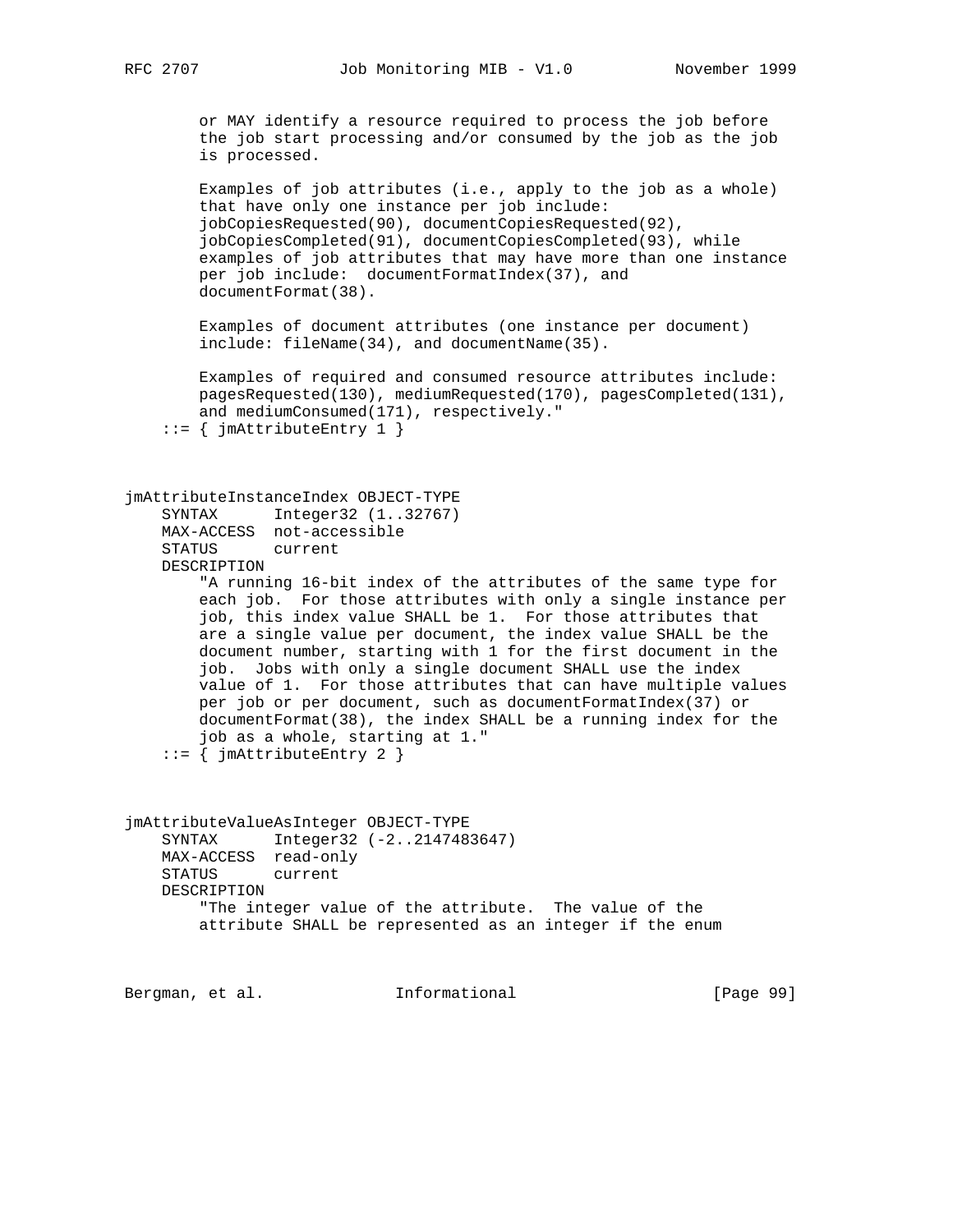description in the JmAttributeTypeTC textual-convention definition has the tag: 'INTEGER:'.

 Depending on the enum definition, this object value MAY be an integer, a counter, an index, or an enum, depending on the jmAttributeTypeIndex value. The units of this value are specified in the enum description.

 For those attributes that are accumulating job consumption as the job is processed as specified in the JmAttributeTypeTC textual-convention, SHALL contain the final value after the job completes processing, i.e., this value SHALL indicate the total usage of this resource made by the job.

 A monitoring application is able to copy this value to a suitable longer term storage for later processing as part of an accounting system.

 Since the agent MAY add attributes representing resources to this table while the job is waiting to be processed or being processed, which can be a long time before any of the resources are actually used, the agent SHALL set the value of the jmAttributeValueAsInteger object to 0 for resources that the job has not yet consumed.

 Attributes for which the concept of an integer value is meaningless, such as fileName(34), jobName, and processingMessage, do not have the 'INTEGER:' tag in the JmAttributeTypeTC definition and so an agent SHALL always return a value of '-1' to indicate 'other' for the value of the jmAttributeValueAsInteger object for these attributes.

 For attributes which do have the 'INTEGER:' tag in the JmAttributeTypeTC definition, if the integer value is not (yet) known, the agent either (1) SHALL not materialize the row in the jmAttributeTable until the value is known or (2) SHALL return a '-2' to represent an 'unknown' counting integer value, a '0' to represent an 'unknown' index value, and a '2' to represent an 'unknown(2)' enum value." DEFVAL  $\{-2\}$  -- default value is unknown(-2) ::= { jmAttributeEntry 3 }

jmAttributeValueAsOctets OBJECT-TYPE SYNTAX OCTET STRING(SIZE(0..63)) MAX-ACCESS read-only STATUS current

Bergman, et al. 1nformational 1999 [Page 100]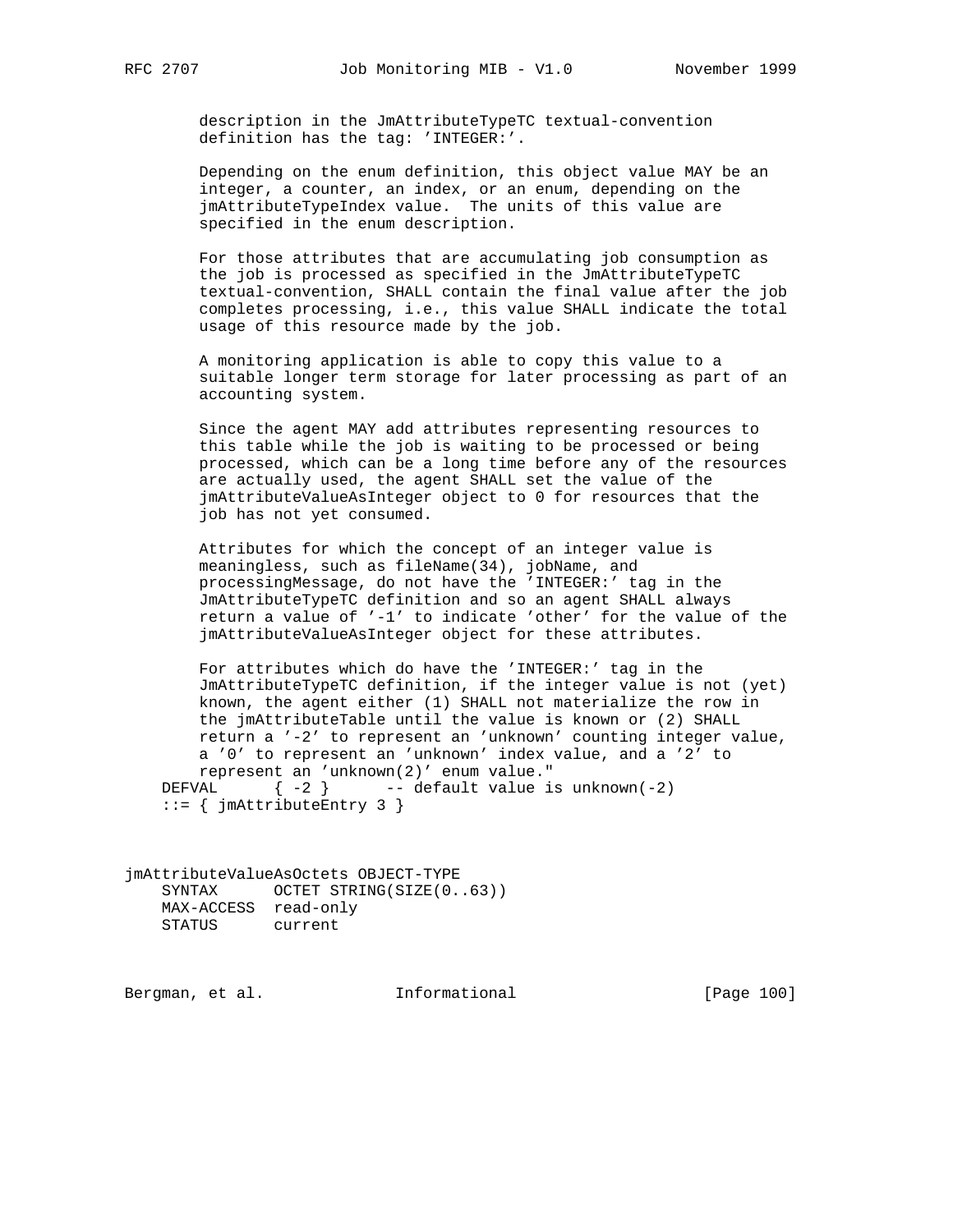DESCRIPTION "The octet string value of the attribute. The value of the attribute SHALL be represented as an OCTET STRING if the enum description in the JmAttributeTypeTC textual-convention definition has the tag: 'OCTETS:'. Depending on the enum definition, this object value MAY be a coded character set string (text), such as 'JmUTF8StringTC', or a binary octet string, such as 'DateAndTime'. Attributes for which the concept of an octet string value is meaningless, such as pagesCompleted, do not have the tag 'OCTETS:' in the JmAttributeTypeTC definition and so the agent SHALL always return a zero length string for the value of the jmAttributeValueAsOctets object. For attributes which do have the 'OCTETS:' tag in the JmAttributeTypeTC definition, if the OCTET STRING value is not (yet) known, the agent either SHALL NOT materialize the row in the jmAttributeTable until the value is known or SHALL return a zero-length string." DEFVAL  $\{ 'H \}$  -- empty string  $::= \{ j \text{mAttributeEntry 4 } \}$ -- Notifications and Trapping -- Reserved for the future jobmonMIBNotifications OBJECT IDENTIFIER ::= { jobmonMIB 2 } -- Conformance Information jmMIBConformance OBJECT IDENTIFIER ::= { jobmonMIB 3 } -- compliance statements jmMIBCompliance MODULE-COMPLIANCE STATUS current DESCRIPTION "The compliance statement for agents that implement the job monitoring MIB." MODULE -- this module MANDATORY-GROUPS { jmGeneralGroup, jmJobIDGroup, jmJobGroup, jmAttributeGroup } Bergman, et al. **Informational** [Page 101]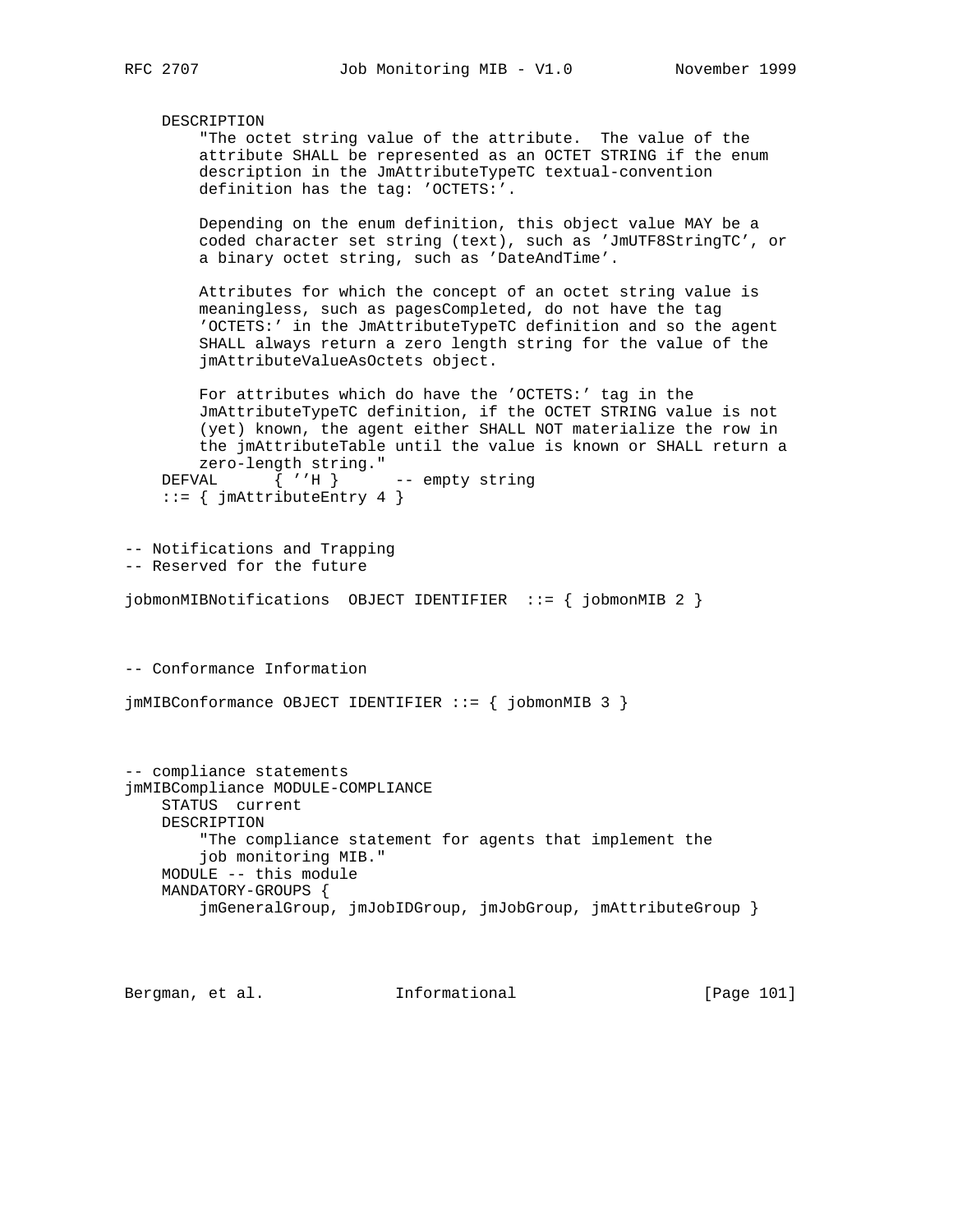```
 OBJECT jmGeneralJobSetName
     SYNTAX JmUTF8StringTC (SIZE(0..8))
    DESCRIPTION
         "Only 8 octets maximum string length NEED be supported by the
        agent."
     OBJECT jmJobOwner
     SYNTAX JmJobStringTC (SIZE(0..16))
    DESCRIPTION
         "Only 16 octets maximum string length NEED be supported by the
        agent."
-- There are no CONDITIONALLY MANDATORY or OPTIONAL groups.
     ::= { jmMIBConformance 1 }
jmMIBGroups OBJECT IDENTIFIER ::= { jmMIBConformance 2 }
jmGeneralGroup OBJECT-GROUP
    OBJECTS {
         jmGeneralNumberOfActiveJobs, jmGeneralOldestActiveJobIndex,
         jmGeneralNewestActiveJobIndex, jmGeneralJobPersistence,
         jmGeneralAttributePersistence, jmGeneralJobSetName}
     STATUS current
    DESCRIPTION
         "The general group."
    ::= { jmMIBGroups 1 }
jmJobIDGroup OBJECT-GROUP
    OBJECTS {
         jmJobIDJobSetIndex, jmJobIDJobIndex }
     STATUS current
    DESCRIPTION
        "The job ID group."
    ::= { jmMIBGroups 2 }
jmJobGroup OBJECT-GROUP
    OBJECTS {
         jmJobState, jmJobStateReasons1, jmNumberOfInterveningJobs,
         jmJobKOctetsPerCopyRequested, jmJobKOctetsProcessed,
         jmJobImpressionsPerCopyRequested, jmJobImpressionsCompleted,
         jmJobOwner }
     STATUS current
Bergman, et al. Informational [Page 102]
```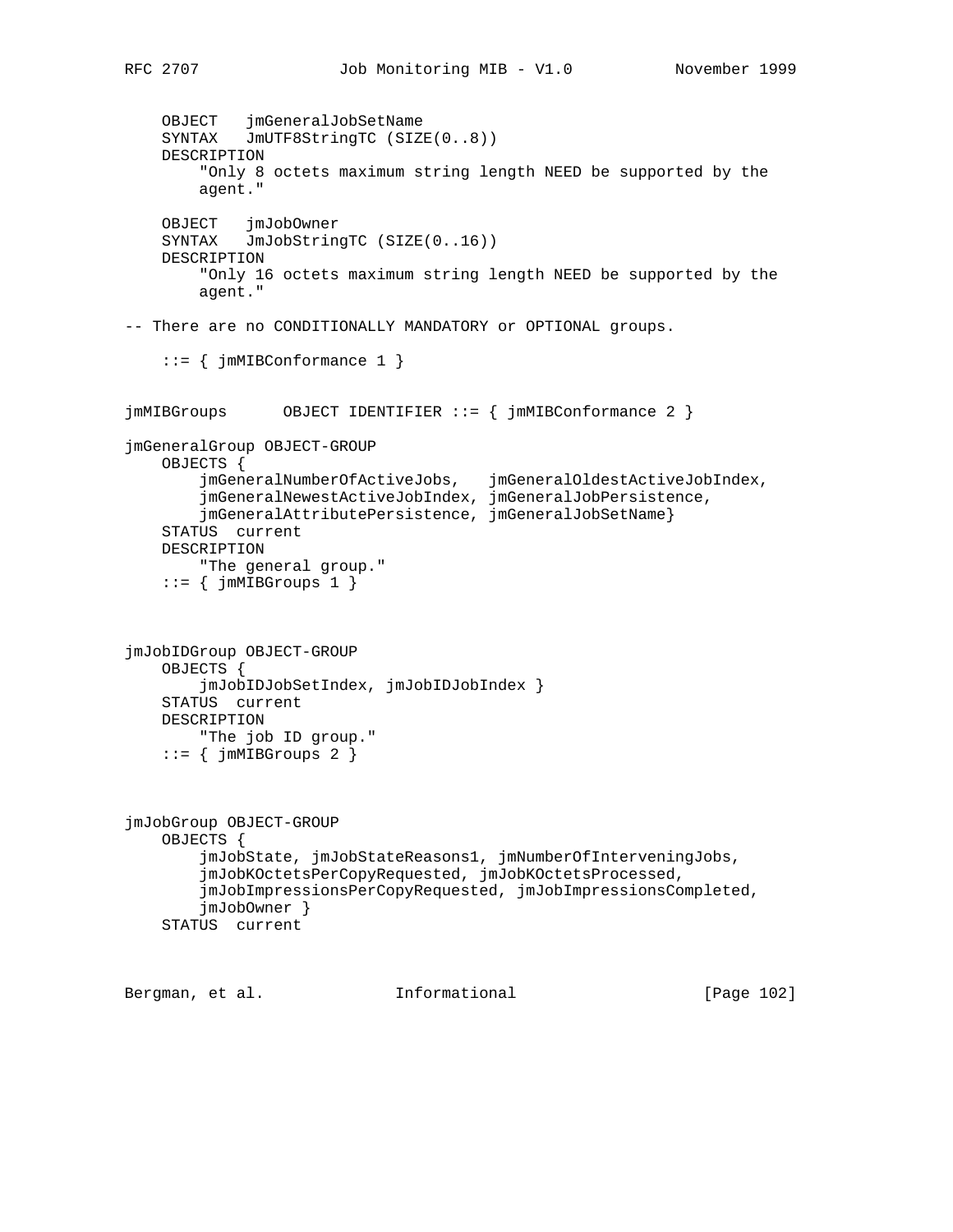```
 DESCRIPTION
 "The job group."
 ::= { jmMIBGroups 3 }
jmAttributeGroup OBJECT-GROUP
    OBJECTS {
        jmAttributeValueAsInteger, jmAttributeValueAsOctets }
    STATUS current
    DESCRIPTION
      "The attribute group."
   ::= { jmMIBGroups 4 }
```
END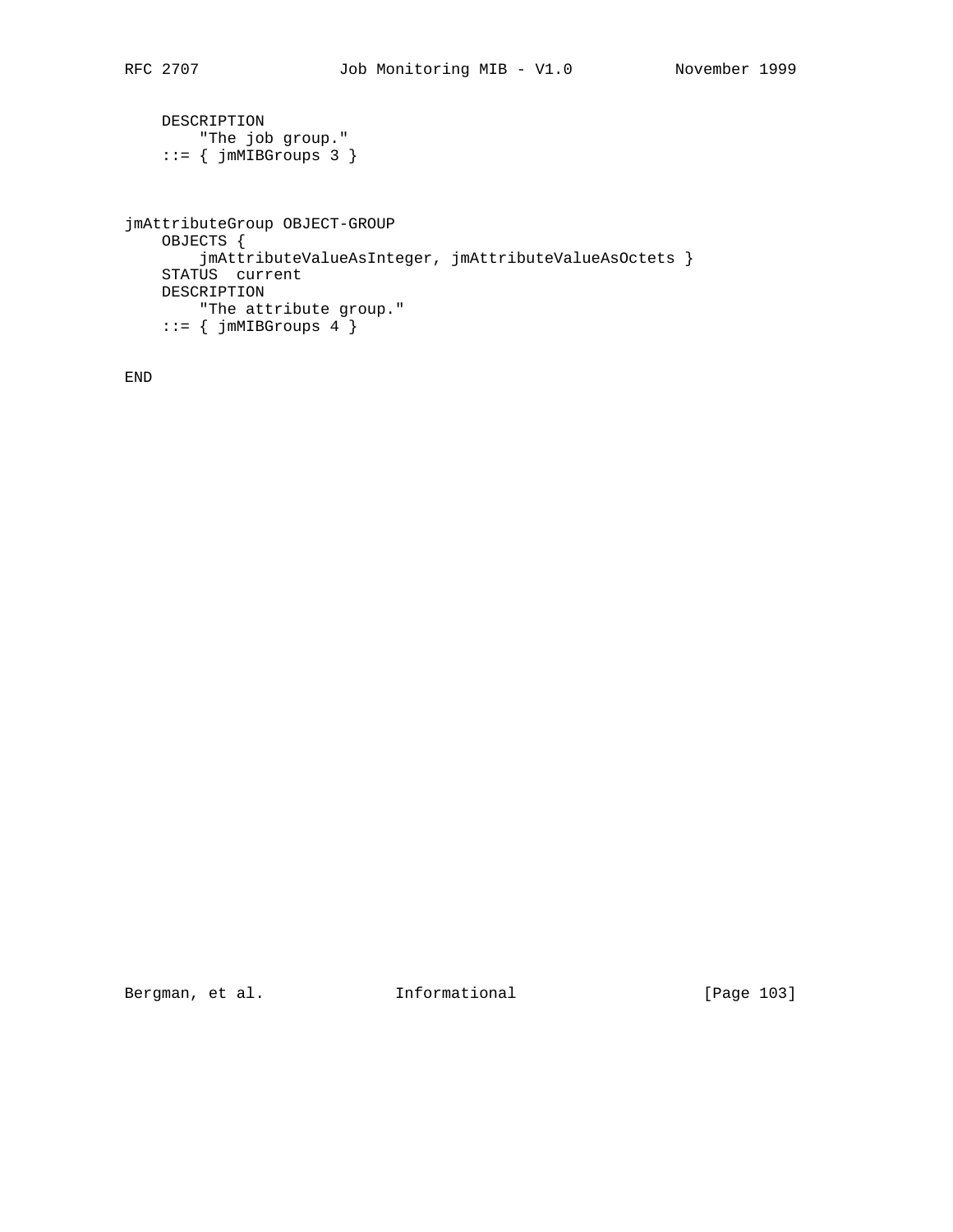## 5 Appendix A - Implementing the Job Life Cycle

 The job object has well-defined states and client operations that affect the transition between the job states. Internal server and device actions also affect the transitions of the job between the job states. These states and transitions are referred to as the job's life cycle.

 Not all implementations of job submission protocols have all of the states of the job model specified here. The job model specified here is intended to be a superset of most implementations. It is the purpose of the agent to map the particular implementation's job life cycle onto the one specified here. The agent MAY omit any states not implemented. Only the processing and completed states are required to be implemented by an agent. However, a conforming management application SHALL be prepared to accept any of the states in the job life cycle specified here, so that the management application can interoperate with any conforming agent.

 The job states are intended to be user visible. The agent SHALL make these states visible in the MIB, but only for the subset of job states that the implementation has. Some implementations MAY need to have sub-states of these user-visible states. The jmJobStateReasons1 object and the jobStateReasonsN (N=2..4) attributes can be used to represent the sub-states of the jobs.

 Job states are intended to last a user-visible length of time in most implementations. However, some jobs may pass through some states in zero time in some situations and/or in some implementations.

 The job model does not specify how accounting and auditing is implemented, except to assume that accounting and auditing logs are separate from the job life cycle and last longer than job entries in the MIB. Jobs in the completed, aborted, or canceled states are not logs, since jobs in these states are accessible via SNMP protocol operations and SHALL be removed from the Job Monitoring MIB tables after a site-settable or implementation-defined period of time. An accounting application MAY copy accounting information incrementally to an accounting log as a job processes, or MAY be copied while the job is in the canceled, aborted, or completed states, depending on implementation. The same is true for auditing logs.

 The jmJobState object specifies the standard job states. The normal job state transitions are shown in the state transition diagram presented in Figure 4.

Bergman, et al. 1nformational 1999 [Page 104]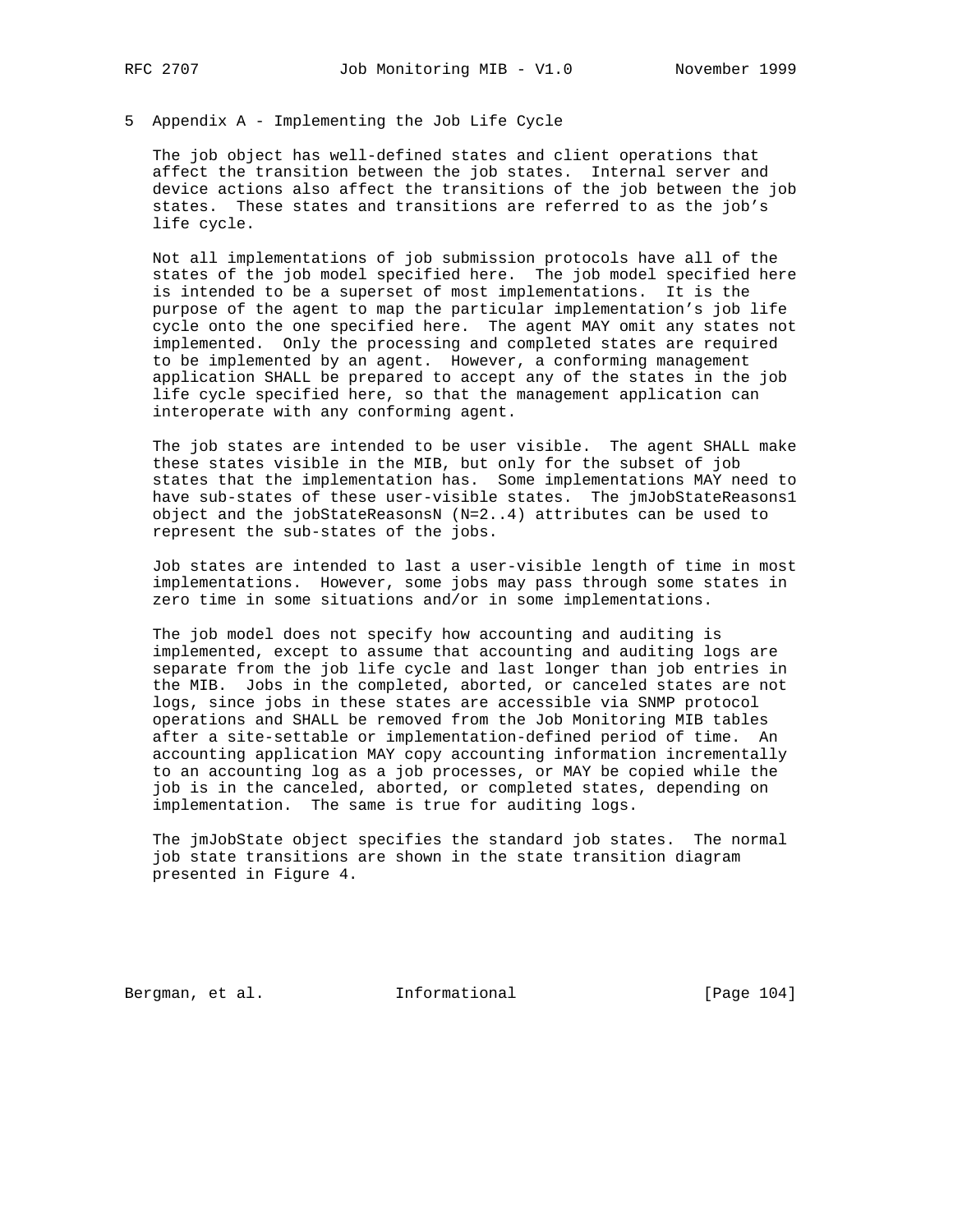## 6 APPENDIX B - Support of Job Submission Protocols

 A companion PWG document, entitled "Job Submission Protocol Mapping Recommendations for the Job Monitoring MIB" [protomap] contains the recommended usage of each of the objects and attributes in this MIB with a number of job submission protocols. In particular, which job submission ID format should be used is indicated for each job submission protocol.

 Some job submission protocols have support for the client to specify a job submission ID. A second approach is to enhance the document format to embed the job submission ID in the document data. This second approach is independent of the job submission protocol. This appendix lists some examples of these approaches.

 Some PJL implementations wrap a banner page as a PJL job around a job submitted by a client. If this results in multiple job submission IDs, the agent SHALL create multiple jmJobIDEntry rows in the jmJobIDTable that each point to the same job entry in the job tables. See the specification of the jmJobIDEntry.

## 7 References

| $[BCP-11]$        | Bradner S. and R. Hovey, "The Organizations<br>Involved in the IETF Standards Process", BCP 11,<br>RFC 2028, October 1996.                                                                                                   |
|-------------------|------------------------------------------------------------------------------------------------------------------------------------------------------------------------------------------------------------------------------|
| [GB2312]          | GB 2312-1980, "Chinese People's Republic of China<br>(PRC) mixed one byte and two byte coded character<br>set"                                                                                                               |
| $[hr\text{-mib}]$ | Grillo, P. and S. Waldbusser, "Host Resources<br>MIB", RFC 1514, September 1993.                                                                                                                                             |
| [iana]            | Reynolds, J. and J. Postel, "Assigned Numbers",<br>STD 2, RFC 1700, October 1994.                                                                                                                                            |
| [IANA-charsets]   | Coded Character Sets registered by IANA and<br>assigned an enum value for use in the CodedCharSet<br>textual convention imported from the Printer MIB.<br>See ftp://ftp.isi.edu/in-<br>notes/iana/assignments/character-sets |
|                   | [iana-media-types] IANA Registration of MIME media types (MIME<br>content types/subtypes). See<br>ftp://ftp.isi.edu/in-notes/iana/assignments/                                                                               |

Bergman, et al. **Informational** [Page 105]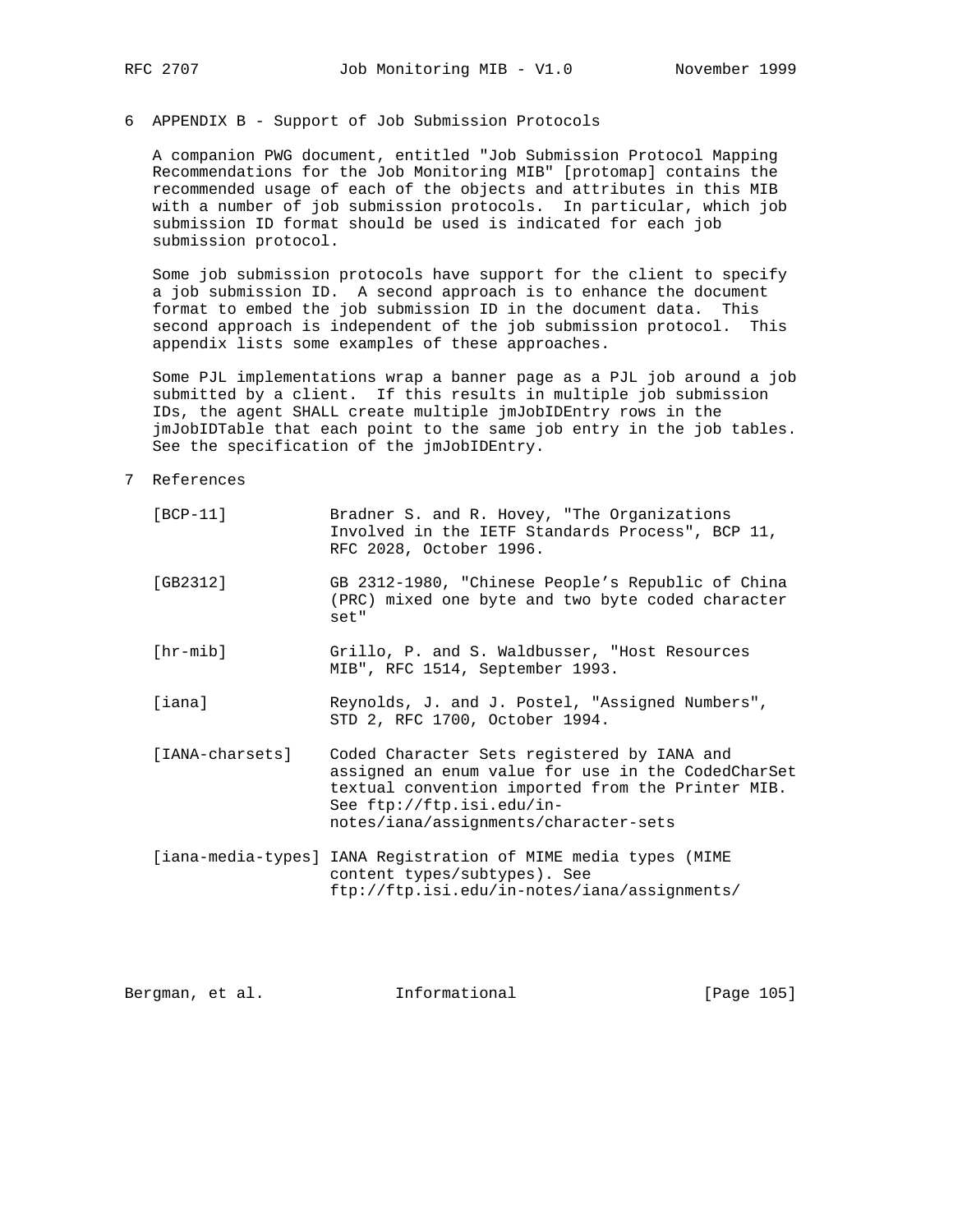RFC 2707 Job Monitoring MIB - V1.0 November 1999 [ipp-model] deBry, R., Hastings, T., Herriot, R., Issaacson, S. and P. Powell, "The Internet Printing Protocol/1.0: Model and Semantics", RFC 2566, April 1999. [ISO-639] ISO 639:1988 (E/F) - Code for Representation of names of languages - The International Organization for Standardization, 1st edition, 1988. [ISO-646] ISO/IEC 646:1991, "Information technology -- ISO 7-bit coded character set for information interchange", JTC1/SC2. [ISO-2022] ISO/IEC 2022:1994 - "Information technology -- Character code structure and extension techniques", JTC1/SC2. [ISO-3166] ISO 3166:1988 (E/F) - Codes for representation of names of countries - The International Organization for Standardization, 3rd edition, 1988-08-15." [ISO-8859-1] ISO/IEC 8859-1:1987, "Information technology -- 8-bit single byte coded graphic character sets - Part 1: Latin alphabet No. 1, JTC1/SC2." [ISO-10646] ISO/IEC 10646-1:1993, "Information technology -- Universal Multiple-Octet Coded Character Set (UCS) - Part 1: Architecture and Basic Multilingual Plane, JTC1/SC2. [iso-dpa] ISO/IEC 10175-1:1996 "Information technology -- Text and Office Systems -- Document Printing Application (DPA) -- Part 1: Abstract service definition and procedures. See ftp://ftp.pwg.org/pub/pwg/dpa/ [JIS X0208] JIS X0208-1990, "Japanese two byte coded character set." [mib-II] McCloghrie, K. and M. Rose, "Management Information Base for Network Management of TCP/IP-based internets: MIB-II", STD 17, RFC 1213, March 1991.

Bergman, et al. **Informational** [Page 106]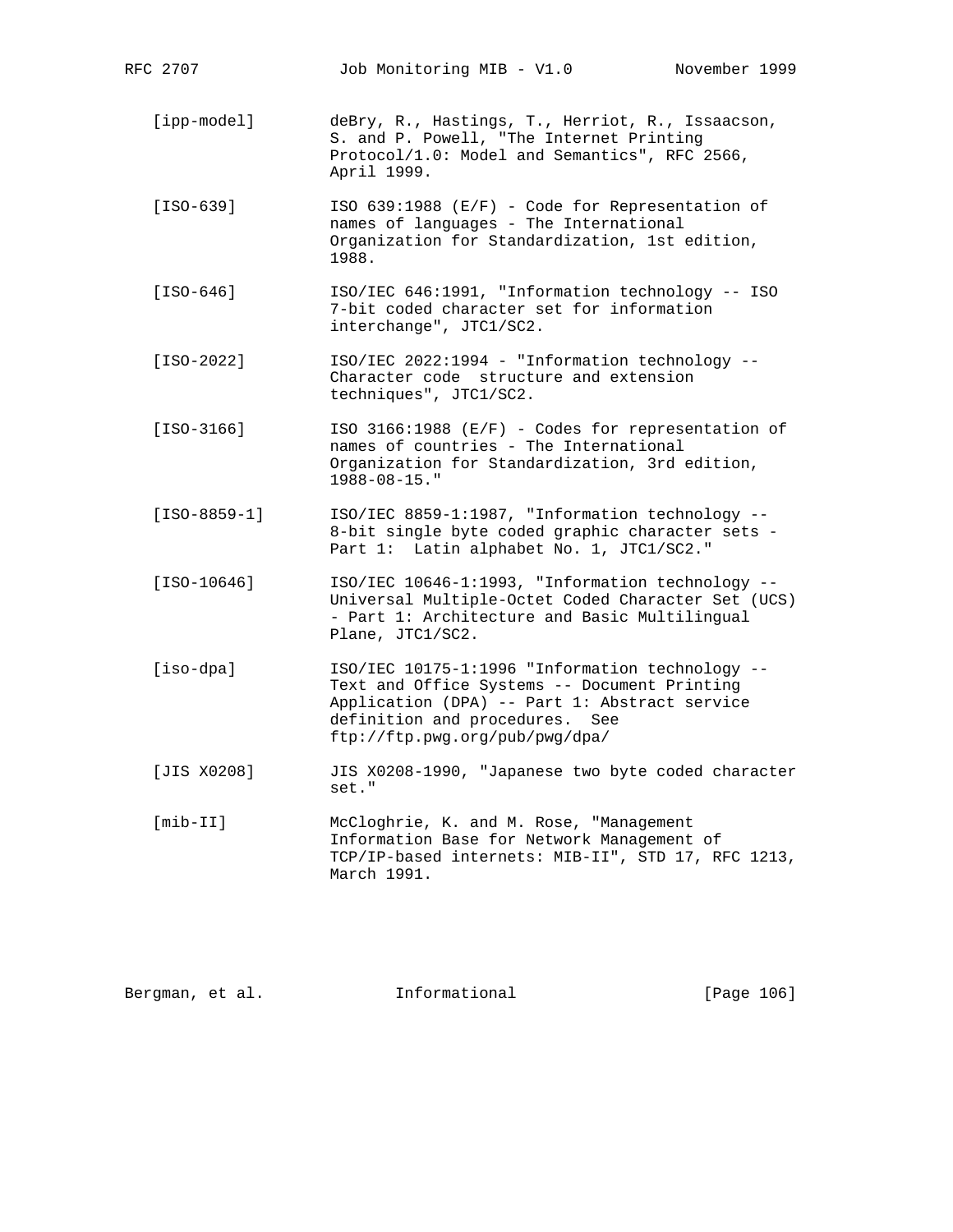- [print-mib] Smith, R., Wright, F., Hastings, T., Zilles, S. and J. Gyllenskog, "Printer MIB", RFC 1759, March 1995.
- [print-mib-draft] Turner, R., "Printer MIB", Work in Progress,
- [protomap] Bergman, R., "Job Submission Protocol Mapping Recommendations for the Job Monitoring MIB", RFC 2708, November 1999.
- [pwg] The Printer Working Group is a printer industry consortium open to any individuals. For more information, access the PWG web page: http://www.pwg.org
- [RFC1179] McLaughlin, L., III, "Line Printer Daemon Protocol", RFC 1179, August 1990.
- [RFC1738] Berners-Lee, T., Masinter, L. and M., McCahill, "Uniform Resource Locators (URL)", RFC 1738, December 1994.
- [RFC1766] Avelstrand, H., "Tags for the Identification of Languages", RFC 1766, March 1995.
- [RFC2026] Bradner, S., "The Internet Standards Process -- Revision 3", BCP 9, RFC 2026, October 1996.
- [RFC2119] Bradner, S., "Keywords for use in RFCs to Indicate Requirement Levels", BCP 14, RFC 2119, March 1997.
- [RFC2277] Alvestrand, H., "IETF Policy on Character Sets and Languages", BCP 18, RFC 2277, January 1998.
- [RFC2278] Freed, N. and J. Postel, "IANA CharSet Registration Procedures", BCP 19, RFC 2278, January 1998.
- [SMIv2-SMI] McCloghrie, K., Perkins, D. and J. Schoenwaelder, "Structure of Management Information Version 2 (SMIv2)", STD 58, RFC 2578, April 1999.
- [SMIv2-TC] McCloghrie, K., Perkins, D. and J. Schoenwaelder, "Textual Conventions for SMIv2", STD 58, RFC 2579, April 1999.

Bergman, et al. **Informational** [Page 107]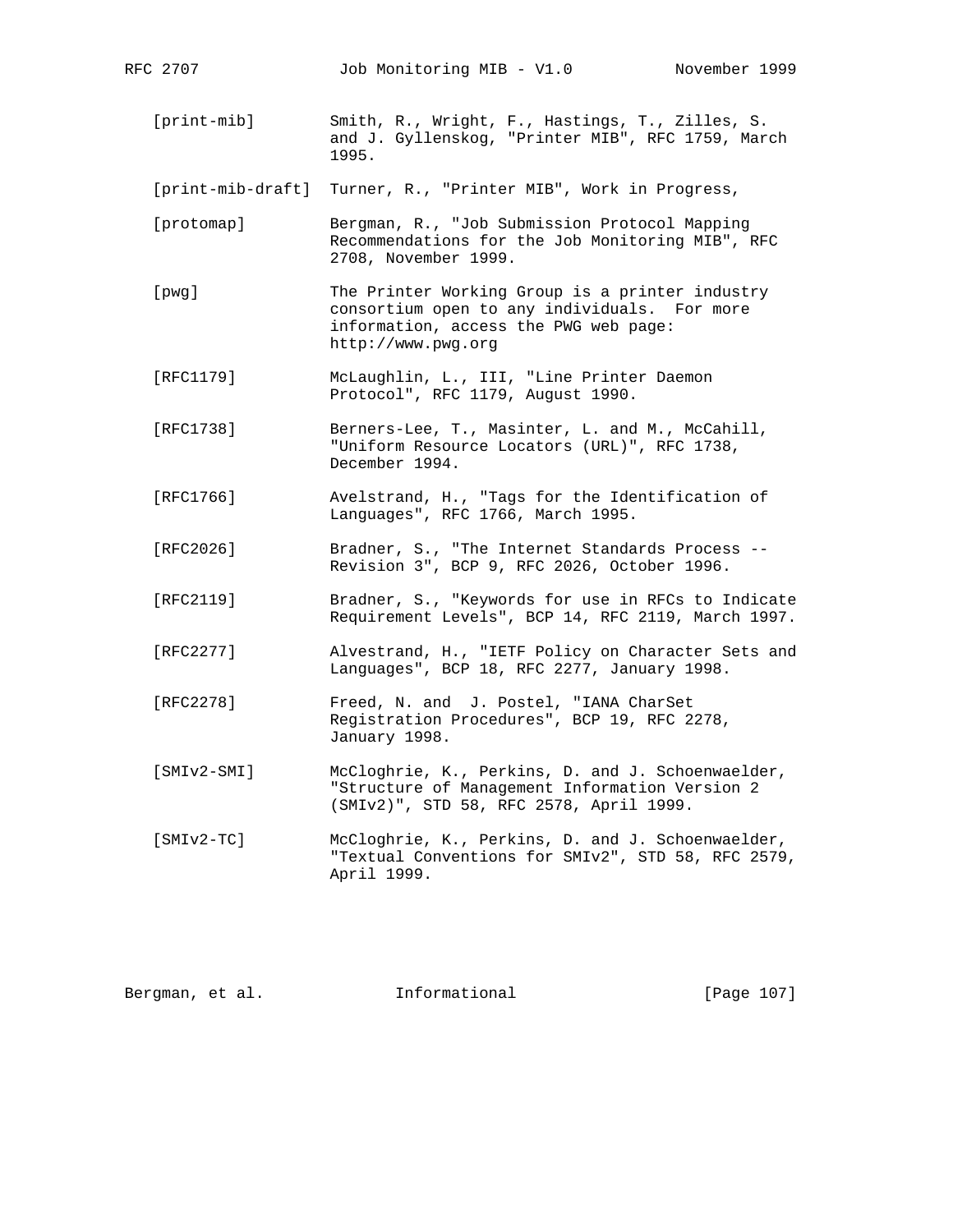| RFC 2707   | Job Monitoring MIB - V1.0<br>November 1999                                                                                        |
|------------|-----------------------------------------------------------------------------------------------------------------------------------|
| [tipsi]    | IEEE 1284.1, Transport-independent Printer System<br>Interface (TIPSI).                                                           |
| [URI-spec] | Berners-Lee, T., Fielding, R. and L. Masinter,<br>"Uniform Resource Identifiers (URI), Generic<br>Syntax", RFC 2396, August 1998. |
| [US-ASCII] | Coded Character Set - 7-bit American Standard Code<br>for Information Interchange, ANSI X3.4-1986.                                |
| $[UTF-8]$  | Yergeau, F., "UTF-8, a transformation format of<br>ISO 10646", RFC 2279, January 1998.                                            |

## 8 Notices

 The IETF takes no position regarding the validity or scope of any intellectual property or other rights that might be claimed to pertain to the implementation or use of the technology described in this document or the extent to which any license under such rights might or might not be available; neither does it represent that it has made any effort to identify any such rights. Information on the IETF's procedures with respect to rights in standards-track and standards-related documentation can be found in BCP-11 [BCP-11]. Copies of claims of rights made available for publication and any assurances of licenses to be made available, or the result of an attempt made to obtain a general license or permission for the use of such proprietary rights by implementers or users of this specification can be obtained from the IETF Secretariat.

 The IETF invites any interested party to bring to its attention any copyrights, patents or patent applications, or other proprietary rights which may cover technology that may be required to practice this standard. Please address the information to the IETF Executive Director.

Bergman, et al. **Informational** [Page 108]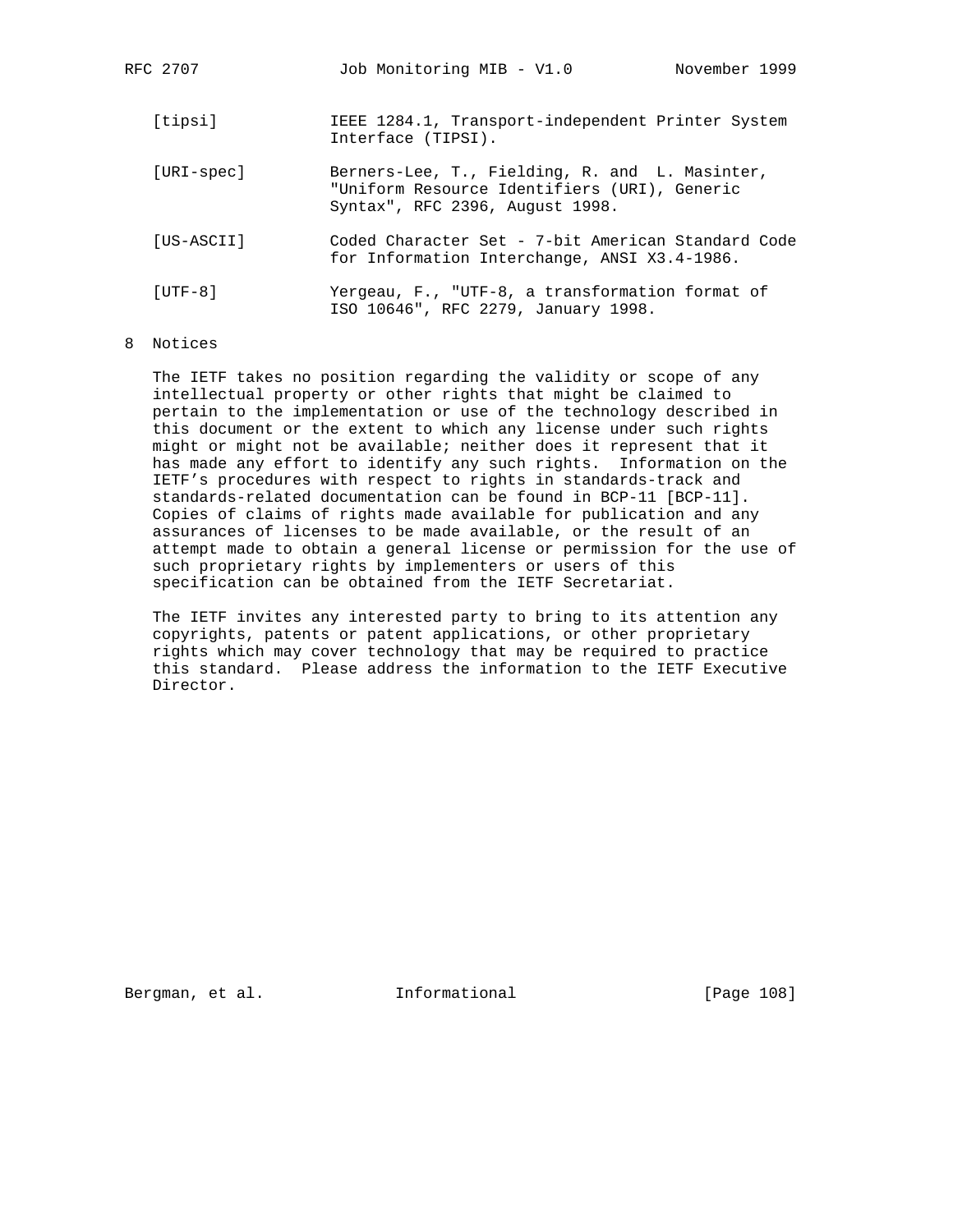9 Authors' Addresses Ron Bergman Dataproducts Corp. 1757 Tapo Canyon Road Simi Valley, CA 93063-3394 Phone: 805-578-4421 Fax: 805-578-4001 EMail: rbergma@dpc.com Tom Hastings Xerox Corporation, ESAE-231 737 Hawaii St. El Segundo, CA 90245 Phone: 310-333-6413 Fax: 310-333-5514 EMail: hastings@cp10.es.xerox.com Scott A. Isaacson Novell, Inc.

 122 E 1700 S Provo, UT 84606

 Phone: 801-861-7366 Fax: 801-861-4025 EMail: scott\_isaacson@novell.com

 Harry Lewis IBM Corporation 6300 Diagonal Hwy Boulder, CO 80301

 Phone: (303) 924-5337 EMail: harryl@us.ibm.com

 Send questions and comments to the Printer Working Group (PWG) using the Job Monitoring Project (JMP) Mailing List: jmp@pwg.org

To learn how to subscribe, send email to: jmp-request@pwg.org

Bergman, et al. **Informational** [Page 109]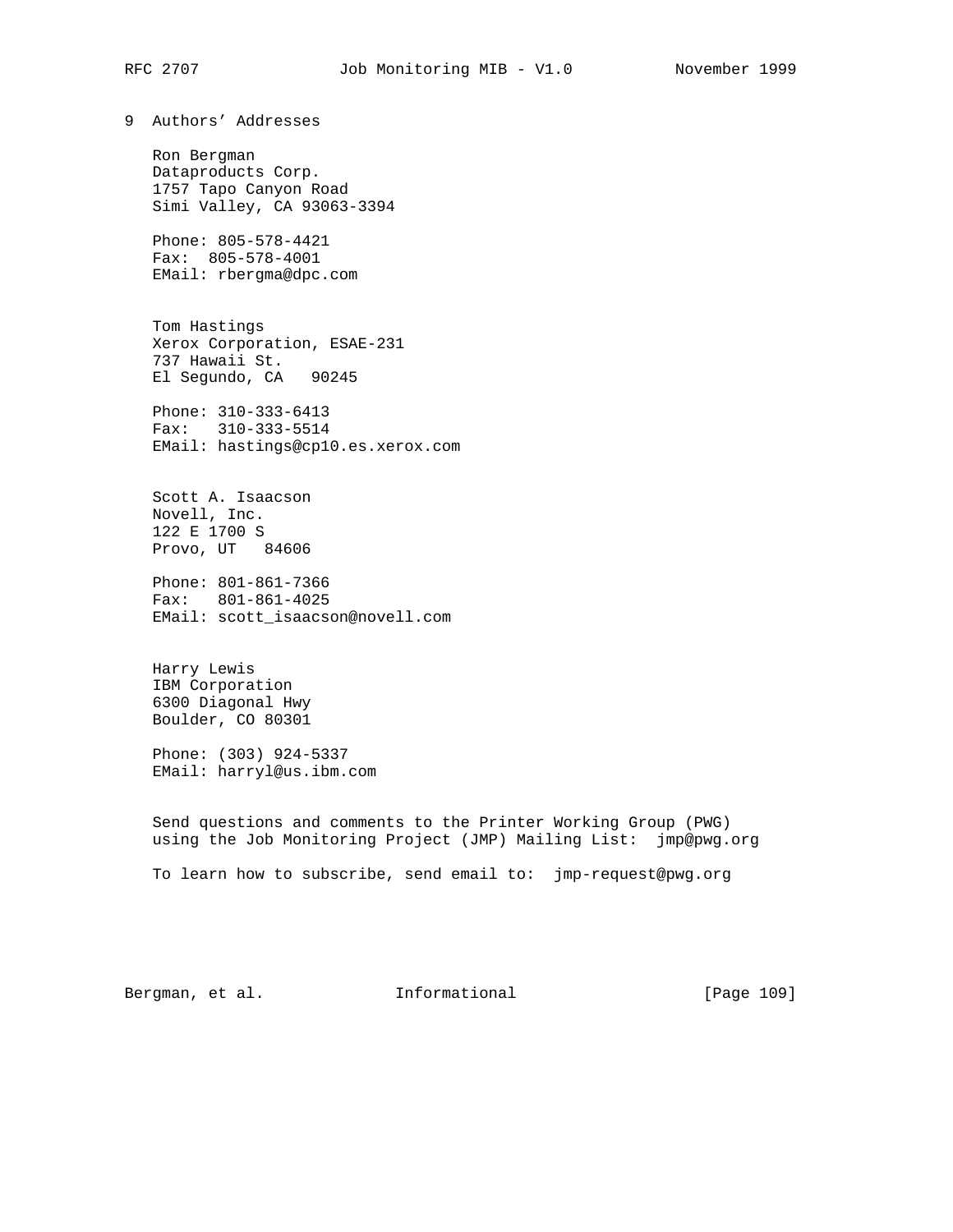Implementers of this specification are encouraged to join the jmp mailing list in order to participate in discussions on any clarifications needed and registration proposals for additional attributes and values being reviewed in order to achieve consensus.

For further information, access the PWG web page under "JMP":

http://www.pwg.org/

Other Participants:

 Chuck Adams - Tektronix Jeff Barnett - IBM Keith Carter, IBM Corporation Jeff Copeland - QMS Andy Davidson - Tektronix Roger deBry - IBM Mabry Dozier - QMS Lee Farrell - Canon Steve Gebert - IBM Robert Herriot - Sun Microsystems Inc. Shige Kanemitsu - Kyocera David Kellerman - Northlake Software Rick Landau - Digital Pete Loya - HP Ray Lutz - Cognisys Jay Martin - Underscore Mike MacKay, Novell, Inc. Stan McConnell - Xerox Carl-Uno Manros, Xerox, Corp. Pat Nogay - IBM Bob Pentecost - HP Rob Rhoads - Intel David Roach - Unisys Stuart Rowley - Kyocera Hiroyuki Sato - Canon Bob Setterbo - Adobe Gail Songer, EFI Mike Timperman - Lexmark Randy Turner - Sharp William Wagner - Digital Products Jim Walker - Dazel Chris Wellens - Interworking Labs Rob Whittle - Novell Don Wright - Lexmark Lloyd Young - Lexmark Atsushi Yuki - Kyocera Peter Zehler, Xerox, Corp.

Bergman, et al. **Informational** [Page 110]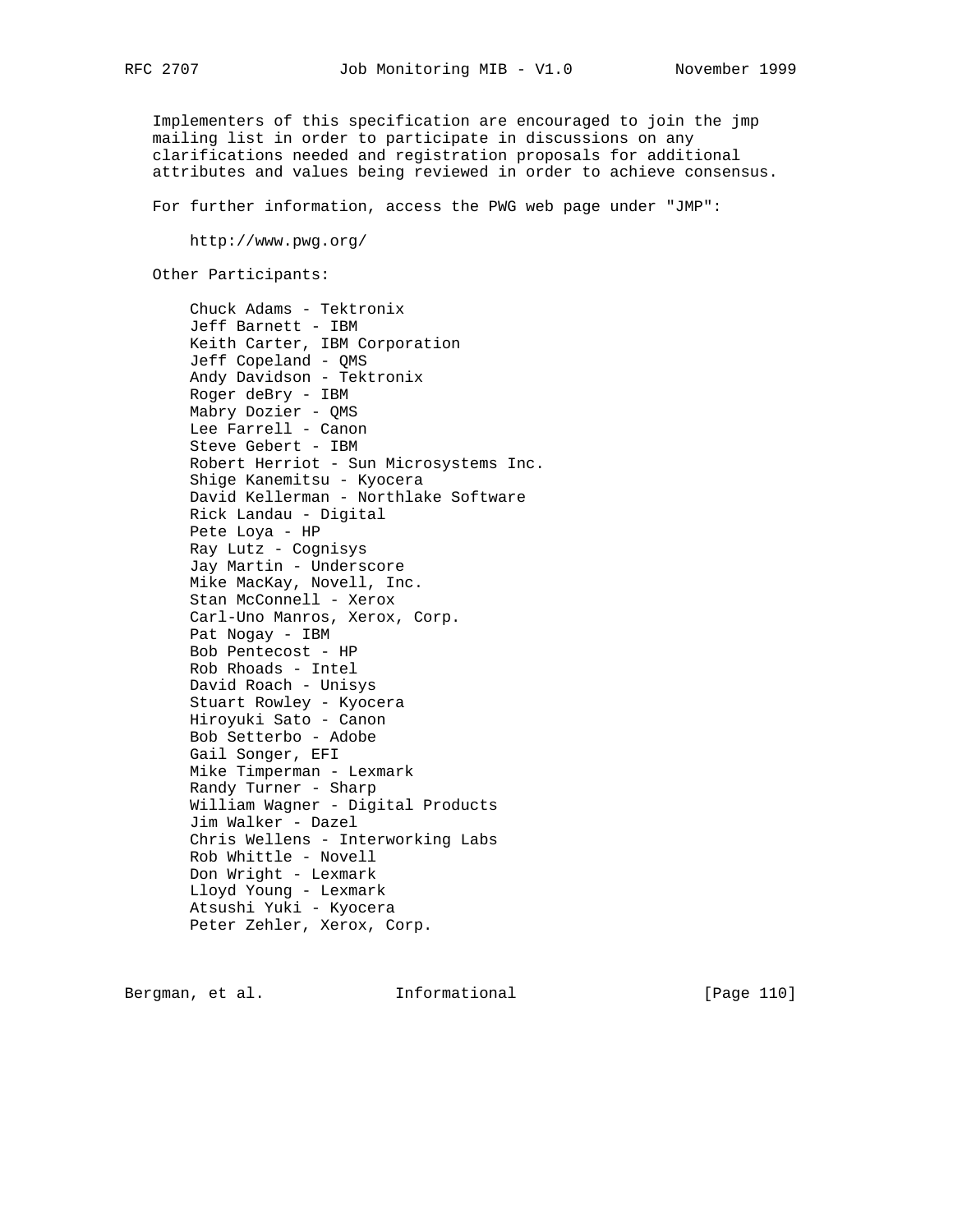## 10 INDEX

 This index includes the textual conventions, the objects, and the attributes. Textual conventions all start with the prefix: "JM" and end with the suffix: "TC". Objects all starts with the prefix: "jm" followed by the group name. Attributes are identified with enums, and so start with any lower case letter and have no special prefix.

 colorantConsumed, 40 colorantRequested, 40 deviceNameRequested, 30 documentCopiesCompleted, 35 documentCopiesRequested, 35 documentFormat, 31 documentFormatIndex, 31 documentName, 31 fileName, 31 finishing, 33 fullColorImpressionsCompleted, 37 highlightColorImpressionsCompleted, 37 impressionsCompletedCurrentCopy, 37 impressionsInterpreted, 37 impressionsSentToDevice, 37 impressionsSpooled, 36 jmAttributeInstanceIndex, 99 jmAttributeTypeIndex, 98 JmAttributeTypeTC, 78 jmAttributeValueAsInteger, 99 jmAttributeValueAsOctets, 100 JmBooleanTC, 72 JmFinishingTC, 70 jmGeneralAttributePersistence, 87 jmGeneralJobPersistence, 87 jmGeneralJobSetIndex, 85 jmGeneralJobSetName, 88 jmGeneralNewestActiveJobIndex, 86 jmGeneralNumberOfActiveJobs, 86 jmGeneralOldestActiveJobIndex, 86 JmJobCollationTypeTC, 74 jmJobIDJobIndex, 91 jmJobIDJobSetIndex, 90 jmJobImpressionsCompleted, 96 jmJobImpressionsPerCopyRequested, 95 jmJobIndex, 92 jmJobKOctetsPerCopyRequested, 94 jmJobKOctetsProcessed, 94 jmJobOwner, 96

Bergman, et al. **Informational** [Page 111]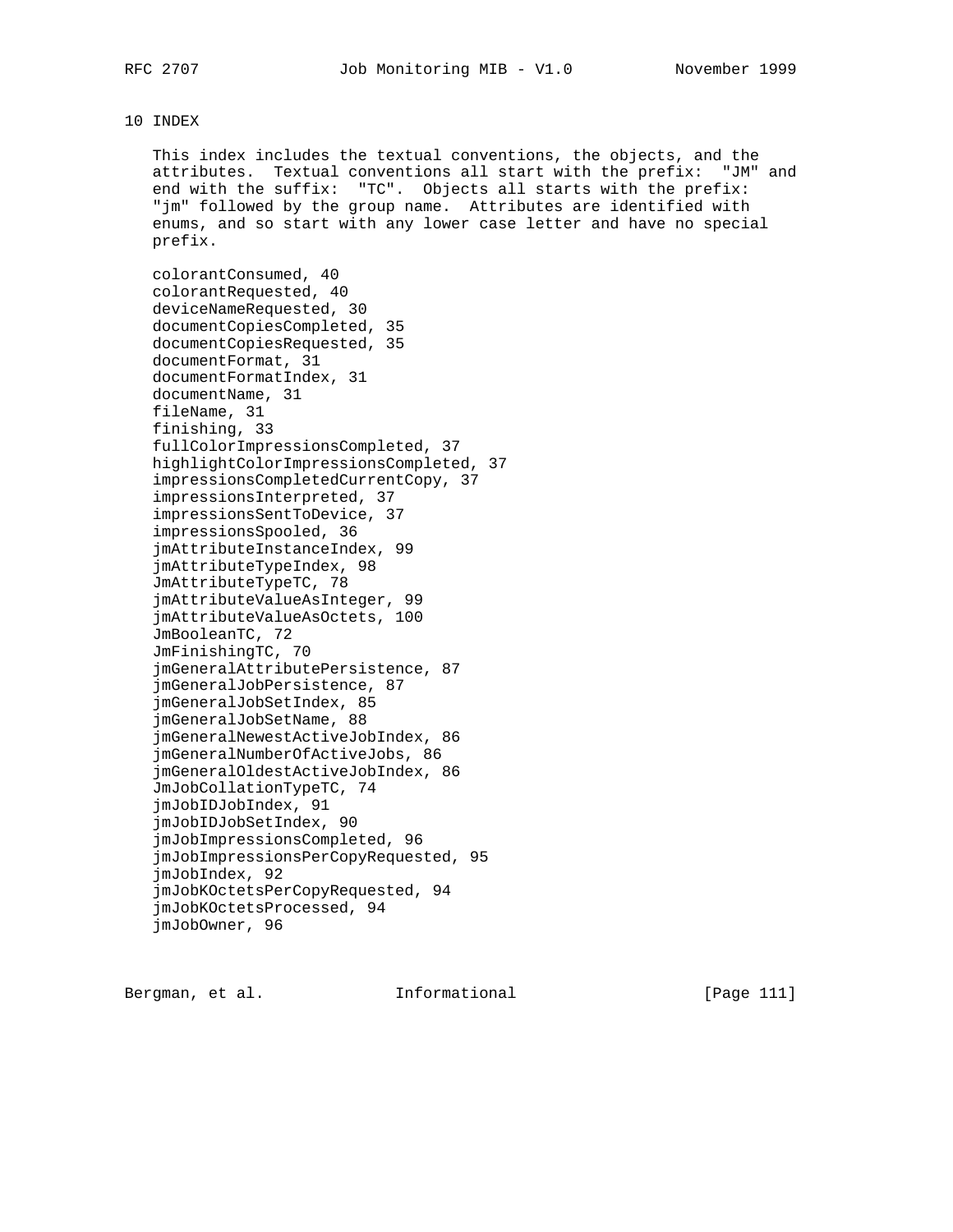JmJobServiceTypesTC, 81 JmJobSourcePlatformTypeTC, 69 jmJobState, 92 jmJobStateReasons1, 93 JmJobStateReasons1TC, 83 JmJobStateReasons2TC, 83 JmJobStateReasons3TC, 83 JmJobStateReasons4TC, 84 JmJobStateTC, 75 JmJobStringTC, 68 jmJobSubmissionID, 89 JmJobSubmissionIDTypeTC, 74 JmMediumTypeTC, 72 JmNaturalLanguageTagTC, 68 jmNumberOfInterveningJobs, 93 JmPrinterResolutionTC, 71 JmPrintQualityTC, 71 JmTimeStampTC, 69 JmTonerEconomyTC, 72 JmUTF8StringTC, 68 jobAccountName, 27 jobCodedCharSet, 26 jobCollationType, 36 jobComment, 31 jobCompletionTime, 43 jobCopiesCompleted, 35 jobCopiesRequested, 35 jobHold, 33 jobHoldUntil, 33 jobKOctetsTransferred, 35 jobName, 28 jobNaturalLanguageTag, 27 jobOriginatingHost, 30 jobPriority, 32 jobProcessAfterDateAndTime, 32 jobProcessingCPUTime, 43 jobServiceTypes, 29 jobSourceChannelIndex, 29 jobSourcePlatformType, 29 jobStartedBeingHeldTime, 42 jobStartedProcessingTime, 43 jobStateReasons2, 25 jobStateReasons3, 25 jobStateReasons4, 25 jobSubmissionTime, 42 jobSubmissionToServerTime, 42 jobURI, 27 mediumConsumed, 40

Bergman, et al. **Informational** [Page 112]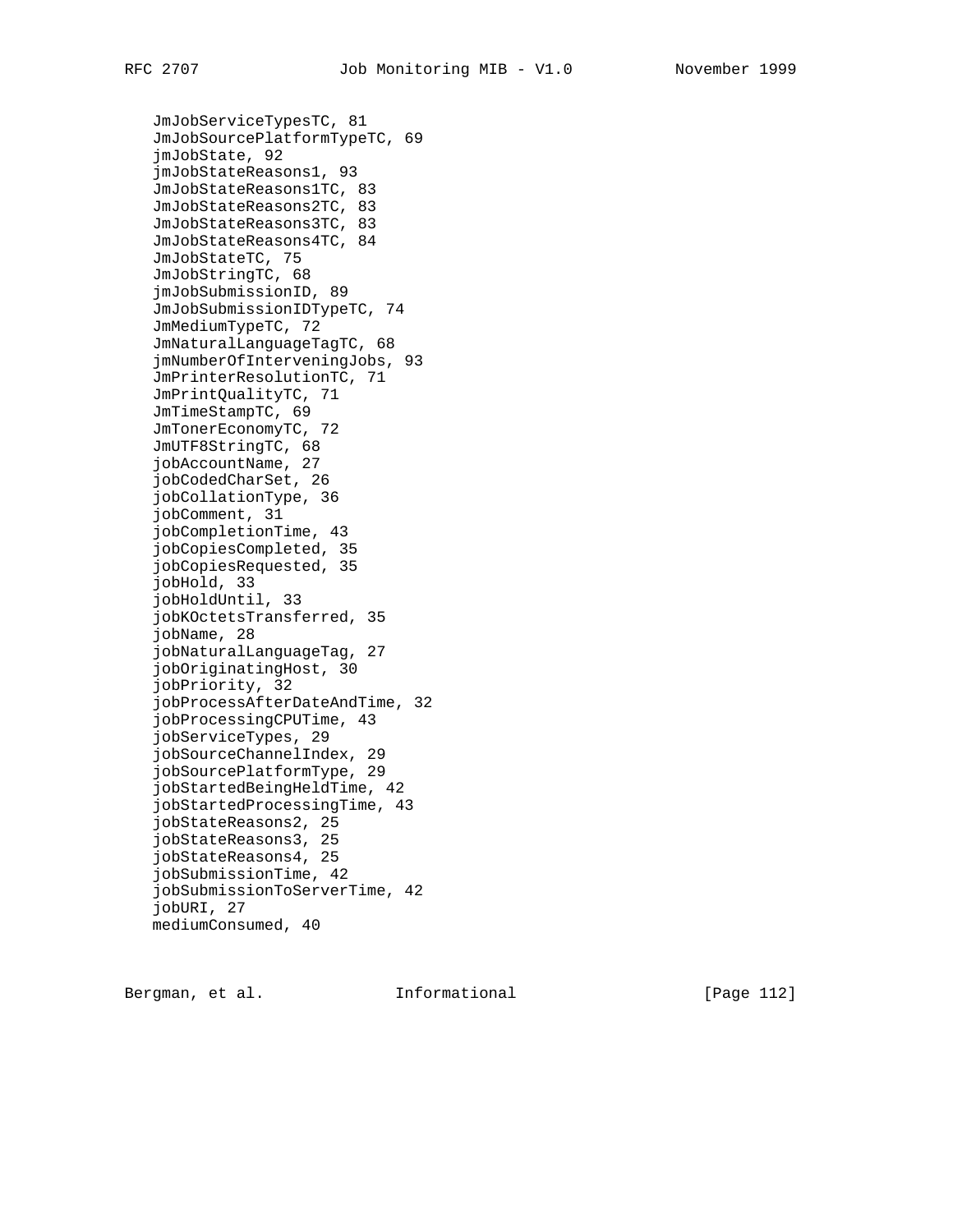```
 mediumRequested, 39
mediumSizeConsumed, 41
mediumTypeConsumed, 41
numberOfDocuments, 30
other, 25
outputBin, 33
pagesCompleted, 38
pagesCompletedCurrentCopy, 38
pagesRequested, 38
physicalDevice, 30
printerResolutionRequested, 34
printerResolutionUsed, 34
printQualityRequested, 34
printQualityUsed, 34
processingMessage, 25
processingMessageNaturalLangTag, 26
queueNameRequested, 30
serverAssignedJobName, 28
sheetCompletedCopyNumber, 36
sheetCompletedDocumentNumber, 36
sheetsCompleted, 39
sheetsCompletedCurrentCopy, 39
sheetsRequested, 39
sides, 33
submittingApplicationName, 29
submittingServerName, 29
tonerDensityRequested, 34
tonerDensityUsed, 34
tonerEcomonyRequested, 34
tonerEcomonyUsed, 34
```
Bergman, et al. **Informational** [Page 113]